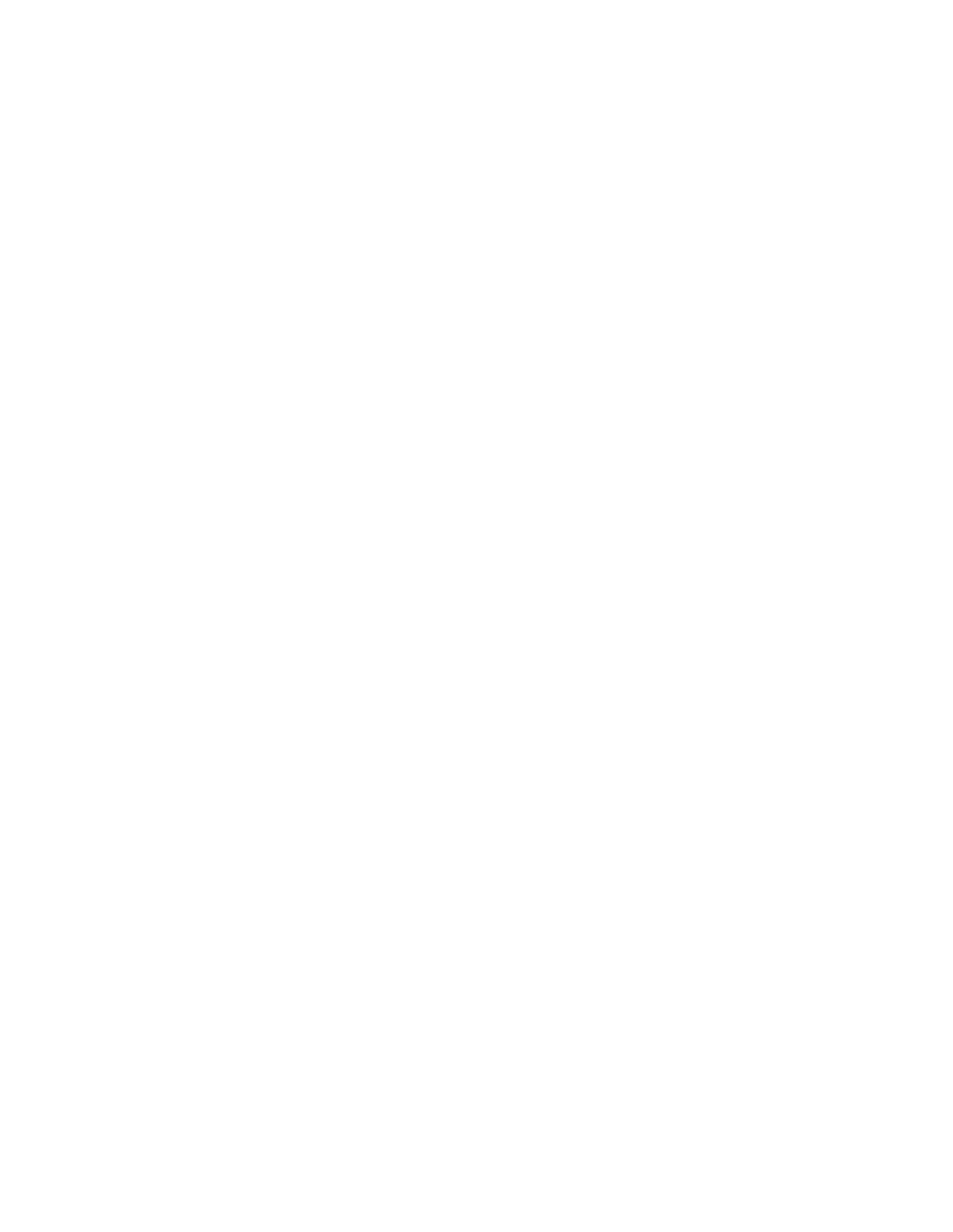**EMFAC Off-Model Adjustment Factors for Gasoline Light Duty Vehicle to Account for the SAFE Vehicle Rule Applied**

## **Car Wash Project**

**Los Angeles-South Coast County, Annual**

## **1.0 Project Characteristics**

#### **1.1 Land Usage**

| <b>Land Uses</b>               | <b>Size</b> | <b>Metric</b> | Lot Acreage | Floor Surface Area | Population |
|--------------------------------|-------------|---------------|-------------|--------------------|------------|
| <b>General Office Building</b> | 0.48        | 1000sqft      | 0.01        | 482.00             |            |
| <b>Other Asphalt Surfaces</b>  | 0.21        | Acre          | 0.21        | 9.147.60           |            |
| Parking Lot                    | 18.00       | Space         | 0.16        | 7.200.00           |            |
| <b>City Park</b>               | 0.09        | Acre          | 0.09        | 4.007.52           |            |
| Automobile Care Center         | 3.28        | 1000sqft      | 0.08        | 3,278.00           |            |

#### **1.2 Other Project Characteristics**

| <b>Urbanization</b>        | Urban                      | Wind Speed (m/s)                  | 2.2   | <b>Precipitation Freg (Days)</b>        | 33    |
|----------------------------|----------------------------|-----------------------------------|-------|-----------------------------------------|-------|
| <b>Climate Zone</b>        | 9                          |                                   |       | <b>Operational Year</b>                 | 2022  |
| <b>Utility Company</b>     | Southern California Edison |                                   |       |                                         |       |
| CO2 Intensity<br>(lb/MWhr) | 390.98                     | <b>CH4 Intensity</b><br>(lb/MWhr) | 0.033 | N <sub>2</sub> O Intensity<br>(lb/MWhr) | 0.004 |

#### **1.3 User Entered Comments & Non-Default Data**

Project Characteristics -

Land Use - per PD

Construction Phase - per construction questionnaire

Off-road Equipment -

Off-road Equipment - per questionnaire

Off-road Equipment - per construction questionnaire

Off-road Equipment - per construction questionnaire

Off-road Equipment - per construction questionnaire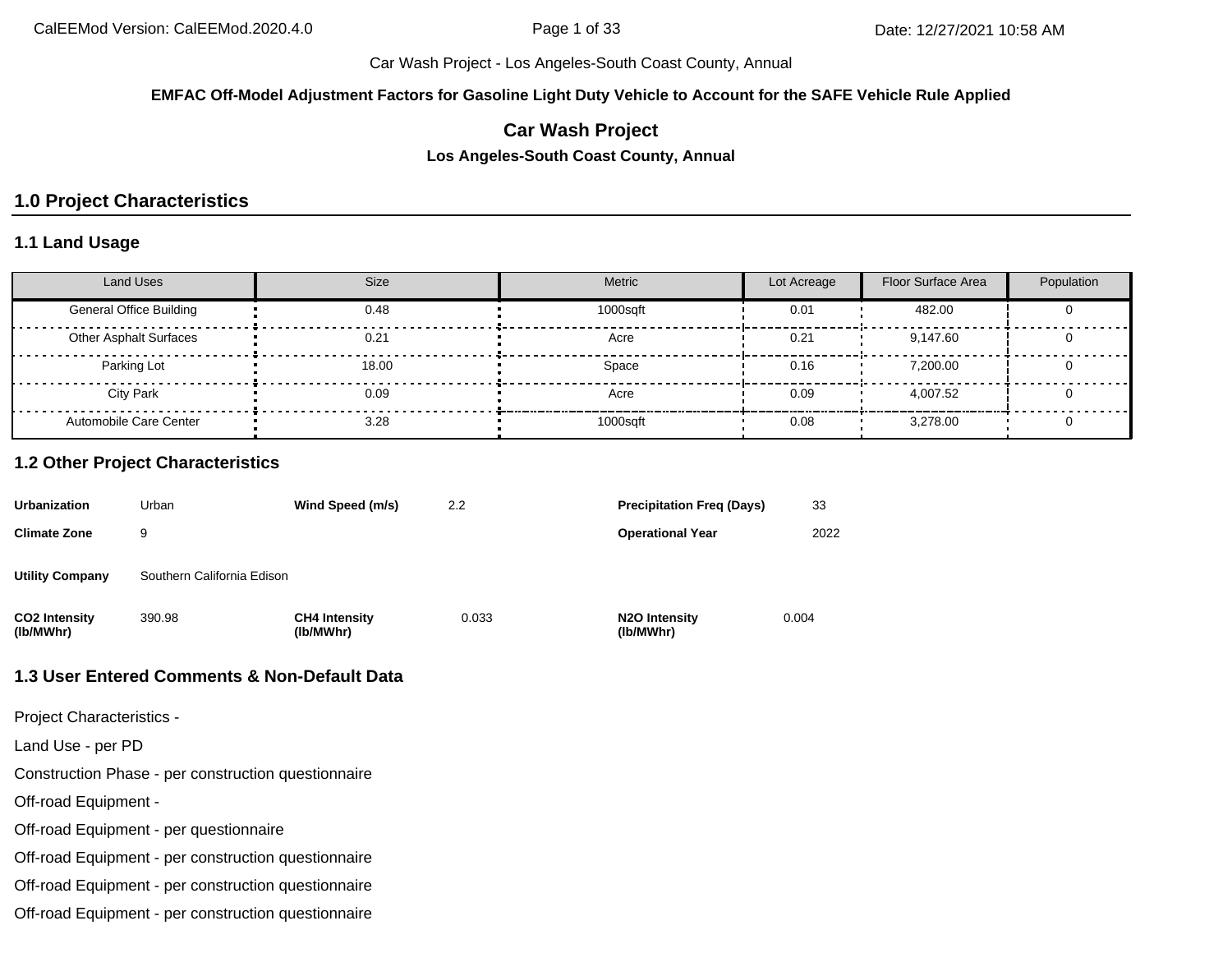#### **EMFAC Off-Model Adjustment Factors for Gasoline Light Duty Vehicle to Account for the SAFE Vehicle Rule Applied**

Trips and VMT - Per Construction Questionnaire

Demolition - per CQ

Grading - per Construction Questionnaire

Architectural Coating - Rule 1113

Vehicle Trips - per trip gen 453/3.28=138.11

Area Coating - rule 1113

Energy Use - no natural gas usage

Water And Wastewater - 12 gallons/car 775 trips/day

Solid Waste - no solid waste generated during car wash

Construction Off-road Equipment Mitigation - rule 403

Mobile Land Use Mitigation -

Area Mitigation - rule 1113

Water Mitigation -

Waste Mitigation - per Operational Questionnaire

Operational Off-Road Equipment -

Stationary Sources - Emergency Generators and Fire Pumps -

| Table Name              | Column Name                     | Default Value | New Value |
|-------------------------|---------------------------------|---------------|-----------|
| tblArchitecturalCoating | EF_Nonresidential_Exterior      | 100.00        | 50.00     |
| tblArchitecturalCoating | EF_Nonresidential_Interior      | 100.00        | 50.00     |
| tblArchitecturalCoating | EF Parking                      | 100.00        | 50.00     |
| tblAreaCoating          | Area EF Nonresidential Exterior | 100           | 50        |
| tblAreaCoating          | Area EF Nonresidential Interior | 100           | 50        |
| tblAreaCoating          | Area_EF_Parking                 | 100           | 50        |
| tblConstDustMitigation  | WaterUnpavedRoadVehicleSpeed    | $\Omega$      | 15        |
| tblConstructionPhase    | <b>NumDays</b>                  | 5.00          | 10.00     |
| tblConstructionPhase    | <b>NumDays</b>                  | 100.00        | 132.00    |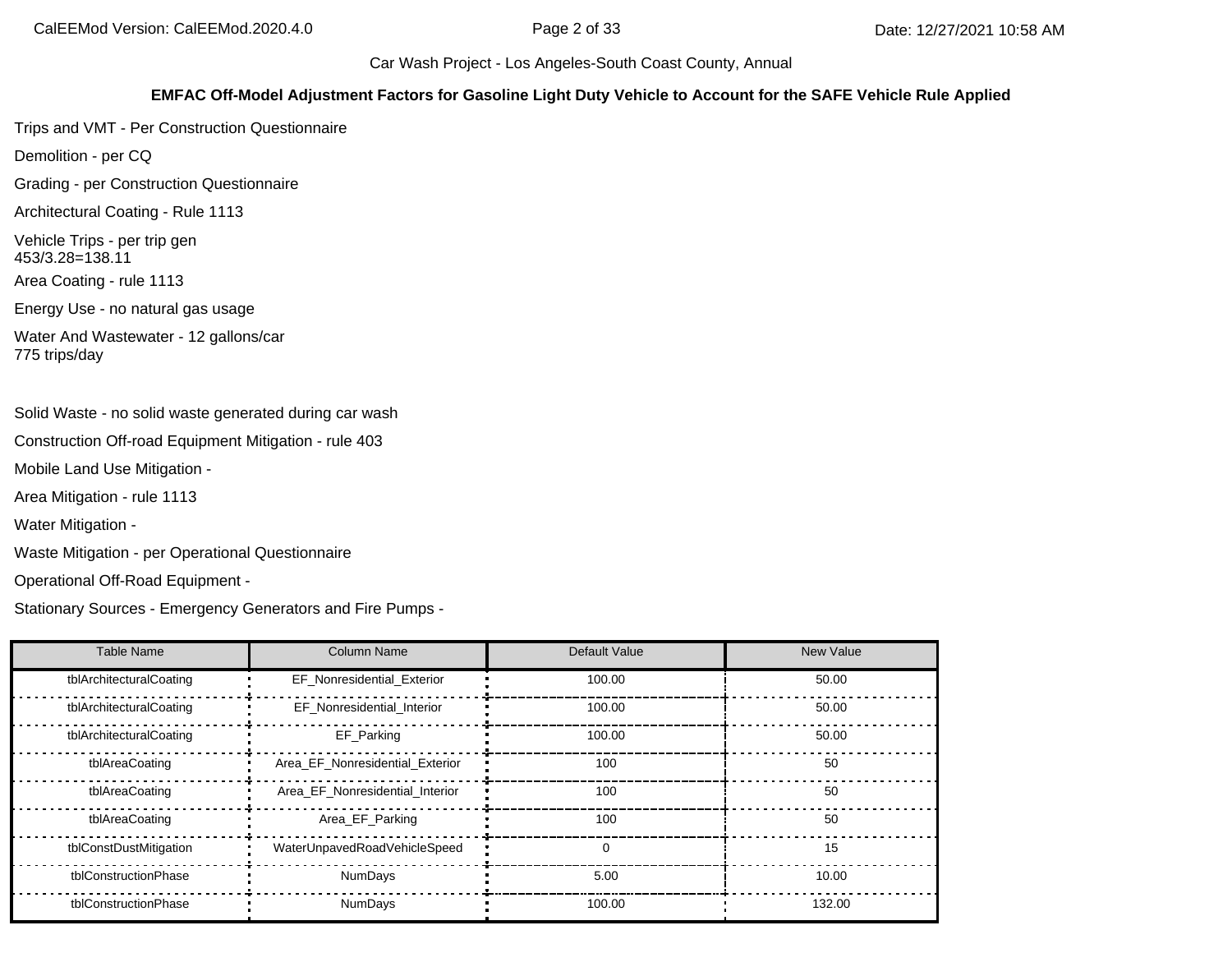#### **EMFAC Off-Model Adjustment Factors for Gasoline Light Duty Vehicle to Account for the SAFE Vehicle Rule Applied**

| tblConstructionPhase | NumDays                    | 10.00    | 23.00    |
|----------------------|----------------------------|----------|----------|
| tblConstructionPhase | NumDays                    | 2.00     | 10.00    |
| tblConstructionPhase | NumDays                    | 5.00     | 10.00    |
| tblEnergyUse         | NT24NG                     | 4.45     | 0.00     |
| tblEnergyUse         | NT24NG                     | 0.39     | 0.00     |
| tblEnergyUse         | <b>T24NG</b>               | 13.51    | 0.00     |
| tblEnergyUse         | <b>T24NG</b>               | 9.92     | 0.00     |
| tblGrading           | AcresOfGrading             | 0.00     | 0.55     |
| tblGrading           | MaterialExported           | 0.00     | 417.00   |
| tblLandUse           | LandUseSquareFeet          | 480.00   | 482.00   |
| tblLandUse           | LandUseSquareFeet          | 3,920.40 | 4,007.52 |
| tblLandUse           | LandUseSquareFeet          | 3,280.00 | 3,278.00 |
| tblOffRoadEquipment  | OffRoadEquipmentUnitAmount | 4.00     | 0.00     |
| tblOffRoadEquipment  | OffRoadEquipmentUnitAmount | 1.00     | 0.00     |
| tblOffRoadEquipment  | OffRoadEquipmentUnitAmount | 2.00     | 0.00     |
| tblOffRoadEquipment  | OffRoadEquipmentUnitAmount | 1.00     | 0.00     |
| tblOffRoadEquipment  | OffRoadEquipmentUnitAmount | 1.00     | 0.00     |
| tblOffRoadEquipment  | OffRoadEquipmentUnitAmount | 1.00     | 0.00     |
| tblOffRoadEquipment  | OffRoadEquipmentUnitAmount | 2.00     | 0.00     |
| tblOffRoadEquipment  | OffRoadEquipmentUnitAmount | 2.00     | 1.00     |
| tblOffRoadEquipment  | OffRoadEquipmentUnitAmount | 1.00     | 0.00     |
| tblOffRoadEquipment  | UsageHours                 | 6.00     | 0.00     |
| tblOffRoadEquipment  | UsageHours                 | 8.00     | 0.00     |
| tblOffRoadEquipment  | UsageHours                 | 4.00     | 8.00     |
| tblOffRoadEquipment  | UsageHours                 | 6.00     | 0.00     |
| tblOffRoadEquipment  | UsageHours                 | 6.00     | 0.00     |
| tblOffRoadEquipment  | UsageHours                 | 7.00     | 8.00     |
| tblOffRoadEquipment  | UsageHours                 | 7.00     | 8.00     |
| tblOffRoadEquipment  | UsageHours                 | 1.00     | 0.00     |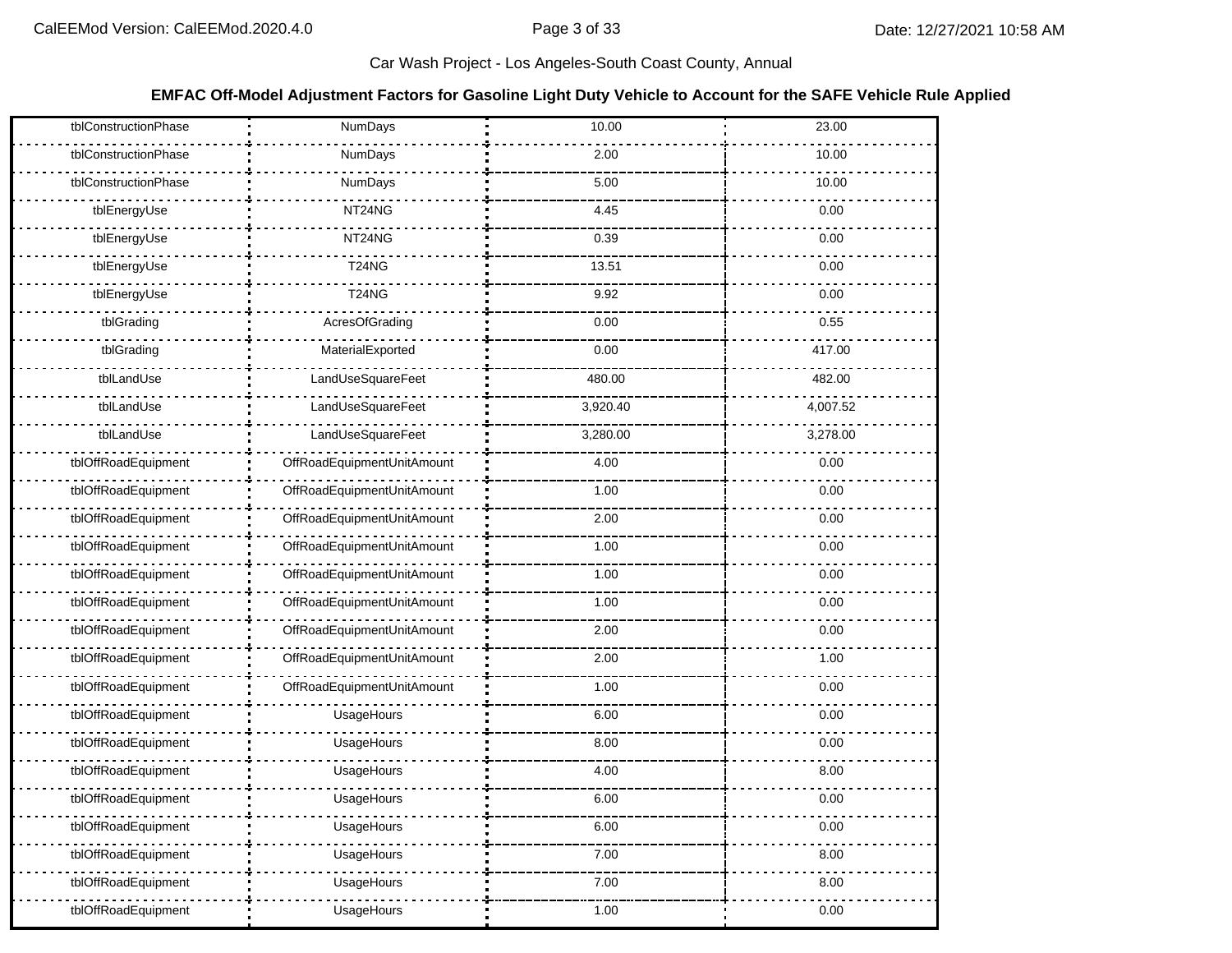#### **EMFAC Off-Model Adjustment Factors for Gasoline Light Duty Vehicle to Account for the SAFE Vehicle Rule Applied**

| tblOffRoadEquipment | UsageHours          | 6.00       | 0.00         |
|---------------------|---------------------|------------|--------------|
| tblOffRoadEquipment | UsageHours          | 8.00       | 0.00         |
| tblOffRoadEquipment | UsageHours          | 6.00       | 8.00         |
| tblOffRoadEquipment | UsageHours          | 7.00       | 8.00         |
| tblOffRoadEquipment | UsageHours          | 7.00       | 0.00         |
| tblTripsAndVMT      | HaulingTripLength   | 20.00      | 60.00        |
| tblTripsAndVMT      | HaulingTripLength   | 20.00      | 60.00        |
| tblVehicleTrips     | $ST_TR$             | 23.72      | 138.11       |
| tblVehicleTrips     | $ST_TR$             | 1.96       | 0.00         |
| tblVehicleTrips     | $ST_TR$             | 2.21       | 0.00         |
| tblVehicleTrips     | $SU_TR$             | 11.88      | 138.11       |
| tblVehicleTrips     | $SU_TR$             | 2.19       | 0.00         |
| tblVehicleTrips     | $SU_TR$             | 0.70       | 0.00         |
| tblVehicleTrips     | WD_TR               | 23.72      | 138.11       |
| tblVehicleTrips     | WD_TR               | 0.78       | 0.00         |
| tblVehicleTrips     | WD_TR               | 9.74       | 0.00         |
| tblWater            | IndoorWaterUseRate  | 308,586.03 | 3,394,500.00 |
| tblWater            | OutdoorWaterUseRate | 189,133.37 | 0.00         |

## **2.0 Emissions Summary**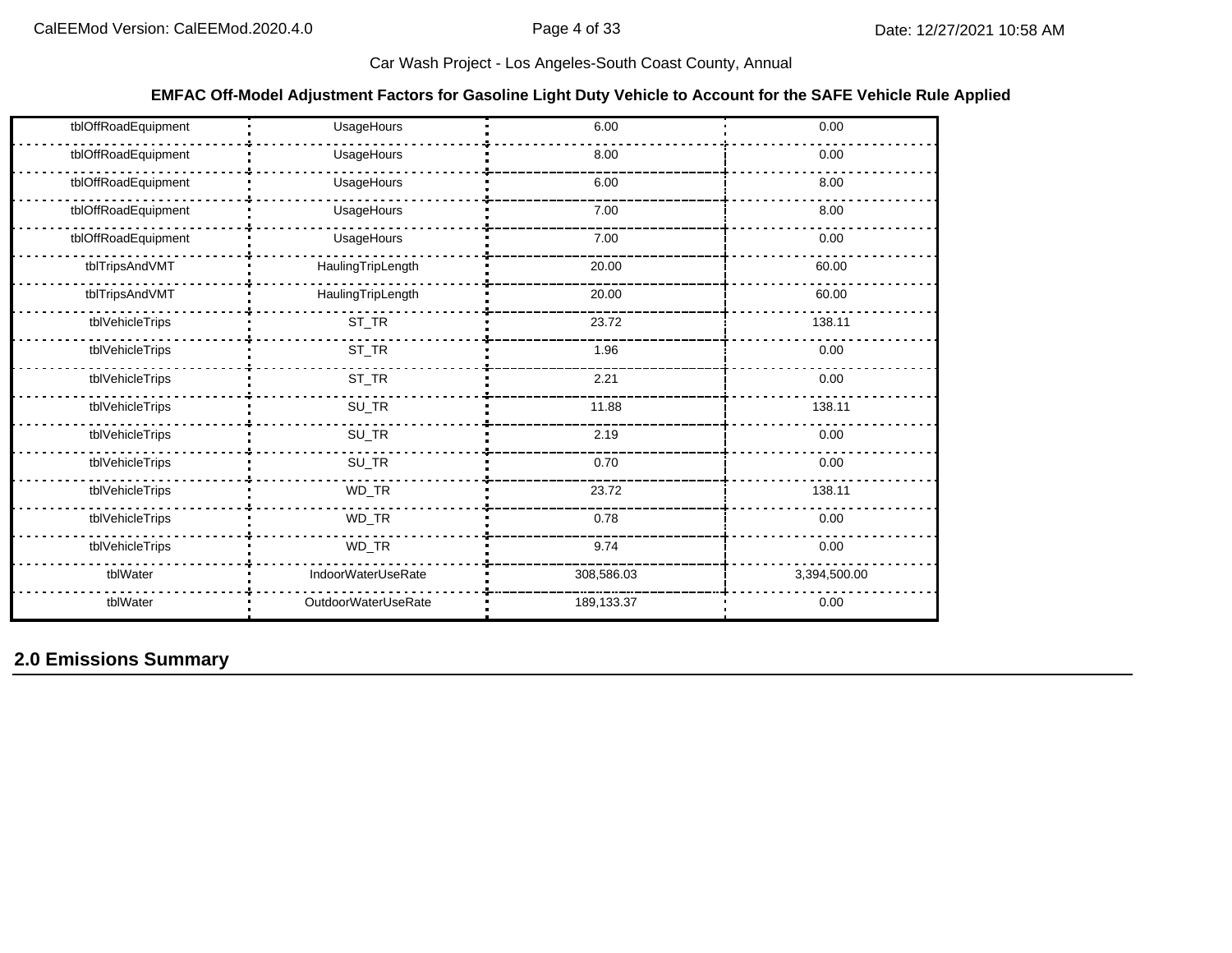#### **EMFAC Off-Model Adjustment Factors for Gasoline Light Duty Vehicle to Account for the SAFE Vehicle Rule Applied**

## **2.1 Overall Construction**

#### **Unmitigated Construction**

|                | <b>ROG</b> | <b>NO<sub>x</sub></b> | CO     | SO <sub>2</sub> | Fugitive<br><b>PM10</b> | Exhaust<br><b>PM10</b> | <b>PM10</b><br>Total | Fugitive<br>PM2.5 | Exhaust<br><b>PM2.5</b> | <b>PM2.5</b><br>Total |        | Bio- CO2   NBio- CO2   Total CO2 |          | CH <sub>4</sub> | <b>N2O</b>      | CO <sub>2e</sub>  |
|----------------|------------|-----------------------|--------|-----------------|-------------------------|------------------------|----------------------|-------------------|-------------------------|-----------------------|--------|----------------------------------|----------|-----------------|-----------------|-------------------|
| Year           |            |                       |        |                 |                         | tons/yr                |                      |                   |                         |                       |        |                                  | MT/yr    |                 |                 |                   |
| 2022           | 0.1030<br> | 0.9185                | 0.9121 | -9000e-<br>003  | 0.0200                  | 0.0417                 | 0.0617               | 4.6800e-<br>003   | 0.0384                  | 0.0430                | 0.0000 | 168.9508                         | 168.9508 | 0.0480          | 003             | 2.4400e- 170.8776 |
| <b>Maximum</b> | 0.1030     | 0.9185                | 0.9121 | 1.9000e-<br>003 | 0.0200                  | 0.0417                 | 0.0617               | 4.6800e-<br>003   | 0.0384                  | 0.0430                | 0.0000 | 168.9508                         | 168.9508 | 0.0480          | 2.4400e-<br>003 | 170.8776          |

#### **Mitigated Construction**

|                | <b>ROG</b>            | <b>NO<sub>x</sub></b> | CO     | SO <sub>2</sub> | Fugitive<br><b>PM10</b> | Exhaust<br><b>PM10</b> | <b>PM10</b><br>Total | Fugitive<br><b>PM2.5</b> | Exhaust<br>PM2.5 | <b>PM2.5</b><br>Total |        | Bio- CO2 NBio- CO2 Total CO2 |          | CH <sub>4</sub> | <b>N2O</b>      | CO <sub>2e</sub> |
|----------------|-----------------------|-----------------------|--------|-----------------|-------------------------|------------------------|----------------------|--------------------------|------------------|-----------------------|--------|------------------------------|----------|-----------------|-----------------|------------------|
| Year           |                       |                       |        |                 |                         | tons/yr                |                      |                          |                  |                       |        |                              | MT/yr    |                 |                 |                  |
| 2022           | $\blacksquare$ 0.1030 | 0.9185                | 0.9121 | -9000e.<br>003  | 0.0162                  | 0.0417                 | 0.0579               | 4.1100e-<br>003          | 0.0384           | 0.0425                | 0.0000 | 168.9506                     | 168.9506 | 0.0480          | 2.4400e-<br>003 | $\cdot$ 170.8774 |
| <b>Maximum</b> | 0.1030                | 0.9185                | 0.9121 | 1.9000e-<br>003 | 0.0162                  | 0.0417                 | 0.0579               | 4.1100e-<br>003          | 0.0384           | 0.0425                | 0.0000 | 168.9506                     | 168.9506 | 0.0480          | 2.4400e-<br>003 | 170.8774         |

|                      | <b>ROG</b> | <b>NOx</b> | co   | <b>SO2</b> | <b>Fugitive</b><br><b>PM10</b> | <b>Exhaust</b><br><b>PM10</b> | <b>PM10</b><br><b>Total</b> | <b>Fugitive</b><br><b>PM2.5</b> | Exhaust<br><b>PM2.5</b> | <b>PM2.5</b><br><b>Total</b> |      |      | Bio- CO2   NBio-CO2   Total CO2 | CH <sub>4</sub> | <b>N20</b> | CO <sub>2e</sub> |
|----------------------|------------|------------|------|------------|--------------------------------|-------------------------------|-----------------------------|---------------------------------|-------------------------|------------------------------|------|------|---------------------------------|-----------------|------------|------------------|
| Percent<br>Reduction | 0.00       | 0.00       | 0.00 | 0.00       | 19.07                          | 0.00                          | 6.19                        | 12.18                           | 0.00                    | 1.32                         | 0.00 | 0.00 | 0.00                            | 0.00            | 0.00       | 0.00             |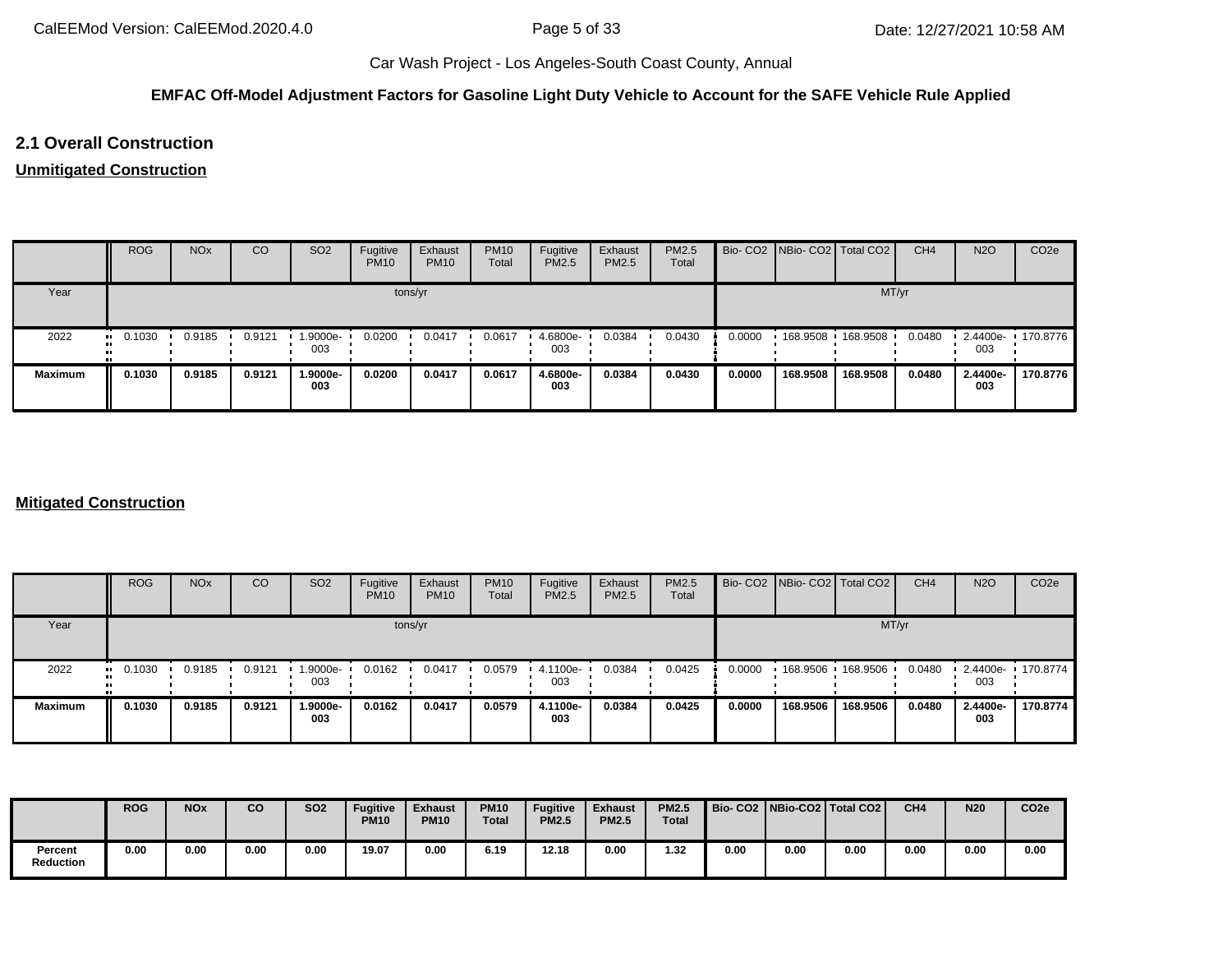#### **EMFAC Off-Model Adjustment Factors for Gasoline Light Duty Vehicle to Account for the SAFE Vehicle Rule Applied**

| Quarter  | <b>Start Date</b> | <b>End Date</b> | Maximum Unmitigated ROG + NOX (tons/quarter) | Maximum Mitigated ROG + NOX (tons/quarter) |
|----------|-------------------|-----------------|----------------------------------------------|--------------------------------------------|
|          | 3-1-2022          | 5-31-2022       | 0.3883                                       | 0.3883                                     |
| <u>.</u> | 6-1-2022          | 8-31-2022       | 0.3611                                       | 0.3611                                     |
|          | $9 - 1 - 2022$    | 9-30-2022       | 0.1178                                       | 0.1178                                     |
|          |                   | Highest         | 0.3883                                       | 0.3883                                     |

## **2.2 Overall Operational**

#### **Unmitigated Operational**

|              | ROG    | <b>NO<sub>x</sub></b> | CO              | SO <sub>2</sub> | Fugitive<br><b>PM10</b> | Exhaust<br><b>PM10</b> | <b>PM10</b><br>Total | Fugitive<br>PM2.5 | Exhaust<br>PM2.5 | PM2.5<br>Total |        | Bio- CO2   NBio- CO2   Total CO2 |                        | CH <sub>4</sub>    | <b>N2O</b>      | CO <sub>2e</sub> |
|--------------|--------|-----------------------|-----------------|-----------------|-------------------------|------------------------|----------------------|-------------------|------------------|----------------|--------|----------------------------------|------------------------|--------------------|-----------------|------------------|
| Category     |        |                       |                 |                 | tons/yr                 |                        |                      |                   | MT/yr            |                |        |                                  |                        |                    |                 |                  |
| Area         | 0.0157 | 0.0000                | 2.8000e-<br>004 | 0.0000          |                         | 0.0000                 | 0.0000               |                   | 0.0000           | 0.0000         | 0.0000 | 5.5000e-<br>004                  | 5.5000e-<br>004        | 0.0000             | 0.0000          | 5.8000e-<br>004  |
| Energy       | 0.0000 | 0.0000                | 0.0000          | 0.0000          |                         | 0.0000                 | 0.0000               |                   | 0.0000           | 0.0000         | 0.0000 | 7.8288                           | 7.8288                 | $6.6000e -$<br>004 | 8.0000e-<br>005 | 7.8691           |
| Mobile       | 0.1740 | 0.1669                | 1.3589          | 2.3600e-<br>003 | 0.2280                  | 2.1600e-<br>003        | 0.2301               | 0.0608            | 2.0100e-<br>003  | 0.0628         | 0.0000 |                                  | $-219.4435 - 219.4435$ | 0.0207             | 0.0123          | 223.6276         |
| Waste        |        |                       |                 |                 |                         | 0.0000                 | 0.0000               |                   | 0.0000           | 0.0000         | 2.6369 | 0.0000                           | 2.6369                 | 0.1558             | 0.0000          | 6.5327           |
| Water        |        |                       |                 |                 |                         | 0.0000                 | 0.0000               |                   | 0.0000           | 0.0000         | 1.1040 | 8.3500                           | 9.4539                 | 0.1141             | 2.7600e-<br>003 | 13.1296          |
| <b>Total</b> | 0.1897 | 0.1669                | 1.3592          | 2.3600e-<br>003 | 0.2280                  | 2.1600e-<br>003        | 0.2301               | 0.0608            | 2.0100e-<br>003  | 0.0628         | 3.7408 | 235.6228                         | 239.3636               | 0.2913             | 0.0151          | 251.1597         |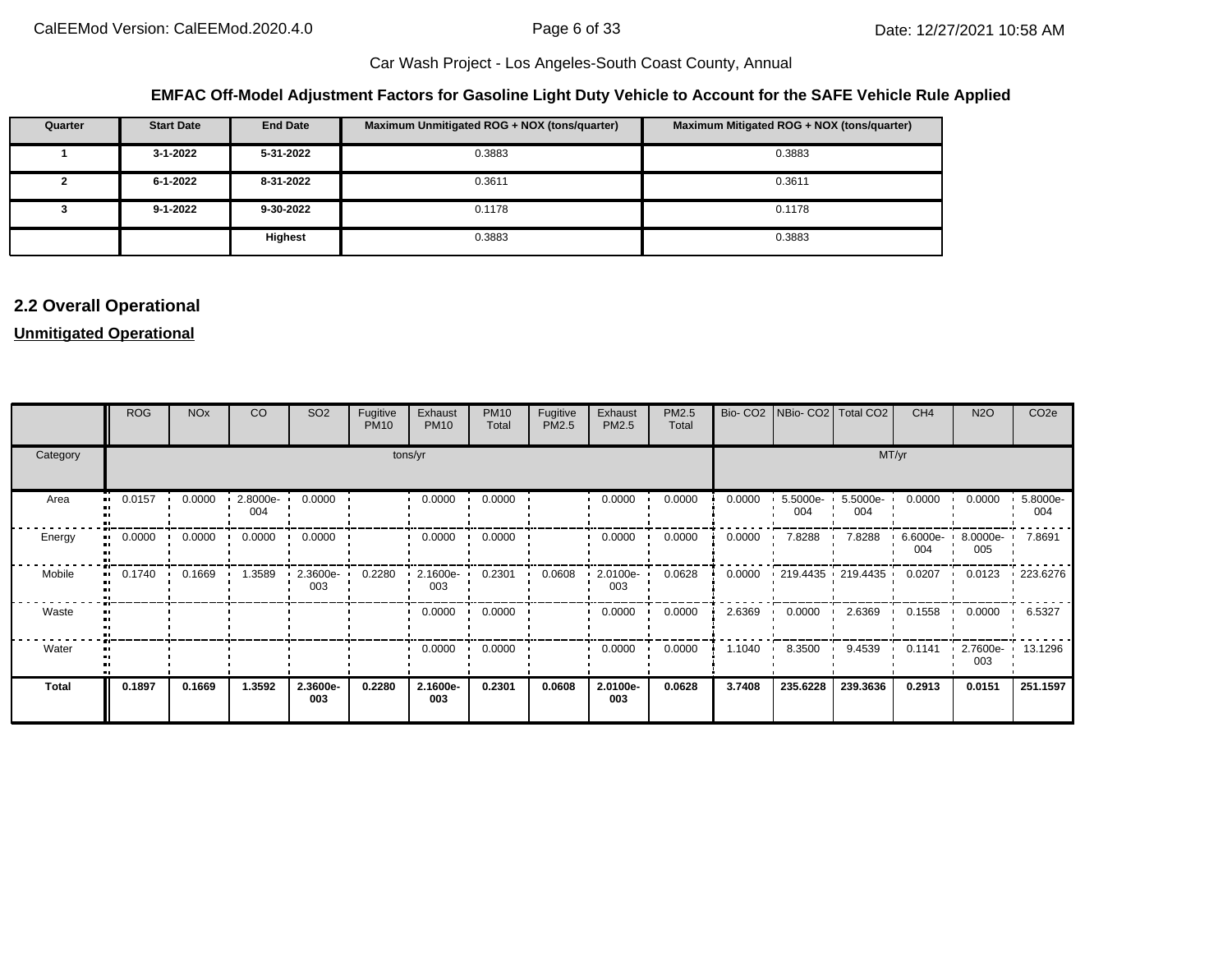#### **EMFAC Off-Model Adjustment Factors for Gasoline Light Duty Vehicle to Account for the SAFE Vehicle Rule Applied**

## **2.2 Overall Operational**

#### **Mitigated Operational**

|              | <b>ROG</b> | <b>NO<sub>x</sub></b> | CO                | SO <sub>2</sub> | Fugitive<br><b>PM10</b> | Exhaust<br><b>PM10</b> | <b>PM10</b><br>Total | Fugitive<br>PM2.5 | Exhaust<br>PM2.5  | PM2.5<br>Total |        | Bio- CO2   NBio- CO2   Total CO2 |                    | CH <sub>4</sub>   | <b>N2O</b>      | CO <sub>2e</sub> |  |  |
|--------------|------------|-----------------------|-------------------|-----------------|-------------------------|------------------------|----------------------|-------------------|-------------------|----------------|--------|----------------------------------|--------------------|-------------------|-----------------|------------------|--|--|
| Category     |            | tons/yr               |                   |                 |                         |                        |                      |                   |                   |                |        |                                  | MT/yr              |                   |                 |                  |  |  |
| Area         | 0.0157     | 0.0000                | $2.8000e-$<br>004 | 0.0000          |                         | 0.0000                 | 0.0000               |                   | 0.0000            | 0.0000         | 0.0000 | $5.5000e -$<br>004               | $5.5000e -$<br>004 | 0.0000            | 0.0000          | 5.8000e-<br>004  |  |  |
| Energy       | 0.0000     | 0.0000                | 0.0000            | 0.0000          |                         | 0.0000                 | 0.0000               |                   | 0.0000            | 0.0000         | 0.0000 | 7.8288                           | 7.8288             | $6.6000e-$<br>004 | 8.0000e-<br>005 | 7.8691           |  |  |
| Mobile       | 0.1740     | 0.1669                | .3589             | 2.3600e-<br>003 | 0.2280                  | 2.1600e-<br>003        | 0.2301               | 0.0608            | $2.0100e-$<br>003 | 0.0628         | 0.0000 | $-219.4435 - 219.4435$           |                    | 0.0207            | 0.0123          | 223.6276         |  |  |
| Waste        |            |                       |                   |                 |                         | 0.0000                 | 0.0000               |                   | 0.0000            | 0.0000         | 1.8458 | 0.0000                           | 1.8458             | 0.1091            | 0.0000          | 4.5729           |  |  |
| Water        |            |                       |                   |                 |                         | 0.0000                 | 0.0000               |                   | 0.0000            | 0.0000         | 0.8832 | 6.7237                           | 7.6068             | 0.0913            | 2.2100e-<br>003 | 10.5476          |  |  |
| <b>Total</b> | 0.1897     | 0.1669                | 1.3592            | 2.3600e-<br>003 | 0.2280                  | 2.1600e-<br>003        | 0.2301               | 0.0608            | 2.0100e-<br>003   | 0.0628         | 2.7290 | 233.9965                         | 236.7254           | 0.2217            | 0.0146          | 246.6178         |  |  |

|                             | <b>ROG</b> | <b>NO<sub>x</sub></b> | co   | <b>SO2</b> | <b>Fugitive</b><br><b>PM10</b> | <b>Exhaust</b><br><b>PM10</b> | <b>PM10</b><br><b>Total</b> | <b>Fugitive</b><br><b>PM2.5</b> | <b>Exhaust</b><br><b>PM2.5</b> | <b>PM2.5</b><br><b>Total</b> |       |      | Bio-CO2   NBio-CO2   Total CO2 | CH <sub>4</sub> | <b>N20</b> | CO <sub>2e</sub> |
|-----------------------------|------------|-----------------------|------|------------|--------------------------------|-------------------------------|-----------------------------|---------------------------------|--------------------------------|------------------------------|-------|------|--------------------------------|-----------------|------------|------------------|
| Percent<br><b>Reduction</b> | 0.00       | 0.00                  | 0.00 | 0.00       | 0.00                           | 0.00                          | 0.00                        | 0.00                            | 0.00                           | 0.00                         | 27.05 | 0.69 | 1.10                           | 23.88           | 3.63       | 1.81             |

## **3.0 Construction Detail**

#### **Construction Phase**

| Phase<br>Number | <b>Phase Name</b> | Phase Type  | <b>Start Date</b> | End Date  | Week           | Num Days Num Days | <b>Phase Description</b> |
|-----------------|-------------------|-------------|-------------------|-----------|----------------|-------------------|--------------------------|
|                 | •Demolition       | •Demolition | 13/1/2022         | 3/31/2022 |                | 23                |                          |
| 12              | •Grading          | •Grading    | 4/1/2022          | 4/14/2022 |                | 10                |                          |
|                 | • Paving          | •Paving     | 4/1/2022          | 4/14/2022 | <u>_</u><br>IJ | 10                |                          |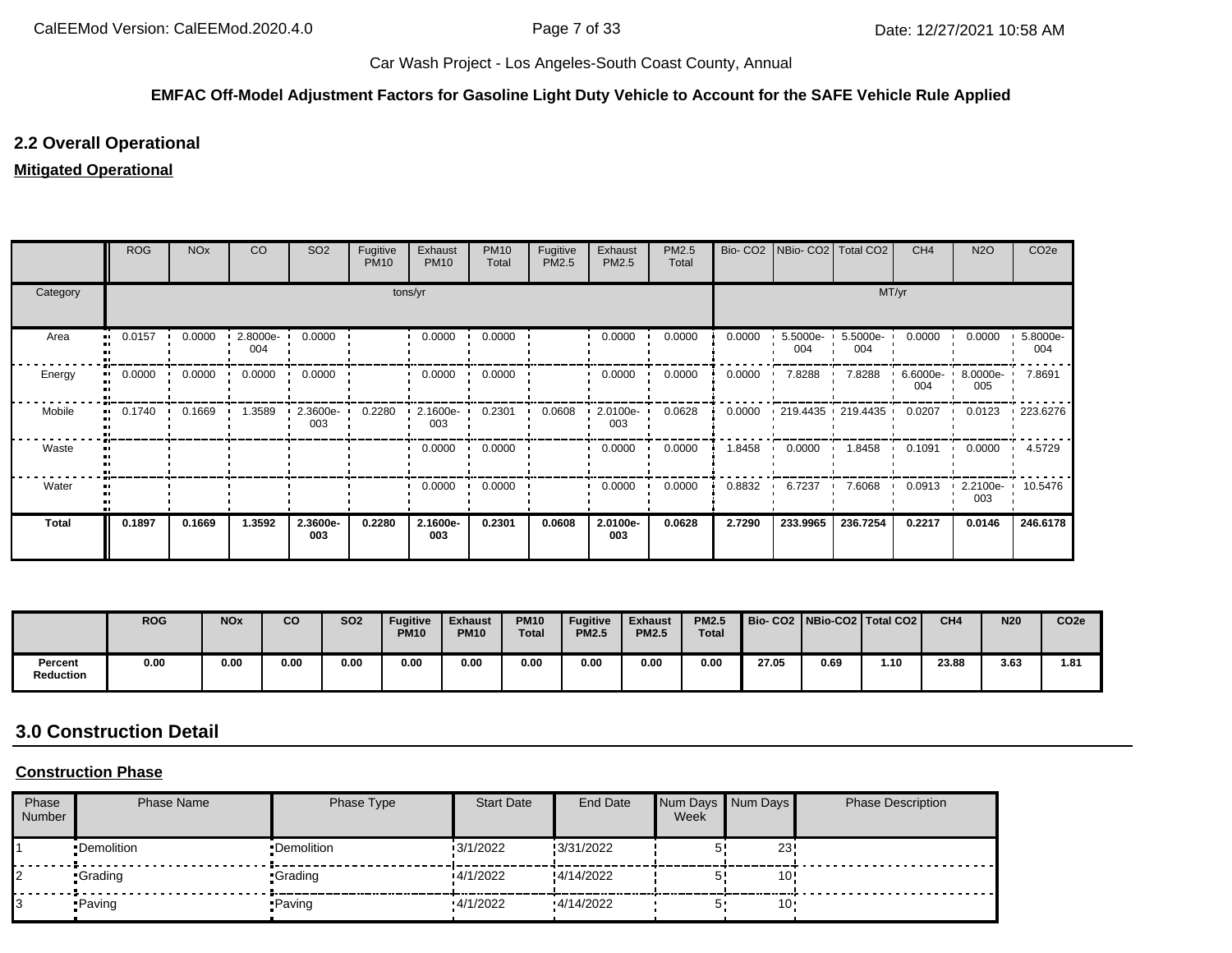#### **EMFAC Off-Model Adjustment Factors for Gasoline Light Duty Vehicle to Account for the SAFE Vehicle Rule Applied**

| 14 | Jdina L<br>Construction<br>·Dullullu | Buildina<br>Construction | 5/2/2022   | 11/1/2022             | 132 |  |
|----|--------------------------------------|--------------------------|------------|-----------------------|-----|--|
| 15 | Architectural Coating                | • Architectural Coating  | '10/3/2022 | 14/2022<br>.1011<br>v | 1∩  |  |

**Acres of Grading (Site Preparation Phase): 0**

**Acres of Grading (Grading Phase): 0.55**

#### **Acres of Paving: 0.37**

**Residential Indoor: 0; Residential Outdoor: 0; Non-Residential Indoor: 5,640; Non-Residential Outdoor: 1,880; Striped Parking Area: 981 (Architectural Coating – sqft)**

#### **OffRoad Equipment**

| <b>Phase Name</b>            | <b>Offroad Equipment Type</b> | Amount   | <b>Usage Hours</b> | <b>Horse Power</b> | Load Factor |
|------------------------------|-------------------------------|----------|--------------------|--------------------|-------------|
| Demolition                   | Concrete/Industrial Saws      | $\Omega$ | 0.00               | 81 <sub>1</sub>    | 0.73        |
| Demolition                   | <b>Excavators</b>             |          | 8.00               | 158                | 0.38        |
| Demolition                   | -Off-Highway Trucks           |          | 8.00               | 402                | 0.38        |
| Demolition                   | Other Construction Equipment  |          | 8.00               | 172'               | 0.42        |
| Demolition                   | Rubber Tired Dozers           | 0        | 0.00               | 247                | 0.40        |
| Demolition                   | Tractors/Loaders/Backhoes     |          | 8.00               | 97 <sub>1</sub>    | 0.37        |
| Grading                      | <b>Excavators</b>             |          | 8.00               | 158                | 0.38        |
| Grading                      | <b>Craders</b>                | $\Omega$ | 0.00               | 187                | 0.41        |
| Grading                      | Off-Highway Trucks            |          | 8.00               | 402                | 0.38        |
| Grading                      | Other Construction Equipment  |          | 8.00               | 172                | 0.42        |
| Grading                      | Rubber Tired Dozers           | $\Omega$ | 0.00               | 247                | 0.40        |
| Grading                      | Tractors/Loaders/Backhoes     |          | 8.00               | 97                 | 0.37        |
| Paving                       | Cement and Mortar Mixers      | $\Omega$ | 0.00               | 9 <sub>1</sub>     | 0.56        |
| Paving                       | Other Construction Equipment  |          | 8.00               | 172                | 0.42        |
| Paving                       | ·Pavers                       |          | 8.00               | 130                | 0.42        |
| Paving                       | -Rollers                      |          | 8.00               | 80 <sub>1</sub>    | 0.38        |
| Paving                       | Tractors/Loaders/Backhoes     | 0        | 0.00               | 97                 | 0.37        |
| <b>Building Construction</b> | -Cranes                       |          | 8.00:              | 231                | 0.29        |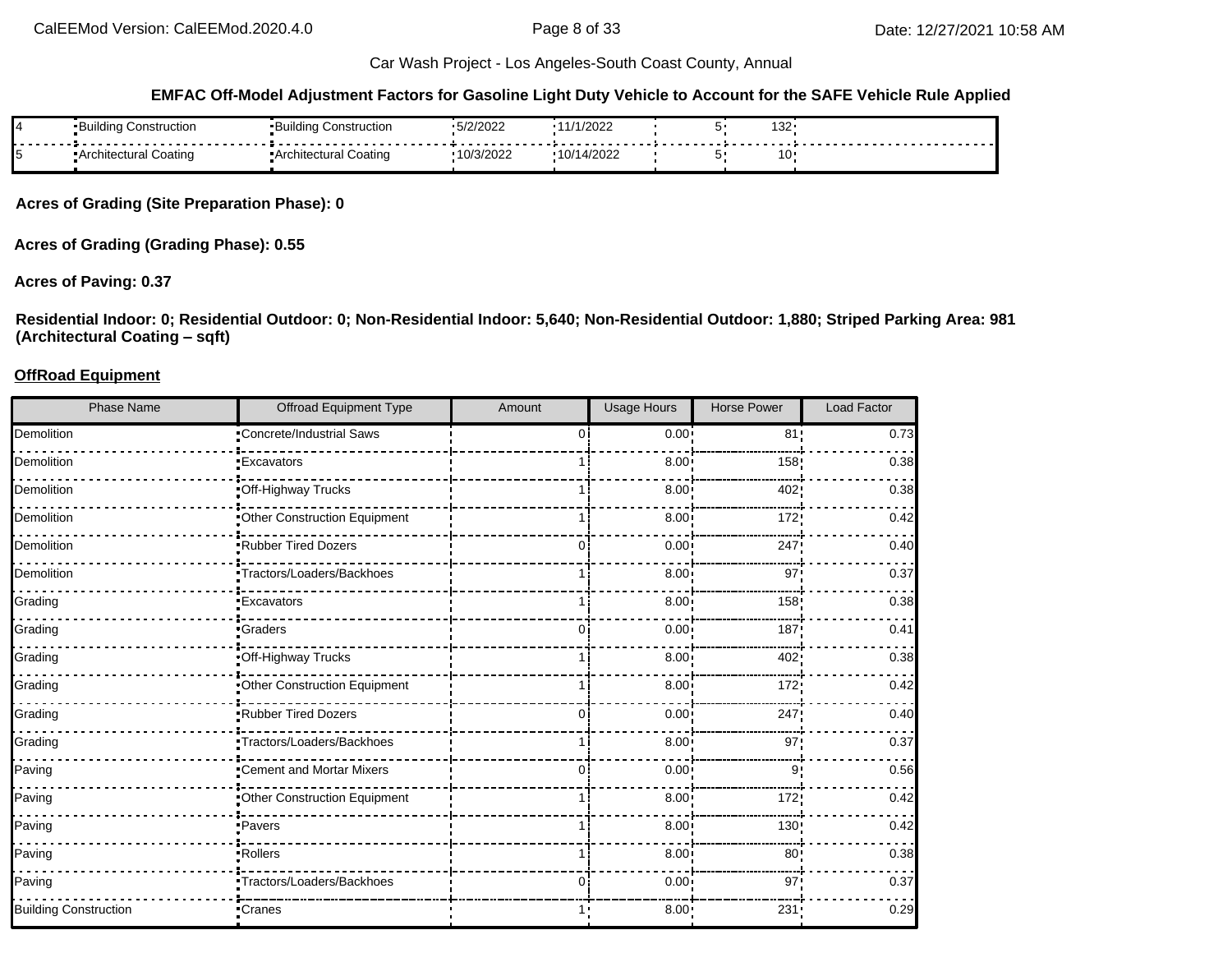#### **EMFAC Off-Model Adjustment Factors for Gasoline Light Duty Vehicle to Account for the SAFE Vehicle Rule Applied**

| <b>Building Construction</b> | •Excavators                   | $8.00 \cdot$      | 158 <sup>1</sup> | 0.38 |
|------------------------------|-------------------------------|-------------------|------------------|------|
| Building Construction        | ▪Forklifts ·                  | $0.00 \cdot$      | 89               | 0.20 |
| <b>Building Construction</b> | •Other Construction Equipment | $8.00 \cdot$      | 172'             | 0.42 |
| <b>Building Construction</b> | ■Tractors/Loaders/Backhoes    | 0.00 <sub>1</sub> |                  | 0.37 |
| Architectural Coating        | Air Compressors               | 6.00              | 78               | 0.48 |

## **Trips and VMT**

| <b>Phase Name</b>            | <b>Offroad Equipment</b><br>Count | <b>Worker Trip</b><br><b>Number</b> | Vendor Trip<br><b>Number</b> | <b>Hauling Trip</b><br><b>Number</b> | <b>Worker Trip</b><br>Length | Vendor Trip<br>Length | Hauling Trip<br>Length | <b>Worker Vehicle</b><br>Class | Vendor         | Hauling<br>  Vehicle Class ∎Vehicle Class I |
|------------------------------|-----------------------------------|-------------------------------------|------------------------------|--------------------------------------|------------------------------|-----------------------|------------------------|--------------------------------|----------------|---------------------------------------------|
| Demolition                   |                                   | $10.00 \cdot$                       | 0.00!                        | $53.00 -$                            | 14.70 <sup>i</sup>           | 6.90:                 |                        | $60.00 \cdot LD$ Mix           | <b>HDT Mix</b> | !HHDT                                       |
| Grading                      |                                   | 10.00                               | 0.00!                        | 52.00                                | 14.70i                       | 6.90:                 |                        | $60.00 \cdot LD$ Mix           | <b>HDT Mix</b> | !HHDT                                       |
| Paving                       |                                   | 8.00                                | 0.00!                        | $0.00 \cdot$                         | 14.70 <sup>i</sup>           | 6.90:                 |                        | $20.00 \cdot LD$ Mix           | <b>HDT Mix</b> | !HHDT                                       |
| <b>Building Construction</b> |                                   | 10.00                               | 4.00                         | $0.00 -$                             | 14.70 <sup>i</sup>           | 6.90:                 |                        | $20.00 \cdot LD$ Mix           | <b>HDT Mix</b> | !ННDТ                                       |
| Architectural Coating        |                                   | 2.00                                | 0.00                         | 0.00 <sub>1</sub>                    | $14.70 \cdot$                | $6.90 -$              |                        | 20.00 LD Mix                   | <b>HDT Mix</b> | <b>HHDT</b>                                 |

#### **3.1 Mitigation Measures Construction**

Replace Ground Cover

Water Exposed Area

Reduce Vehicle Speed on Unpaved Roads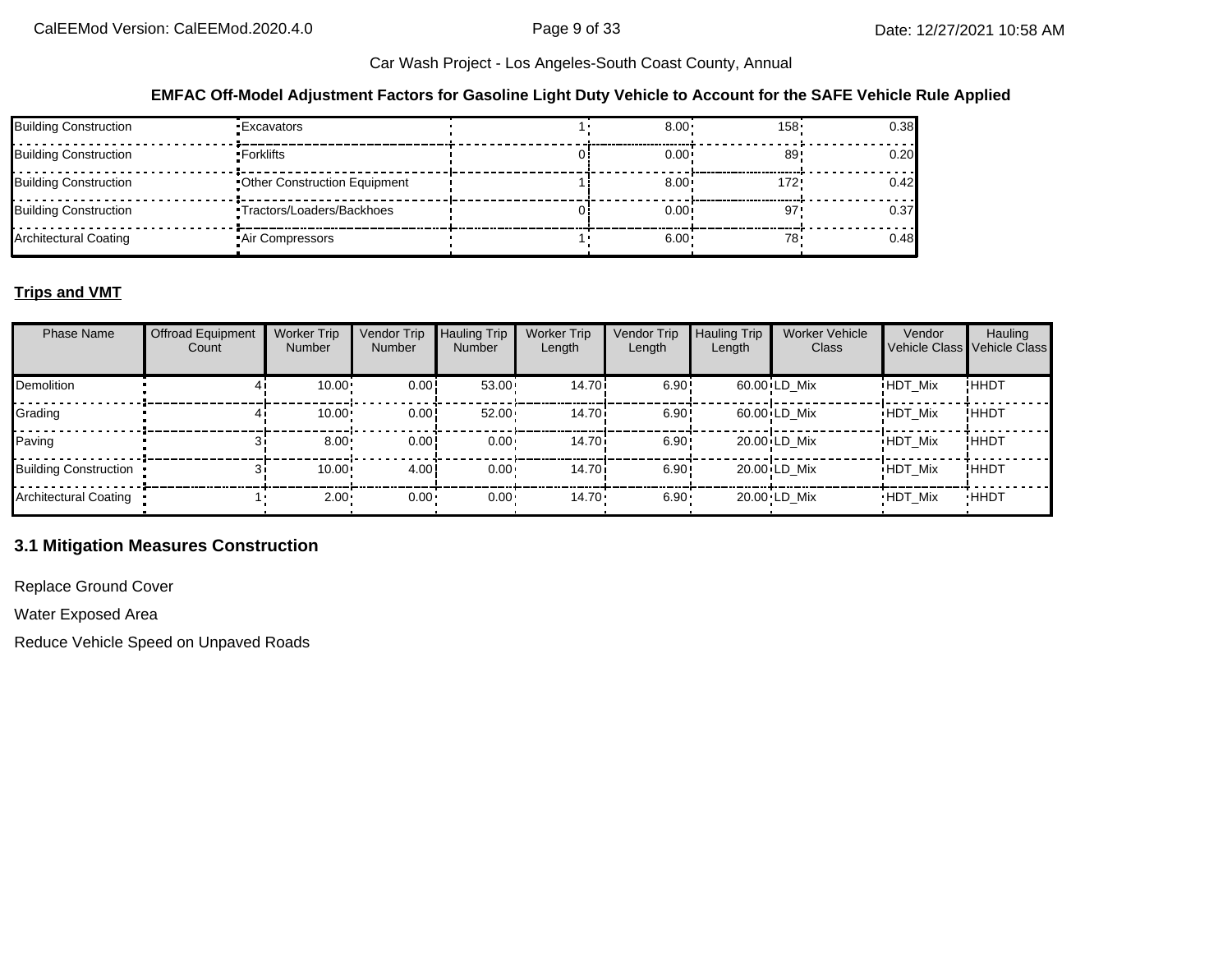#### **EMFAC Off-Model Adjustment Factors for Gasoline Light Duty Vehicle to Account for the SAFE Vehicle Rule Applied**

**3.2 Demolition - 2022**

**Unmitigated Construction On-Site**

|                      | <b>ROG</b> | <b>NO<sub>x</sub></b> | <sub>CO</sub> | SO <sub>2</sub>                 | Fugitive<br><b>PM10</b> | Exhaust<br><b>PM10</b> | <b>PM10</b><br>Total | Fugitive<br>PM2.5 | Exhaust<br><b>PM2.5</b> | PM2.5<br>Total  |        | Bio- CO2   NBio- CO2   Total CO2 |         | CH <sub>4</sub> | <b>N2O</b> | CO <sub>2e</sub> |
|----------------------|------------|-----------------------|---------------|---------------------------------|-------------------------|------------------------|----------------------|-------------------|-------------------------|-----------------|--------|----------------------------------|---------|-----------------|------------|------------------|
| Category             |            |                       |               |                                 |                         | tons/yr                |                      |                   |                         |                 |        |                                  |         | MT/yr           |            |                  |
| <b>Fugitive Dust</b> |            |                       |               |                                 | 5.7600e-<br>003         | 0.0000                 | 5.7600e-<br>003      | 8.7000e-<br>004   | 0.0000                  | 8.7000e-<br>004 | 0.0000 | 0.0000                           | 0.0000  | 0.0000          | 0.0000     | 0.0000           |
| Off-Road             | 0.0146     | 0.1297                | 0.1480        | $\cdot$ 3.2000e- $\cdot$<br>004 |                         | 5.9900e-<br>003        | 5.9900e-<br>003      |                   | $\cdot$ 5.5100e-<br>003 | 5.5100e-<br>003 | 0.0000 | 27.9445                          | 27.9445 | 9.0400e-<br>003 | 0.0000     | 28.1705          |
| <b>Total</b>         | 0.0146     | 0.1297                | 0.1480        | 3.2000e-<br>004                 | 5.7600e-<br>003         | 5.9900e-<br>003        | 0.0118               | 8.7000e-<br>004   | 5.5100e-<br>003         | 6.3800e-<br>003 | 0.0000 | 27.9445                          | 27.9445 | 9.0400e-<br>003 | 0.0000     | 28.1705          |

#### **Unmitigated Construction Off-Site**

|          | <b>ROG</b>                     | <b>NO<sub>x</sub></b> | CO              | SO <sub>2</sub> | Fugitive<br><b>PM10</b> | Exhaust<br><b>PM10</b> | <b>PM10</b><br>Total | Fugitive<br><b>PM2.5</b> | Exhaust<br>PM2.5  | <b>PM2.5</b><br>Total |        | Bio- CO2 NBio- CO2 Total CO2 |        | CH <sub>4</sub> | <b>N2O</b>      | CO <sub>2e</sub> |
|----------|--------------------------------|-----------------------|-----------------|-----------------|-------------------------|------------------------|----------------------|--------------------------|-------------------|-----------------------|--------|------------------------------|--------|-----------------|-----------------|------------------|
| Category |                                |                       |                 |                 |                         | tons/yr                |                      |                          |                   |                       |        | MT/yr                        |        |                 |                 |                  |
| Hauling  | $\blacksquare$ 3.1000e-<br>004 | 0.0130                | 2.3900e-<br>003 | 5.0000e-<br>005 | 1.3700e-<br>003         | 1.0000e-<br>004        | 1.4700e-<br>003      | 3.8000e-<br>004          | 9.0000e-<br>005   | 4.7000e-<br>004       | 0.0000 | 4.7690                       | 4.7690 | 2.6000e-<br>004 | 7.6000e-<br>004 | 5.0009           |
| Vendor   | $\blacksquare$ 0.0000          | 0.0000                | 0.0000          | 0.0000          | 0.0000                  | 0.0000                 | 0.0000               | 0.0000                   | 0.0000            | 0.0000                | 0.0000 | 0.0000                       | 0.0000 | 0.0000          | 0.0000          | 0.0000           |
| Worker   | $\blacksquare$ 3.9000e-<br>004 | 3.3000e-<br>004       | 4.2700e-<br>003 | 1.0000e-<br>005 | -2600e-<br>003          | 1.0000e-<br>005        | 1.2700e-<br>003      | 3.3000e-<br>004          | --0000e- I<br>005 | 3.4000e-<br>004       | 0.0000 | 1.0431                       | 1.0431 | 3.0000e-<br>005 | 3.0000e-<br>005 | 1.0523           |
| Total    | 7.0000e-<br>004                | 0.0134                | 6.6600e-<br>003 | 6.0000e-<br>005 | 2.6300e-<br>003         | 1.1000e-<br>004        | 2.7400e-<br>003      | 7.1000e-<br>004          | 1.0000e-<br>004   | 8.1000e-<br>004       | 0.0000 | 5.8121                       | 5.8121 | 2.9000e-<br>004 | 7.9000e-<br>004 | 6.0532           |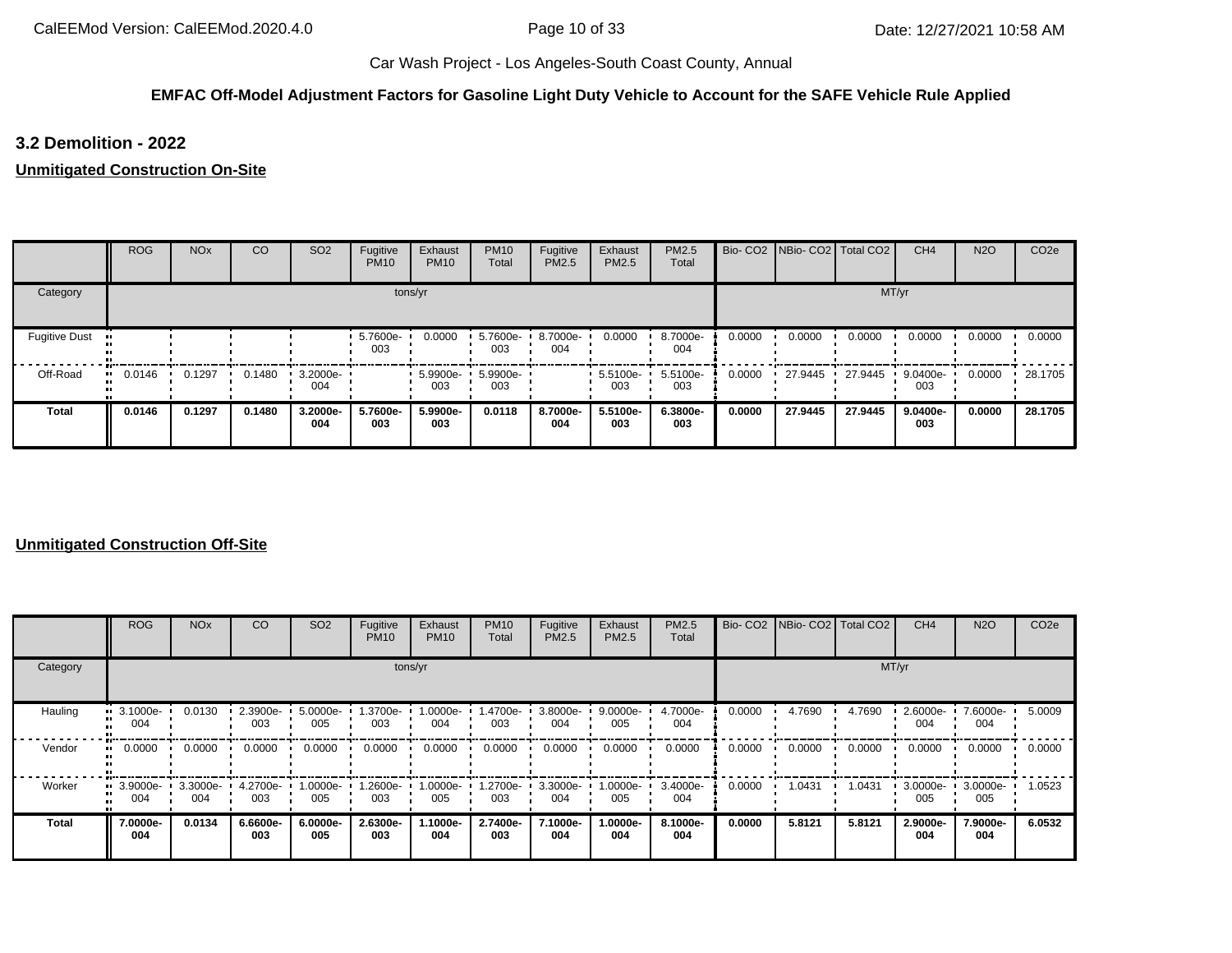#### **EMFAC Off-Model Adjustment Factors for Gasoline Light Duty Vehicle to Account for the SAFE Vehicle Rule Applied**

**3.2 Demolition - 2022**

**Mitigated Construction On-Site**

|                      | <b>ROG</b> | <b>NO<sub>x</sub></b> | CO     | SO <sub>2</sub>         | Fugitive<br><b>PM10</b> | Exhaust<br><b>PM10</b> | <b>PM10</b><br>Total | Fugitive<br>PM2.5 | Exhaust<br><b>PM2.5</b> | PM2.5<br>Total  |        | Bio- CO2 NBio- CO2 Total CO2 |         | CH <sub>4</sub> | <b>N2O</b> | CO <sub>2e</sub> |
|----------------------|------------|-----------------------|--------|-------------------------|-------------------------|------------------------|----------------------|-------------------|-------------------------|-----------------|--------|------------------------------|---------|-----------------|------------|------------------|
| Category             |            |                       |        |                         |                         | tons/yr                |                      |                   |                         |                 |        |                              | MT/yr   |                 |            |                  |
| <b>Fugitive Dust</b> |            |                       |        |                         | 2.1300e-<br>003         | 0.0000                 | 2.1300e-<br>003      | 3.2000e-<br>004   | 0.0000                  | 3.2000e-<br>004 | 0.0000 | 0.0000                       | 0.0000  | 0.0000          | 0.0000     | 0.0000           |
| Off-Road             | 0.0146     | 0.1297                | 0.1480 | $\cdot$ 3.2000e-<br>004 |                         | 5.9900e-<br>003        | 5.9900e-<br>003      |                   | 5.5100e-<br>003         | 5.5100e-<br>003 | 0.0000 | 27.9445                      | 27.9445 | 9.0400e-<br>003 | 0.0000     | 28.1704          |
| <b>Total</b>         | 0.0146     | 0.1297                | 0.1480 | 3.2000e-<br>004         | 2.1300e-<br>003         | 5.9900e-<br>003        | 8.1200e-<br>003      | 3.2000e-<br>004   | 5.5100e-<br>003         | 5.8300e-<br>003 | 0.0000 | 27.9445                      | 27.9445 | 9.0400e-<br>003 | 0.0000     | 28.1704          |

#### **Mitigated Construction Off-Site**

|          | <b>ROG</b>                     | <b>NO<sub>x</sub></b> | CO              | SO <sub>2</sub>    | Fugitive<br><b>PM10</b> | Exhaust<br><b>PM10</b> | <b>PM10</b><br>Total | Fugitive<br><b>PM2.5</b> | Exhaust<br>PM2.5  | <b>PM2.5</b><br>Total |        | Bio- CO2 NBio- CO2 Total CO2 |        | CH <sub>4</sub>    | <b>N2O</b>      | CO <sub>2e</sub> |
|----------|--------------------------------|-----------------------|-----------------|--------------------|-------------------------|------------------------|----------------------|--------------------------|-------------------|-----------------------|--------|------------------------------|--------|--------------------|-----------------|------------------|
| Category |                                |                       |                 |                    |                         | tons/yr                |                      |                          |                   |                       |        |                              | MT/yr  |                    |                 |                  |
| Hauling  | $\blacksquare$ 3.1000e-<br>004 | 0.0130                | 2.3900e-<br>003 | $5.0000e -$<br>005 | 1.3700e-<br>003         | 1.0000e-<br>004        | 1.4700e-<br>003      | 3.8000e-<br>004          | 9.0000e-<br>005   | 4.7000e-<br>004       | 0.0000 | 4.7690                       | 4.7690 | 2.6000e-<br>004    | 7.6000e-<br>004 | 5.0009           |
| Vendor   | $\blacksquare$ 0.0000          | 0.0000                | 0.0000          | 0.0000             | 0.0000                  | 0.0000                 | 0.0000               | 0.0000                   | 0.0000            | 0.0000                | 0.0000 | 0.0000                       | 0.0000 | 0.0000             | 0.0000          | 0.0000           |
| Worker   | $\blacksquare$ 3.9000e-<br>004 | 3.3000e-<br>004       | 4.2700e-<br>003 | 1.0000e-<br>005    | -2600e-<br>003          | 1.0000e-<br>005        | 1.2700e-<br>003      | 3.3000e-<br>004          | --0000e-1.<br>005 | 3.4000e-<br>004       | 0.0000 | 1.0431                       | 1.0431 | $3.0000e -$<br>005 | 3.0000e-<br>005 | 1.0523           |
| Total    | 7.0000e-<br>004                | 0.0134                | 6.6600e-<br>003 | 6.0000e-<br>005    | 2.6300e-<br>003         | 1.1000e-<br>004        | 2.7400e-<br>003      | 7.1000e-<br>004          | 1.0000e-<br>004   | 8.1000e-<br>004       | 0.0000 | 5.8121                       | 5.8121 | 2.9000e-<br>004    | 7.9000e-<br>004 | 6.0532           |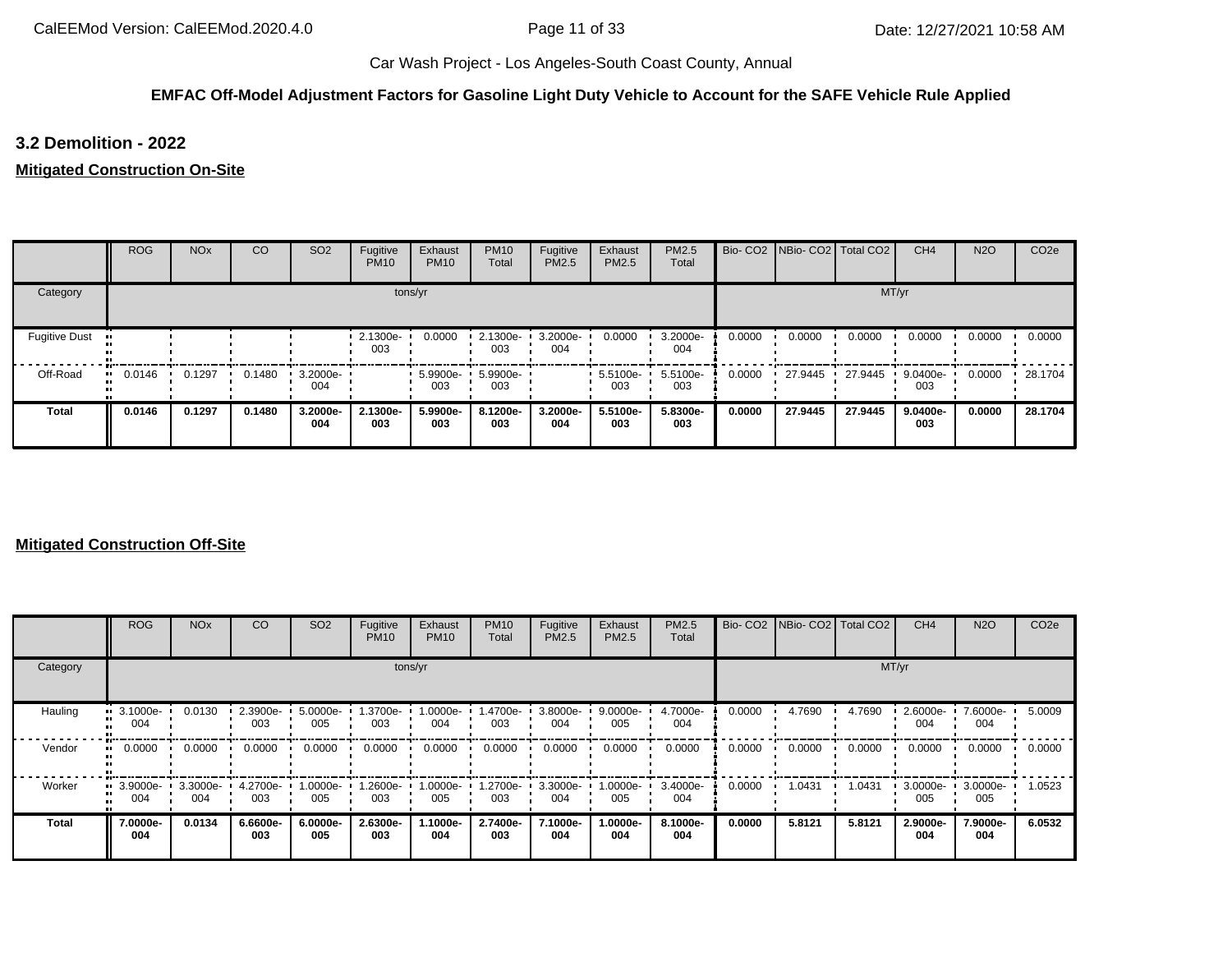#### **EMFAC Off-Model Adjustment Factors for Gasoline Light Duty Vehicle to Account for the SAFE Vehicle Rule Applied**

**3.3 Grading - 2022**

**Unmitigated Construction On-Site**

|                      | <b>ROG</b>         | <b>NO<sub>x</sub></b> | CO     | SO <sub>2</sub>   | Fugitive<br><b>PM10</b> | Exhaust<br><b>PM10</b>   | <b>PM10</b><br>Total | Fugitive<br>PM2.5 | Exhaust<br>PM2.5 | PM2.5<br>Total  |        | Bio- CO2   NBio- CO2   Total CO2 |         | CH <sub>4</sub> | <b>N2O</b> | CO <sub>2e</sub> |
|----------------------|--------------------|-----------------------|--------|-------------------|-------------------------|--------------------------|----------------------|-------------------|------------------|-----------------|--------|----------------------------------|---------|-----------------|------------|------------------|
| Category             |                    |                       |        |                   |                         | tons/yr                  |                      |                   |                  |                 |        |                                  |         | MT/yr           |            |                  |
| <b>Fugitive Dust</b> |                    |                       |        |                   | 3.2000e-<br>004         | 0.0000                   | 3.2000e-<br>004      | 4.0000e-<br>005   | 0.0000           | 4.0000e-<br>005 | 0.0000 | 0.0000                           | 0.0000  | 0.0000          | 0.0000     | 0.0000           |
| Off-Road             | $-6.3600e-$<br>003 | 0.0564                | 0.0644 | $.4000e -$<br>004 |                         | 2.6100e- 2.6100e-<br>003 | 003                  |                   | 2.4000e-<br>003  | 2.4000e-<br>003 | 0.0000 | 12.1498                          | 12.1498 | 3.9300e-<br>003 | 0.0000     | 12.2480          |
| Total                | 6.3600e-<br>003    | 0.0564                | 0.0644 | 1.4000e-<br>004   | 3.2000e-<br>004         | 2.6100e-<br>003          | 2.9300e-<br>003      | 4.0000e-<br>005   | 2.4000e-<br>003  | 2.4400e-<br>003 | 0.0000 | 12.1498                          | 12.1498 | 3.9300e-<br>003 | 0.0000     | 12.2480          |

#### **Unmitigated Construction Off-Site**

|          | <b>ROG</b>                     | <b>NO<sub>x</sub></b> | CO              | SO <sub>2</sub> | Fugitive<br><b>PM10</b> | Exhaust<br><b>PM10</b> | <b>PM10</b><br>Total | Fugitive<br><b>PM2.5</b> | Exhaust<br>PM2.5 | <b>PM2.5</b><br>Total |        | Bio- CO2   NBio- CO2   Total CO2 |        | CH <sub>4</sub> | <b>N2O</b>         | CO <sub>2e</sub> |
|----------|--------------------------------|-----------------------|-----------------|-----------------|-------------------------|------------------------|----------------------|--------------------------|------------------|-----------------------|--------|----------------------------------|--------|-----------------|--------------------|------------------|
| Category |                                |                       |                 |                 |                         | tons/yr                |                      |                          |                  |                       |        |                                  | MT/yr  |                 |                    |                  |
| Hauling  | $\blacksquare$ 3.1000e-<br>004 | 0.0128                | 2.3400e-<br>003 | 5.0000e-<br>005 | 1.3400e-<br>003         | 1.0000e-<br>004        | -4400e.<br>003       | 3.7000e-<br>004          | 9.0000e-<br>005  | 4.6000e-<br>004       | 0.0000 | 4.6790                           | 4.6790 | 2.5000e-<br>004 | 7.4000e-<br>004    | 4.9066           |
| Vendor   | $\blacksquare$ 0.0000          | 0.0000                | 0.0000          | 0.0000          | 0.0000                  | 0.0000                 | 0.0000               | 0.0000                   | 0.0000           | 0.0000                | 0.0000 | 0.0000                           | 0.0000 | 0.0000          | 0.0000             | 0.0000           |
| Worker   | $\blacksquare$ 1.7000e-<br>004 | 1.4000e-<br>004       | .8600e-<br>003  | 0.0000          | 5.5000e-<br>004         | 0.0000                 | 5.5000e-<br>004      | 1.5000e-<br>004          | 0.0000           | 1.5000e-<br>004       | 0.0000 | 0.4535                           | 0.4535 | 1.0000e-<br>005 | $1.0000e -$<br>005 | 0.4575           |
| Total    | 4.8000e-<br>004                | 0.0129                | 4.2000e-<br>003 | 5.0000e-<br>005 | -.8900e<br>003          | 1.0000e-<br>004        | 1.9900e-<br>003      | 5.2000e-<br>004          | 9.0000e-<br>005  | 6.1000e-<br>004       | 0.0000 | 5.1325                           | 5.1325 | 2.6000e-<br>004 | 7.5000e-<br>004    | 5.3641           |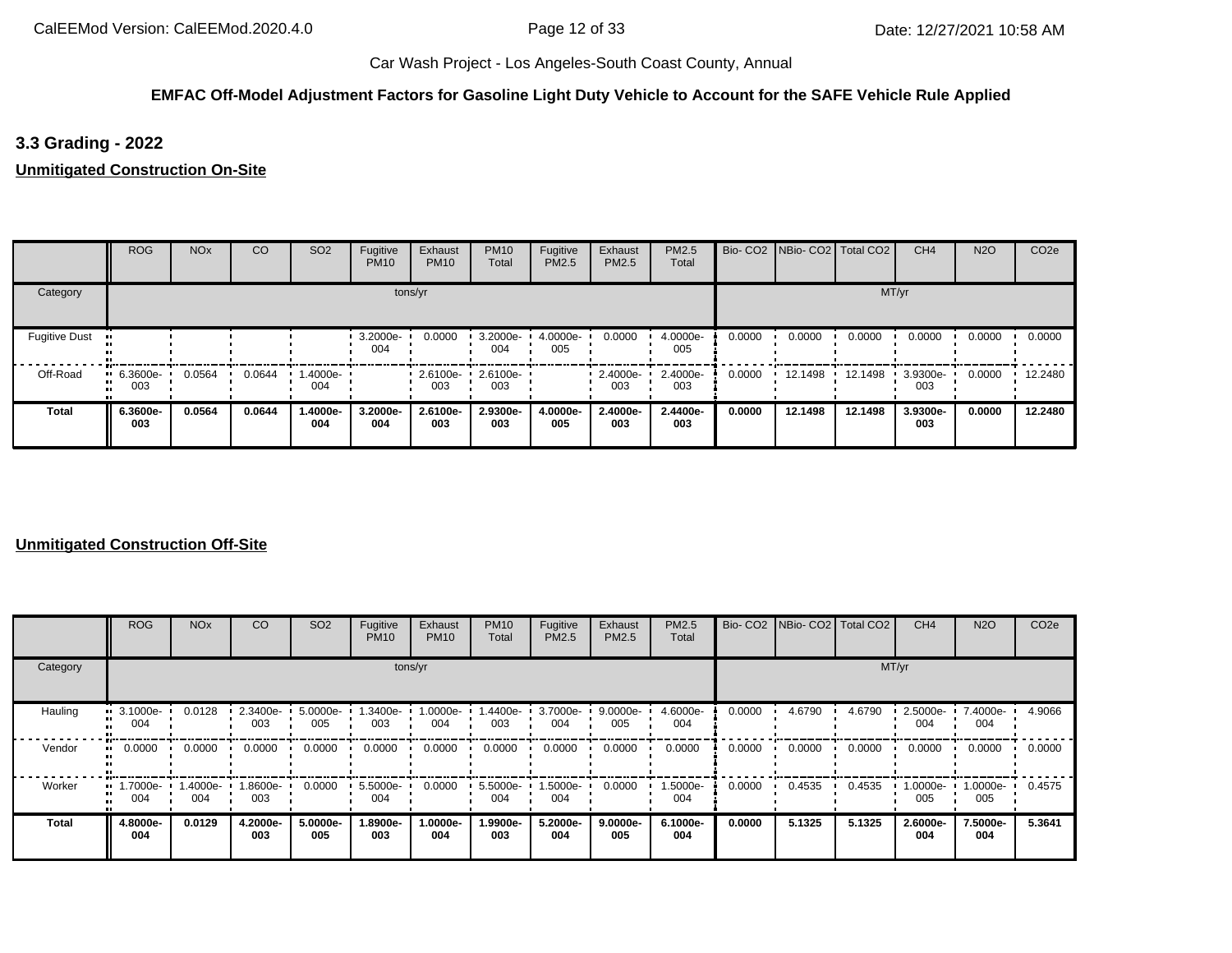#### **EMFAC Off-Model Adjustment Factors for Gasoline Light Duty Vehicle to Account for the SAFE Vehicle Rule Applied**

**3.3 Grading - 2022**

**Mitigated Construction On-Site**

|                      | <b>ROG</b>             | <b>NO<sub>x</sub></b> | CO     | SO <sub>2</sub> | Fugitive<br><b>PM10</b> | Exhaust<br><b>PM10</b> | <b>PM10</b><br>Total | Fugitive<br>PM2.5 | Exhaust<br>PM2.5        | PM2.5<br>Total  |        | Bio- CO2 NBio- CO2 Total CO2 |         | CH <sub>4</sub> | <b>N2O</b> | CO <sub>2e</sub> |
|----------------------|------------------------|-----------------------|--------|-----------------|-------------------------|------------------------|----------------------|-------------------|-------------------------|-----------------|--------|------------------------------|---------|-----------------|------------|------------------|
| Category             |                        |                       |        |                 |                         | tons/yr                |                      |                   |                         |                 |        |                              |         | MT/yr           |            |                  |
| <b>Fugitive Dust</b> |                        |                       |        |                 | .2000e-<br>004          | 0.0000                 | 1.2000e-<br>004      | 1.0000e-<br>005   | 0.0000                  | 1.0000e-<br>005 | 0.0000 | 0.0000                       | 0.0000  | 0.0000          | 0.0000     | 0.0000           |
| Off-Road             | $-6.3600e-$<br><br>003 | 0.0564                | 0.0644 | 1.4000e-<br>004 |                         | 2.6100e-<br>003        | 2.6100e-<br>003      |                   | $\cdot$ 2.4000e-<br>003 | 2.4000e-<br>003 | 0.0000 | 12.1498                      | 12.1498 | 3.9300e-<br>003 | 0.0000     | 12.2480          |
| <b>Total</b>         | 6.3600e-<br>003        | 0.0564                | 0.0644 | -.4000e<br>004  | 1.2000e-<br>004         | 2.6100e-<br>003        | 2.7300e-<br>003      | 1.0000e-<br>005   | 2.4000e-<br>003         | 2.4100e-<br>003 | 0.0000 | 12.1498                      | 12.1498 | 3.9300e-<br>003 | 0.0000     | 12.2480          |

#### **Mitigated Construction Off-Site**

|          | ROG                            | <b>NO<sub>x</sub></b> | CO              | SO <sub>2</sub> | Fugitive<br><b>PM10</b> | Exhaust<br><b>PM10</b> | <b>PM10</b><br><b>Total</b> | Fugitive<br><b>PM2.5</b> | Exhaust<br>PM2.5 | <b>PM2.5</b><br>Total |        | Bio- CO2 NBio- CO2 Total CO2 |        | CH <sub>4</sub> | <b>N2O</b>         | CO <sub>2e</sub> |
|----------|--------------------------------|-----------------------|-----------------|-----------------|-------------------------|------------------------|-----------------------------|--------------------------|------------------|-----------------------|--------|------------------------------|--------|-----------------|--------------------|------------------|
| Category |                                |                       |                 |                 |                         | tons/yr                |                             |                          |                  |                       |        |                              | MT/yr  |                 |                    |                  |
| Hauling  | $\blacksquare$ 3.1000e-<br>004 | 0.0128                | 2.3400e-<br>003 | 5.0000e-<br>005 | 1.3400e-<br>003         | 1.0000e-<br>004        | .4400e-<br>003              | 3.7000e-<br>004          | 9.0000e-<br>005  | 4.6000e-<br>004       | 0.0000 | 4.6790                       | 4.6790 | 2.5000e-<br>004 | 7.4000e-<br>004    | 4.9066           |
| Vendor   | $\blacksquare$ 0.0000          | 0.0000                | 0.0000          | 0.0000          | 0.0000                  | 0.0000                 | 0.0000                      | 0.0000                   | 0.0000           | 0.0000                | 0.0000 | 0.0000                       | 0.0000 | 0.0000          | 0.0000             | 0.0000           |
| Worker   | $\blacksquare$ 1.7000e-<br>004 | 1.4000e-<br>004       | .8600e-<br>003  | 0.0000          | 5.5000e-<br>004         | 0.0000                 | 5.5000e-<br>004             | 1.5000e-<br>004          | 0.0000           | 1.5000e-<br>004       | 0.0000 | 0.4535                       | 0.4535 | 1.0000e-<br>005 | $1.0000e -$<br>005 | 0.4575           |
| Total    | 4.8000e-<br>004                | 0.0129                | 4.2000e-<br>003 | 5.0000e-<br>005 | .8900e-<br>003          | 1.0000e-<br>004        | 1.9900e-<br>003             | 5.2000e-<br>004          | 9.0000e-<br>005  | 6.1000e-<br>004       | 0.0000 | 5.1325                       | 5.1325 | 2.6000e-<br>004 | 7.5000e-<br>004    | 5.3641           |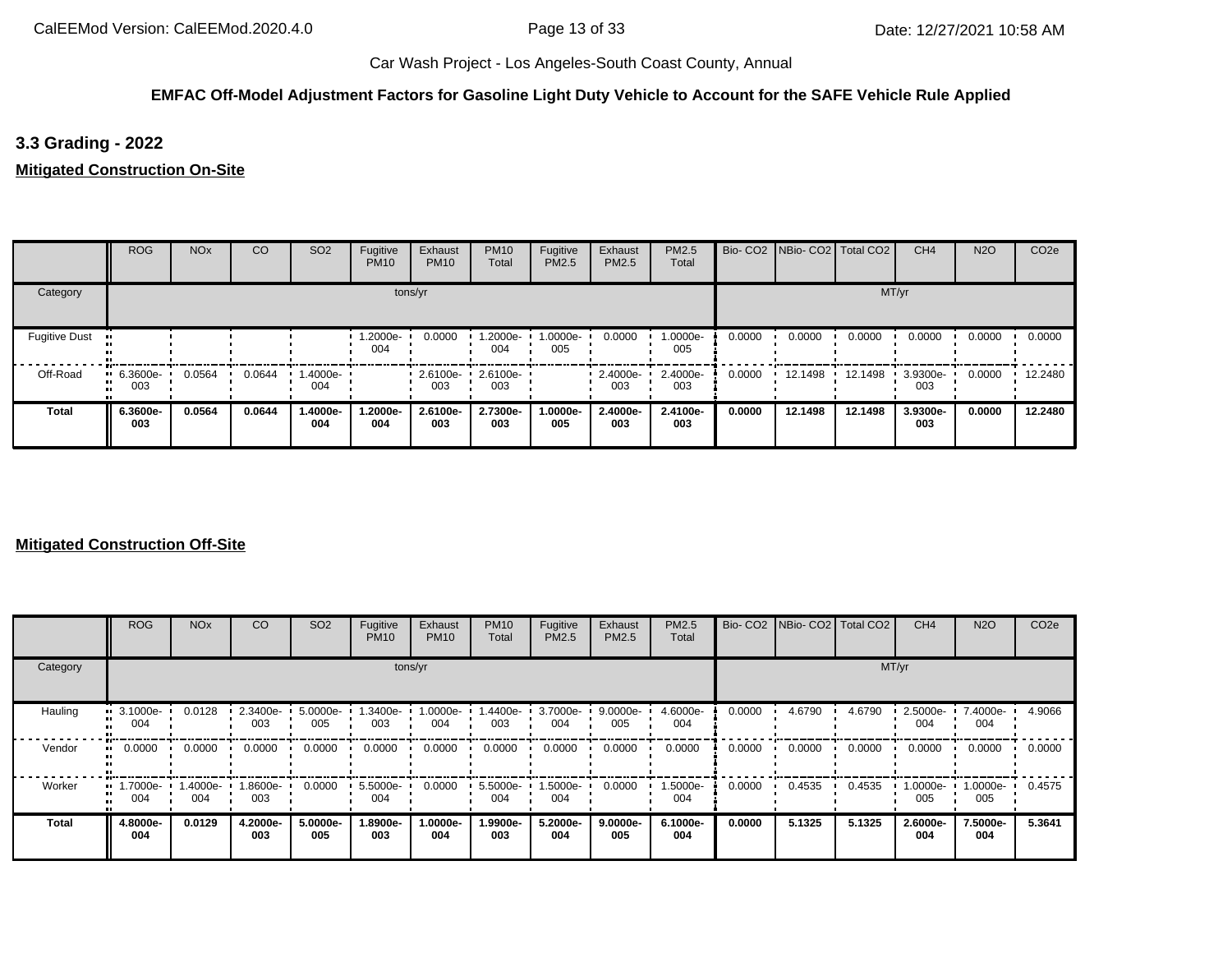#### **EMFAC Off-Model Adjustment Factors for Gasoline Light Duty Vehicle to Account for the SAFE Vehicle Rule Applied**

**3.4 Paving - 2022**

**Unmitigated Construction On-Site**

|          | <b>ROG</b>                     | <b>NO<sub>x</sub></b> | CO     | <b>SO2</b>      | Fugitive<br><b>PM10</b> | Exhaust<br><b>PM10</b> | <b>PM10</b><br>Total | Fugitive<br>PM2.5 | Exhaust<br><b>PM2.5</b> | PM2.5<br>Total  |        | Bio- CO2   NBio- CO2   Total CO2 |        | CH <sub>4</sub> | <b>N2O</b> | CO <sub>2e</sub> |
|----------|--------------------------------|-----------------------|--------|-----------------|-------------------------|------------------------|----------------------|-------------------|-------------------------|-----------------|--------|----------------------------------|--------|-----------------|------------|------------------|
| Category |                                |                       |        |                 | tons/yr                 |                        |                      |                   |                         |                 |        |                                  |        | MT/yr           |            |                  |
| Off-Road | $\blacksquare$ 3.7500e-<br>003 | 0.0382                | 0.0438 | 7.0000e-<br>005 |                         | 1.9900e-<br>003        | 1.9900e-<br>003      |                   | 1.8300e-<br>003         | 1.8300e-<br>003 | 0.0000 | 5.9316                           | 5.9316 | 1.9200e-<br>003 | 0.0000     | 5.9796           |
| Paving   | $\blacksquare$ 4.8000e-<br>004 |                       |        |                 |                         | 0.0000                 | 0.0000               |                   | 0.0000                  | 0.0000          | 0.0000 | 0.0000                           | 0.0000 | 0.0000          | 0.0000     | 0.0000           |
| Total    | 4.2300e-<br>003                | 0.0382                | 0.0438 | 7.0000e-<br>005 |                         | 1.9900e-<br>003        | 1.9900e-<br>003      |                   | 1.8300e-<br>003         | 1.8300e-<br>003 | 0.0000 | 5.9316                           | 5.9316 | 1.9200e-<br>003 | 0.0000     | 5.9796           |

#### **Unmitigated Construction Off-Site**

|          | <b>ROG</b>                     | <b>NO<sub>x</sub></b> | CO              | SO <sub>2</sub> | Fugitive<br><b>PM10</b> | Exhaust<br><b>PM10</b> | <b>PM10</b><br>Total | Fugitive<br>PM2.5 | Exhaust<br>PM2.5 | <b>PM2.5</b><br>Total |        | Bio- CO2 NBio- CO2 Total CO2 |        | CH <sub>4</sub> | <b>N2O</b>      | CO <sub>2e</sub> |
|----------|--------------------------------|-----------------------|-----------------|-----------------|-------------------------|------------------------|----------------------|-------------------|------------------|-----------------------|--------|------------------------------|--------|-----------------|-----------------|------------------|
| Category |                                |                       |                 |                 |                         | tons/yr                |                      |                   |                  |                       |        |                              | MT/yr  |                 |                 |                  |
| Hauling  | $\blacksquare$ 0.0000          | 0.0000                | 0.0000          | 0.0000          | 0.0000                  | 0.0000                 | 0.0000               | 0.0000            | 0.0000           | 0.0000                | 0.0000 | 0.0000                       | 0.0000 | 0.0000          | 0.0000          | 0.0000           |
| Vendor   | $\blacksquare$ 0.0000          | 0.0000                | 0.0000          | 0.0000          | 0.0000                  | 0.0000                 | 0.0000               | 0.0000            | 0.0000           | 0.0000                | 0.0000 | 0.0000                       | 0.0000 | 0.0000          | 0.0000          | 0.0000           |
| Worker   | $\blacksquare$ 1.4000e-<br>004 | $1.1000e -$<br>004    | .4800e-<br>003  | 0.0000          | 4.4000e-<br>004         | 0.0000                 | 4.4000e-<br>004      | 1.2000e-<br>004   | 0.0000           | 1.2000e-<br>004       | 0.0000 | 0.3628                       | 0.3628 | 1.0000e-<br>005 | 1.0000e-<br>005 | 0.3660           |
| Total    | 1.4000e-<br>004                | 1.1000e-<br>004       | 1.4800e-<br>003 | 0.0000          | 4.4000e-<br>004         | 0.0000                 | 4.4000e-<br>004      | -2000e.<br>004    | 0.0000           | 1.2000e-<br>004       | 0.0000 | 0.3628                       | 0.3628 | 1.0000e-<br>005 | 1.0000e-<br>005 | 0.3660           |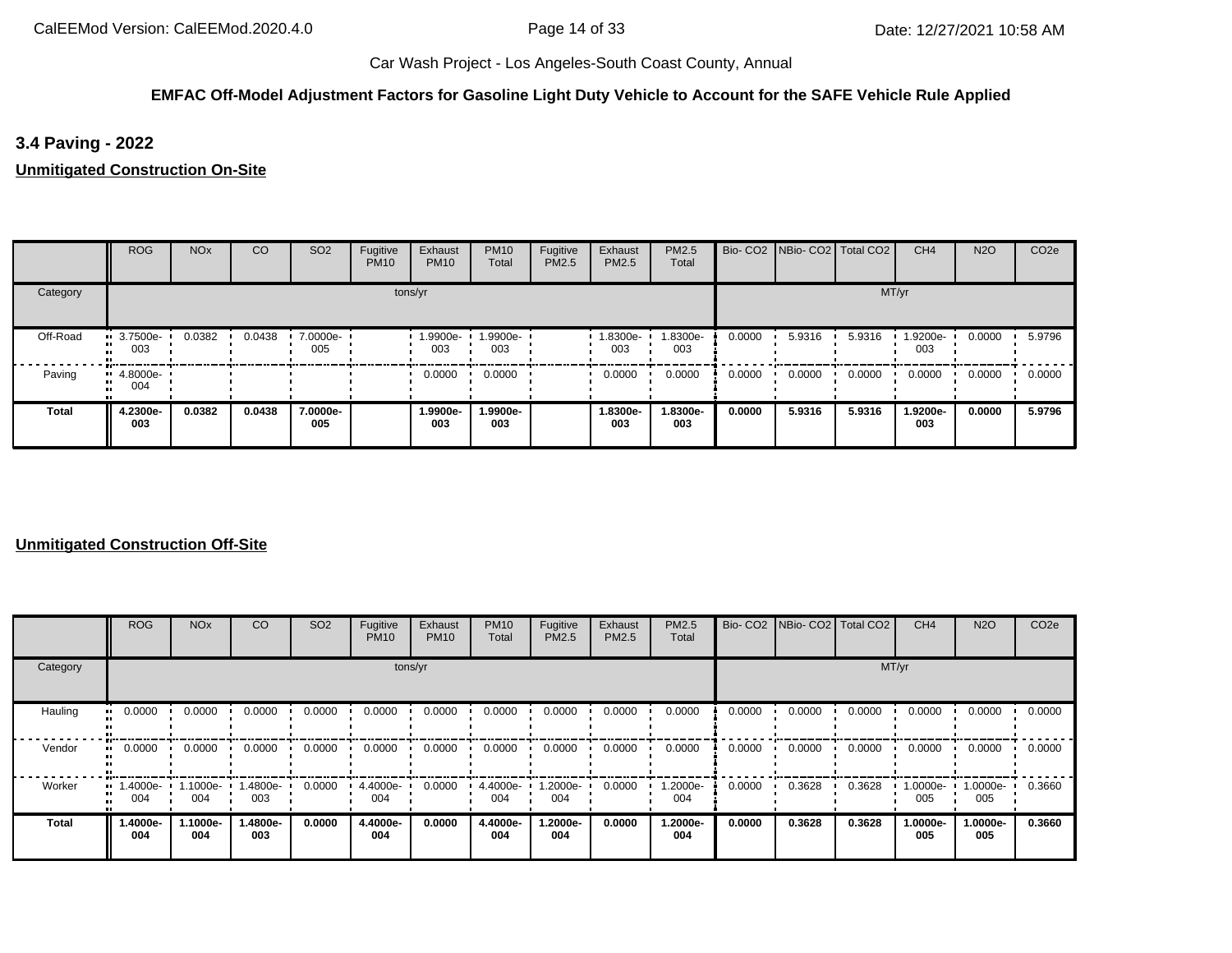#### **EMFAC Off-Model Adjustment Factors for Gasoline Light Duty Vehicle to Account for the SAFE Vehicle Rule Applied**

**3.4 Paving - 2022**

**Mitigated Construction On-Site**

|              | <b>ROG</b>              | <b>NO<sub>x</sub></b> | CO     | SO <sub>2</sub> | Fugitive<br><b>PM10</b> | Exhaust<br><b>PM10</b> | <b>PM10</b><br>Total | Fugitive<br>PM2.5 | Exhaust<br>PM2.5 | PM2.5<br>Total  |        | Bio- CO2   NBio- CO2   Total CO2 |        | CH <sub>4</sub> | <b>N2O</b> | CO <sub>2e</sub> |
|--------------|-------------------------|-----------------------|--------|-----------------|-------------------------|------------------------|----------------------|-------------------|------------------|-----------------|--------|----------------------------------|--------|-----------------|------------|------------------|
| Category     |                         |                       |        |                 | tons/yr                 |                        |                      |                   |                  |                 |        |                                  | MT/yr  |                 |            |                  |
| Off-Road     | $\cdot$ 3.7500e-<br>003 | 0.0382                | 0.0438 | 7.0000e-<br>005 |                         | 1.9900e-<br>003        | -9900e-<br>003       |                   | 1.8300e-<br>003  | 1.8300e-<br>003 | 0.0000 | 5.9316                           | 5.9316 | 1.9200e-<br>003 | 0.0000     | 5.9796           |
| Paving       | $-4.8000e-$<br>004      |                       |        |                 |                         | 0.0000                 | 0.0000               |                   | 0.0000           | 0.0000          | 0.0000 | 0.0000                           | 0.0000 | 0.0000          | 0.0000     | 0.0000           |
| <b>Total</b> | 4.2300e-<br>003         | 0.0382                | 0.0438 | 7.0000e-<br>005 |                         | 1.9900e-<br>003        | 1.9900e-<br>003      |                   | 1.8300e-<br>003  | 1.8300e-<br>003 | 0.0000 | 5.9316                           | 5.9316 | 1.9200e-<br>003 | 0.0000     | 5.9796           |

#### **Mitigated Construction Off-Site**

|          | <b>ROG</b>                     | <b>NO<sub>x</sub></b> | CO              | SO <sub>2</sub> | Fugitive<br><b>PM10</b> | Exhaust<br><b>PM10</b> | <b>PM10</b><br>Total | Fugitive<br>PM2.5 | Exhaust<br>PM2.5 | <b>PM2.5</b><br>Total |        | Bio- CO2 NBio- CO2 Total CO2 |        | CH <sub>4</sub> | <b>N2O</b>      | CO <sub>2e</sub> |
|----------|--------------------------------|-----------------------|-----------------|-----------------|-------------------------|------------------------|----------------------|-------------------|------------------|-----------------------|--------|------------------------------|--------|-----------------|-----------------|------------------|
| Category |                                |                       |                 |                 |                         | tons/yr                |                      |                   |                  |                       |        |                              | MT/yr  |                 |                 |                  |
| Hauling  | $\blacksquare$ 0.0000          | 0.0000                | 0.0000          | 0.0000          | 0.0000                  | 0.0000                 | 0.0000               | 0.0000            | 0.0000           | 0.0000                | 0.0000 | 0.0000                       | 0.0000 | 0.0000          | 0.0000          | 0.0000           |
| Vendor   | $\blacksquare$ 0.0000          | 0.0000                | 0.0000          | 0.0000          | 0.0000                  | 0.0000                 | 0.0000               | 0.0000            | 0.0000           | 0.0000                | 0.0000 | 0.0000                       | 0.0000 | 0.0000          | 0.0000          | 0.0000           |
| Worker   | $\blacksquare$ 1.4000e-<br>004 | $1.1000e -$<br>004    | .4800e-<br>003  | 0.0000          | 4.4000e-<br>004         | 0.0000                 | 4.4000e-<br>004      | 1.2000e-<br>004   | 0.0000           | 1.2000e-<br>004       | 0.0000 | 0.3628                       | 0.3628 | 1.0000e-<br>005 | 1.0000e-<br>005 | 0.3660           |
| Total    | 1.4000e-<br>004                | 1.1000e-<br>004       | 1.4800e-<br>003 | 0.0000          | 4.4000e-<br>004         | 0.0000                 | 4.4000e-<br>004      | -2000e.<br>004    | 0.0000           | 1.2000e-<br>004       | 0.0000 | 0.3628                       | 0.3628 | 1.0000e-<br>005 | 1.0000e-<br>005 | 0.3660           |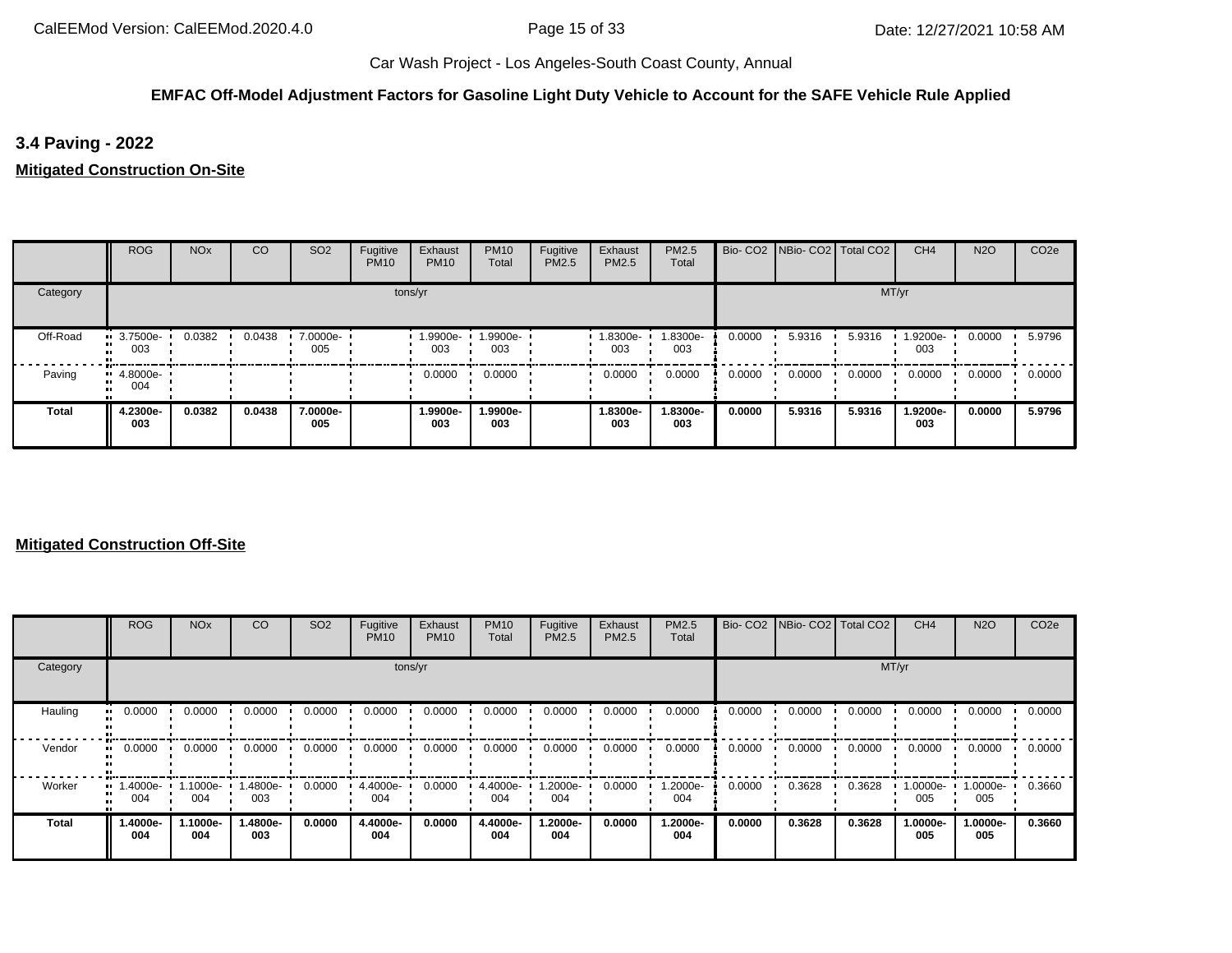#### **EMFAC Off-Model Adjustment Factors for Gasoline Light Duty Vehicle to Account for the SAFE Vehicle Rule Applied**

## **3.5 Building Construction - 2022**

## **Unmitigated Construction On-Site**

|              | <b>ROG</b> | <b>NO<sub>x</sub></b> | CO     | SO <sub>2</sub> | Fugitive<br><b>PM10</b> | Exhaust<br><b>PM10</b> | <b>PM10</b><br>Total | Fugitive<br>PM2.5 | Exhaust<br>PM2.5 | <b>PM2.5</b><br>Total |        | Bio- CO2 NBio- CO2 Total CO2 |         | CH <sub>4</sub> | <b>N2O</b> | CO <sub>2e</sub> |
|--------------|------------|-----------------------|--------|-----------------|-------------------------|------------------------|----------------------|-------------------|------------------|-----------------------|--------|------------------------------|---------|-----------------|------------|------------------|
| Category     |            |                       |        |                 |                         | tons/yr                |                      |                   |                  |                       |        |                              | MT/yr   |                 |            |                  |
| Off-Road     | 0.0628     | 0.6452                | 0.6051 | 1.1300e-<br>003 |                         | 0.0303                 | 0.0303               |                   | 0.0279           | 0.0279                | 0.0000 | 99.2221                      | 99.2221 | 0.0321          | 0.0000     | 100.0244         |
| <b>Total</b> | 0.0628     | 0.6452                | 0.6051 | 1.1300e-<br>003 |                         | 0.0303                 | 0.0303               |                   | 0.0279           | 0.0279                | 0.0000 | 99.2221                      | 99.2221 | 0.0321          | 0.0000     | 100.0244         |

#### **Unmitigated Construction Off-Site**

|              | <b>ROG</b>               | <b>NO<sub>x</sub></b> | CO                 | SO <sub>2</sub> | Fugitive<br><b>PM10</b> | Exhaust<br><b>PM10</b> | <b>PM10</b><br>Total | Fugitive<br>PM2.5 | Exhaust<br>PM2.5 | PM2.5<br>Total  |        | Bio- CO2   NBio- CO2   Total CO2 |         | CH <sub>4</sub> | <b>N2O</b>      | CO <sub>2e</sub> |
|--------------|--------------------------|-----------------------|--------------------|-----------------|-------------------------|------------------------|----------------------|-------------------|------------------|-----------------|--------|----------------------------------|---------|-----------------|-----------------|------------------|
| Category     |                          |                       |                    |                 | tons/yr                 |                        |                      |                   |                  |                 |        |                                  | MT/yr   |                 |                 |                  |
| Hauling      | 0.0000<br>$\blacksquare$ | 0.0000                | 0.0000             | 0.0000          | 0.0000                  | 0.0000                 | 0.0000               | 0.0000            | 0.0000           | 0.0000          | 0.0000 | 0.0000                           | 0.0000  | 0.0000          | 0.0000          | 0.0000           |
| Vendor       | 5.2000e-<br>004          | 0.0136                | $4.5000e -$<br>003 | 5.0000e-<br>005 | 1.6600e-<br>003         | 1.2000e-<br>004        | 1.7900e-<br>003      | 4.8000e-<br>004   | .2000e-<br>004   | 6.0000e-<br>004 | 0.0000 | 5.0413                           | 5.0413  | 1.7000e-<br>004 | 7.3000e-<br>004 | 5.2622           |
| Worker       | 2.2600e-<br>003          | 1.8800e-<br>003       | 0.0245             | 6.0000e-<br>005 | 7.2300e-<br>003         | 5.0000e-<br>005        | 7.2800e-<br>003      | 1.9200e-<br>003   | 4.0000e-<br>005  | 1.9600e-<br>003 | 0.0000 | 5.9867                           | 5.9867  | 1.7000e-<br>004 | 1.6000e-<br>004 | 6.0394           |
| <b>Total</b> | 2.7800e-<br>003          | 0.0155                | 0.0290             | 1.1000e-<br>004 | 8.8900e-<br>003         | 1.7000e-<br>004        | 9.0700e-<br>003      | 2.4000e-<br>003   | -.6000e<br>004   | 2.5600e-<br>003 | 0.0000 | 11.0280                          | 11.0280 | 3.4000e-<br>004 | 8.9000e-<br>004 | 11.3016          |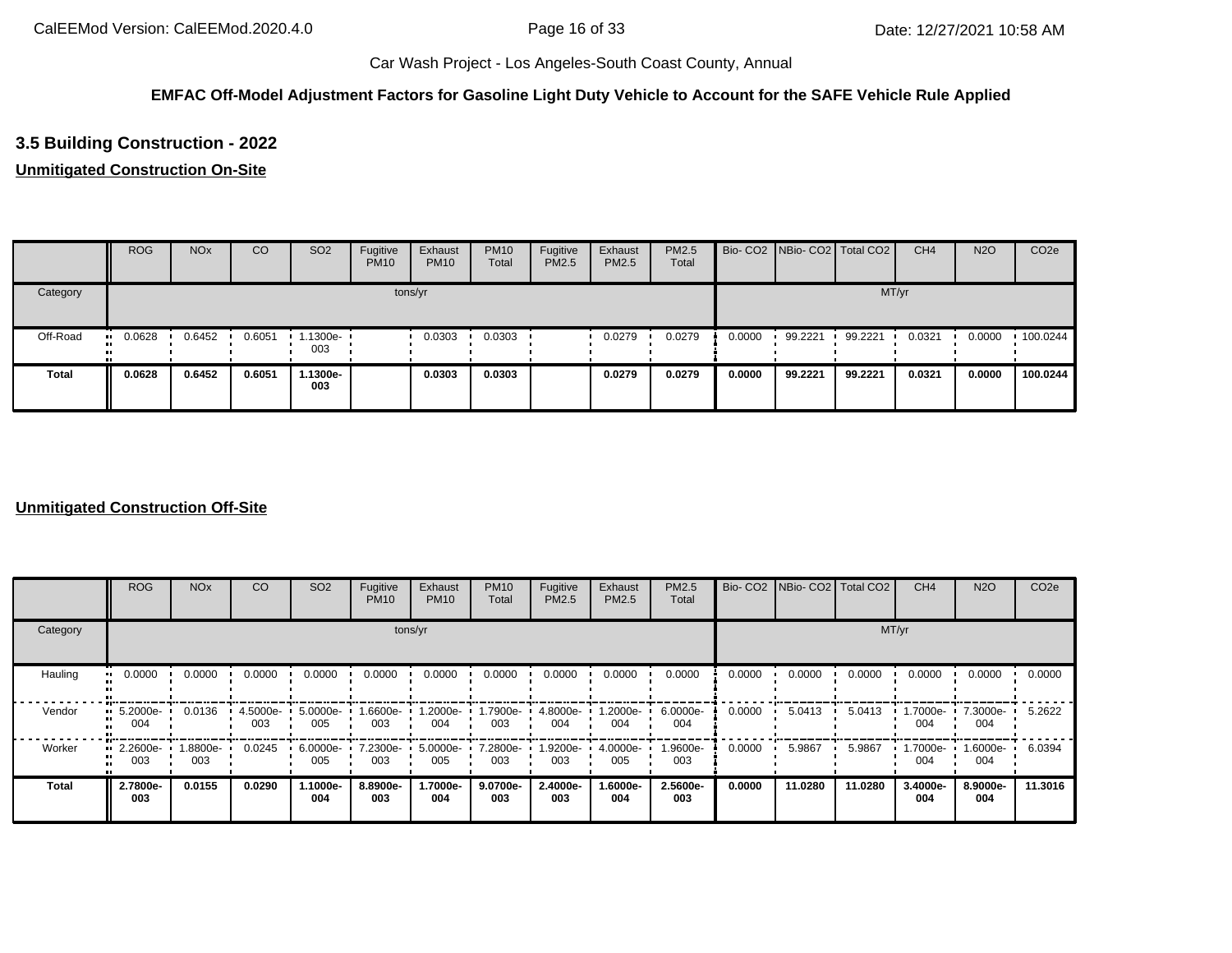#### **EMFAC Off-Model Adjustment Factors for Gasoline Light Duty Vehicle to Account for the SAFE Vehicle Rule Applied**

## **3.5 Building Construction - 2022**

## **Mitigated Construction On-Site**

|              | <b>ROG</b> | <b>NO<sub>x</sub></b> | CO     | SO <sub>2</sub>                 | Fugitive<br><b>PM10</b> | Exhaust<br><b>PM10</b> | <b>PM10</b><br>Total | Fugitive<br>PM2.5 | Exhaust<br><b>PM2.5</b> | PM2.5<br>Total |        | Bio- CO2 NBio- CO2 Total CO2 |         | CH <sub>4</sub> | <b>N2O</b> | CO <sub>2e</sub> |
|--------------|------------|-----------------------|--------|---------------------------------|-------------------------|------------------------|----------------------|-------------------|-------------------------|----------------|--------|------------------------------|---------|-----------------|------------|------------------|
| Category     |            |                       |        |                                 |                         | tons/yr                |                      |                   |                         |                |        |                              | MT/yr   |                 |            |                  |
| Off-Road     | 0.0628     | 0.6452                | 0.6051 | $\cdot$ 1.1300e- $\cdot$<br>003 |                         | 0.0303                 | 0.0303               |                   | 0.0279                  | 0.0279         | 0.0000 | 99.2220                      | 99.2220 | 0.0321          | 0.0000     | 100.0243         |
| <b>Total</b> | 0.0628     | 0.6452                | 0.6051 | 1.1300e-<br>003                 |                         | 0.0303                 | 0.0303               |                   | 0.0279                  | 0.0279         | 0.0000 | 99.2220                      | 99.2220 | 0.0321          | 0.0000     | 100.0243         |

#### **Mitigated Construction Off-Site**

|              | <b>ROG</b>                 | <b>NO<sub>x</sub></b> | CO              | SO <sub>2</sub> | Fugitive<br><b>PM10</b> | Exhaust<br><b>PM10</b> | <b>PM10</b><br>Total | Fugitive<br><b>PM2.5</b> | Exhaust<br>PM2.5 | <b>PM2.5</b><br>Total |        | Bio- CO2 NBio- CO2 Total CO2 |         | CH <sub>4</sub> | <b>N2O</b>      | CO <sub>2e</sub> |
|--------------|----------------------------|-----------------------|-----------------|-----------------|-------------------------|------------------------|----------------------|--------------------------|------------------|-----------------------|--------|------------------------------|---------|-----------------|-----------------|------------------|
| Category     |                            |                       |                 |                 |                         | tons/yr                |                      |                          |                  |                       |        |                              | MT/yr   |                 |                 |                  |
| Hauling      | 0.0000<br>$\bullet\bullet$ | 0.0000                | 0.0000          | 0.0000          | 0.0000                  | 0.0000                 | 0.0000               | 0.0000                   | 0.0000           | 0.0000                | 0.0000 | 0.0000                       | 0.0000  | 0.0000          | 0.0000          | 0.0000           |
| Vendor       | 5.2000e-<br>004            | 0.0136                | 4.5000e-<br>003 | 5.0000e-<br>005 | 1.6600e-<br>003         | 1.2000e-<br>004        | 1.7900e-<br>003      | 4.8000e-<br>004          | -2000e.<br>004   | 6.0000e-<br>004       | 0.0000 | 5.0413                       | 5.0413  | 1.7000e-<br>004 | 7.3000e-<br>004 | 5.2622           |
| Worker       | 2.2600e-<br><br>003        | --8800e<br>003        | 0.0245          | 6.0000e-<br>005 | 7.2300e-<br>003         | 5.0000e-<br>005        | 7.2800e-<br>003      | 1.9200e-<br>003          | 4.0000e-<br>005  | 1.9600e-<br>003       | 0.0000 | 5.9867                       | 5.9867  | 1.7000e-<br>004 | -:0000 M<br>004 | 6.0394           |
| <b>Total</b> | 2.7800e-<br>003            | 0.0155                | 0.0290          | 1.1000e-<br>004 | 8.8900e-<br>003         | 1.7000e-<br>004        | 9.0700e-<br>003      | 2.4000e-<br>003          | 1.6000e-<br>004  | 2.5600e-<br>003       | 0.0000 | 11.0280                      | 11.0280 | 3.4000e-<br>004 | 8.9000e-<br>004 | 11.3016          |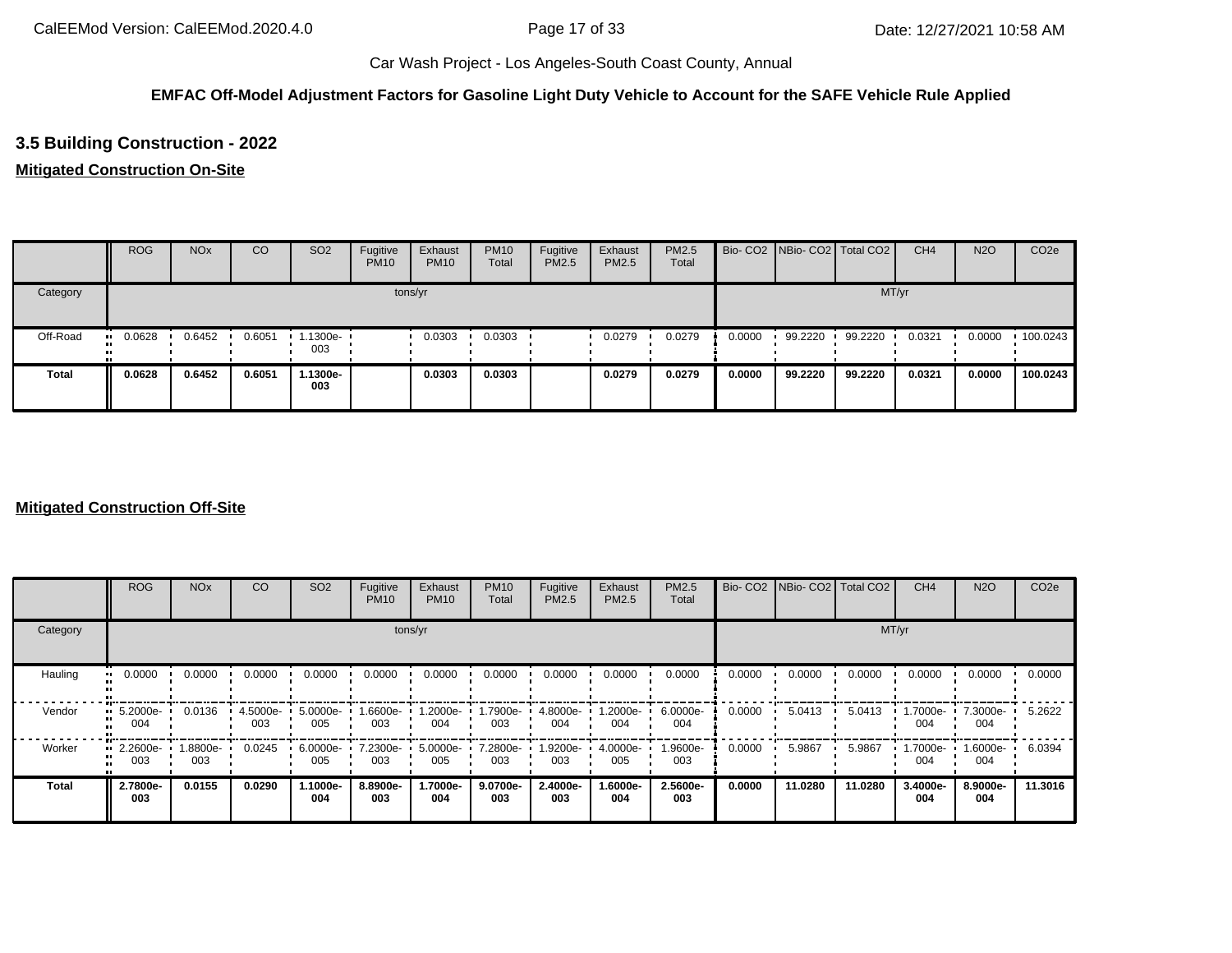#### **EMFAC Off-Model Adjustment Factors for Gasoline Light Duty Vehicle to Account for the SAFE Vehicle Rule Applied**

## **3.6 Architectural Coating - 2022**

#### **Unmitigated Construction On-Site**

|                 | <b>ROG</b>      | <b>NO<sub>x</sub></b> | CO                | SO <sub>2</sub> | Fugitive<br><b>PM10</b> | Exhaust<br><b>PM10</b> | <b>PM10</b><br>Total | Fugitive<br><b>PM2.5</b> | Exhaust<br>PM2.5 | <b>PM2.5</b><br>Total |        | Bio- CO2 NBio- CO2 Total CO2 |        | CH <sub>4</sub> | <b>N2O</b> | CO <sub>2e</sub> |
|-----------------|-----------------|-----------------------|-------------------|-----------------|-------------------------|------------------------|----------------------|--------------------------|------------------|-----------------------|--------|------------------------------|--------|-----------------|------------|------------------|
| Category        |                 |                       |                   |                 |                         | tons/yr                |                      |                          |                  |                       |        |                              | MT/yr  |                 |            |                  |
| Archit. Coating | 9.8500e-<br>003 |                       |                   |                 |                         | 0.0000                 | 0.0000               |                          | 0.0000           | 0.0000                | 0.0000 | 0.0000                       | 0.0000 | 0.0000          | 0.0000     | 0.0000           |
| Off-Road        | 1.0200e-<br>003 | 7.0400e-<br>003       | $9.0700e-$<br>003 | 1.0000e-<br>005 |                         | 4.1000e-<br>004        | 4.1000e-<br>004      |                          | 4.1000e-<br>004  | 4.1000e-<br>004       | 0.0000 | 1.2766                       | 1.2766 | 8.0000e-<br>005 | 0.0000     | 1.2787           |
| <b>Total</b>    | 0.0109          | 7.0400e-<br>003       | 9.0700e-<br>003   | 1.0000e-<br>005 |                         | 4.1000e-<br>004        | 4.1000e-<br>004      |                          | 4.1000e-<br>004  | 4.1000e-<br>004       | 0.0000 | 1.2766                       | 1.2766 | 8.0000e-<br>005 | 0.0000     | 1.2787           |

#### **Unmitigated Construction Off-Site**

|          | <b>ROG</b>                     | <b>NO<sub>x</sub></b> | CO              | SO <sub>2</sub> | Fugitive<br><b>PM10</b> | Exhaust<br><b>PM10</b> | <b>PM10</b><br>Total | Fugitive<br><b>PM2.5</b> | Exhaust<br>PM2.5 | PM2.5<br>Total  |        | Bio- CO2   NBio- CO2   Total CO2 |        | CH <sub>4</sub> | <b>N2O</b> | CO <sub>2e</sub> |
|----------|--------------------------------|-----------------------|-----------------|-----------------|-------------------------|------------------------|----------------------|--------------------------|------------------|-----------------|--------|----------------------------------|--------|-----------------|------------|------------------|
| Category |                                |                       |                 |                 |                         | tons/yr                |                      |                          |                  |                 |        |                                  | MT/yr  |                 |            |                  |
| Hauling  | 0.0000<br>$\mathbf{u}$         | 0.0000                | 0.0000          | 0.0000          | 0.0000                  | 0.0000                 | 0.0000               | 0.0000                   | 0.0000           | 0.0000          | 0.0000 | 0.0000                           | 0.0000 | 0.0000          | 0.0000     | 0.0000           |
| Vendor   | 0.0000<br>                     | 0.0000                | 0.0000          | 0.0000          | 0.0000                  | 0.0000                 | 0.0000               | 0.0000                   | 0.0000           | 0.0000          | 0.0000 | 0.0000                           | 0.0000 | 0.0000          | 0.0000     | 0.0000           |
| Worker   | $\blacksquare$ 3.0000e-<br>005 | $3.0000e -$<br>005    | 3.7000e-<br>004 | 0.0000          | 1.1000e-<br>004         | 0.0000                 | 1.1000e-<br>004      | 3.0000e-<br>005          | 0.0000           | 3.0000e-<br>005 | 0.0000 | 0.0907                           | 0.0907 | 0.0000          | 0.0000     | 0.0915           |
| Total    | 3.0000e-<br>005                | 3.0000e-<br>005       | 3.7000e-<br>004 | 0.0000          | 1.1000e-<br>004         | 0.0000                 | 1.1000e-<br>004      | 3.0000e-<br>005          | 0.0000           | 3.0000e-<br>005 | 0.0000 | 0.0907                           | 0.0907 | 0.0000          | 0.0000     | 0.0915           |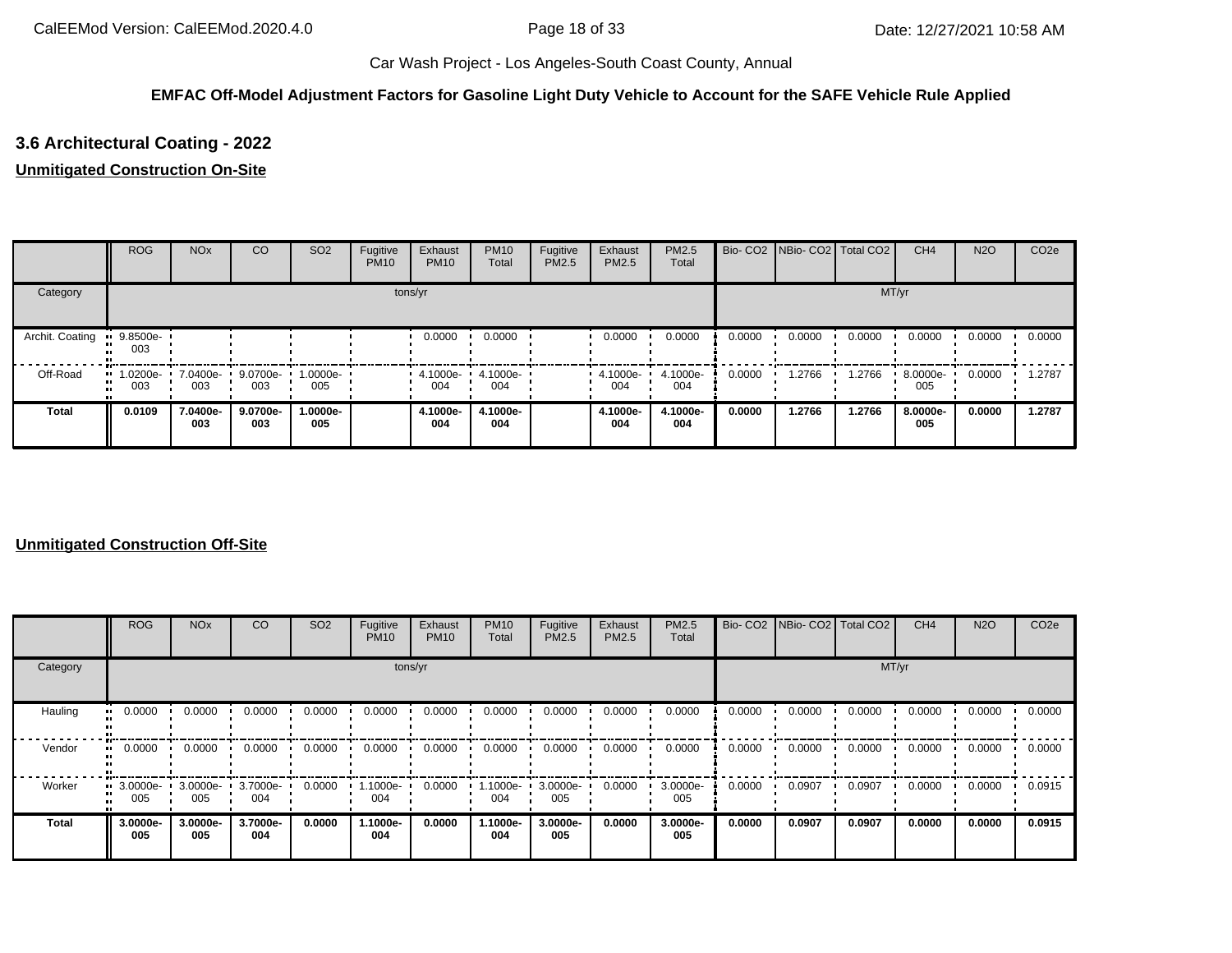#### **EMFAC Off-Model Adjustment Factors for Gasoline Light Duty Vehicle to Account for the SAFE Vehicle Rule Applied**

## **3.6 Architectural Coating - 2022**

#### **Mitigated Construction On-Site**

|                 | <b>ROG</b>      | <b>NO<sub>x</sub></b> | CO              | SO <sub>2</sub>   | Fugitive<br><b>PM10</b> | Exhaust<br><b>PM10</b> | <b>PM10</b><br>Total | Fugitive<br>PM2.5 | Exhaust<br><b>PM2.5</b> | PM2.5<br>Total  |        | Bio- CO2 NBio- CO2 Total CO2 |        | CH <sub>4</sub> | <b>N2O</b> | CO <sub>2e</sub> |
|-----------------|-----------------|-----------------------|-----------------|-------------------|-------------------------|------------------------|----------------------|-------------------|-------------------------|-----------------|--------|------------------------------|--------|-----------------|------------|------------------|
| Category        |                 |                       |                 |                   |                         | tons/yr                |                      |                   |                         |                 |        |                              | MT/yr  |                 |            |                  |
| Archit. Coating | 9.8500e-<br>003 |                       |                 |                   |                         | 0.0000                 | 0.0000               |                   | 0.0000                  | 0.0000          | 0.0000 | 0.0000                       | 0.0000 | 0.0000          | 0.0000     | 0.0000           |
| Off-Road        | 1.0200e-<br>003 | 7.0400e-<br>003       | 9.0700e-<br>003 | 1.0000e- ·<br>005 |                         | 4.1000e-<br>004        | 4.1000e-<br>004      |                   | 4.1000e-<br>004         | 4.1000e-<br>004 | 0.0000 | 1.2766                       | 1.2766 | 8.0000e-<br>005 | 0.0000     | 1.2787           |
| <b>Total</b>    | 0.0109          | 7.0400e-<br>003       | 9.0700e-<br>003 | 1.0000e-<br>005   |                         | 4.1000e-<br>004        | 4.1000e-<br>004      |                   | 4.1000e-<br>004         | 4.1000e-<br>004 | 0.0000 | 1.2766                       | 1.2766 | 8.0000e-<br>005 | 0.0000     | 1.2787           |

#### **Mitigated Construction Off-Site**

|          | <b>ROG</b>                     | <b>NO<sub>x</sub></b> | CO              | SO <sub>2</sub> | Fugitive<br><b>PM10</b> | Exhaust<br><b>PM10</b> | <b>PM10</b><br>Total | Fugitive<br><b>PM2.5</b> | Exhaust<br>PM2.5 | <b>PM2.5</b><br>Total |        | Bio- CO2 NBio- CO2 Total CO2 |        | CH <sub>4</sub> | <b>N2O</b> | CO <sub>2e</sub> |
|----------|--------------------------------|-----------------------|-----------------|-----------------|-------------------------|------------------------|----------------------|--------------------------|------------------|-----------------------|--------|------------------------------|--------|-----------------|------------|------------------|
| Category |                                |                       |                 |                 | tons/yr                 |                        |                      |                          |                  |                       |        |                              | MT/yr  |                 |            |                  |
| Hauling  | 0.0000<br>                     | 0.0000                | 0.0000          | 0.0000          | 0.0000                  | 0.0000                 | 0.0000               | 0.0000                   | 0.0000           | 0.0000                | 0.0000 | 0.0000                       | 0.0000 | 0.0000          | 0.0000     | 0.0000           |
| Vendor   | $\blacksquare$ 0.0000          | 0.0000                | 0.0000          | 0.0000          | 0.0000                  | 0.0000                 | 0.0000               | 0.0000                   | 0.0000           | 0.0000                | 0.0000 | 0.0000                       | 0.0000 | 0.0000          | 0.0000     | 0.0000           |
| Worker   | $\blacksquare$ 3.0000e-<br>005 | $3.0000e -$<br>005    | 3.7000e-<br>004 | 0.0000          | .1000e-<br>004          | 0.0000                 | $1.1000e -$<br>004   | 3.0000e-<br>005          | 0.0000           | 3.0000e-<br>005       | 0.0000 | 0.0907                       | 0.0907 | 0.0000          | 0.0000     | 0.0915           |
| Total    | 3.0000e-<br>005                | 3.0000e-<br>005       | 3.7000e-<br>004 | 0.0000          | 1.1000e-<br>004         | 0.0000                 | 1.1000e-<br>004      | 3.0000e-<br>005          | 0.0000           | 3.0000e-<br>005       | 0.0000 | 0.0907                       | 0.0907 | 0.0000          | 0.0000     | 0.0915           |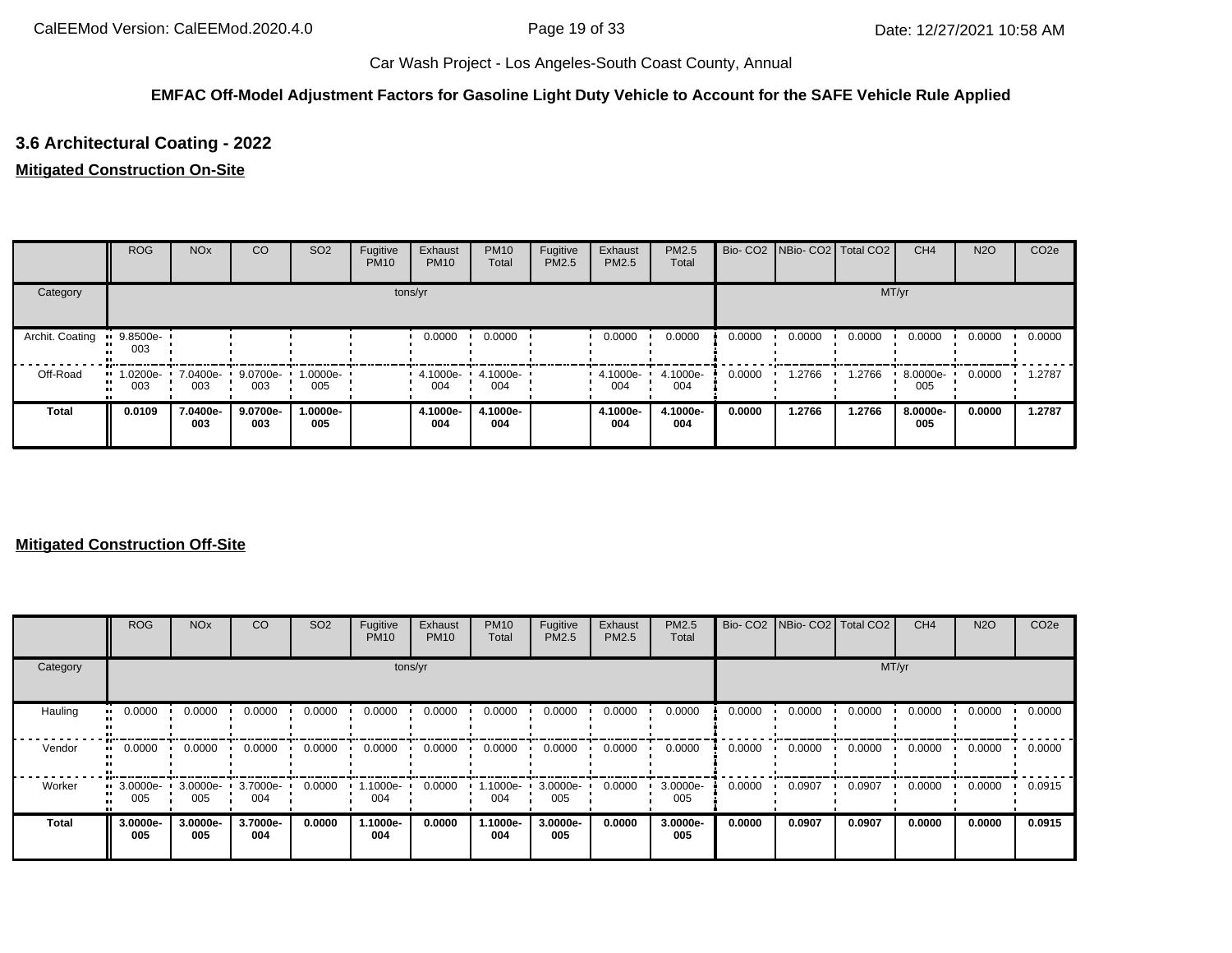#### **EMFAC Off-Model Adjustment Factors for Gasoline Light Duty Vehicle to Account for the SAFE Vehicle Rule Applied**

## **4.0 Operational Detail - Mobile**

## **4.1 Mitigation Measures Mobile**

|             | <b>ROG</b> | <b>NO<sub>x</sub></b> | CO     | SO <sub>2</sub> | Fugitive<br><b>PM10</b> | Exhaust<br><b>PM10</b> | <b>PM10</b><br>Total | Fugitive<br><b>PM2.5</b> | Exhaust<br><b>PM2.5</b>         | PM2.5<br>Total |        | Bio- CO2 NBio- CO2   Total CO2 | CH <sub>4</sub> | <b>N2O</b> | CO <sub>2</sub> e |
|-------------|------------|-----------------------|--------|-----------------|-------------------------|------------------------|----------------------|--------------------------|---------------------------------|----------------|--------|--------------------------------|-----------------|------------|-------------------|
| Category    |            |                       |        |                 |                         | tons/yr                |                      |                          |                                 |                |        |                                | MT/yr           |            |                   |
| Mitigated   | 0.1740     | 0.1669                | .3589  | 2.3600e-<br>003 | 0.2280                  | 2.1600e-<br>003        | 0.2301               | 0.0608                   | $\cdot$ 2.0100e-<br>003         | 0.0628         | 0.0000 | 219.4435 219.4435              | 0.0207          | 0.0123     | $-223.6276$       |
| Unmitigated | 0.1740     | 0.1669                | 1.3589 | 2.3600e-<br>003 | 0.2280                  | 2.1600e-<br>003        | 0.2301               | 0.0608                   | $\cdot$ 2.0100e- $\cdot$<br>003 | 0.0628         | 0.0000 | 219.4435 219.4435 0.0207       |                 | 0.0123     | $-223.6276$       |

## **4.2 Trip Summary Information**

|                                |         | Average Daily Trip Rate |        | Unmitigated       | Mitigated         |
|--------------------------------|---------|-------------------------|--------|-------------------|-------------------|
| Land Use                       | Weekday | Saturday                | Sunday | <b>Annual VMT</b> | <b>Annual VMT</b> |
| Automobile Care Center         | 453.00  | 453.00                  | 453.00 | 606.818           | 606.818           |
| <b>City Park</b>               | 0.00    | 0.00                    | 0.00   |                   |                   |
| <b>General Office Building</b> | 0.00    | 0.00                    | 0.00   |                   |                   |
| <b>Other Asphalt Surfaces</b>  | 0.00    | 0.00                    | 0.00   |                   |                   |
| Parking Lot                    | 0.00    | 0.00                    | 0.00   |                   |                   |
| Total                          | 453.00  | 453.00                  | 453.00 | 606.818           | 606.818           |

## **4.3 Trip Type Information**

|                            |            | <b>Miles</b>             |                                         |       | Trip % |             |         | Trip Purpose %  |         |
|----------------------------|------------|--------------------------|-----------------------------------------|-------|--------|-------------|---------|-----------------|---------|
| Land Use                   | H-W or C-W | $H-S$ or C-C $\parallel$ | │ H-O or C-NW ┃H-W or C-W┃ H-S or C-C │ |       |        | H-O or C-NW | Primary | <b>Diverted</b> | Pass-by |
| Automobile Care Center<br> | 16.60      | 8.40                     | 6.90                                    | 33.00 | 48.00  | 19.00       | 21      | 51              | 28      |
| City Park                  | 16.60      | 8.40                     | 6.90                                    | 33.00 | 48.00  | 19.00       | 66      | 28              |         |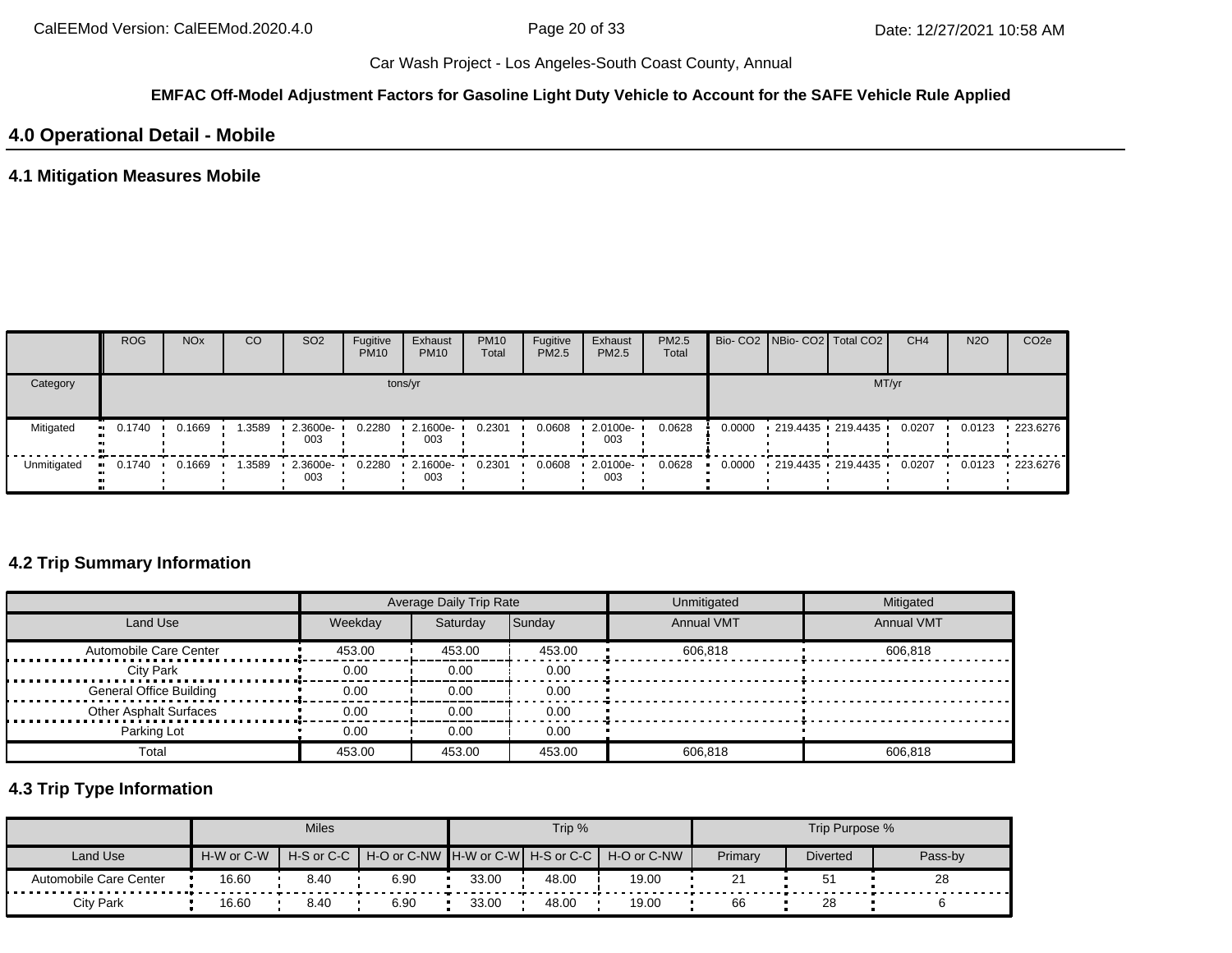**EMFAC Off-Model Adjustment Factors for Gasoline Light Duty Vehicle to Account for the SAFE Vehicle Rule Applied**

|                               |            | <b>Miles</b> |                                                                  |       | Trip % |       |         | Trip Purpose %  |         |
|-------------------------------|------------|--------------|------------------------------------------------------------------|-------|--------|-------|---------|-----------------|---------|
| Land Use                      | H-W or C-W |              | H-S or C-C   H-O or C-NW   H-W or C-W   H-S or C-C   H-O or C-NW |       |        |       | Primary | <b>Diverted</b> | Pass-by |
| General Office Building       | 16.60      | 8.40         | 6.90                                                             | 33.00 | 48.00  | 19.00 |         |                 |         |
| <b>Other Asphalt Surfaces</b> | 16.60      | 8.40         | 6.90                                                             | 0.00  | 0.00   | 0.00  |         |                 |         |
| Parking Lot                   | 16.60      | 8.40         | 6.90                                                             | 0.00  | 0.00   | 0.00  |         |                 |         |

## **4.4 Fleet Mix**

| Land Use                      | <b>LDA</b> | LDT <sub>1</sub> | LDT2     | <b>MDV</b> | LHD1     | LHD <sub>2</sub> | <b>MHD</b> | <b>HHD</b> | OBUS     | <b>UBUS</b> | <b>MCY</b> | <b>SBUS</b> | <b>MH</b> |
|-------------------------------|------------|------------------|----------|------------|----------|------------------|------------|------------|----------|-------------|------------|-------------|-----------|
| Automobile Care Center        | 0.546774   | 0.061880         | 0.186704 | 0.127505   | 0.022909 | 0.005912         | 0.010702   | 0.008032   | 0.000940 | 0.000617    | 0.023937   | 0.000692    | 0.003397  |
| City Park                     | 0.546774   | 0.061880         | 0.186704 | 0.127505   | 0.022909 | 0.005912         | 0.010702   | 0.008032   | 0.000940 | 0.000617    | 0.023937   | 0.000692    | 0.003397  |
| General Office Building       | 0.546774   | 0.061880         | 0.186704 | 0.127505   | 0.022909 | 0.005912         | 0.010702   | 0.008032   | 0.000940 | 0.000617    | 0.023937   | 0.000692    | 0.003397  |
| <b>Other Asphalt Surfaces</b> | 0.546774   | 0.061880         | 0.186704 | 0.127505   | 0.022909 | 0.005912         | 0.010702   | 0.008032   | 0.000940 | 0.000617    | 0.023937   | 0.000692    | 0.003397  |
| Parking Lot                   | 0.546774   | 0.061880         | 0.186704 | 0.127505   | 0.022909 | 0.005912         | 0.010702   | 0.008032   | 0.000940 | 0.000617    | 0.023937   | 0.000692    | 0.003397  |

## **5.0 Energy Detail**

Historical Energy Use: N

**5.1 Mitigation Measures Energy**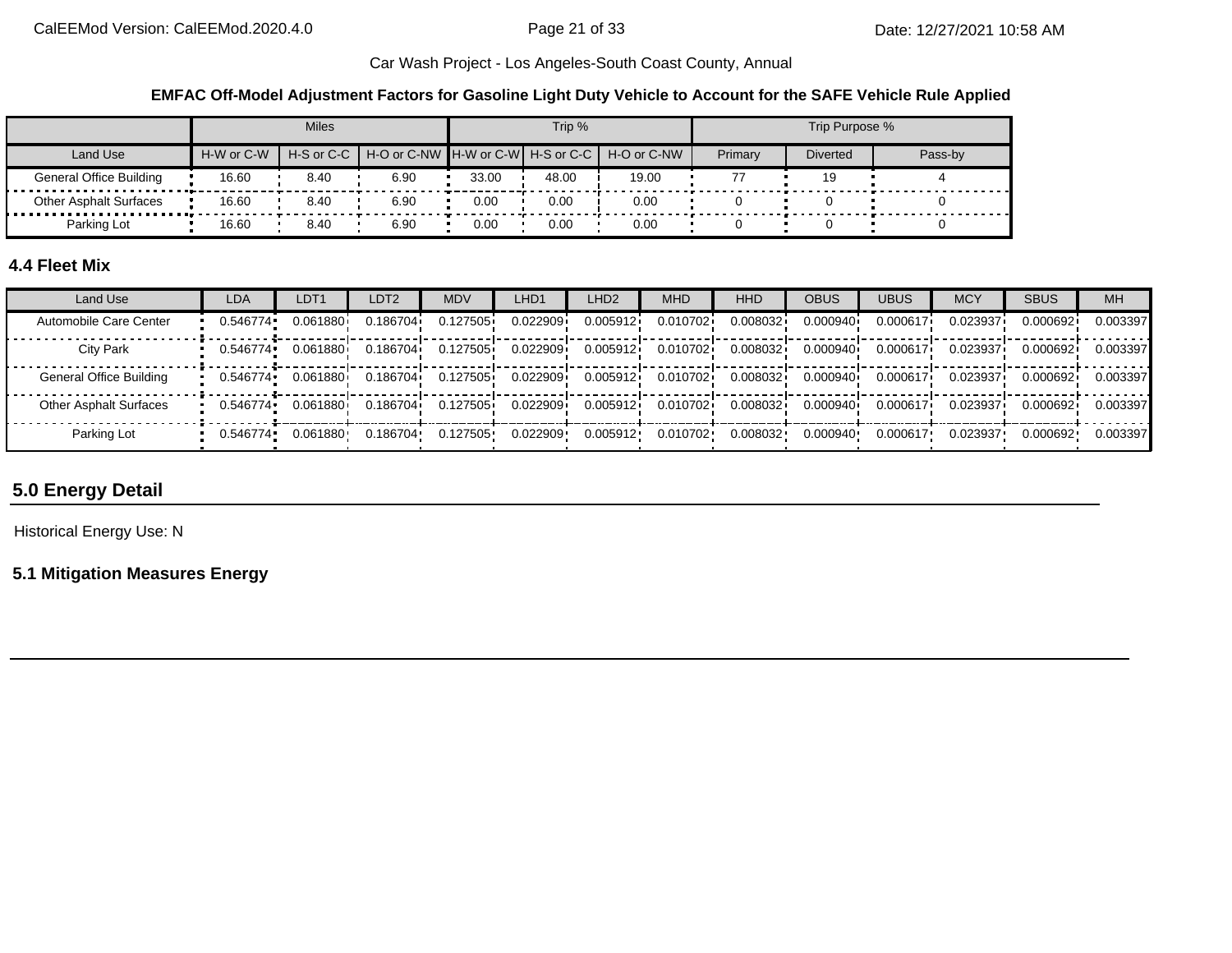#### **EMFAC Off-Model Adjustment Factors for Gasoline Light Duty Vehicle to Account for the SAFE Vehicle Rule Applied**

|                                | <b>ROG</b> | <b>NO<sub>x</sub></b> | CO     | SO <sub>2</sub> | Fugitive<br><b>PM10</b> | Exhaust<br><b>PM10</b> | <b>PM10</b><br>Total | Fugitive<br>PM2.5 | Exhaust<br>PM2.5 | PM2.5<br>Total |        | Bio- CO2   NBio- CO2   Total CO2 |        | CH <sub>4</sub> | <b>N2O</b>      | CO <sub>2e</sub> |
|--------------------------------|------------|-----------------------|--------|-----------------|-------------------------|------------------------|----------------------|-------------------|------------------|----------------|--------|----------------------------------|--------|-----------------|-----------------|------------------|
| Category                       |            |                       |        |                 |                         | tons/yr                |                      |                   |                  |                |        |                                  | MT/yr  |                 |                 |                  |
| Electricity<br>Mitigated       |            |                       |        |                 |                         | 0.0000                 | 0.0000               |                   | 0.0000           | 0.0000         | 0.0000 | 7.8288                           | 7.8288 | 6.6000e-<br>004 | 8.0000e-<br>005 | 7.8691           |
| Electricity<br>Unmitigated     |            |                       |        |                 |                         | 0.0000                 | 0.0000               |                   | 0.0000           | 0.0000         | 0.0000 | 7.8288                           | 7.8288 | 6.6000e-<br>004 | 8.0000e-<br>005 | 7.8691           |
| <b>NaturalGas</b><br>Mitigated | 0.0000     | 0.0000                | 0.0000 | 0.0000          |                         | 0.0000                 | 0.0000               |                   | 0.0000           | 0.0000         | 0.0000 | 0.0000                           | 0.0000 | 0.0000          | 0.0000          | 0.0000           |
| NaturalGas<br>Unmitigated      | 0.0000     | 0.0000                | 0.0000 | 0.0000          |                         | 0.0000                 | 0.0000               |                   | 0.0000           | 0.0000         | 0.0000 | 0.0000                           | 0.0000 | 0.0000          | 0.0000          | 0.0000           |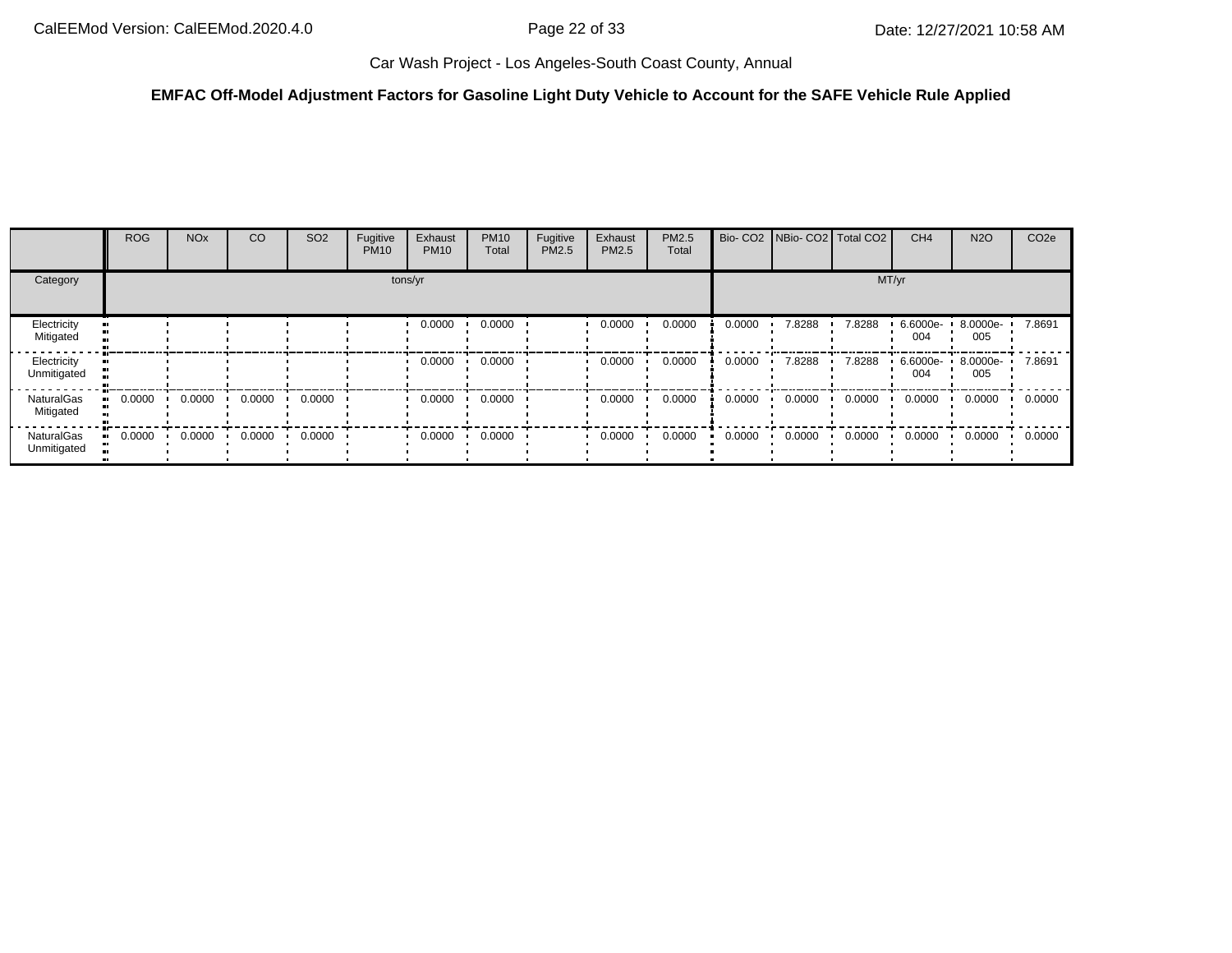#### **EMFAC Off-Model Adjustment Factors for Gasoline Light Duty Vehicle to Account for the SAFE Vehicle Rule Applied**

## **5.2 Energy by Land Use - NaturalGas**

#### **Unmitigated**

|                                          | NaturalGa<br>s Use | <b>ROG</b> | <b>NO<sub>x</sub></b> | CO     | SO <sub>2</sub> | Fugitive<br><b>PM10</b> | Exhaust<br><b>PM10</b> | <b>PM10</b><br>Total | Fugitive<br>PM2.5 | Exhaust<br>PM2.5 | PM2.5<br>Total | Bio-CO <sub>2</sub> | NBio- CO2   Total CO2 |        | CH <sub>4</sub> | <b>N2O</b> | CO <sub>2e</sub> |
|------------------------------------------|--------------------|------------|-----------------------|--------|-----------------|-------------------------|------------------------|----------------------|-------------------|------------------|----------------|---------------------|-----------------------|--------|-----------------|------------|------------------|
| Land Use                                 | kBTU/yr            |            |                       |        |                 |                         | tons/yr                |                      |                   |                  | MT/yr          |                     |                       |        |                 |            |                  |
| Automobile Care<br>Center                | $\mathbf 0$        | 0.0000     | 0.0000                | 0.0000 | 0.0000          |                         | 0.0000                 | 0.0000               |                   | 0.0000           | 0.0000         | 0.0000              | 0.0000                | 0.0000 | 0.0000          | 0.0000     | 0.0000           |
| <b>City Park</b>                         | 0                  | 0.0000     | 0.0000                | 0.0000 | 0.0000          |                         | 0.0000                 | 0.0000               |                   | 0.0000           | 0.0000         | 0.0000              | 0.0000                | 0.0000 | 0.0000          | 0.0000     | 0.0000           |
| <b>General Office</b><br><b>Building</b> | $\mathbf{0}$       | 0.0000     | 0.0000                | 0.0000 | 0.0000          |                         | 0.0000                 | 0.0000               |                   | 0.0000           | 0.0000         | 0.0000              | 0.0000                | 0.0000 | 0.0000          | 0.0000     | 0.0000           |
| Other Asphalt<br>Surfaces                | $\mathbf{0}$       | 0.0000     | 0.0000                | 0.0000 | 0.0000          |                         | 0.0000                 | 0.0000               |                   | 0.0000           | 0.0000         | 0.0000              | 0.0000                | 0.0000 | 0.0000          | 0.0000     | 0.0000           |
| Parking Lot                              | 0                  | 0.0000     | 0.0000                | 0.0000 | 0.0000          |                         | 0.0000                 | 0.0000               |                   | 0.0000           | 0.0000         | 0.0000              | 0.0000                | 0.0000 | 0.0000          | 0.0000     | 0.0000           |
| <b>Total</b>                             |                    | 0.0000     | 0.0000                | 0.0000 | 0.0000          |                         | 0.0000                 | 0.0000               |                   | 0.0000           | 0.0000         | 0.0000              | 0.0000                | 0.0000 | 0.0000          | 0.0000     | 0.0000           |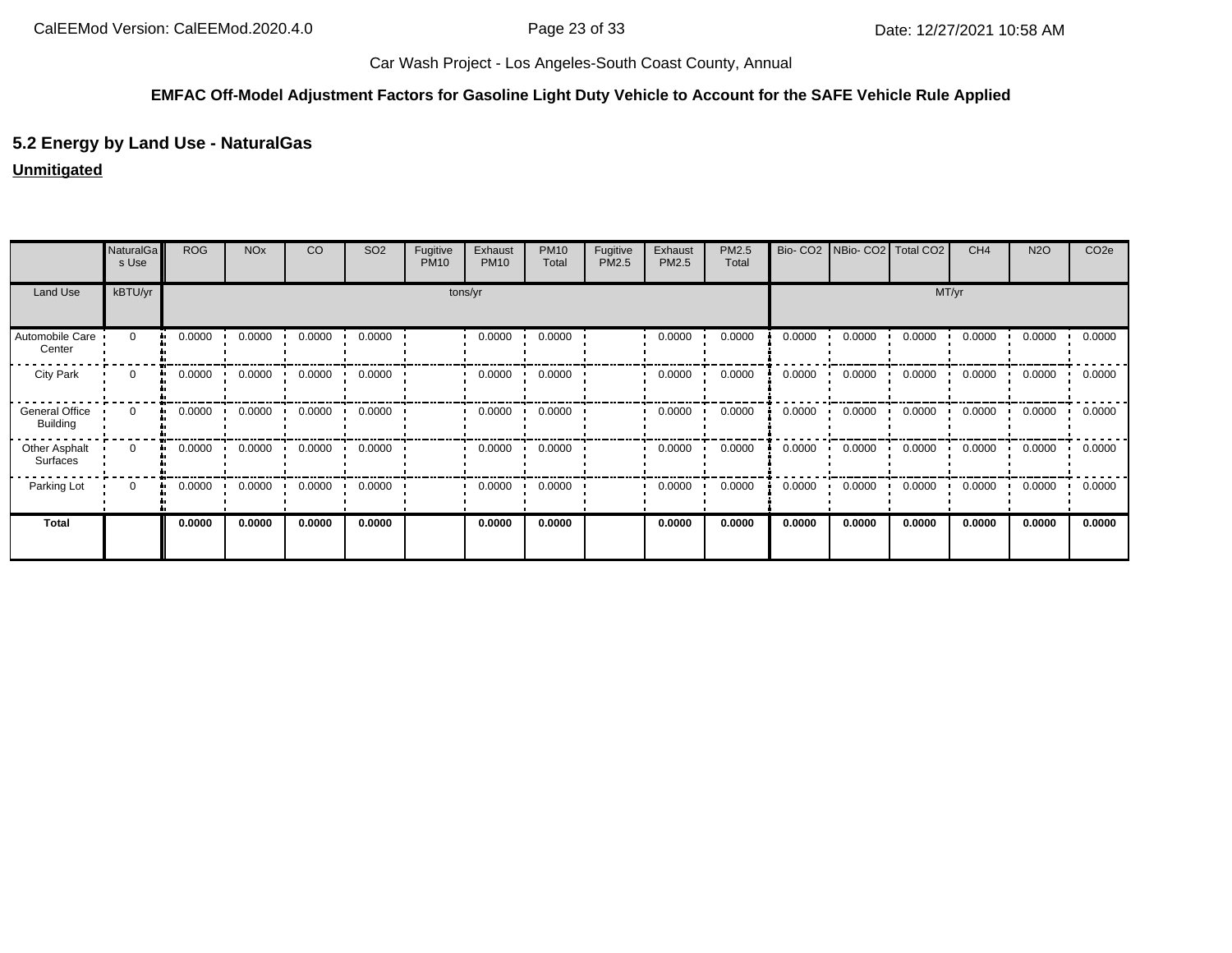#### **EMFAC Off-Model Adjustment Factors for Gasoline Light Duty Vehicle to Account for the SAFE Vehicle Rule Applied**

## **5.2 Energy by Land Use - NaturalGas**

#### **Mitigated**

|                                   | NaturalGa<br>s Use | <b>ROG</b> | <b>NO<sub>x</sub></b> | CO     | SO <sub>2</sub> | Fugitive<br><b>PM10</b> | Exhaust<br><b>PM10</b> | <b>PM10</b><br>Total | Fugitive<br>PM2.5 | Exhaust<br>PM2.5 | PM2.5<br>Total |        | Bio- CO2   NBio- CO2   Total CO2 |        | CH <sub>4</sub> | <b>N2O</b> | CO <sub>2e</sub> |
|-----------------------------------|--------------------|------------|-----------------------|--------|-----------------|-------------------------|------------------------|----------------------|-------------------|------------------|----------------|--------|----------------------------------|--------|-----------------|------------|------------------|
| Land Use                          | kBTU/yr            |            | tons/yr               |        |                 |                         |                        |                      |                   |                  |                |        |                                  | MT/yr  |                 |            |                  |
| Automobile Care<br>Center         | $\mathbf 0$        | 0.0000     | 0.0000                | 0.0000 | 0.0000          |                         | 0.0000                 | 0.0000               |                   | 0.0000           | 0.0000         | 0.0000 | 0.0000                           | 0.0000 | 0.0000          | 0.0000     | 0.0000           |
| <b>City Park</b>                  | 0                  | 0.0000     | 0.0000                | 0.0000 | 0.0000          |                         | 0.0000                 | 0.0000               |                   | 0.0000           | 0.0000         | 0.0000 | 0.0000                           | 0.0000 | 0.0000          | 0.0000     | 0.0000           |
| General Office<br><b>Building</b> | $\mathbf{0}$<br>.  | 0.0000     | 0.0000                | 0.0000 | 0.0000          |                         | 0.0000                 | 0.0000               |                   | 0.0000           | 0.0000         | 0.0000 | 0.0000                           | 0.0000 | 0.0000          | 0.0000     | 0.0000           |
| Other Asphalt<br>Surfaces         | $\mathbf 0$        | 0.0000     | 0.0000                | 0.0000 | 0.0000          |                         | 0.0000                 | 0.0000               |                   | 0.0000           | 0.0000         | 0.0000 | 0.0000                           | 0.0000 | 0.0000          | 0.0000     | 0.0000           |
| Parking Lot                       | 0                  | 0.0000     | 0.0000                | 0.0000 | 0.0000          |                         | 0.0000                 | 0.0000               |                   | 0.0000           | 0.0000         | 0.0000 | 0.0000                           | 0.0000 | 0.0000          | 0.0000     | 0.0000           |
| <b>Total</b>                      |                    | 0.0000     | 0.0000                | 0.0000 | 0.0000          |                         | 0.0000                 | 0.0000               |                   | 0.0000           | 0.0000         | 0.0000 | 0.0000                           | 0.0000 | 0.0000          | 0.0000     | 0.0000           |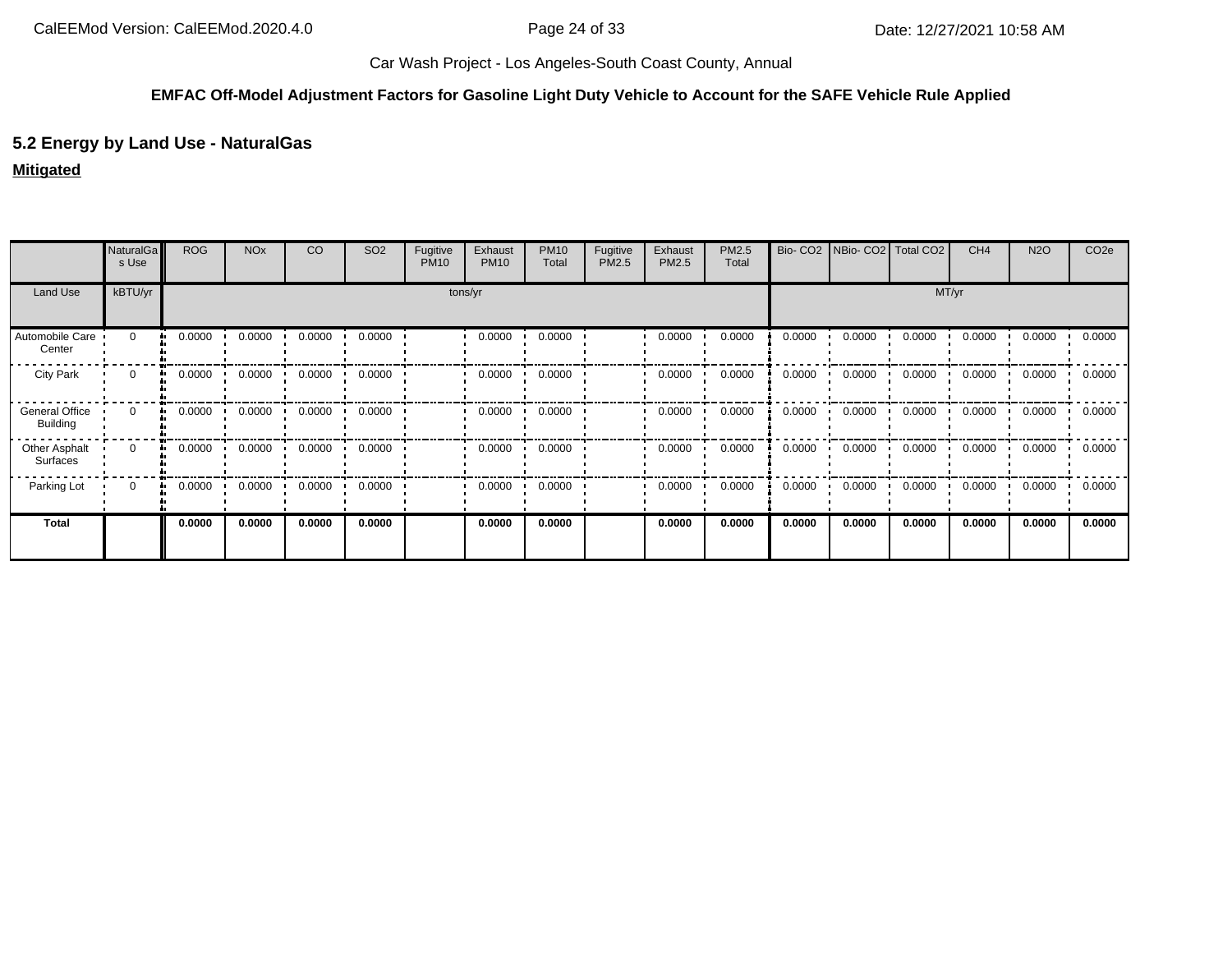#### **EMFAC Off-Model Adjustment Factors for Gasoline Light Duty Vehicle to Account for the SAFE Vehicle Rule Applied**

## **5.3 Energy by Land Use - Electricity**

**Unmitigated**

|                                          | Electricity<br>Use | <b>Total CO2</b> | CH <sub>4</sub> | <b>N2O</b>      | CO <sub>2e</sub> |
|------------------------------------------|--------------------|------------------|-----------------|-----------------|------------------|
| <b>Land Use</b>                          | kWh/yr             |                  | MT/yr           |                 |                  |
| Automobile Care<br>Center                | 35599.1            | 6.3133           | 5.3000e-<br>004 | 6.0000e-<br>005 | 6.3459           |
| <b>City Park</b>                         | $\Omega$           | 0.0000           | 0.0000          | 0.0000          | 0.0000           |
| <b>General Office</b><br><b>Building</b> | 6025               | 1.0685           | 9.0000e-<br>005 | 1.0000e-<br>005 | 1.0740           |
| Other Asphalt<br><b>Surfaces</b>         | $\Omega$           | 0.0000           | 0.0000          | 0.0000          | 0.0000           |
| Parking Lot                              | 2520               | 0.4469           | 4.0000e-<br>005 | 0.0000          | 0.4492           |
| <b>Total</b>                             |                    | 7.8288           | 6.6000e-<br>004 | 7.0000e-<br>005 | 7.8692           |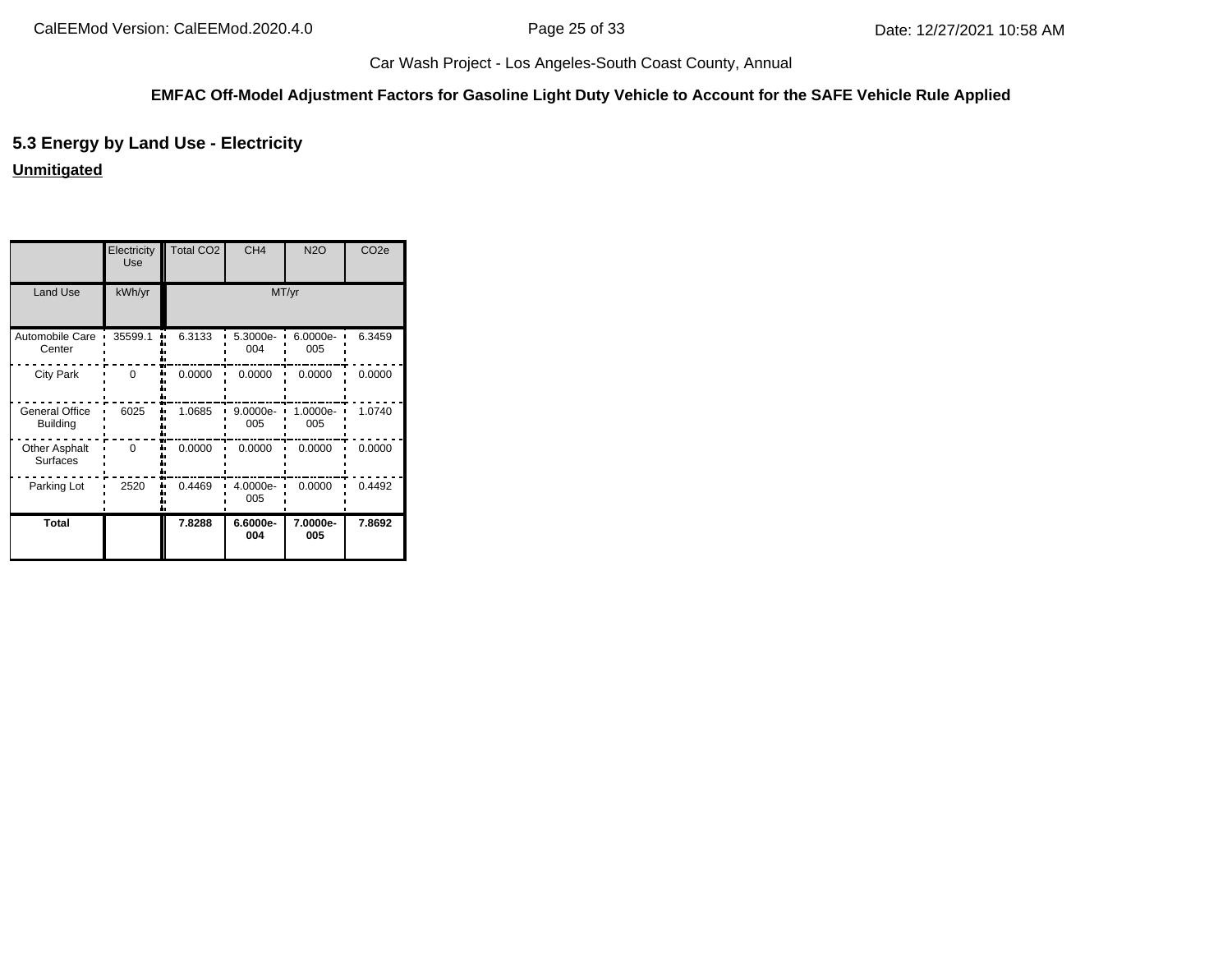#### **EMFAC Off-Model Adjustment Factors for Gasoline Light Duty Vehicle to Account for the SAFE Vehicle Rule Applied**

## **5.3 Energy by Land Use - Electricity**

#### **Mitigated**

|                                   | Electricity<br><b>Use</b> | <b>Total CO2</b> | CH <sub>4</sub> | <b>N2O</b>      | CO <sub>2e</sub> |
|-----------------------------------|---------------------------|------------------|-----------------|-----------------|------------------|
| <b>Land Use</b>                   | kWh/yr                    |                  | MT/yr           |                 |                  |
| Automobile Care<br>Center         | 35599.1                   | 6.3133           | 5.3000e-<br>004 | 6.0000e-<br>005 | 6.3459           |
| <b>City Park</b>                  | $\Omega$                  | 0.0000           | 0.0000          | 0.0000          | 0.0000           |
| General Office<br><b>Building</b> | 6025                      | 1.0685           | 9.0000e-<br>005 | 1.0000e-<br>005 | 1.0740           |
| Other Asphalt<br><b>Surfaces</b>  | $\Omega$                  | 0.0000           | 0.0000          | 0.0000          | 0.0000           |
| Parking Lot                       | 2520                      | 0.4469           | 4.0000e-<br>005 | 0.0000          | 0.4492           |
| Total                             |                           | 7.8288           | 6.6000e-<br>004 | 7.0000e-<br>005 | 7.8692           |

## **6.0 Area Detail**

**6.1 Mitigation Measures Area**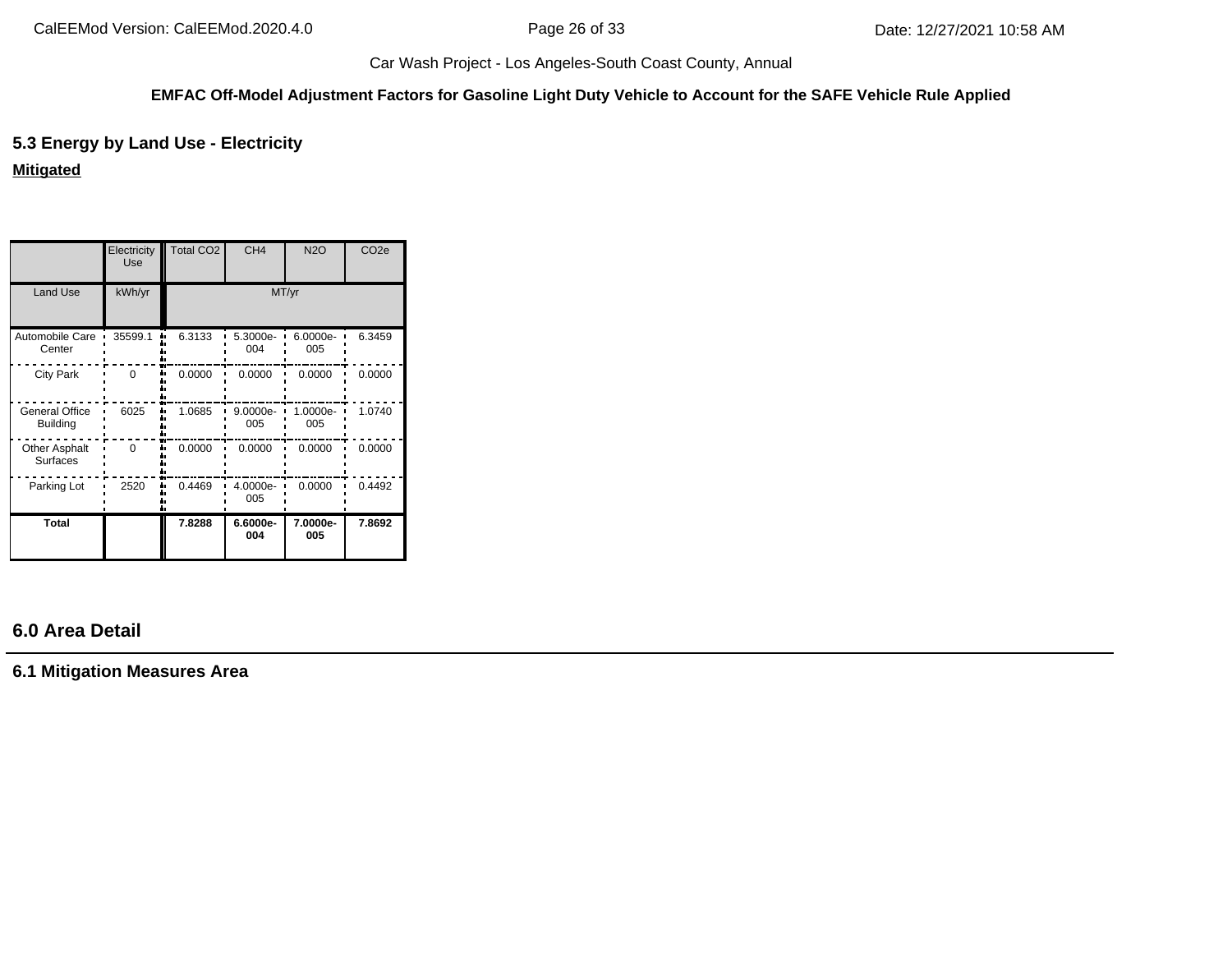#### **EMFAC Off-Model Adjustment Factors for Gasoline Light Duty Vehicle to Account for the SAFE Vehicle Rule Applied**

|             | <b>ROG</b>            | <b>NO<sub>x</sub></b> | CO                  | SO <sub>2</sub> | Fugitive<br><b>PM10</b> | Exhaust<br><b>PM10</b> | <b>PM10</b><br>Total | Fugitive<br>PM2.5 | Exhaust<br><b>PM2.5</b> | <b>PM2.5</b><br>Total |        |                 | Bio- CO2 NBio- CO2 Total CO2 | CH <sub>4</sub> | <b>N2O</b> | CO <sub>2e</sub> |
|-------------|-----------------------|-----------------------|---------------------|-----------------|-------------------------|------------------------|----------------------|-------------------|-------------------------|-----------------------|--------|-----------------|------------------------------|-----------------|------------|------------------|
| Category    |                       |                       |                     |                 |                         | tons/yr                |                      |                   |                         |                       |        |                 | MT/yr                        |                 |            |                  |
| Mitigated   | $-0.0157$             | 0.0000                | 2.8000e-<br>004     | 0.0000          |                         | 0.0000                 | 0.0000               |                   | 0.0000                  | 0.0000                | 0.0000 | 5.5000e-<br>004 | 5.5000e-<br>004              | 0.0000          | 0.0000     | 5.8000e-<br>004  |
| Unmitigated | $\blacksquare$ 0.0157 | 0.0000                | $-2.8000e -$<br>004 | 0.0000          |                         | 0.0000                 | 0.0000               |                   | 0.0000                  | 0.0000                | 0.0000 | 5.5000e-<br>004 | 5.5000e-<br>004              | 0.0000          | 0.0000     | 5.8000e-<br>004  |

## **6.2 Area by SubCategory**

#### **Unmitigated**

|                          | <b>ROG</b>              | <b>NO<sub>x</sub></b> | CO              | SO <sub>2</sub> | Fugitive<br><b>PM10</b> | Exhaust<br><b>PM10</b> | <b>PM10</b><br>Total | Fugitive<br>PM2.5 | Exhaust<br><b>PM2.5</b> | PM2.5<br>Total |        | Bio- CO2   NBio- CO2   Total CO2 |                 | CH <sub>4</sub> | <b>N2O</b> | CO <sub>2e</sub> |
|--------------------------|-------------------------|-----------------------|-----------------|-----------------|-------------------------|------------------------|----------------------|-------------------|-------------------------|----------------|--------|----------------------------------|-----------------|-----------------|------------|------------------|
| SubCategory              | tons/yr                 |                       |                 |                 |                         |                        |                      |                   |                         |                | MT/yr  |                                  |                 |                 |            |                  |
| Architectural<br>Coating | $9.9000e-$<br>004       |                       |                 |                 |                         | 0.0000                 | 0.0000               |                   | 0.0000                  | 0.0000         | 0.0000 | 0.0000                           | 0.0000          | 0.0000          | 0.0000     | 0.0000           |
| Consumer<br>Products     | 0.0147<br>$\bullet$     |                       |                 |                 |                         | 0.0000                 | 0.0000               |                   | 0.0000                  | 0.0000         | 0.0000 | 0.0000                           | 0.0000          | 0.0000          | 0.0000     | 0.0000           |
| Landscaping              | $\cdot$ 3.0000e-<br>005 | 0.0000                | 2.8000e-<br>004 | 0.0000          |                         | 0.0000                 | 0.0000               |                   | 0.0000                  | 0.0000         | 0.0000 | 5.5000e-<br>004                  | 5.5000e-<br>004 | 0.0000          | 0.0000     | 5.8000e-<br>004  |
| <b>Total</b>             | 0.0157                  | 0.0000                | 2.8000e-<br>004 | 0.0000          |                         | 0.0000                 | 0.0000               |                   | 0.0000                  | 0.0000         | 0.0000 | 5.5000e-<br>004                  | 5.5000e-<br>004 | 0.0000          | 0.0000     | 5.8000e-<br>004  |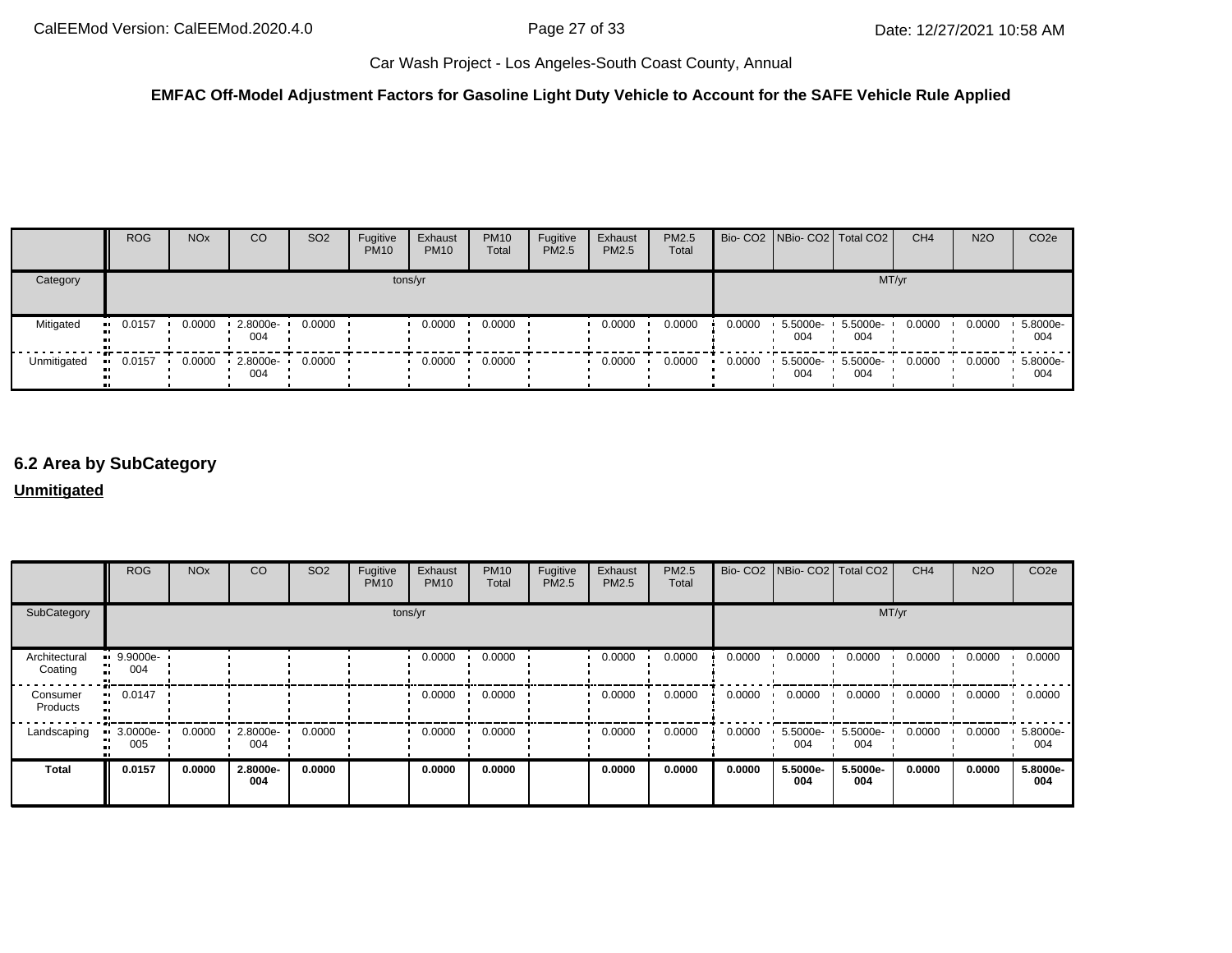#### **EMFAC Off-Model Adjustment Factors for Gasoline Light Duty Vehicle to Account for the SAFE Vehicle Rule Applied**

#### **6.2 Area by SubCategory**

#### **Mitigated**

|                          | <b>ROG</b>                     | <b>NO<sub>x</sub></b> | CO              | SO <sub>2</sub> | Fugitive<br><b>PM10</b> | Exhaust<br><b>PM10</b> | <b>PM10</b><br>Total | Fugitive<br>PM2.5 | Exhaust<br><b>PM2.5</b> | PM2.5<br>Total |        | Bio- CO2   NBio- CO2   Total CO2 |                 | CH <sub>4</sub> | <b>N2O</b> | CO <sub>2e</sub> |
|--------------------------|--------------------------------|-----------------------|-----------------|-----------------|-------------------------|------------------------|----------------------|-------------------|-------------------------|----------------|--------|----------------------------------|-----------------|-----------------|------------|------------------|
| SubCategory              | tons/yr                        |                       |                 |                 |                         |                        |                      |                   | MT/yr                   |                |        |                                  |                 |                 |            |                  |
| Architectural<br>Coating | $9.9000e-$<br>004              |                       |                 |                 |                         | 0.0000                 | 0.0000               |                   | 0.0000                  | 0.0000         | 0.0000 | 0.0000                           | 0.0000          | 0.0000          | 0.0000     | 0.0000           |
| Consumer<br>Products     | $-0.0147$                      |                       |                 |                 |                         | 0.0000                 | 0.0000               |                   | 0.0000                  | 0.0000         | 0.0000 | 0.0000                           | 0.0000          | 0.0000          | 0.0000     | 0.0000           |
| Landscaping              | $\blacksquare$ 3.0000e-<br>005 | 0.0000                | 2.8000e-<br>004 | 0.0000          |                         | 0.0000                 | 0.0000               |                   | 0.0000                  | 0.0000         | 0.0000 | 5.5000e-<br>004                  | 5.5000e-<br>004 | 0.0000          | 0.0000     | 5.8000e-<br>004  |
| Total                    | 0.0157                         | 0.0000                | 2.8000e-<br>004 | 0.0000          |                         | 0.0000                 | 0.0000               |                   | 0.0000                  | 0.0000         | 0.0000 | 5.5000e-<br>004                  | 5.5000e-<br>004 | 0.0000          | 0.0000     | 5.8000e-<br>004  |

## **7.0 Water Detail**

## **7.1 Mitigation Measures Water**

Install Low Flow Bathroom Faucet

Install Low Flow Kitchen Faucet

Install Low Flow Toilet

Install Low Flow Shower

Use Water Efficient Irrigation System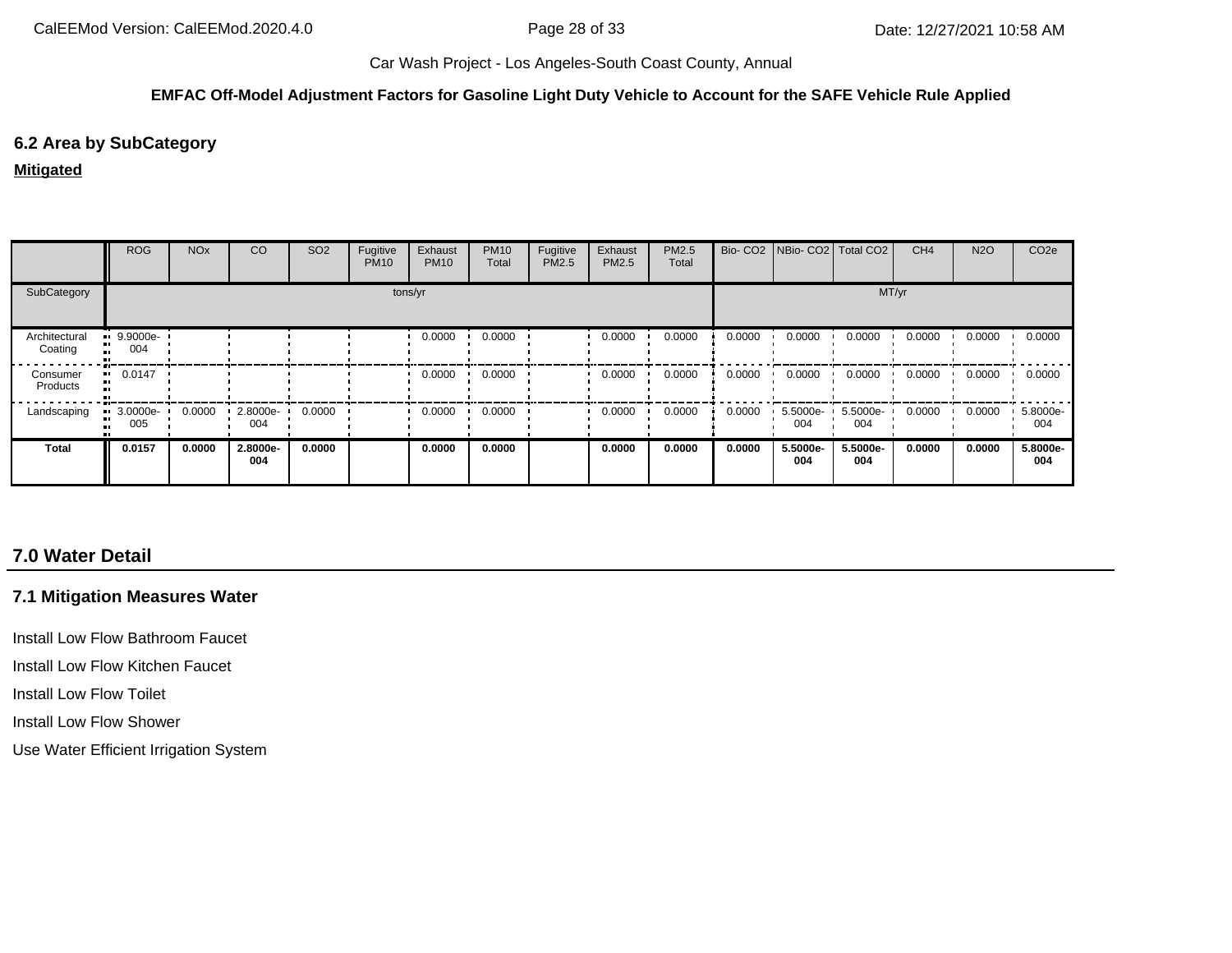**EMFAC Off-Model Adjustment Factors for Gasoline Light Duty Vehicle to Account for the SAFE Vehicle Rule Applied**

|             | <b>Total CO2</b>              | CH <sub>4</sub> | <b>N2O</b>      | CO <sub>2e</sub> |
|-------------|-------------------------------|-----------------|-----------------|------------------|
| Category    |                               |                 | MT/yr           |                  |
| Mitigated   | 7.6068<br>ш,<br><br>81<br>    | 0.0913          | 2.2100e-<br>003 | 10.5476          |
| Unmitigated | æ<br>9.4539<br>ш<br><br><br>ш | 0.1141          | 2.7600e-<br>003 | 13.1296          |

## **7.2 Water by Land Use Unmitigated**

|                                          | door Use                    | Indoor/Out Total CO2 | CH <sub>4</sub> | <b>N2O</b>      | CO <sub>2e</sub> |
|------------------------------------------|-----------------------------|----------------------|-----------------|-----------------|------------------|
| Land Use                                 | Mgal                        |                      | MT/yr           |                 |                  |
| Automobile Care<br>Center                | $-3.3945/0 -$               | 8.9156               | 0.1113          | 2.6900e-<br>003 | 12.4995          |
| <b>City Park</b>                         | 0/<br>0.107233              | 0.2113               | 2.0000e-<br>005 | 0.0000          | 0.2124           |
| <b>General Office</b><br><b>Building</b> | 0.0853122<br>ш<br>0.0522881 | 0.3271               | 2.8100e-<br>003 | 7.0000e-<br>005 | 0.4177           |
| <b>Other Asphalt</b><br><b>Surfaces</b>  | 0/0                         | 0.0000               | 0.0000          | 0.0000          | 0.0000           |
| Parking Lot                              | 0/0                         | 0.0000               | 0.0000          | 0.0000          | 0.0000           |
| <b>Total</b>                             |                             | 9.4539               | 0.1141          | 2.7600e-<br>003 | 13.1296          |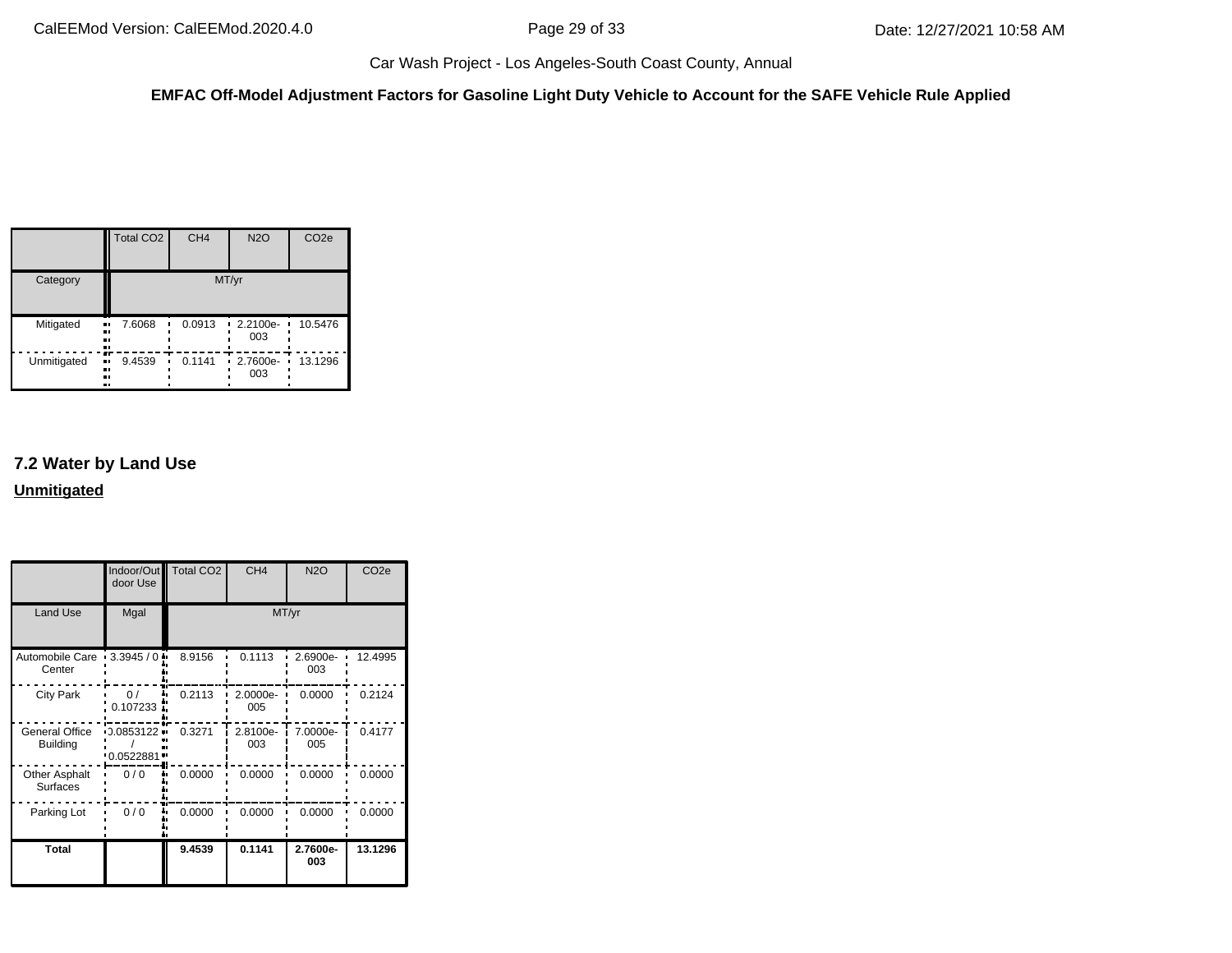#### **EMFAC Off-Model Adjustment Factors for Gasoline Light Duty Vehicle to Account for the SAFE Vehicle Rule Applied**

#### **7.2 Water by Land Use**

**Mitigated**

|                                          | Indoor/Out<br>door Use      | <b>Total CO2</b> | CH <sub>4</sub> | <b>N2O</b>      | CO <sub>2e</sub> |
|------------------------------------------|-----------------------------|------------------|-----------------|-----------------|------------------|
| Land Use                                 | Mgal                        |                  | MT/yr           |                 |                  |
| Automobile Care<br>Center                | 12.7156/0                   | 7.1324           | 0.0890          | 2.1500e-<br>003 | 9.9996           |
| <b>City Park</b>                         | 0/<br>0.100692              | 0.1984           | 2.0000e-<br>005 | 0.0000          | 0.1994           |
| <b>General Office</b><br><b>Building</b> | $-0.0682498 -$<br>0.0490985 | 0.2760           | 2.2500e-<br>003 | 6.0000e-<br>005 | 0.3486           |
| <b>Other Asphalt</b><br><b>Surfaces</b>  | 0/0                         | 0.0000           | 0.0000          | 0.0000          | 0.0000           |
| Parking Lot                              | 0/0                         | 0.0000           | 0.0000          | 0.0000          | 0.0000           |
| <b>Total</b>                             |                             | 7.6068           | 0.0913          | 2.2100e-<br>003 | 10.5476          |

## **8.0 Waste Detail**

#### **8.1 Mitigation Measures Waste**

Institute Recycling and Composting Services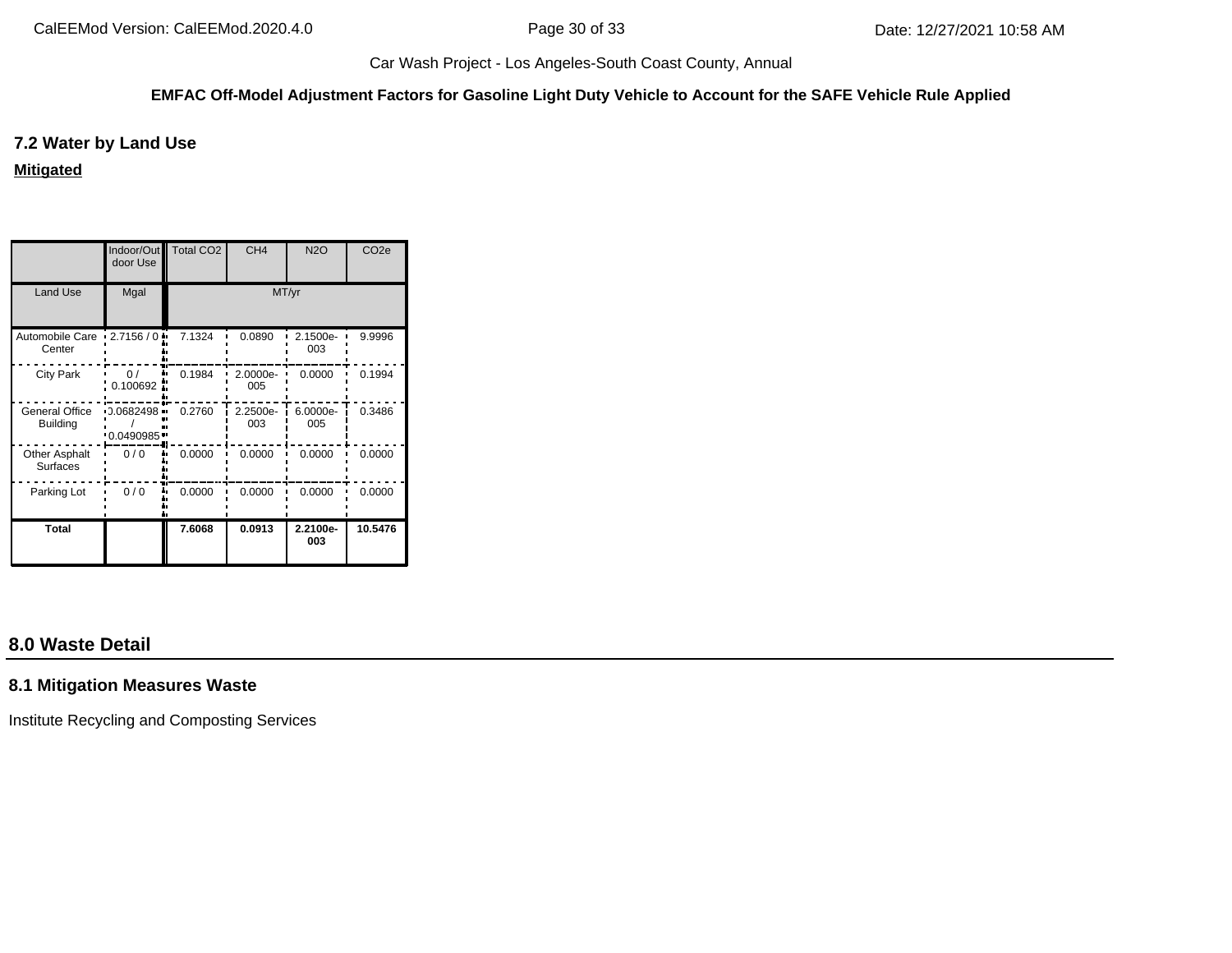#### **EMFAC Off-Model Adjustment Factors for Gasoline Light Duty Vehicle to Account for the SAFE Vehicle Rule Applied**

#### **Category/Year**

|             | <b>Total CO2</b>           | CH <sub>4</sub> | <b>N2O</b> | CO <sub>2e</sub> |  |  |  |
|-------------|----------------------------|-----------------|------------|------------------|--|--|--|
|             | MT/yr                      |                 |            |                  |  |  |  |
| Mitigated   | 1.8458<br>ш,<br><br><br>., | 0.1091          | 0.0000     | 4.5729           |  |  |  |
| Unmitigated | 2.6369<br>ш,<br><br><br>ш  | 0.1558          | 0.0000     | 6.5327           |  |  |  |

## **8.2 Waste by Land Use**

**Unmitigated**

|                                          | Waste<br><b>Disposed</b> | <b>Total CO2</b> | CH <sub>4</sub> | <b>N2O</b> | CO <sub>2e</sub> |
|------------------------------------------|--------------------------|------------------|-----------------|------------|------------------|
| Land Use                                 | tons                     |                  | MT/yr           |            |                  |
| Automobile Care<br>Center                | 12.53                    | 2.5435           | 0.1503          | 0.0000     | 6.3014           |
| <b>City Park</b>                         | 0.01                     | 2.0300e-<br>003  | 1.2000e-<br>004 | 0.0000     | 5.0300e-<br>003  |
| <b>General Office</b><br><b>Building</b> | 0.45                     | 0.0914           | 5.4000e-<br>003 | 0.0000     | 0.2263           |
| <b>Other Asphalt</b><br><b>Surfaces</b>  | $\Omega$                 | 0.0000           | 0.0000          | 0.0000     | 0.0000           |
| Parking Lot                              | $\Omega$                 | 0.0000           | 0.0000          | 0.0000     | 0.0000           |
| Total                                    |                          | 2.6369           | 0.1558          | 0.0000     | 6.5327           |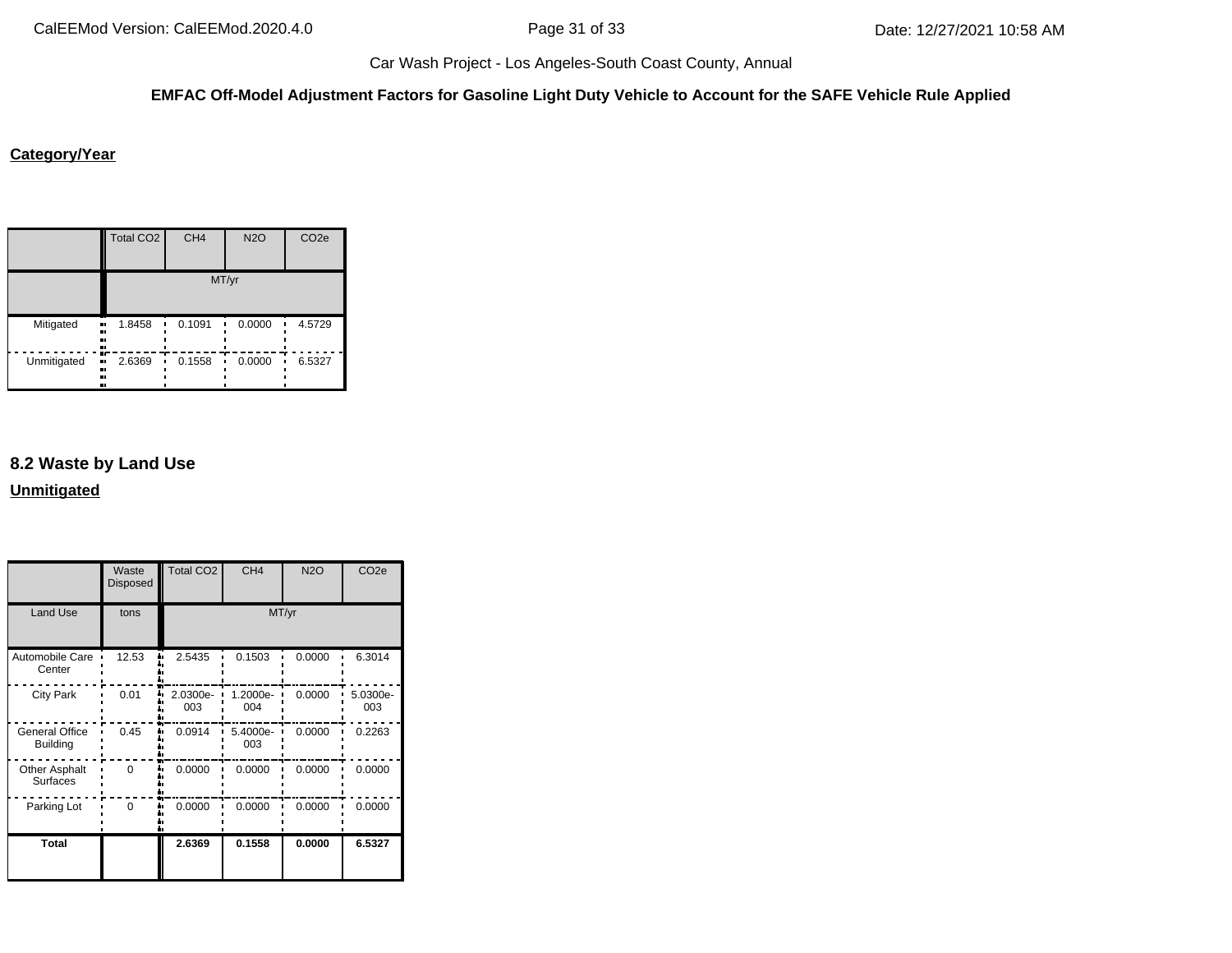#### **EMFAC Off-Model Adjustment Factors for Gasoline Light Duty Vehicle to Account for the SAFE Vehicle Rule Applied**

## **8.2 Waste by Land Use**

**Mitigated**

|                                          | Waste<br><b>Disposed</b> | <b>Total CO2</b>  | CH <sub>4</sub> | <b>N2O</b> | CO <sub>2e</sub> |
|------------------------------------------|--------------------------|-------------------|-----------------|------------|------------------|
| <b>Land Use</b>                          | tons                     |                   | MT/yr           |            |                  |
| Automobile Care<br>Center                | 8.771                    | 1.7804            | 0.1052          | 0.0000     | 4.4110           |
| <b>City Park</b>                         | 0.007                    | $1.4200e-$<br>003 | 8.0000e-<br>005 | 0.0000     | 3.5200e-<br>003  |
| <b>General Office</b><br><b>Building</b> | 0.315                    | 0.0639            | 3.7800e-<br>003 | 0.0000     | 0.1584           |
| Other Asphalt<br><b>Surfaces</b>         | $\Omega$                 | 0.0000            | 0.0000          | 0.0000     | 0.0000           |
| Parking Lot                              | 0                        | 0.0000            | 0.0000          | 0.0000     | 0.0000           |
| <b>Total</b>                             |                          | 1.8458            | 0.1091          | 0.0000     | 4.5729           |

## **9.0 Operational Offroad**

| Equipment Type | Number | Hours/Dav | Days/Year | <b>Horse Power</b> | Load Factor | Fuel Type |
|----------------|--------|-----------|-----------|--------------------|-------------|-----------|

## **10.0 Stationary Equipment**

**Fire Pumps and Emergency Generators**

| <b>Equipment Type</b> | <b>Number</b> | Hours/Day      | Hours/Year      | Horse Power          | <b>Load Factor</b> | Fuel Type |
|-----------------------|---------------|----------------|-----------------|----------------------|--------------------|-----------|
| <b>Boilers</b>        |               |                |                 |                      |                    |           |
| <b>Equipment Type</b> | <b>Number</b> | Heat Input/Day | Heat Input/Year | <b>Boiler Rating</b> | Fuel Type          |           |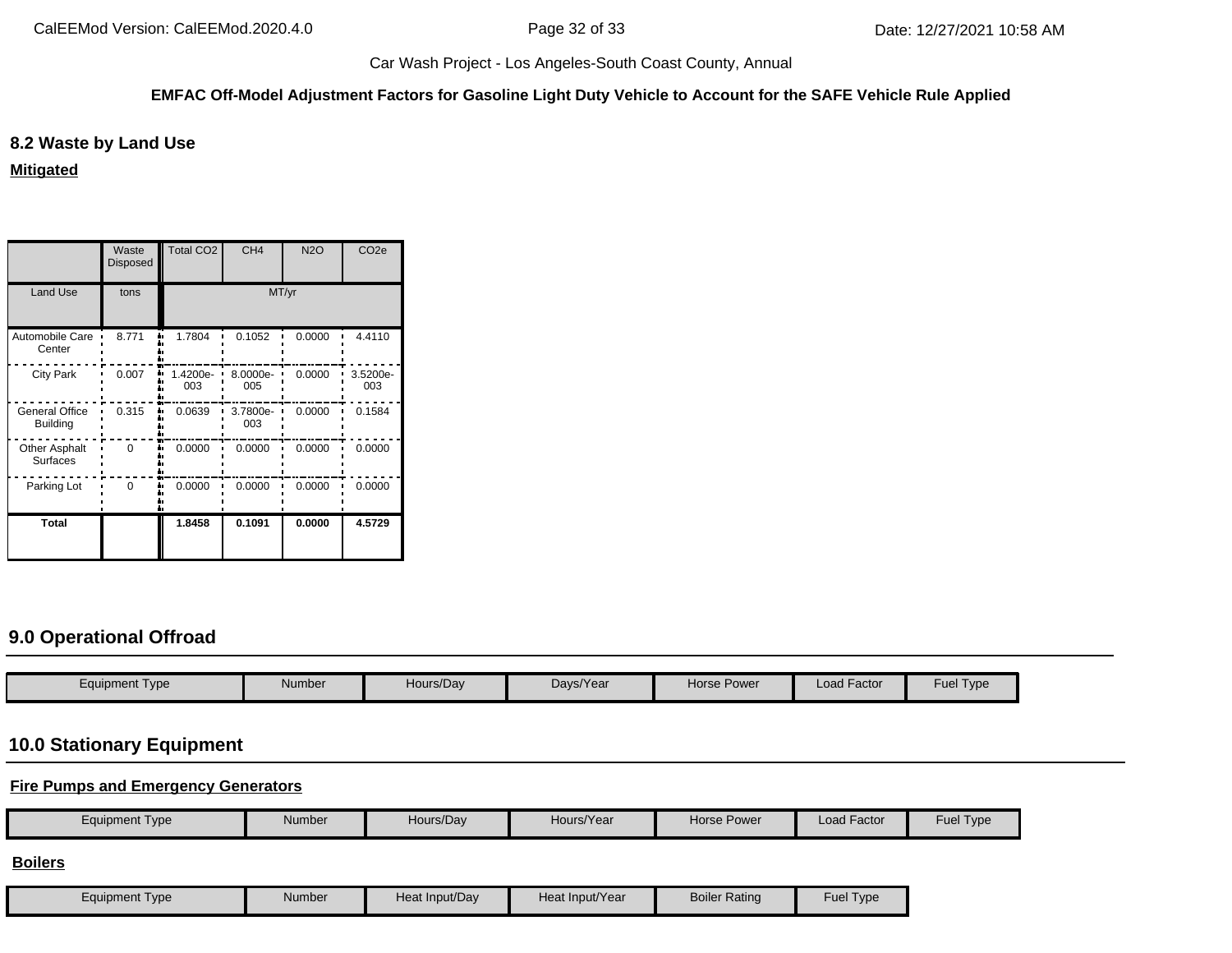#### **EMFAC Off-Model Adjustment Factors for Gasoline Light Duty Vehicle to Account for the SAFE Vehicle Rule Applied**

## **User Defined Equipment**

Equipment Type Number

## **11.0 Vegetation**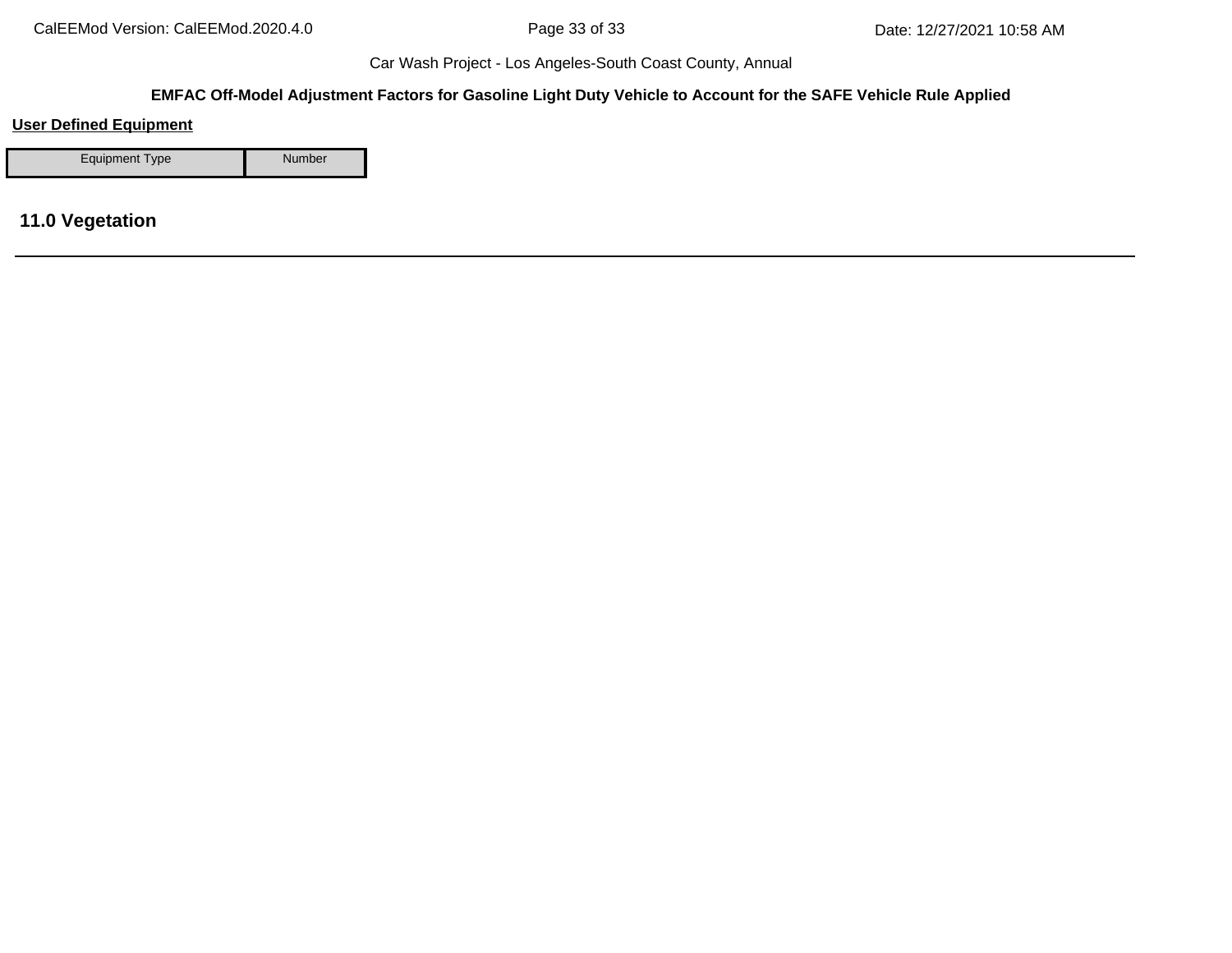**EMFAC Off-Model Adjustment Factors for Gasoline Light Duty Vehicle to Account for the SAFE Vehicle Rule Applied**

## **Car Wash Project**

**Los Angeles-South Coast County, Winter**

## **1.0 Project Characteristics**

#### **1.1 Land Usage**

| <b>Land Uses</b>               | <b>Size</b> | Metric   | Lot Acreage | <b>Floor Surface Area</b> | Population |
|--------------------------------|-------------|----------|-------------|---------------------------|------------|
| <b>General Office Building</b> | 0.48        | 1000sqft | 0.01        | 482.00                    |            |
| <b>Other Asphalt Surfaces</b>  | 0.21        | Acre     | 0.21        | 9,147.60                  |            |
| Parking Lot                    | 18.00       | Space    | 0.16        | 7.200.00                  |            |
| <b>City Park</b>               | 0.09        | Acre     | 0.09        | 4.007.52                  |            |
| Automobile Care Center         | 3.28        | 1000sqft | 0.08        | 3.278.00                  |            |

#### **1.2 Other Project Characteristics**

| <b>Urbanization</b>        | Urban                      | Wind Speed (m/s)                  | 2.2   | <b>Precipitation Freg (Days)</b>        | 33    |
|----------------------------|----------------------------|-----------------------------------|-------|-----------------------------------------|-------|
| <b>Climate Zone</b>        | 9                          |                                   |       | <b>Operational Year</b>                 | 2022  |
| <b>Utility Company</b>     | Southern California Edison |                                   |       |                                         |       |
| CO2 Intensity<br>(lb/MWhr) | 390.98                     | <b>CH4 Intensity</b><br>(lb/MWhr) | 0.033 | N <sub>2</sub> O Intensity<br>(lb/MWhr) | 0.004 |

#### **1.3 User Entered Comments & Non-Default Data**

Project Characteristics -

Land Use - per PD

Construction Phase - per construction questionnaire

Off-road Equipment -

Off-road Equipment - per questionnaire

Off-road Equipment - per construction questionnaire

Off-road Equipment - per construction questionnaire

Off-road Equipment - per construction questionnaire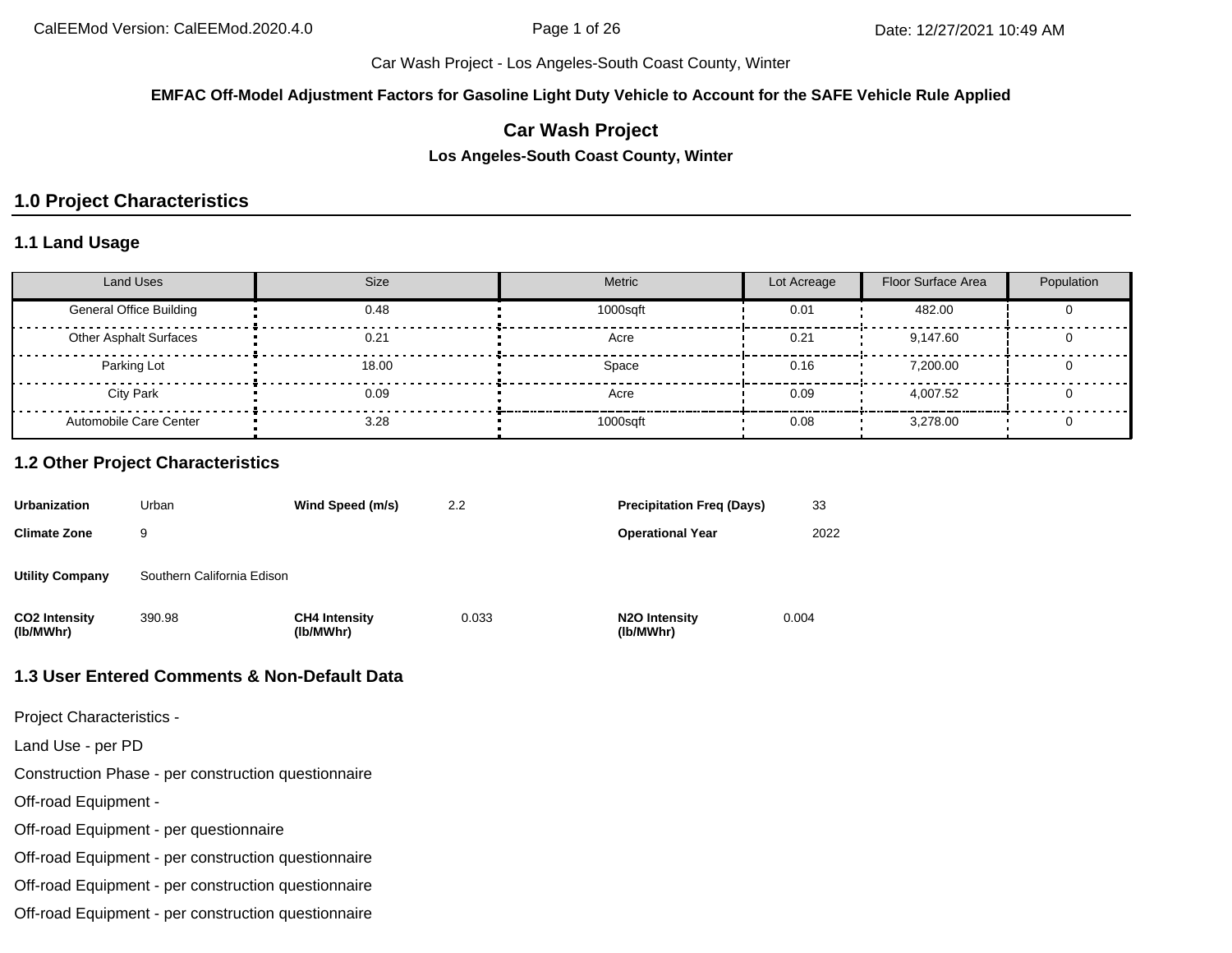#### **EMFAC Off-Model Adjustment Factors for Gasoline Light Duty Vehicle to Account for the SAFE Vehicle Rule Applied**

Trips and VMT - Per Construction Questionnaire

Demolition - per CQ

Grading - per Construction Questionnaire

Architectural Coating - Rule 1113

Vehicle Trips - per trip gen 453/3.28=138.11

Area Coating - rule 1113

Energy Use - no natural gas usage

Water And Wastewater - 12 gallons/car 775 trips/day

Solid Waste - no solid waste generated during car wash

Construction Off-road Equipment Mitigation - rule 403

Mobile Land Use Mitigation -

Area Mitigation - rule 1113

Water Mitigation -

Waste Mitigation - per Operational Questionnaire

Operational Off-Road Equipment -

Stationary Sources - Emergency Generators and Fire Pumps -

| <b>Table Name</b>       | <b>Column Name</b>              | Default Value | <b>New Value</b> |
|-------------------------|---------------------------------|---------------|------------------|
| tblArchitecturalCoating | EF Nonresidential Exterior      | 100.00        | 50.00            |
| tblArchitecturalCoating | EF Nonresidential Interior      | 100.00        | 50.00            |
| tblArchitecturalCoating | EF Parking                      | 100.00        | 50.00            |
| tblAreaCoating          | Area_EF_Nonresidential_Exterior | 100           | 50               |
| tblAreaCoating          | Area EF Nonresidential Interior | 100           | 50               |
| tblAreaCoating          | Area_EF_Parking                 | 100           | 50               |
| tblConstDustMitigation  | WaterUnpavedRoadVehicleSpeed    | $\Omega$      | 15               |
| tblConstructionPhase    | <b>NumDays</b>                  | 5.00          | 10.00            |
| tblConstructionPhase    | <b>NumDays</b>                  | 100.00        | 132.00           |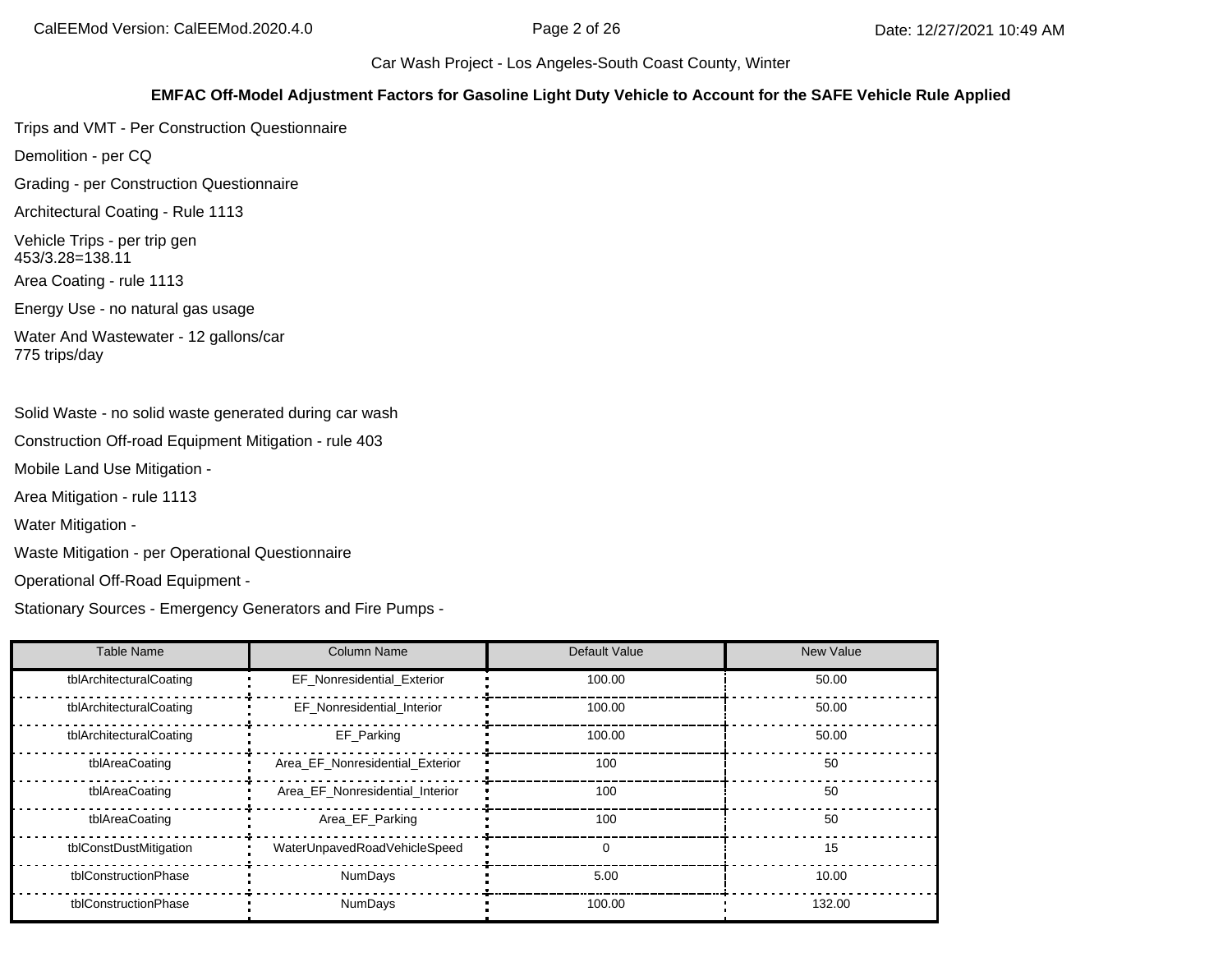#### **EMFAC Off-Model Adjustment Factors for Gasoline Light Duty Vehicle to Account for the SAFE Vehicle Rule Applied**

| tblConstructionPhase | <b>NumDays</b>             | 10.00    | 23.00    |
|----------------------|----------------------------|----------|----------|
| tblConstructionPhase | NumDays                    | 2.00     | 10.00    |
| tblConstructionPhase | NumDays                    | 5.00     | 10.00    |
| tblEnergyUse         | NT24NG                     | 4.45     | 0.00     |
| tblEnergyUse         | NT24NG                     | 0.39     | 0.00     |
| tblEnergyUse         | T24NG                      | 13.51    | 0.00     |
| tblEnergyUse         | <b>T24NG</b>               | 9.92     | 0.00     |
| tblGrading           | AcresOfGrading             | 0.00     | 0.55     |
| tblGrading           | MaterialExported           | 0.00     | 417.00   |
| tblLandUse           | LandUseSquareFeet          | 480.00   | 482.00   |
| tblLandUse           | LandUseSquareFeet          | 3,920.40 | 4,007.52 |
| tblLandUse           | LandUseSquareFeet          | 3,280.00 | 3,278.00 |
| tblOffRoadEquipment  | OffRoadEquipmentUnitAmount | 4.00     | 0.00     |
| tblOffRoadEquipment  | OffRoadEquipmentUnitAmount | 1.00     | 0.00     |
| tblOffRoadEquipment  | OffRoadEquipmentUnitAmount | 2.00     | 0.00     |
| tblOffRoadEquipment  | OffRoadEquipmentUnitAmount | 1.00     | 0.00     |
| tblOffRoadEquipment  | OffRoadEquipmentUnitAmount | 1.00     | 0.00     |
| tblOffRoadEquipment  | OffRoadEquipmentUnitAmount | 1.00     | 0.00     |
| tblOffRoadEquipment  | OffRoadEquipmentUnitAmount | 2.00     | 0.00     |
| tblOffRoadEquipment  | OffRoadEquipmentUnitAmount | 2.00     | 1.00     |
| tblOffRoadEquipment  | OffRoadEquipmentUnitAmount | 1.00     | 0.00     |
| tblOffRoadEquipment  | UsageHours                 | 6.00     | 0.00     |
| tblOffRoadEquipment  | UsageHours                 | 8.00     | 0.00     |
| tblOffRoadEquipment  | UsageHours                 | 4.00     | 8.00     |
| tblOffRoadEquipment  | UsageHours                 | 6.00     | 0.00     |
| tblOffRoadEquipment  | UsageHours                 | 6.00     | 0.00     |
| tblOffRoadEquipment  | UsageHours                 | 7.00     | 8.00     |
| tblOffRoadEquipment  | UsageHours                 | 7.00     | 8.00     |
| tblOffRoadEquipment  | UsageHours                 | 1.00     | 0.00     |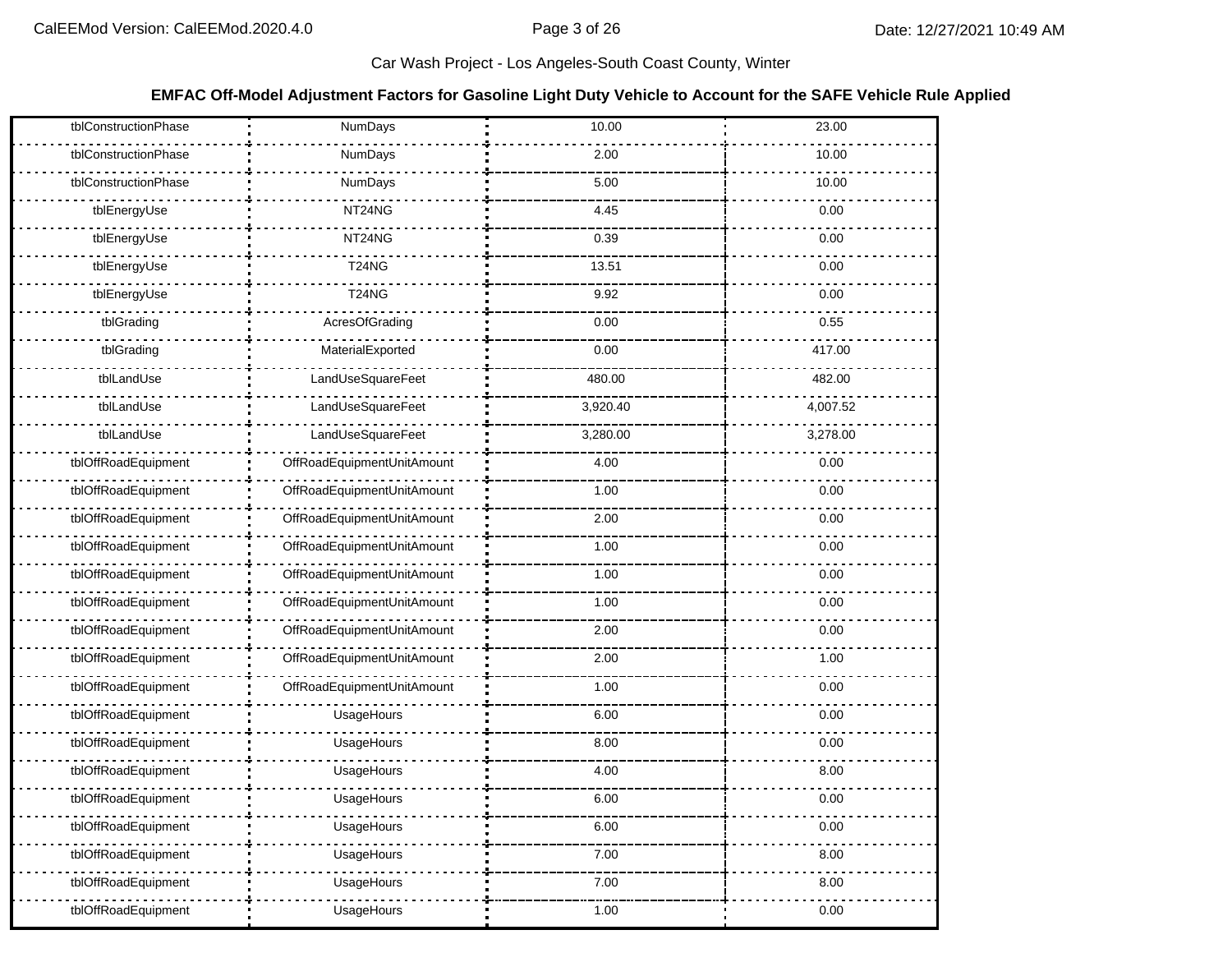#### **EMFAC Off-Model Adjustment Factors for Gasoline Light Duty Vehicle to Account for the SAFE Vehicle Rule Applied**

| tblOffRoadEquipment | UsageHours          | 6.00       | 0.00         |
|---------------------|---------------------|------------|--------------|
| tblOffRoadEquipment | UsageHours          | 8.00       | 0.00         |
| tblOffRoadEquipment | UsageHours          | 6.00       | 8.00         |
| tblOffRoadEquipment | UsageHours          | 7.00       | 8.00         |
| tblOffRoadEquipment | UsageHours          | 7.00       | 0.00         |
| tblTripsAndVMT      | HaulingTripLength   | 20.00      | 60.00        |
| tblTripsAndVMT      | HaulingTripLength   | 20.00      | 60.00        |
| tblVehicleTrips     | $ST_TR$             | 23.72      | 138.11       |
| tblVehicleTrips     | $ST_TR$             | 1.96       | 0.00         |
| tblVehicleTrips     | $\mathsf{ST\_TR}$   | 2.21       | 0.00         |
| tblVehicleTrips     | $SU_TR$             | 11.88      | 138.11       |
| tblVehicleTrips     | $SU_TR$             | 2.19       | 0.00         |
| tblVehicleTrips     | $SU_TR$             | 0.70       | 0.00         |
| tblVehicleTrips     | WD_TR               | 23.72      | 138.11       |
| tblVehicleTrips     | WD_TR               | 0.78       | 0.00         |
| tblVehicleTrips     | WD_TR               | 9.74       | 0.00         |
| tblWater            | IndoorWaterUseRate  | 308,586.03 | 3,394,500.00 |
| tblWater            | OutdoorWaterUseRate | 189,133.37 | 0.00         |

# **2.0 Emissions Summary**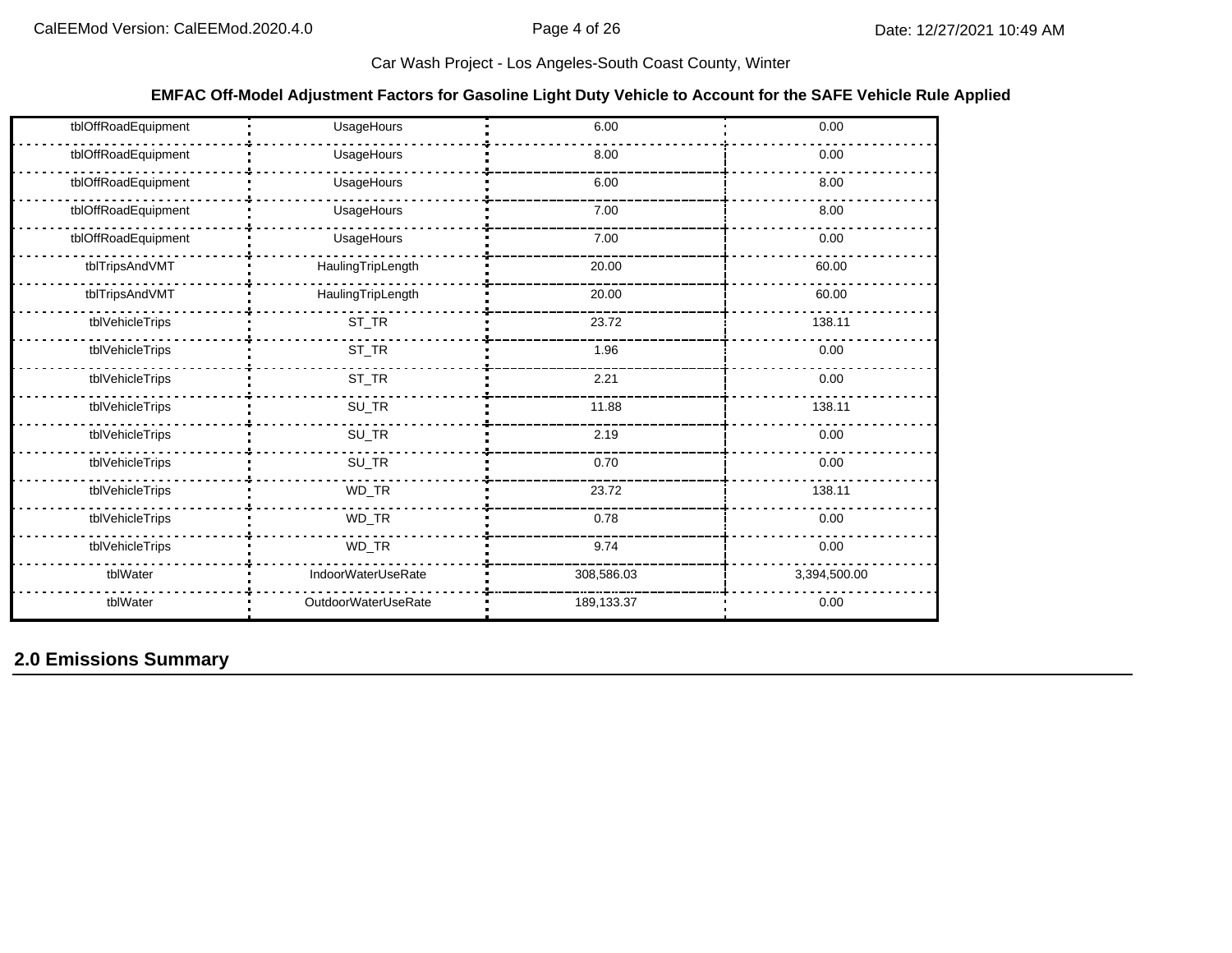## **EMFAC Off-Model Adjustment Factors for Gasoline Light Duty Vehicle to Account for the SAFE Vehicle Rule Applied**

# **2.1 Overall Construction (Maximum Daily Emission)**

**Unmitigated Construction**

|                | <b>ROG</b>            | <b>NO<sub>x</sub></b> | <sub>CO</sub> | SO <sub>2</sub> | Fugitive<br><b>PM10</b> | Exhaust<br><b>PM10</b> | <b>PM10</b><br>Total | Fugitive<br>PM2.5 | Exhaust<br>PM2.5 | PM2.5<br>Total |        | Bio- CO2 NBio- CO2 Total CO2 |                       | CH <sub>4</sub> | <b>N2O</b> | CO <sub>2e</sub>  |
|----------------|-----------------------|-----------------------|---------------|-----------------|-------------------------|------------------------|----------------------|-------------------|------------------|----------------|--------|------------------------------|-----------------------|-----------------|------------|-------------------|
| Year           |                       |                       |               |                 |                         | lb/day                 |                      |                   |                  |                |        |                              |                       | lb/day          |            |                   |
| 2022           | $\blacksquare$ 3.1783 | 21.4902               | 22.7588       | 0.0523          | 0.7332                  | 0.9399                 | 1.4770               | 0.1386            | 0.8654           | 1.0006         | 0.0000 | $5,195.189$ 5,195.189        |                       | 1.3499          | 0.1685     | $\cdot$ 5,279.155 |
| <b>Maximum</b> | 3.1783                | 21.4902               | 22.7588       | 0.0523          | 0.7332                  | 0.9399                 | 1.4770               | 0.1386            | 0.8654           | 1.0006         | 0.0000 |                              | 5,195.189   5,195.189 | 1.3499          | 0.1685     | 5,279.155         |

#### **Mitigated Construction**

|                | <b>ROG</b>            | <b>NO<sub>x</sub></b> | CO      | SO <sub>2</sub> | Fugitive<br><b>PM10</b> | Exhaust<br><b>PM10</b> | <b>PM10</b><br>Total | Fugitive<br><b>PM2.5</b> | Exhaust<br>PM2.5 | PM2.5<br>Total |        |                     | Bio- CO2 NBio- CO2 Total CO2 | CH <sub>4</sub> | <b>N2O</b> | CO <sub>2e</sub>  |
|----------------|-----------------------|-----------------------|---------|-----------------|-------------------------|------------------------|----------------------|--------------------------|------------------|----------------|--------|---------------------|------------------------------|-----------------|------------|-------------------|
| Year           |                       |                       |         |                 |                         | lb/day                 |                      |                          |                  |                |        |                     | lb/day                       |                 |            |                   |
| 2022           | $\blacksquare$ 3.1783 | 21.4902               | 22.7588 | 0.0523          | 0.4974                  | 0.9399                 | 1.4373               | 0.1307                   | 0.8654           | 0.9962         |        |                     | $0.0000$ 5,195.189 5,195.189 | 1.3499          | 0.1685     | $\cdot$ 5,279.155 |
| <b>Maximum</b> | 3.1783                | 21.4902               | 22.7588 | 0.0523          | 0.4974                  | 0.9399                 | 1.4373               | 0.1307                   | 0.8654           | 0.9962         | 0.0000 | 5,195.189 5,195.189 |                              | 1.3499          | 0.1685     | 5,279.155         |

|                      | <b>ROG</b> | <b>NOx</b> | co   | <b>SO2</b> | <b>Fugitive</b><br><b>PM10</b> | <b>Exhaust</b><br><b>PM10</b> | <b>PM10</b><br><b>Total</b> | <b>Fugitive</b><br><b>PM2.5</b> | <b>Exhaust</b><br><b>PM2.5</b> | <b>PM2.5</b><br><b>Total</b> |      |      | Bio- CO2   NBio-CO2   Total CO2 | CH <sub>4</sub> | <b>N20</b> | CO <sub>2e</sub> |
|----------------------|------------|------------|------|------------|--------------------------------|-------------------------------|-----------------------------|---------------------------------|--------------------------------|------------------------------|------|------|---------------------------------|-----------------|------------|------------------|
| Percent<br>Reduction | 0.00       | 0.00       | 0.00 | 0.00       | 32.16                          | 0.00                          | 2.69                        | 5.66                            | 0.00                           | 0.44                         | 0.00 | 0.00 | 0.00                            | 0.00            | 0.00       | 0.00             |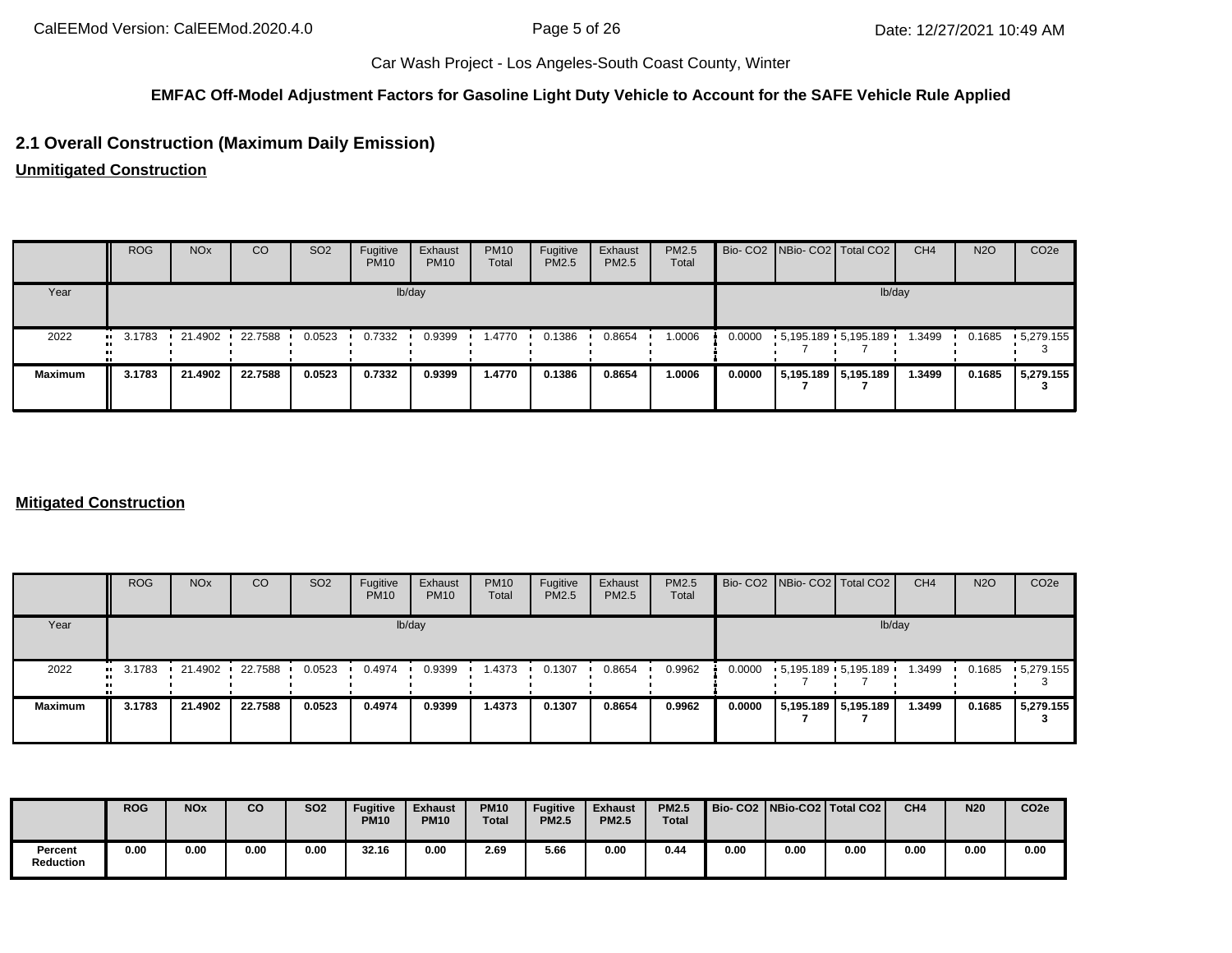## **EMFAC Off-Model Adjustment Factors for Gasoline Light Duty Vehicle to Account for the SAFE Vehicle Rule Applied**

# **2.2 Overall Operational**

# **Unmitigated Operational**

|              | <b>ROG</b>   | <b>NO<sub>x</sub></b> | CO              | SO <sub>2</sub> | Fugitive<br><b>PM10</b> | Exhaust<br><b>PM10</b> | <b>PM10</b><br>Total | Fugitive<br>PM2.5 | Exhaust<br>PM2.5 | PM2.5<br>Total  |                 | Bio- CO2   NBio- CO2   Total CO2 | CH <sub>4</sub> | <b>N2O</b> | CO <sub>2e</sub>  |
|--------------|--------------|-----------------------|-----------------|-----------------|-------------------------|------------------------|----------------------|-------------------|------------------|-----------------|-----------------|----------------------------------|-----------------|------------|-------------------|
| Category     |              |                       |                 |                 |                         | lb/day                 |                      |                   |                  |                 |                 | lb/day                           |                 |            |                   |
| Area         | 0.0861<br>   | 2.0000e-<br>005       | 2.2600e-<br>003 | 0.0000          |                         | 1.0000e-<br>005        | 1.0000e-<br>005      |                   | 1.0000e-<br>005  | 1.0000e-<br>005 | 4.8300e-<br>003 | 4.8300e-<br>003                  | 1.0000e-<br>005 |            | 5.1500e-<br>003   |
| Energy       | 0.0000<br>ш. | 0.0000                | 0.0000          | 0.0000          |                         | 0.0000                 | 0.0000               |                   | 0.0000           | 0.0000          | 0.0000          | 0.0000                           | 0.0000          | 0.0000     | 0.0000            |
| Mobile       | 0.9812<br>   | 0.9096                | 7.4544          | 0.0128          | 1.2775                  | 0.0119                 | 1.2894               | 0.3403            | 0.0111           | 0.3514          |                 | $1,315.438$ $1,315.438$ $1$      | 0.1267          | 0.0745     | $\cdot$ 1,340.798 |
| <b>Total</b> | 1.0672       | 0.9097                | 7.4567          | 0.0128          | 1.2775                  | 0.0119                 | 1.2894               | 0.3403            | 0.0111           | 0.3514          | 1,315.443       | 1,315.443                        | 0.1268          | 0.0745     | 1,340.803         |

#### **Mitigated Operational**

|              | ROG    | <b>NO<sub>x</sub></b> | CO                 | SO <sub>2</sub> | Fugitive<br><b>PM10</b> | Exhaust<br><b>PM10</b> | <b>PM10</b><br>Total | Fugitive<br>PM2.5 | Exhaust<br>PM2.5 | <b>PM2.5</b><br>Total |                 | Bio- CO2 NBio- CO2   Total CO2 | CH <sub>4</sub> | <b>N2O</b> | CO <sub>2</sub> e |
|--------------|--------|-----------------------|--------------------|-----------------|-------------------------|------------------------|----------------------|-------------------|------------------|-----------------------|-----------------|--------------------------------|-----------------|------------|-------------------|
| Category     |        |                       |                    |                 |                         | lb/day                 |                      |                   |                  |                       |                 | lb/day                         |                 |            |                   |
| Area         | 0.0861 | 2.0000e-<br>005       | $2.2600e -$<br>003 | 0.0000          |                         | 1.0000e-<br>005        | 1.0000e-<br>005      |                   | 1.0000e-<br>005  | 1.0000e-<br>005       | 4.8300e-<br>003 | 4.8300e-<br>003                | 1.0000e-<br>005 |            | 5.1500e-<br>003   |
| Energy       | 0.0000 | 0.0000                | 0.0000             | 0.0000          |                         | 0.0000                 | 0.0000               |                   | 0.0000           | 0.0000                | 0.0000          | 0.0000                         | 0.0000          | 0.0000     | 0.0000            |
| Mobile       | 0.9812 | 0.9096                | 7.4544             | 0.0128          | 1.2775                  | 0.0119                 | .2894                | 0.3403            | 0.0111           | 0.3514                |                 | $1,315.438$ $1,315.438$ $1$    | 0.1267          | 0.0745     | $\cdot$ 1,340.798 |
| <b>Total</b> | 1.0672 | 0.9097                | 7.4567             | 0.0128          | 1.2775                  | 0.0119                 | 1.2894               | 0.3403            | 0.0111           | 0.3514                | 1,315.443<br>8  | 1,315.443                      | 0.1268          | 0.0745     | 1,340.803         |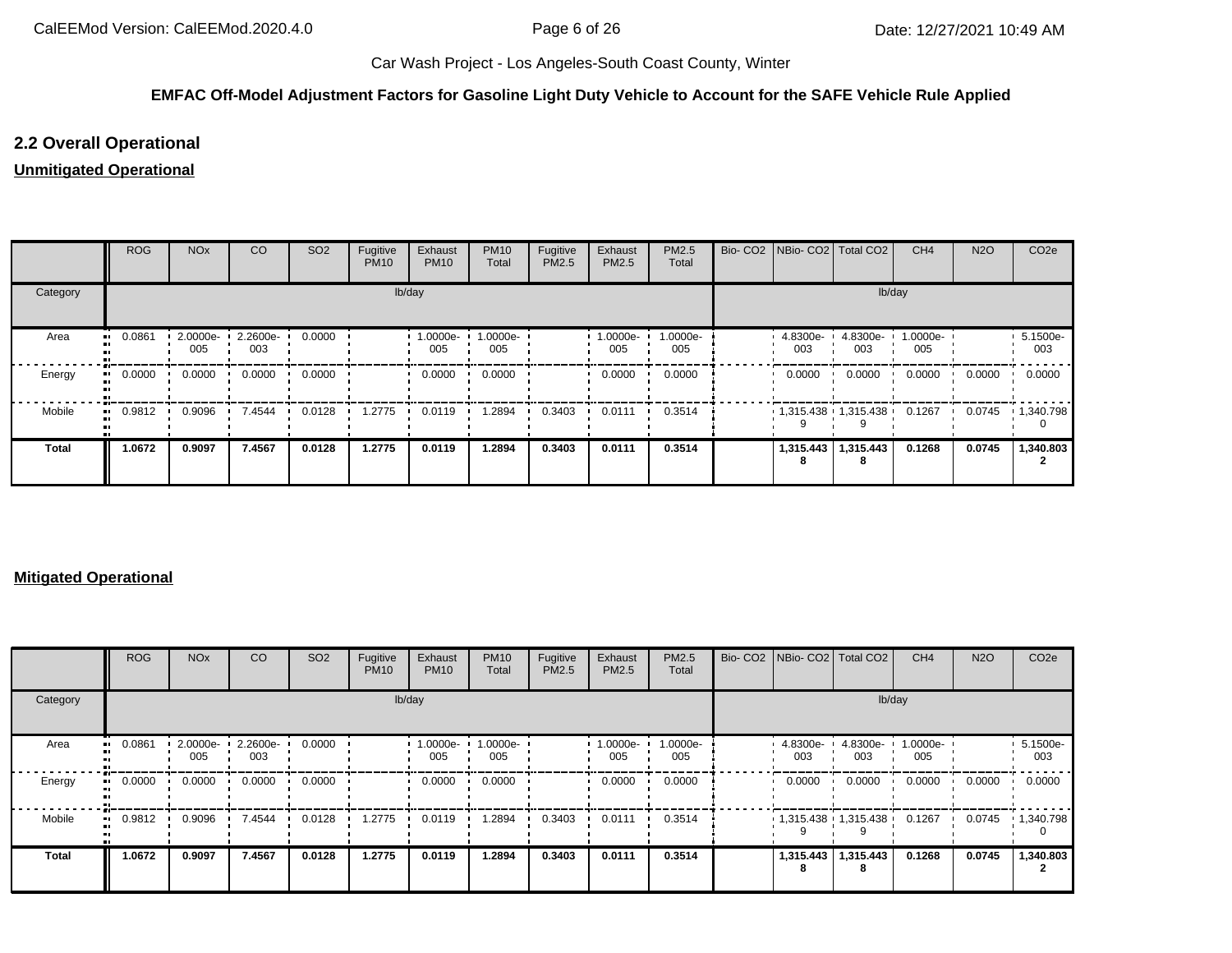#### **EMFAC Off-Model Adjustment Factors for Gasoline Light Duty Vehicle to Account for the SAFE Vehicle Rule Applied**

|                             | <b>ROG</b> | <b>NOx</b> | co   | SO <sub>2</sub> | <b>Fugitive</b><br><b>PM10</b> | <b>Exhaust</b><br><b>PM10</b> | <b>PM10</b><br><b>Total</b> | Fugitive<br><b>PM2.5</b> | <b>Exhaust</b><br><b>PM2.5</b> | <b>PM2.5</b><br><b>Total</b> |      |      | Bio-CO2   NBio-CO2   Total CO2 | CH <sub>4</sub> | <b>N20</b> | CO <sub>2e</sub> |
|-----------------------------|------------|------------|------|-----------------|--------------------------------|-------------------------------|-----------------------------|--------------------------|--------------------------------|------------------------------|------|------|--------------------------------|-----------------|------------|------------------|
| Percent<br><b>Reduction</b> | 0.00       | 0.00       | 0.00 | 0.00            | 0.00                           | 0.00                          | 0.00                        | 0.00                     | 0.00                           | 0.00                         | 0.00 | 0.00 | 0.00                           | 0.00            | 0.00       | 0.00             |

# **3.0 Construction Detail**

#### **Construction Phase**

| Phase<br>Number | <b>Phase Name</b>            | Phase Type                   | <b>Start Date</b> | End Date   | Num Days Num Days<br>Week |                 | <b>Phase Description</b> |
|-----------------|------------------------------|------------------------------|-------------------|------------|---------------------------|-----------------|--------------------------|
|                 | •Demolition                  | •Demolition                  | 3/1/2022          | :3/31/2022 |                           | 23              |                          |
|                 | <b>•Grading</b>              | •Grading                     | 14/1/2022         | :4/14/2022 |                           | 10 <sup>1</sup> |                          |
|                 | •Paving                      | •Paving                      | 4/1/2022          | :4/14/2022 |                           | 10 <sup>1</sup> |                          |
|                 | <b>Building Construction</b> | <b>Building Construction</b> | 5/2/2022          | !11/1/2022 | 51                        | 132!            |                          |
|                 | Architectural Coating        | Architectural Coating        | 10/3/2022         | 10/14/2022 | 5.                        | 10 <sup>1</sup> |                          |

**Acres of Grading (Site Preparation Phase): 0**

**Acres of Grading (Grading Phase): 0.55**

**Acres of Paving: 0.37**

**Residential Indoor: 0; Residential Outdoor: 0; Non-Residential Indoor: 5,640; Non-Residential Outdoor: 1,880; Striped Parking Area: 981 (Architectural Coating – sqft)**

#### **OffRoad Equipment**

| <b>Phase Name</b> | <b>Offroad Equipment Type</b>   | Amount | <b>Usage Hours</b> | Horse Power | Load Factor |
|-------------------|---------------------------------|--------|--------------------|-------------|-------------|
| <b>Demolition</b> | <b>Concrete/Industrial Saws</b> |        | $0.00^{\circ}$     | 81          | 0.73        |
| <b>Demolition</b> | <b>Excavators</b>               |        | $8.00 \div$        | 158"        | 0.38        |
| <b>Demolition</b> | Off-Highway Trucks              |        | $8.00 \div$        | 402         | 0.38        |
| <b>Demolition</b> | Other Construction Equipment    |        | $8.00 \cdot$       | 172"        | 0.42        |
| <b>Demolition</b> | <b>Rubber Tired Dozers</b>      |        | $0.00 \cdot$       | 247         | 0.40        |
| <b>Demolition</b> | •Tractors/Loaders/Backhoes      |        | $8.00 \cdot$       | $97 -$      | 0.37        |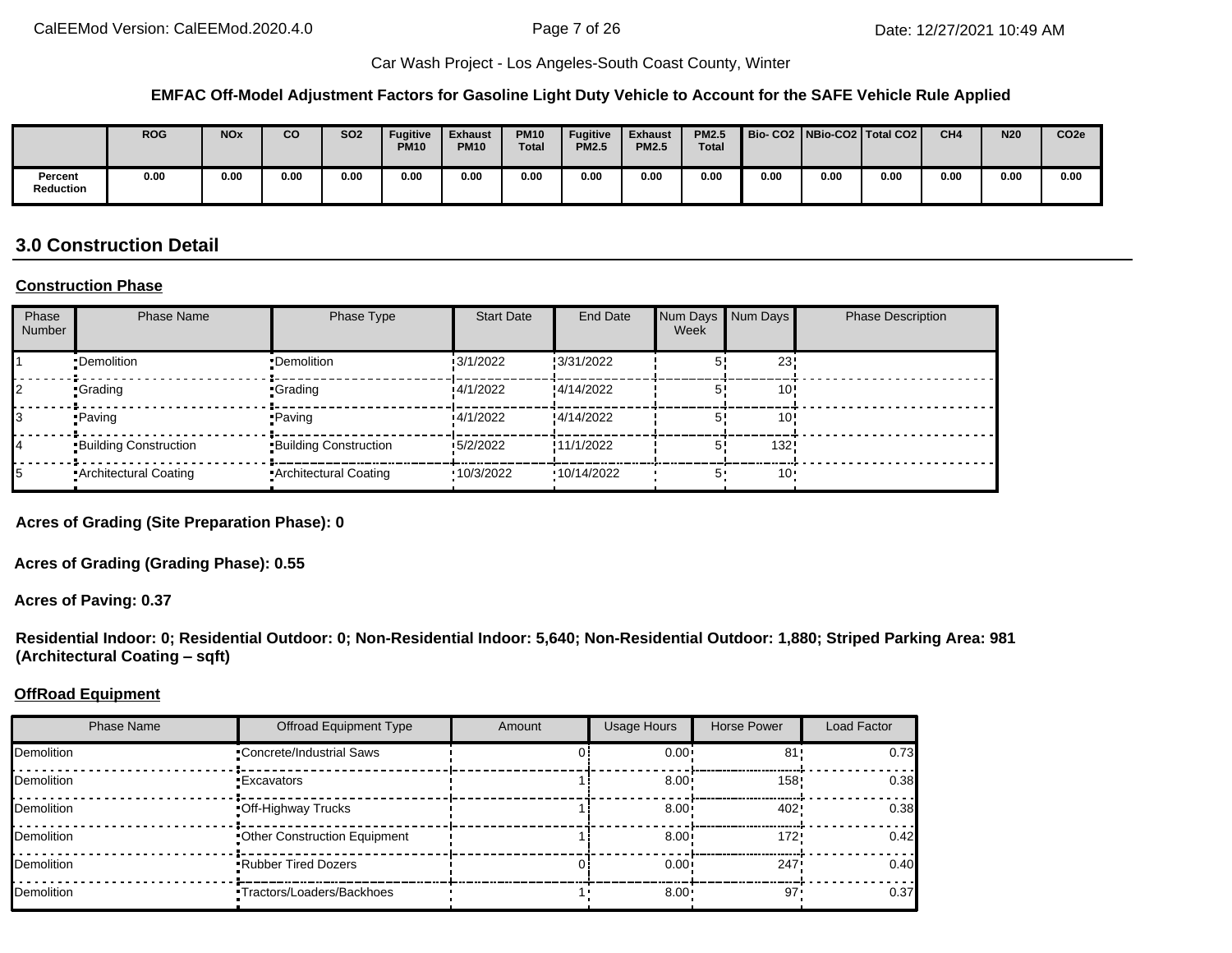#### **EMFAC Off-Model Adjustment Factors for Gasoline Light Duty Vehicle to Account for the SAFE Vehicle Rule Applied**

| Grading                      | •Excavators                  |    | 8.00              | 158 <sub>1</sub> | 0.38 |
|------------------------------|------------------------------|----|-------------------|------------------|------|
| Grading                      | •Graders                     |    | 0.00 <sub>1</sub> | 187              | 0.41 |
| Grading                      | Off-Highway Trucks           |    | 8.00              | 402              | 0.38 |
| Grading                      | Other Construction Equipment |    | 8.00              | 172              | 0.42 |
| Grading                      | Rubber Tired Dozers          | O. | $0.00 \cdot$      | 247              | 0.40 |
| Grading                      | Tractors/Loaders/Backhoes    |    | 8.00 <sup>1</sup> | 97               | 0.37 |
| Paving                       | Cement and Mortar Mixers     | 0  | $0.00 \cdot$      | 9                | 0.56 |
| Paving                       | Other Construction Equipment |    | $8.00 \div$       | 172              | 0.42 |
| Paving                       | Pavers                       |    | $8.00 \div$       | 130              | 0.42 |
| Paving                       | Rollers                      |    | 8.00              | 80               | 0.38 |
| Paving                       | Tractors/Loaders/Backhoes    |    | 0.00              | 97 <sub>1</sub>  | 0.37 |
| <b>Building Construction</b> | •Cranes                      |    | $8.00 \div$       | 231              | 0.29 |
| <b>Building Construction</b> | <b>Excavators</b>            |    | 8.00              | 158              | 0.38 |
| <b>Building Construction</b> | · Forklifts                  |    | 0.00              | 89               | 0.20 |
| <b>Building Construction</b> | Other Construction Equipment |    | 8.00              | 172              | 0.42 |
| <b>Building Construction</b> | Tractors/Loaders/Backhoes    | 0  | $0.00 \cdot$      | 97 <sub>1</sub>  | 0.37 |
| <b>Architectural Coating</b> | Air Compressors              |    | 6.00              | 78 <sup>1</sup>  | 0.48 |

## **Trips and VMT**

| <b>Phase Name</b>     | <b>Offroad Equipment</b><br>Count | <b>Worker Trip</b><br><b>Number</b> | Vendor Trip<br><b>Number</b> | <b>Hauling Trip</b><br><b>Number</b> | <b>Worker Trip</b><br>Length | Vendor Trip<br>Length | <b>Hauling Trip</b><br>Length | <b>Worker Vehicle</b><br>Class | Vendor         | Hauling<br>Vehicle Class Vehicle Class |
|-----------------------|-----------------------------------|-------------------------------------|------------------------------|--------------------------------------|------------------------------|-----------------------|-------------------------------|--------------------------------|----------------|----------------------------------------|
| Demolition            |                                   | 10.00                               | 0.00!                        | $53.00 -$                            | 14.70i                       | $6.90 +$              |                               | $60.00 \cdot LD$ Mix           | <b>HDT Mix</b> | !ННDТ                                  |
| Grading               |                                   | 10.00                               | 0.00!                        | $52.00 \cdot$                        | 14.70i                       | 6.90:                 |                               | $60.00 \cdot LD$ Mix           | <b>HDT Mix</b> | !ННDТ                                  |
| Paving                |                                   | 8.00                                | 0.00                         | $0.00 -$                             | 14.70i                       | 6.90:                 |                               | $20.00 \cdot LD$ Mix           | <b>HDT Mix</b> | !HHDT                                  |
| Building Construction |                                   | 10.00                               | 4.00                         | $0.00 -$                             | 14.70i                       | 6.90:                 |                               | $20.00 \cdot LD$ Mix           | <b>HDT Mix</b> | !ННDТ                                  |
| Architectural Coating |                                   | $2.00 \cdot$                        | 0.00                         | $0.00 \cdot$                         | $14.70 \cdot$                | $6.90 -$              |                               | 20.00 LD Mix                   | <b>HDT Mix</b> | <b>HHDT</b>                            |

# **3.1 Mitigation Measures Construction**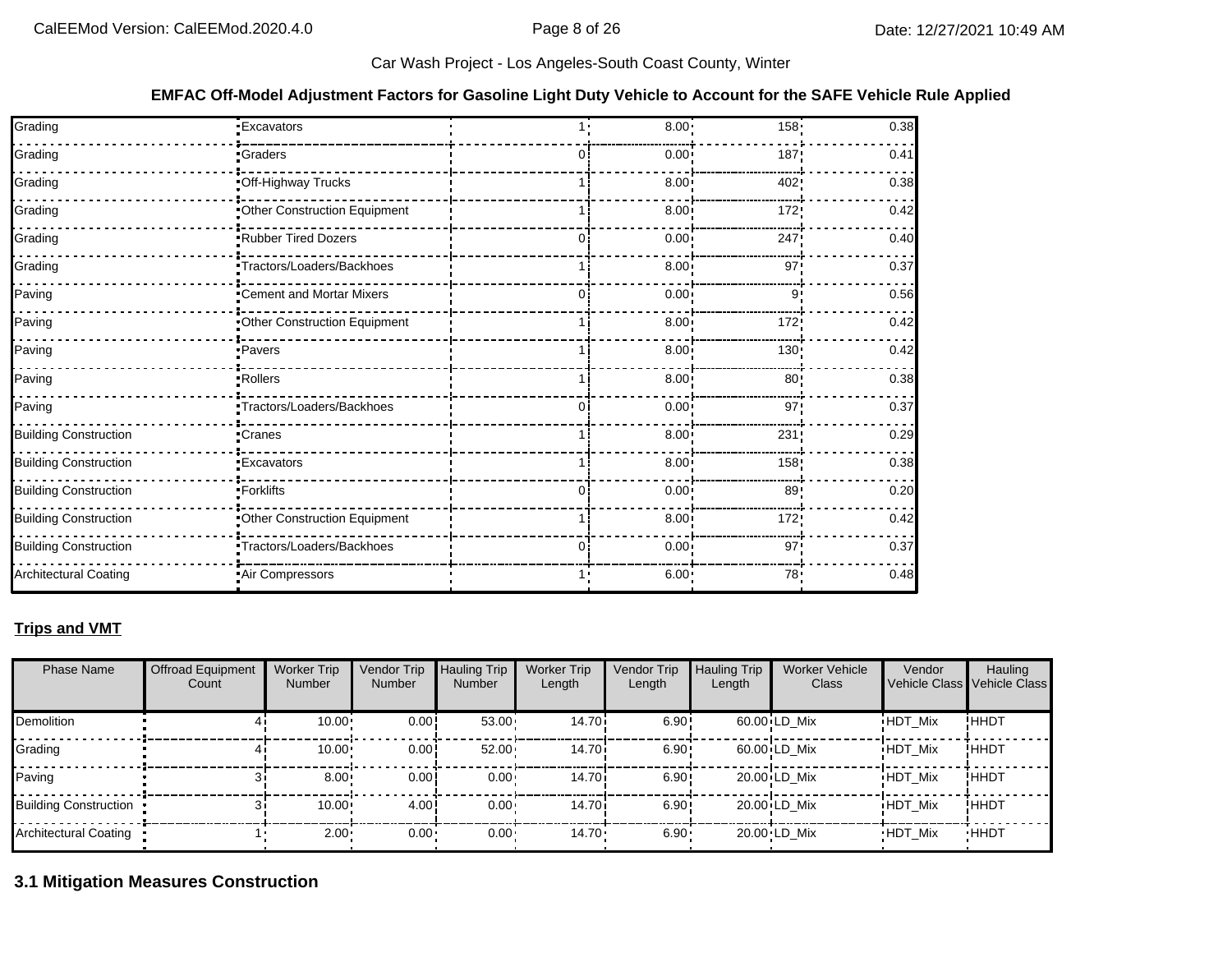#### **EMFAC Off-Model Adjustment Factors for Gasoline Light Duty Vehicle to Account for the SAFE Vehicle Rule Applied**

Replace Ground Cover

Water Exposed Area

Reduce Vehicle Speed on Unpaved Roads

### **3.2 Demolition - 2022**

## **Unmitigated Construction On-Site**

|                                   | <b>ROG</b>    | <b>NO<sub>x</sub></b> | <sub>CO</sub> | SO <sub>2</sub> | Fugitive<br><b>PM10</b> | Exhaust<br><b>PM10</b> | <b>PM10</b><br>Total | Fugitive<br>PM2.5 | Exhaust<br>PM2.5 | <b>PM2.5</b><br>Total |  | Bio- CO2 NBio- CO2 Total CO2 | CH <sub>4</sub> | <b>N2O</b> | CO <sub>2e</sub> |
|-----------------------------------|---------------|-----------------------|---------------|-----------------|-------------------------|------------------------|----------------------|-------------------|------------------|-----------------------|--|------------------------------|-----------------|------------|------------------|
| Category                          |               |                       |               |                 |                         | lb/day                 |                      |                   |                  |                       |  | lb/day                       |                 |            |                  |
| <b>Fugitive Dust</b><br>$\bullet$ |               |                       |               |                 | 0.5006                  | 0.0000                 | 0.5006               | 0.0758            | 0.0000           | 0.0758                |  | 0.0000                       |                 |            | 0.0000           |
| Off-Road                          | 1.2715<br>. . | 11.2814 12.8721       |               | 0.0277          |                         | 0.5211                 | 0.5211               |                   | 0.4794           | 0.4794                |  | $-2.678.570 - 2.678.570$     | 0.8663          |            | .2700.228        |
| <b>Total</b>                      | 1.2715        | 11.2814               | 12.8721       | 0.0277          | 0.5006                  | 0.5211                 | 1.0216               | 0.0758            | 0.4794           | 0.5552                |  | 2,678.570 2,678.570          | 0.8663          |            | 2,700.228        |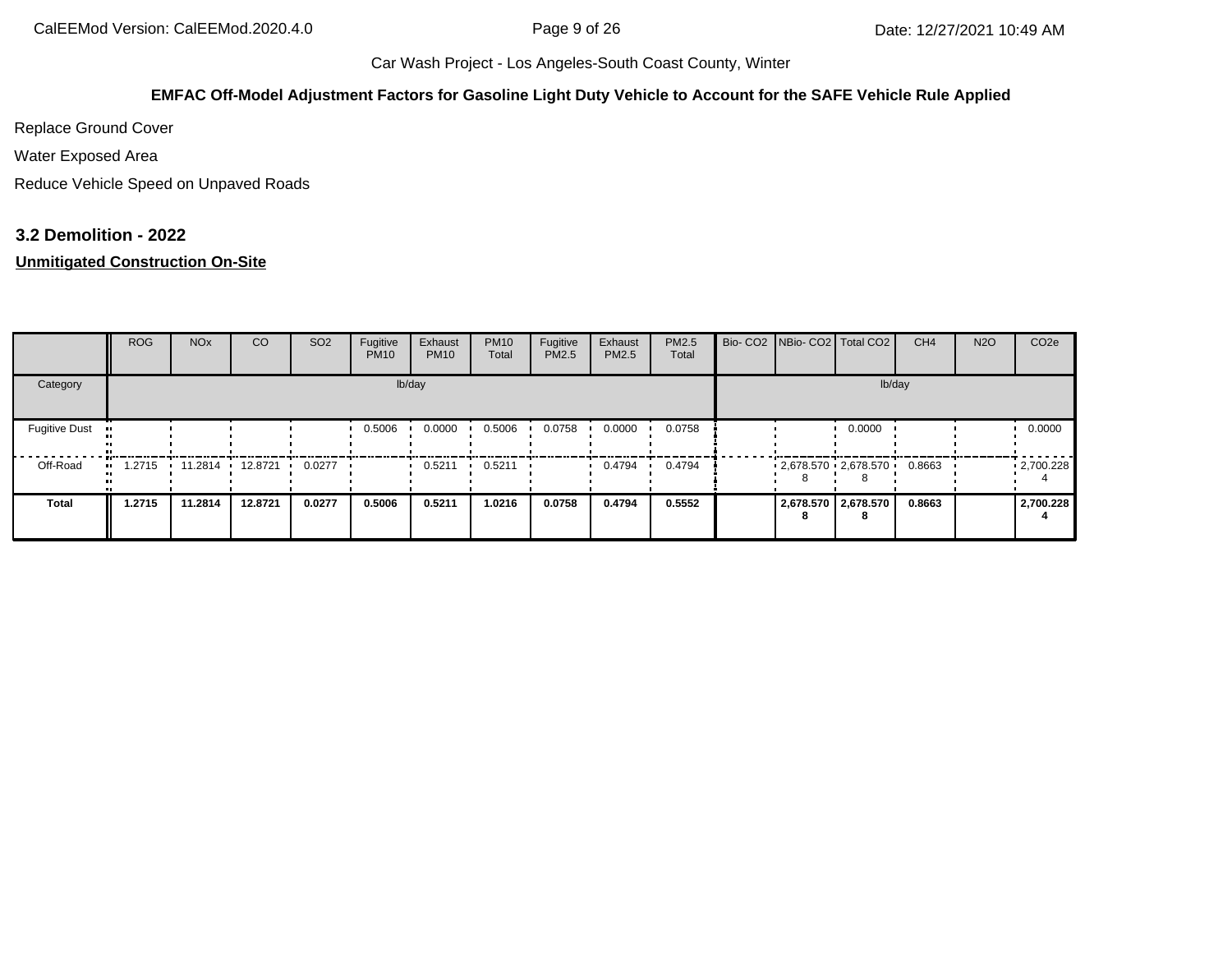## **EMFAC Off-Model Adjustment Factors for Gasoline Light Duty Vehicle to Account for the SAFE Vehicle Rule Applied**

## **3.2 Demolition - 2022**

### **Unmitigated Construction Off-Site**

|          | <b>ROG</b>    | <b>NO<sub>x</sub></b> | CO     | SO <sub>2</sub> | Fugitive<br><b>PM10</b> | Exhaust<br><b>PM10</b> | <b>PM10</b><br>Total | Fugitive<br>PM2.5 | Exhaust<br>PM2.5 | PM2.5<br>Total | Bio- CO2   NBio- CO2   Total CO2 |                   | CH <sub>4</sub> | <b>N2O</b>      | CO <sub>2e</sub> |
|----------|---------------|-----------------------|--------|-----------------|-------------------------|------------------------|----------------------|-------------------|------------------|----------------|----------------------------------|-------------------|-----------------|-----------------|------------------|
| Category |               |                       |        |                 |                         | lb/day                 |                      |                   |                  |                |                                  |                   | lb/day          |                 |                  |
| Hauling  | 0.0270<br>. . | 1.1161                | 0.2086 | 4.1700e-<br>003 | 0.1209                  | 8.5700e-<br>003        | 0.1295               | 0.0331            | 8.2000e-<br>003  | 0.0413         |                                  | 457.1480 457.1480 | 0.0246          | 0.0725          | .479.3815        |
| Vendor   | 0.0000<br>    | 0.0000                | 0.0000 | 0.0000          | 0.0000                  | 0.0000                 | 0.0000               | 0.0000            | 0.0000           | 0.0000         | 0.0000                           | 0.0000            | 0.0000          | 0.0000          | 0.0000           |
| Worker   | 0.0371<br>    | 0.0279                | 0.3619 | 9.7000e-<br>004 | 0.1118                  | 7.2000e-<br>004        | 0.1125               | 0.0296            | 6.6000e-<br>004  | 0.0303         | 98.5133                          | 98.5133           | 2.8500e-<br>003 | 2.6700e-<br>003 | 99.3813          |
| Total    | 0.0640        | 1.1440                | 0.5705 | 5.1400e-<br>003 | 0.2327                  | 9.2900e-<br>003        | 0.2420               | 0.0628            | 8.8600e-<br>003  | 0.0716         | 555.6614                         | 555.6614          | 0.0275          | 0.0752          | 578.7629         |

#### **Mitigated Construction On-Site**

|                      | <b>ROG</b>                | <b>NO<sub>x</sub></b> | <b>CO</b> | SO <sub>2</sub> | Fugitive<br><b>PM10</b> | Exhaust<br><b>PM10</b> | <b>PM10</b><br>Total | Fugitive<br><b>PM2.5</b> | Exhaust<br><b>PM2.5</b> | PM2.5<br>Total |        | Bio- CO2 NBio- CO2 Total CO2 |                           | CH <sub>4</sub> | <b>N2O</b> | CO <sub>2e</sub>  |
|----------------------|---------------------------|-----------------------|-----------|-----------------|-------------------------|------------------------|----------------------|--------------------------|-------------------------|----------------|--------|------------------------------|---------------------------|-----------------|------------|-------------------|
| Category             |                           |                       |           |                 |                         | lb/day                 |                      |                          |                         |                |        |                              | lb/day                    |                 |            |                   |
| <b>Fugitive Dust</b> |                           |                       |           |                 | 0.1855                  | 0.0000                 | 0.1855               | 0.0281                   | 0.0000                  | 0.0281         |        |                              | 0.0000                    |                 |            | 0.0000            |
| Off-Road             | .2715<br>$\blacksquare$ 1 | 11.2814 ·             | 12.8721   | 0.0277          |                         | 0.5211                 | 0.5211               |                          | 0.4794                  | 0.4794         | 0.0000 | $2,678.570$ $2,678.570$      |                           | 0.8663          |            | $\cdot$ 2,700.228 |
| Total                | 1.2715                    | 11.2814               | 12.8721   | 0.0277          | 0.1855                  | 0.5211                 | 0.7065               | 0.0281                   | 0.4794                  | 0.5075         | 0.0000 | 8                            | 2,678.570 2,678.570<br>85 | 0.8663          |            | 2,700.228         |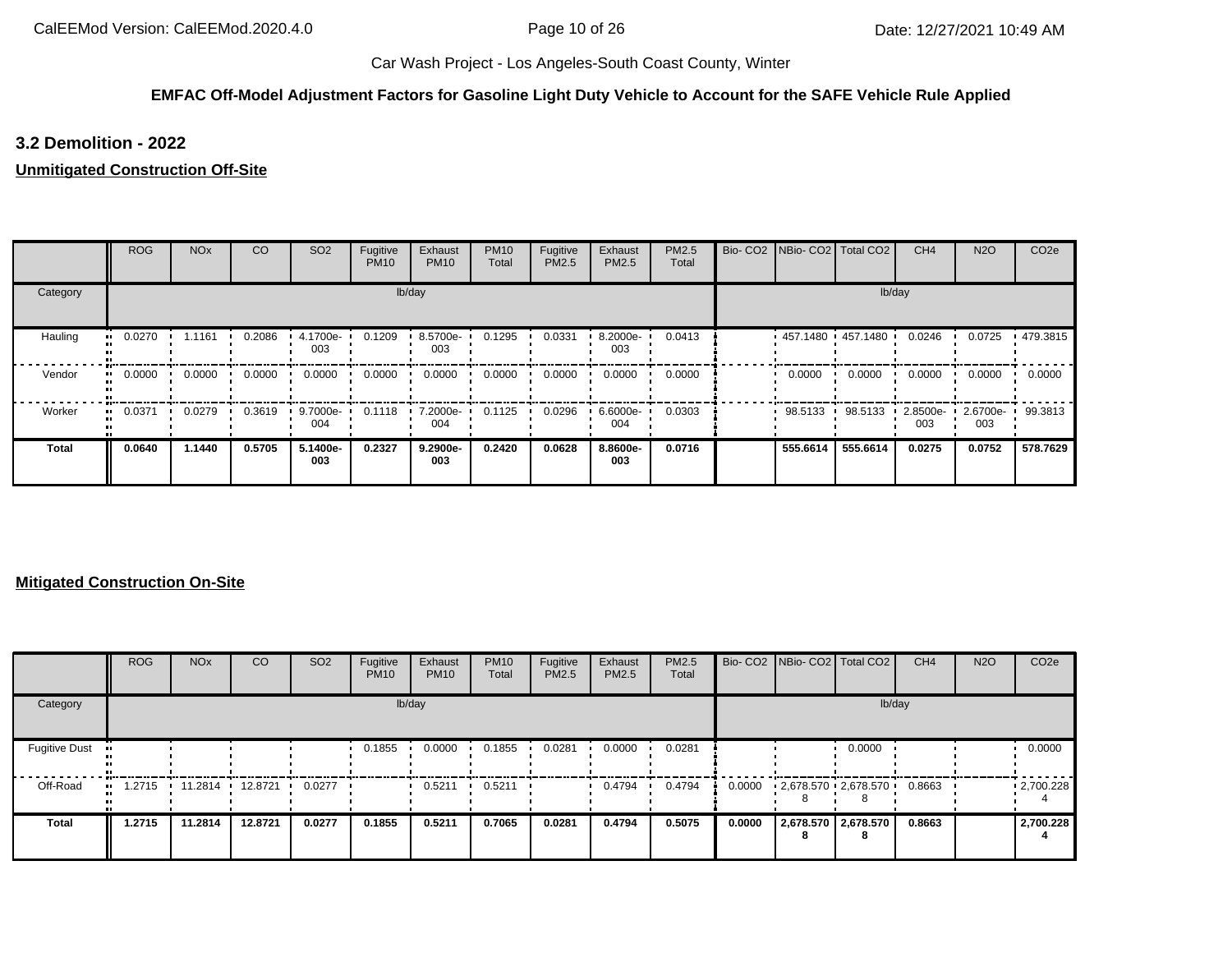#### **EMFAC Off-Model Adjustment Factors for Gasoline Light Duty Vehicle to Account for the SAFE Vehicle Rule Applied**

**3.2 Demolition - 2022**

#### **Mitigated Construction Off-Site**

|          | <b>ROG</b> | <b>NO<sub>x</sub></b> | CO     | SO <sub>2</sub> | Fugitive<br><b>PM10</b> | Exhaust<br><b>PM10</b> | <b>PM10</b><br>Total | Fugitive<br>PM2.5 | Exhaust<br><b>PM2.5</b> | PM2.5<br>Total |          | Bio- CO2   NBio- CO2   Total CO2 | CH <sub>4</sub> | <b>N2O</b>      | CO <sub>2e</sub> |
|----------|------------|-----------------------|--------|-----------------|-------------------------|------------------------|----------------------|-------------------|-------------------------|----------------|----------|----------------------------------|-----------------|-----------------|------------------|
| Category |            |                       |        |                 |                         | lb/day                 |                      |                   |                         |                |          |                                  | lb/day          |                 |                  |
| Hauling  | 0.0270<br> | 1.1161                | 0.2086 | 4.1700e-<br>003 | 0.1209                  | 8.5700e-<br>003        | 0.1295               | 0.0331            | 8.2000e-<br>003         | 0.0413         |          | 457.1480 457.1480 '              | 0.0246          | 0.0725          | .479.3815        |
| Vendor   | 0.0000<br> | 0.0000                | 0.0000 | 0.0000          | 0.0000                  | 0.0000                 | 0.0000               | 0.0000            | 0.0000                  | 0.0000         | 0.0000   | 0.0000                           | 0.0000          | 0.0000          | 0.0000           |
| Worker   | 0.0371<br> | 0.0279                | 0.3619 | 9.7000e-<br>004 | 0.1118                  | 7.2000e-<br>004        | 0.1125               | 0.0296            | 6.6000e-<br>004         | 0.0303         | 98.5133  | 98.5133                          | 2.8500e-<br>003 | 2.6700e-<br>003 | 99.3813          |
| Total    | 0.0640     | 1.1440                | 0.5705 | 5.1400e-<br>003 | 0.2327                  | 9.2900e-<br>003        | 0.2420               | 0.0628            | 8.8600e-<br>003         | 0.0716         | 555.6614 | 555.6614                         | 0.0275          | 0.0752          | 578.7629         |

# **3.3 Grading - 2022**

### **Unmitigated Construction On-Site**

|                      | <b>ROG</b> | <b>NO<sub>x</sub></b> | CO      | SO <sub>2</sub> | Fugitive<br><b>PM10</b> | Exhaust<br><b>PM10</b> | <b>PM10</b><br>Total | Fugitive<br>PM2.5 | Exhaust<br><b>PM2.5</b> | <b>PM2.5</b><br>Total |   | Bio- CO2   NBio- CO2   Total CO2 | CH <sub>4</sub> | <b>N2O</b> | CO <sub>2e</sub>  |
|----------------------|------------|-----------------------|---------|-----------------|-------------------------|------------------------|----------------------|-------------------|-------------------------|-----------------------|---|----------------------------------|-----------------|------------|-------------------|
| Category             |            |                       |         |                 |                         | lb/day                 |                      |                   |                         |                       |   | lb/day                           |                 |            |                   |
| <b>Fugitive Dust</b> |            |                       |         |                 | 0.0630                  | 0.0000                 | 0.0630               | 7.0100e-<br>003   | 0.0000                  | 7.0100e-<br>003       |   | 0.0000                           |                 |            | 0.0000            |
| Off-Road             | 1.2715     | 11.2814               | 12.8721 | 0.0277          |                         | 0.5211                 | 0.5211               |                   | 0.4794                  | 0.4794                |   | $2,678.570$ $2,678.570$          | 0.8663          |            | $\cdot$ 2,700.228 |
| <b>Total</b>         | 1.2715     | 11.2814               | 12.8721 | 0.0277          | 0.0630                  | 0.5211                 | 0.5841               | 7.0100e-<br>003   | 0.4794                  | 0.4864                | 8 | 2,678.570 2,678.570              | 0.8663          |            | 2,700.228         |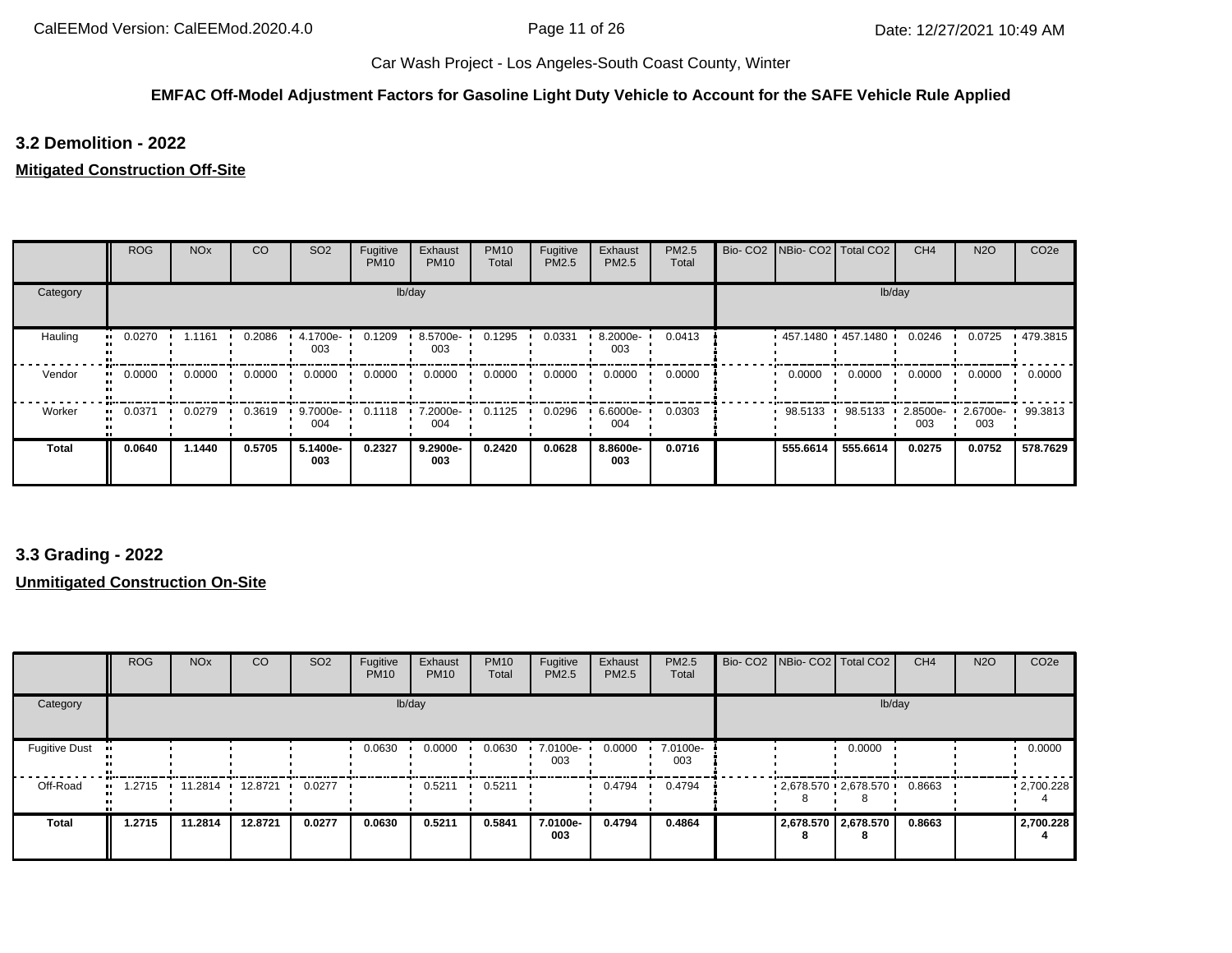## **EMFAC Off-Model Adjustment Factors for Gasoline Light Duty Vehicle to Account for the SAFE Vehicle Rule Applied**

# **3.3 Grading - 2022**

**Unmitigated Construction Off-Site**

|          | <b>ROG</b> | <b>NO<sub>x</sub></b> | CO     | SO <sub>2</sub> | Fugitive<br><b>PM10</b> | Exhaust<br><b>PM10</b> | <b>PM10</b><br>Total | Fugitive<br>PM2.5 | Exhaust<br><b>PM2.5</b> | PM2.5<br>Total | Bio- CO2   NBio- CO2   Total CO2 |                       | CH <sub>4</sub> | <b>N2O</b>      | CO <sub>2e</sub> |
|----------|------------|-----------------------|--------|-----------------|-------------------------|------------------------|----------------------|-------------------|-------------------------|----------------|----------------------------------|-----------------------|-----------------|-----------------|------------------|
| Category |            |                       |        |                 |                         | lb/day                 |                      |                   |                         |                |                                  |                       | lb/day          |                 |                  |
| Hauling  | 0.0609     | 2.5186                | 0.4708 | 9.4100e-<br>003 | 0.2728                  | 0.0193                 | 0.2922               | 0.0748            | 0.0185                  | 0.0933         | $1,031.602$ 1,031.602            |                       | 0.0556          | 0.1637          | 1,081.774        |
| Vendor   | 0.0000<br> | 0.0000                | 0.0000 | 0.0000          | 0.0000                  | 0.0000                 | 0.0000               | 0.0000            | 0.0000                  | 0.0000         | 0.0000                           | 0.0000                | 0.0000          | 0.0000          | 0.0000           |
| Worker   | 0.0371     | 0.0279                | 0.3619 | 9.7000e-<br>004 | 0.1118                  | 7.2000e-<br>004        | 0.1125               | 0.0296            | $6.6000e -$<br>004      | 0.0303         | 98.5133                          | 98.5133               | 2.8500e-<br>003 | 2.6700e-<br>003 | 99.3813          |
| Total    | 0.0979     | 2.5465                | 0.8327 | 0.0104          | 0.3846                  | 0.0201                 | 0.4047               | 0.1044            | 0.0192                  | 0.1236         |                                  | 1,130.115   1,130.115 | 0.0584          | 0.1664          | 1,181.155        |

## **Mitigated Construction On-Site**

|                      | <b>ROG</b> | <b>NO<sub>x</sub></b> | CO      | SO <sub>2</sub> | Fugitive<br><b>PM10</b> | Exhaust<br><b>PM10</b> | <b>PM10</b><br>Total | Fugitive<br>PM2.5 | Exhaust<br>PM2.5 | PM2.5<br>Total  |        | Bio- CO2   NBio- CO2   Total CO2 |                          | CH <sub>4</sub> | <b>N2O</b> | CO <sub>2e</sub>  |
|----------------------|------------|-----------------------|---------|-----------------|-------------------------|------------------------|----------------------|-------------------|------------------|-----------------|--------|----------------------------------|--------------------------|-----------------|------------|-------------------|
| Category             |            |                       |         |                 |                         | lb/day                 |                      |                   |                  |                 |        |                                  | lb/day                   |                 |            |                   |
| <b>Fugitive Dust</b> | . .        |                       |         |                 | 0.0234                  | 0.0000                 | 0.0234               | 2.6000e-<br>003   | 0.0000           | 2.6000e-<br>003 |        |                                  | 0.0000                   |                 |            | 0.0000            |
| Off-Road             | 1.2715<br> | 11.2814               | 12.8721 | 0.0277          |                         | 0.5211                 | 0.5211               |                   | 0.4794           | 0.4794          | 0.0000 | $2,678.570$ $2,678.570$          |                          | 0.8663          |            | $\cdot$ 2,700.228 |
| Total                | 1.2715     | 11.2814               | 12.8721 | 0.0277          | 0.0234                  | 0.5211                 | 0.5444               | 2.6000e-<br>003   | 0.4794           | 0.4820          | 0.0000 | 8                                | 2,678.570 2,678.570<br>8 | 0.8663          |            | 2,700.228         |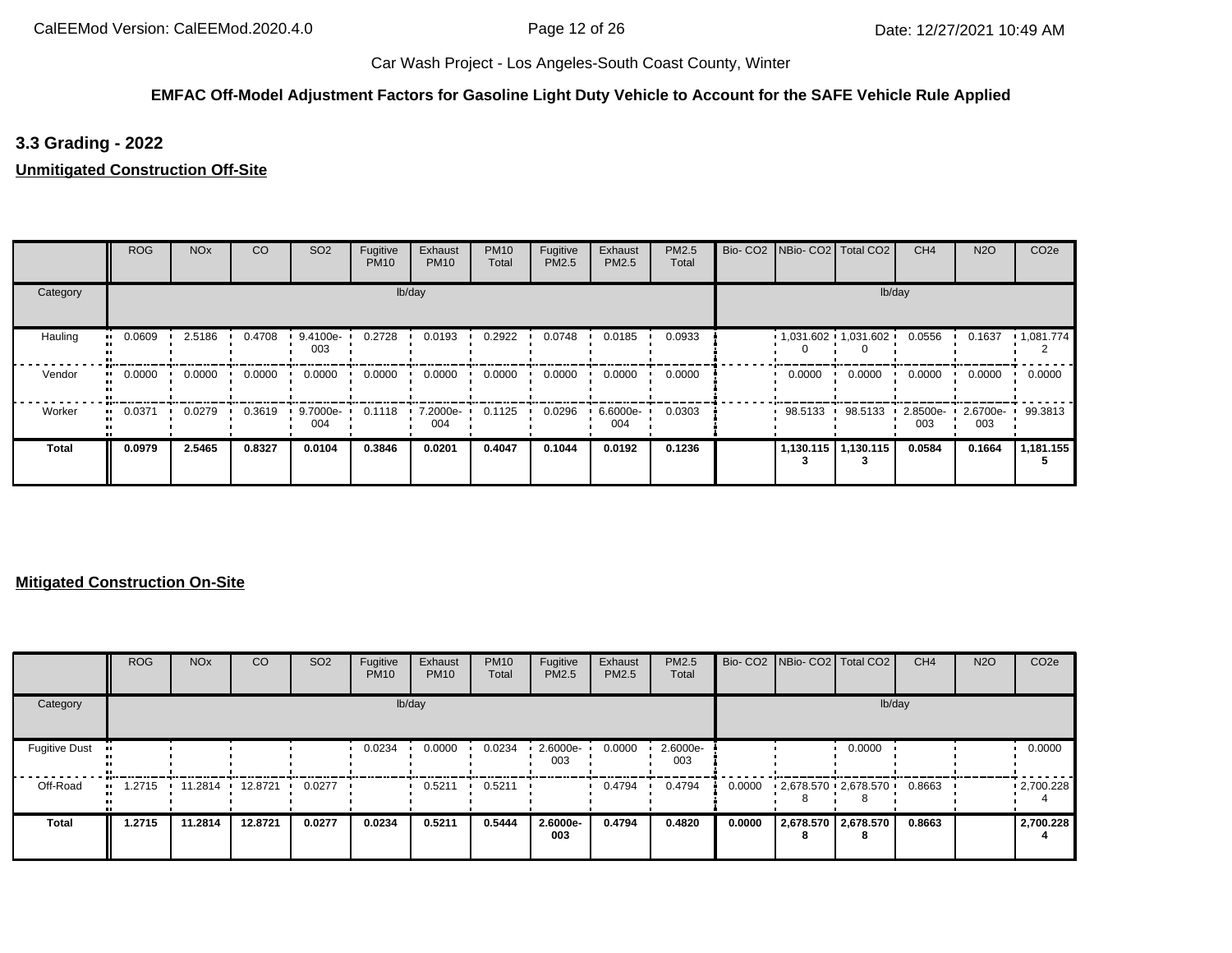## **EMFAC Off-Model Adjustment Factors for Gasoline Light Duty Vehicle to Account for the SAFE Vehicle Rule Applied**

**3.3 Grading - 2022**

**Mitigated Construction Off-Site**

|              | <b>ROG</b> | <b>NO<sub>x</sub></b> | CO     | SO <sub>2</sub> | Fugitive<br><b>PM10</b> | Exhaust<br><b>PM10</b> | <b>PM10</b><br>Total | Fugitive<br>PM2.5 | Exhaust<br>PM2.5 | PM2.5<br>Total |         | Bio- CO2   NBio- CO2   Total CO2 | CH <sub>4</sub> | <b>N2O</b>      | CO <sub>2e</sub>  |
|--------------|------------|-----------------------|--------|-----------------|-------------------------|------------------------|----------------------|-------------------|------------------|----------------|---------|----------------------------------|-----------------|-----------------|-------------------|
| Category     |            |                       |        |                 |                         | lb/day                 |                      |                   |                  |                |         |                                  | lb/day          |                 |                   |
| Hauling      | 0.0609     | 2.5186                | 0.4708 | 9.4100e-<br>003 | 0.2728                  | 0.0193                 | 0.2922               | 0.0748            | 0.0185           | 0.0933         |         | $1,031.602$ 1,031.602            | 0.0556          | 0.1637          | $\cdot$ 1,081.774 |
| Vendor       | 0.0000     | 0.0000                | 0.0000 | 0.0000          | 0.0000                  | 0.0000                 | 0.0000               | 0.0000            | 0.0000           | 0.0000         | 0.0000  | 0.0000                           | 0.0000          | 0.0000          | 0.0000            |
| Worker       | 0.0371     | 0.0279                | 0.3619 | 9.7000e-<br>004 | 0.1118                  | 7.2000e-<br>004        | 0.1125               | 0.0296            | 6.6000e-<br>004  | 0.0303         | 98.5133 | 98.5133                          | 2.8500e-<br>003 | 2.6700e-<br>003 | 99.3813           |
| <b>Total</b> | 0.0979     | 2.5465                | 0.8327 | 0.0104          | 0.3846                  | 0.0201                 | 0.4047               | 0.1044            | 0.0192           | 0.1236         |         | 1,130.115   1,130.115            | 0.0584          | 0.1664          | 1,181.155         |

# **3.4 Paving - 2022**

**Unmitigated Construction On-Site**

|              | <b>ROG</b> | <b>NO<sub>x</sub></b> | <sub>CO</sub> | SO <sub>2</sub> | Fugitive<br><b>PM10</b> | Exhaust<br><b>PM10</b> | <b>PM10</b><br>Total | Fugitive<br><b>PM2.5</b> | Exhaust<br>PM2.5 | PM2.5<br>Total | Bio- CO2 NBio- CO2 Total CO2 |                | CH <sub>4</sub> | <b>N2O</b> | CO <sub>2e</sub>  |
|--------------|------------|-----------------------|---------------|-----------------|-------------------------|------------------------|----------------------|--------------------------|------------------|----------------|------------------------------|----------------|-----------------|------------|-------------------|
| Category     |            |                       |               |                 |                         | lb/day                 |                      |                          |                  |                |                              | lb/day         |                 |            |                   |
| Off-Road     | 0.7492     | 7.6399                | 8.7645        | 0.0135          |                         | 0.3983                 | 0.3983               |                          | 0.3664           | 0.3664         | $1,307.693$ $1,307.693$      | 0              | 0.4229          |            | $\cdot$ 1,318.266 |
| Paving       | 0.0969     |                       |               |                 |                         | 0.0000                 | 0.0000               |                          | 0.0000           | 0.0000         |                              | 0.0000         |                 |            | 0.0000            |
| <b>Total</b> | 0.8461     | 7.6399                | 8.7645        | 0.0135          |                         | 0.3983                 | 0.3983               |                          | 0.3664           | 0.3664         | 1,307.693                    | 1,307.693<br>0 | 0.4229          |            | 1,318.266         |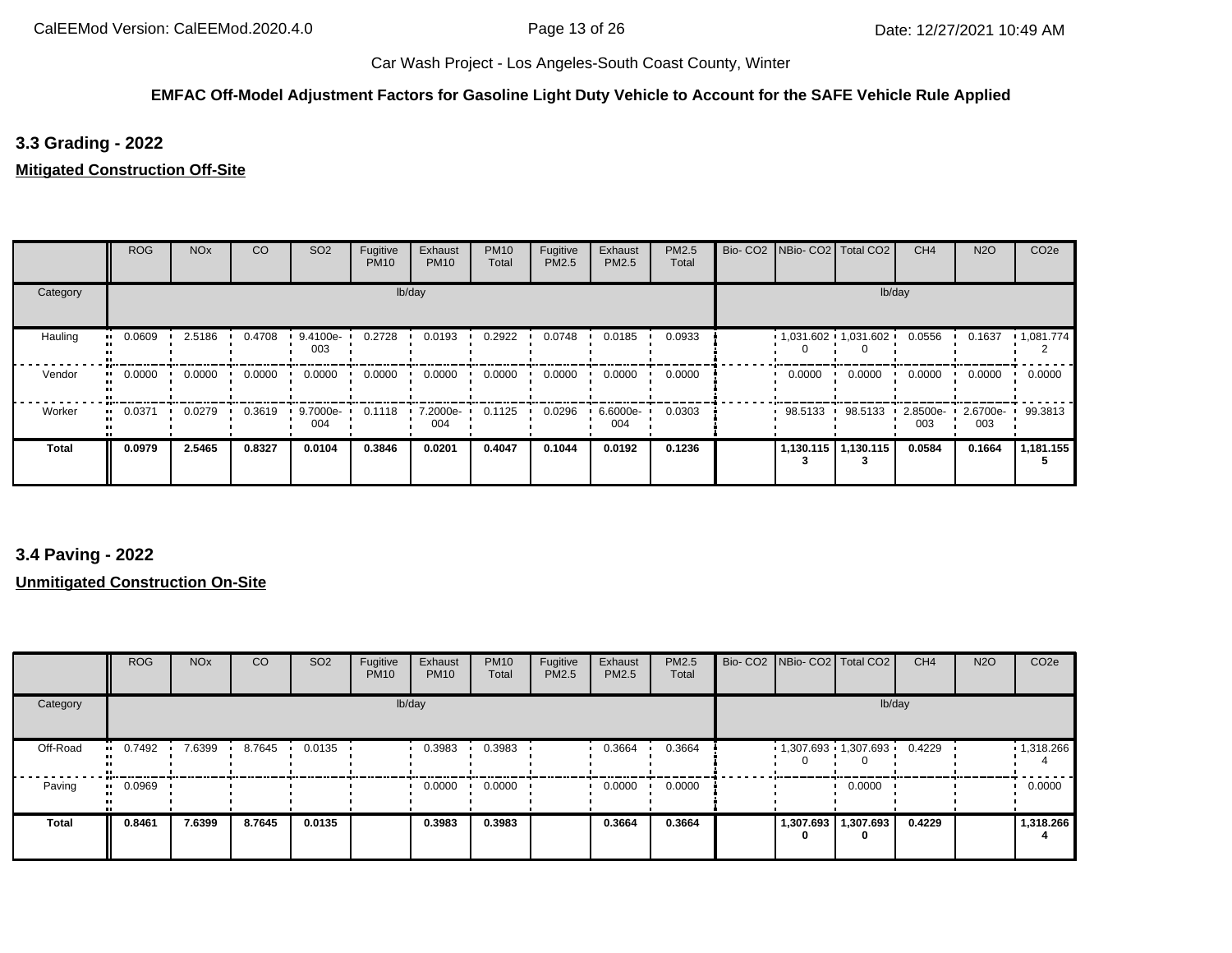## **EMFAC Off-Model Adjustment Factors for Gasoline Light Duty Vehicle to Account for the SAFE Vehicle Rule Applied**

**3.4 Paving - 2022**

**Unmitigated Construction Off-Site**

|          | <b>ROG</b>            | <b>NO<sub>x</sub></b> | CO     | SO <sub>2</sub> | Fugitive<br><b>PM10</b> | Exhaust<br><b>PM10</b> | <b>PM10</b><br>Total | Fugitive<br>PM2.5 | Exhaust<br><b>PM2.5</b> | PM2.5<br>Total | Bio- CO2 NBio- CO2 Total CO2 |         | CH <sub>4</sub> | <b>N2O</b>      | CO <sub>2e</sub> |
|----------|-----------------------|-----------------------|--------|-----------------|-------------------------|------------------------|----------------------|-------------------|-------------------------|----------------|------------------------------|---------|-----------------|-----------------|------------------|
| Category |                       |                       |        |                 |                         | lb/day                 |                      |                   |                         |                |                              |         | lb/day          |                 |                  |
| Hauling  | 0.0000<br>            | 0.0000                | 0.0000 | 0.0000          | 0.0000                  | 0.0000                 | 0.0000               | 0.0000            | 0.0000                  | 0.0000         | 0.0000                       | 0.0000  | 0.0000          | 0.0000          | 0.0000           |
| Vendor   | $\blacksquare$ 0.0000 | 0.0000                | 0.0000 | 0.0000          | 0.0000                  | 0.0000                 | 0.0000               | 0.0000            | 0.0000                  | 0.0000         | 0.0000                       | 0.0000  | 0.0000          | 0.0000          | 0.0000           |
| Worker   | 0.0296                | 0.0223                | 0.2895 | 7.7000e-<br>004 | 0.0894                  | 5.7000e-<br>004        | 0.0900               | 0.0237            | 5.3000e-<br>004         | 0.0242         | 78.8107                      | 78.8107 | 2.2800e-<br>003 | 2.1400e-<br>003 | 79.5051          |
| Total    | 0.0296                | 0.0223                | 0.2895 | 7.7000e-<br>004 | 0.0894                  | 5.7000e-<br>004        | 0.0900               | 0.0237            | 5.3000e-<br>004         | 0.0242         | 78.8107                      | 78.8107 | 2.2800e-<br>003 | 2.1400e-<br>003 | 79.5051          |

#### **Mitigated Construction On-Site**

|              | <b>ROG</b> | <b>NO<sub>x</sub></b> | CO     | SO <sub>2</sub> | Fugitive<br><b>PM10</b> | Exhaust<br><b>PM10</b> | <b>PM10</b><br>Total | Fugitive<br>PM2.5 | Exhaust<br>PM2.5 | <b>PM2.5</b><br>Total |        | Bio- CO2   NBio- CO2   Total CO2 |                              | CH <sub>4</sub> | <b>N2O</b> | CO <sub>2</sub> e |
|--------------|------------|-----------------------|--------|-----------------|-------------------------|------------------------|----------------------|-------------------|------------------|-----------------------|--------|----------------------------------|------------------------------|-----------------|------------|-------------------|
| Category     |            |                       |        |                 |                         | lb/day                 |                      |                   |                  |                       |        |                                  | lb/day                       |                 |            |                   |
| Off-Road     | 0.7492     | 7.6399                | 8.7645 | 0.0135          |                         | 0.3983                 | 0.3983               |                   | 0.3664           | 0.3664                | 0.0000 | . .                              | 1,307.693 1,307.693          | 0.4229          |            | $\cdot$ 1,318.266 |
| Paving       | 0.0969     |                       |        |                 |                         | 0.0000                 | 0.0000               |                   | 0.0000           | 0.0000                |        |                                  | 0.0000                       |                 |            | 0.0000            |
| <b>Total</b> | 0.8461     | 7.6399                | 8.7645 | 0.0135          |                         | 0.3983                 | 0.3983               |                   | 0.3664           | 0.3664                | 0.0000 |                                  | 1,307.693   1,307.693  <br>0 | 0.4229          |            | 1,318.266         |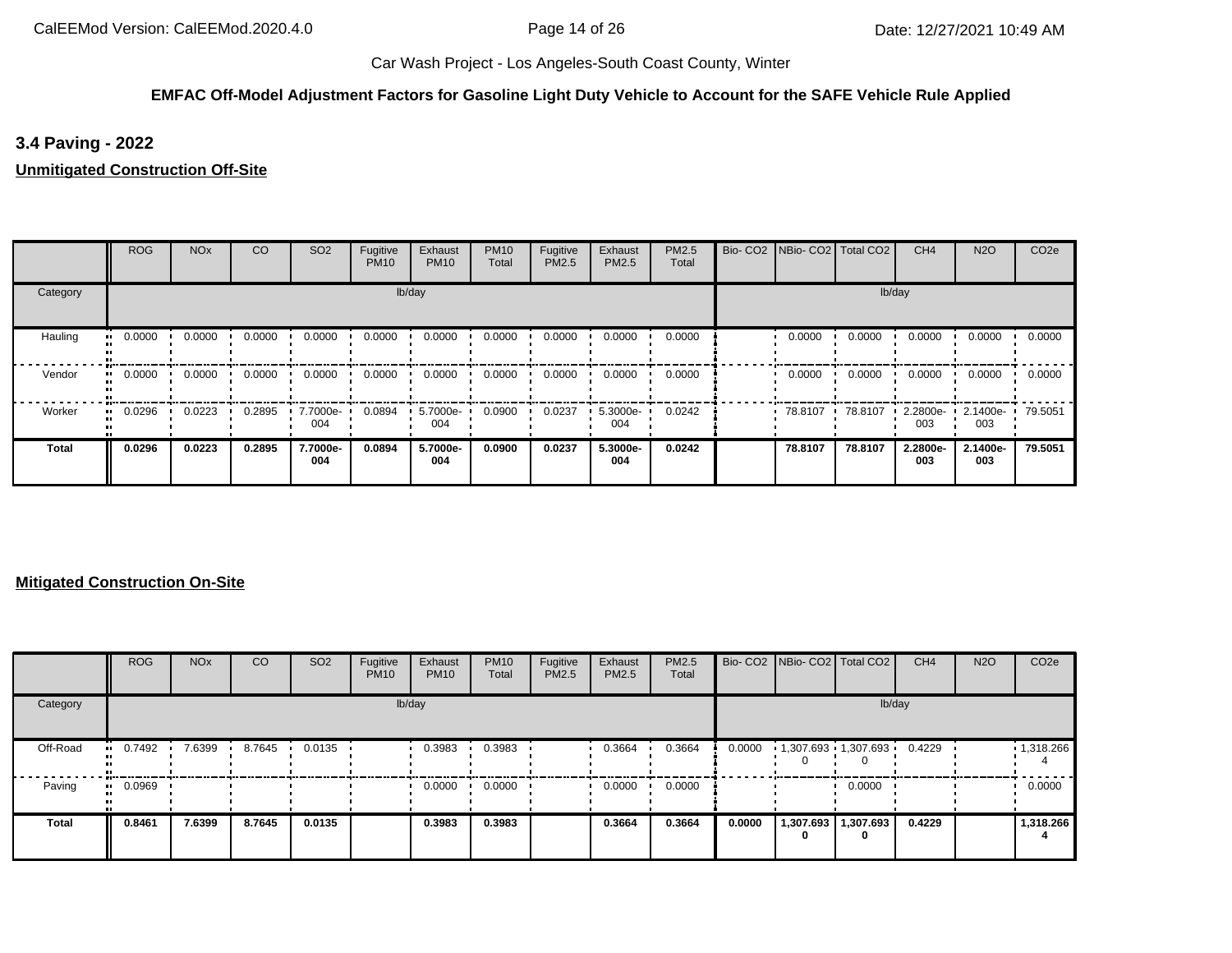## **EMFAC Off-Model Adjustment Factors for Gasoline Light Duty Vehicle to Account for the SAFE Vehicle Rule Applied**

**3.4 Paving - 2022**

**Mitigated Construction Off-Site**

|          | <b>ROG</b> | <b>NO<sub>x</sub></b> | CO     | SO <sub>2</sub> | Fugitive<br><b>PM10</b> | Exhaust<br><b>PM10</b> | <b>PM10</b><br>Total | Fugitive<br>PM2.5 | Exhaust<br><b>PM2.5</b> | PM2.5<br>Total | Bio- CO2   NBio- CO2   Total CO2 |         | CH <sub>4</sub> | <b>N2O</b>      | CO <sub>2e</sub> |
|----------|------------|-----------------------|--------|-----------------|-------------------------|------------------------|----------------------|-------------------|-------------------------|----------------|----------------------------------|---------|-----------------|-----------------|------------------|
| Category |            |                       |        |                 |                         | lb/day                 |                      |                   |                         |                |                                  |         | lb/day          |                 |                  |
| Hauling  | 0.0000     | 0.0000                | 0.0000 | 0.0000          | 0.0000                  | 0.0000                 | 0.0000               | 0.0000            | 0.0000                  | 0.0000         | 0.0000                           | 0.0000  | 0.0000          | 0.0000          | 0.0000           |
| Vendor   | 0.0000     | 0.0000                | 0.0000 | 0.0000          | 0.0000                  | 0.0000                 | 0.0000               | 0.0000            | 0.0000                  | 0.0000         | 0.0000                           | 0.0000  | 0.0000          | 0.0000          | 0.0000           |
| Worker   | 0.0296     | 0.0223                | 0.2895 | 7.7000e-<br>004 | 0.0894                  | 5.7000e-<br>004        | 0.0900               | 0.0237            | 5.3000e-<br>004         | 0.0242         | 78.8107                          | 78.8107 | 2.2800e-<br>003 | 2.1400e-<br>003 | 79.5051          |
| Total    | 0.0296     | 0.0223                | 0.2895 | 7.7000e-<br>004 | 0.0894                  | 5.7000e-<br>004        | 0.0900               | 0.0237            | 5.3000e-<br>004         | 0.0242         | 78.8107                          | 78.8107 | 2.2800e-<br>003 | 2.1400e-<br>003 | 79.5051          |

**3.5 Building Construction - 2022**

**Unmitigated Construction On-Site**

|          | <b>ROG</b>            | NO <sub>x</sub> | CO     | SO <sub>2</sub> | Fugitive<br><b>PM10</b> | Exhaust<br><b>PM10</b> | <b>PM10</b><br>Total | Fugitive<br>PM2.5 | Exhaust<br>PM2.5 | PM2.5<br>Total |           | Bio- CO2 NBio- CO2 Total CO2 | CH <sub>4</sub> | <b>N2O</b> | CO <sub>2e</sub> |
|----------|-----------------------|-----------------|--------|-----------------|-------------------------|------------------------|----------------------|-------------------|------------------|----------------|-----------|------------------------------|-----------------|------------|------------------|
| Category |                       |                 |        |                 |                         | lb/day                 |                      |                   |                  |                |           | lb/day                       |                 |            |                  |
| Off-Road | $\blacksquare$ 0.9514 | 9.7764          | 9.1677 | 0.0171          |                         | 0.4587                 | 0.4587               |                   | 0.4220           | 0.4220         |           | 1,657.176 1,657.176          | 0.5360          |            | 1,670.576        |
| Total    | 0.9514                | 9.7764          | 9.1677 | 0.0171          |                         | 0.4587                 | 0.4587               |                   | 0.4220           | 0.4220         | 1,657.176 | 1,657.176<br>9               | 0.5360          |            | 1,670.576<br>0   |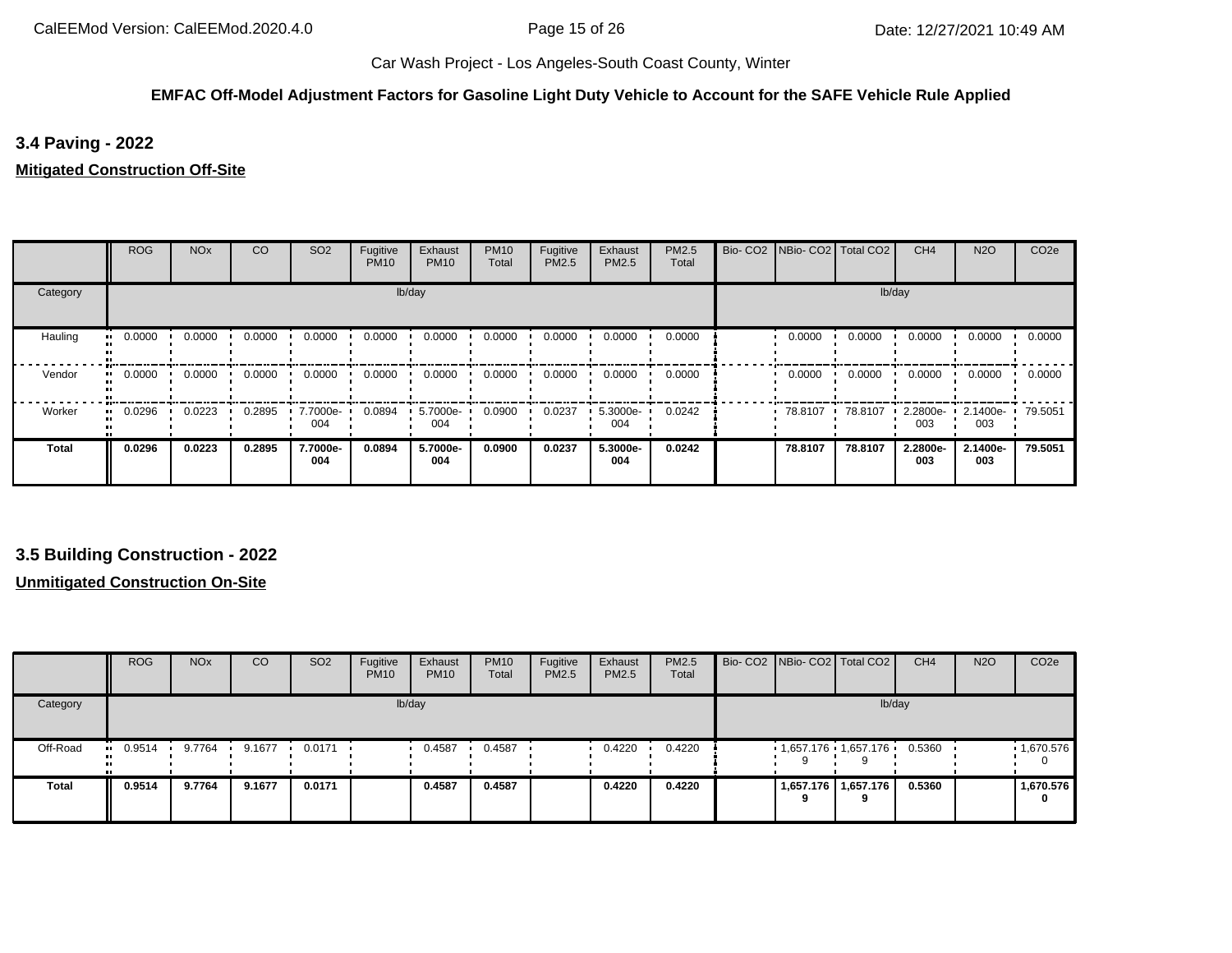## **EMFAC Off-Model Adjustment Factors for Gasoline Light Duty Vehicle to Account for the SAFE Vehicle Rule Applied**

# **3.5 Building Construction - 2022**

# **Unmitigated Construction Off-Site**

|              | <b>ROG</b>                     | <b>NO<sub>x</sub></b> | CO     | SO <sub>2</sub> | Fugitive<br><b>PM10</b> | Exhaust<br><b>PM10</b> | <b>PM10</b><br>Total | Fugitive<br><b>PM2.5</b> | Exhaust<br>PM2.5       | <b>PM2.5</b><br>Total | Bio- CO2   NBio- CO2   Total CO2 |          | CH <sub>4</sub> | <b>N2O</b>      | CO <sub>2e</sub> |
|--------------|--------------------------------|-----------------------|--------|-----------------|-------------------------|------------------------|----------------------|--------------------------|------------------------|-----------------------|----------------------------------|----------|-----------------|-----------------|------------------|
| Category     |                                |                       |        |                 |                         | lb/day                 |                      |                          |                        |                       |                                  |          | lb/day          |                 |                  |
| Hauling      | 0.0000<br>                     | 0.0000                | 0.0000 | 0.0000          | 0.0000                  | 0.0000                 | 0.0000               | 0.0000                   | 0.0000                 | 0.0000                | 0.0000                           | 0.0000   | 0.0000          | 0.0000          | 0.0000           |
| Vendor       | $\blacksquare$ 7.7800e-<br>003 | 0.2040                | 0.0695 | 7.8000e-<br>004 | 0.0256                  | 1.8700e-<br>003        | 0.0275               | 7.3800e-<br>003          | --000e- 1.7900e<br>003 | 9.1700e-<br>003       | 84.2163                          | 84.2163  | 2.8000e-<br>003 | 0.0122          | 87.9061          |
| Worker       | 0.0371<br>                     | 0.0279                | 0.3619 | 9.7000e-<br>004 | 0.1118                  | 7.2000e-<br>004        | 0.1125               | 0.0296                   | 6.6000e-<br>004        | 0.0303                | 98.5133                          | 98.5133  | 2.8500e-<br>003 | 2.6700e-<br>003 | 99.3813          |
| <b>Total</b> | 0.0448                         | 0.2319                | 0.4314 | 1.7500e-<br>003 | 0.1374                  | 2.5900e-<br>003        | 0.1400               | 0.0370                   | 2.4500e-<br>003        | 0.0395                | 182.7296                         | 182.7296 | 5.6500e-<br>003 | 0.0148          | 187.2875         |

### **Mitigated Construction On-Site**

|              | <b>ROG</b> | <b>NO<sub>x</sub></b> | CO     | SO <sub>2</sub> | Fugitive<br><b>PM10</b> | Exhaust<br><b>PM10</b> | <b>PM10</b><br>Total | Fugitive<br>PM2.5 | Exhaust<br><b>PM2.5</b> | PM2.5<br>Total |        | Bio- CO2   NBio- CO2   Total CO2 |                       | CH <sub>4</sub> | <b>N2O</b> | CO <sub>2e</sub>  |
|--------------|------------|-----------------------|--------|-----------------|-------------------------|------------------------|----------------------|-------------------|-------------------------|----------------|--------|----------------------------------|-----------------------|-----------------|------------|-------------------|
| Category     |            |                       |        |                 |                         | lb/day                 |                      |                   |                         |                |        |                                  |                       | lb/day          |            |                   |
| Off-Road     | 0.9514     | 9.7764                | 9.1677 | 0.0171          |                         | 0.4587                 | 0.4587               |                   | 0.4220                  | 0.4220         | 0.0000 | 1,657.176 1,657.176              |                       | 0.5360          |            | $\cdot$ 1,670.576 |
| <b>Total</b> | 0.9514     | 9.7764                | 9.1677 | 0.0171          |                         | 0.4587                 | 0.4587               |                   | 0.4220                  | 0.4220         | 0.0000 | 9                                | 1,657.176   1,657.176 | 0.5360          |            | 1,670.576<br>0    |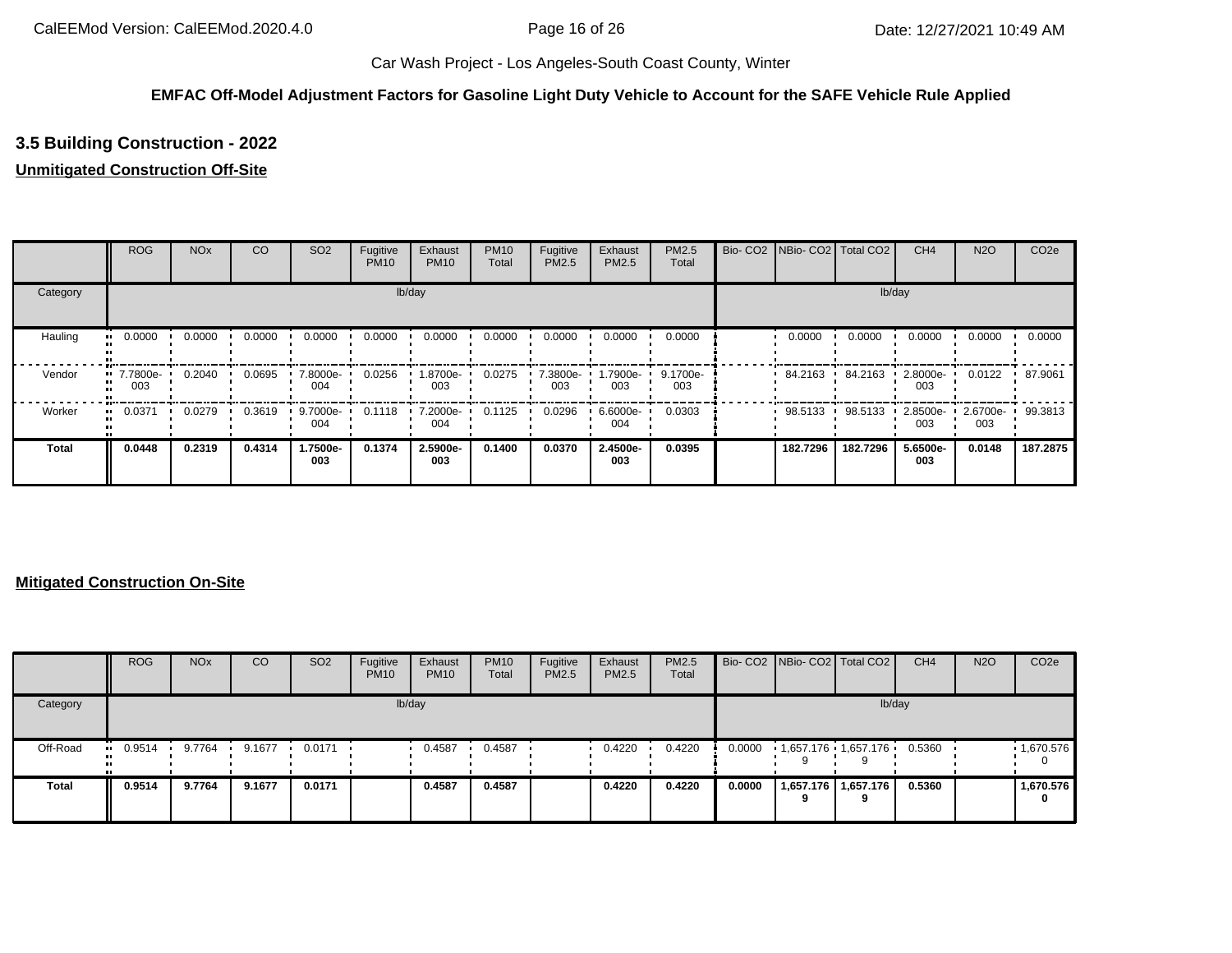## **EMFAC Off-Model Adjustment Factors for Gasoline Light Duty Vehicle to Account for the SAFE Vehicle Rule Applied**

# **3.5 Building Construction - 2022**

#### **Mitigated Construction Off-Site**

|              | <b>ROG</b>                   | <b>NO<sub>x</sub></b> | CO     | SO <sub>2</sub> | Fugitive<br><b>PM10</b> | Exhaust<br><b>PM10</b> | <b>PM10</b><br>Total | Fugitive<br><b>PM2.5</b> | Exhaust<br>PM2.5  | PM2.5<br>Total  | Bio- CO2   NBio- CO2   Total CO2 |          | CH <sub>4</sub>   | <b>N2O</b>      | CO <sub>2e</sub> |
|--------------|------------------------------|-----------------------|--------|-----------------|-------------------------|------------------------|----------------------|--------------------------|-------------------|-----------------|----------------------------------|----------|-------------------|-----------------|------------------|
| Category     |                              |                       |        |                 |                         | lb/day                 |                      |                          |                   |                 |                                  |          | lb/day            |                 |                  |
| Hauling      | 0.0000                       | 0.0000                | 0.0000 | 0.0000          | 0.0000                  | 0.0000                 | 0.0000               | 0.0000                   | 0.0000            | 0.0000          | 0.0000                           | 0.0000   | 0.0000            | 0.0000          | 0.0000           |
| Vendor       | 7.7800e-<br>$\bullet$<br>003 | 0.2040                | 0.0695 | 7.8000e-<br>004 | 0.0256                  | 1.8700e-<br>003        | 0.0275               | 7.3800e-<br>003          | --7900e. ا<br>003 | 9.1700e-<br>003 | 84.2163                          | 84.2163  | $2.8000e-$<br>003 | 0.0122          | 87.9061          |
| Worker       | 0.0371                       | 0.0279                | 0.3619 | 9.7000e-<br>004 | 0.1118                  | 7.2000e-<br>004        | 0.1125               | 0.0296                   | 6.6000e-<br>004   | 0.0303          | 98.5133                          | 98.5133  | 2.8500e-<br>003   | 2.6700e-<br>003 | 99.3813          |
| <b>Total</b> | 0.0448                       | 0.2319                | 0.4314 | 1.7500e-<br>003 | 0.1374                  | 2.5900e-<br>003        | 0.1400               | 0.0370                   | 2.4500e-<br>003   | 0.0395          | 182.7296                         | 182.7296 | 5.6500e-<br>003   | 0.0148          | 187.2875         |

# **3.6 Architectural Coating - 2022**

### **Unmitigated Construction On-Site**

|                 | <b>ROG</b> | <b>NO<sub>x</sub></b> | CO     | SO <sub>2</sub> | Fugitive<br><b>PM10</b> | Exhaust<br><b>PM10</b> | <b>PM10</b><br>Total | Fugitive<br>PM2.5 | Exhaust<br><b>PM2.5</b> | <b>PM2.5</b><br>Total | Bio- CO2   NBio- CO2   Total CO2 |          | CH <sub>4</sub> | <b>N2O</b> | CO <sub>2e</sub> |
|-----------------|------------|-----------------------|--------|-----------------|-------------------------|------------------------|----------------------|-------------------|-------------------------|-----------------------|----------------------------------|----------|-----------------|------------|------------------|
| Category        |            |                       |        |                 |                         | lb/day                 |                      |                   |                         |                       |                                  | lb/day   |                 |            |                  |
| Archit. Coating | 1.9701     |                       |        |                 |                         | 0.0000                 | 0.0000               |                   | 0.0000                  | 0.0000                |                                  | 0.0000   |                 |            | 0.0000           |
| Off-Road        | 0.2045     | .4085                 | 1.8136 | 2.9700e-<br>003 |                         | 0.0817                 | 0.0817               |                   | 0.0817                  | 0.0817                | 281.4481 281.4481                |          | 0.0183          |            | .281.9062        |
| <b>Total</b>    | 2.1747     | 1.4085                | 1.8136 | 2.9700e-<br>003 |                         | 0.0817                 | 0.0817               |                   | 0.0817                  | 0.0817                | 281.4481                         | 281.4481 | 0.0183          |            | 281.9062         |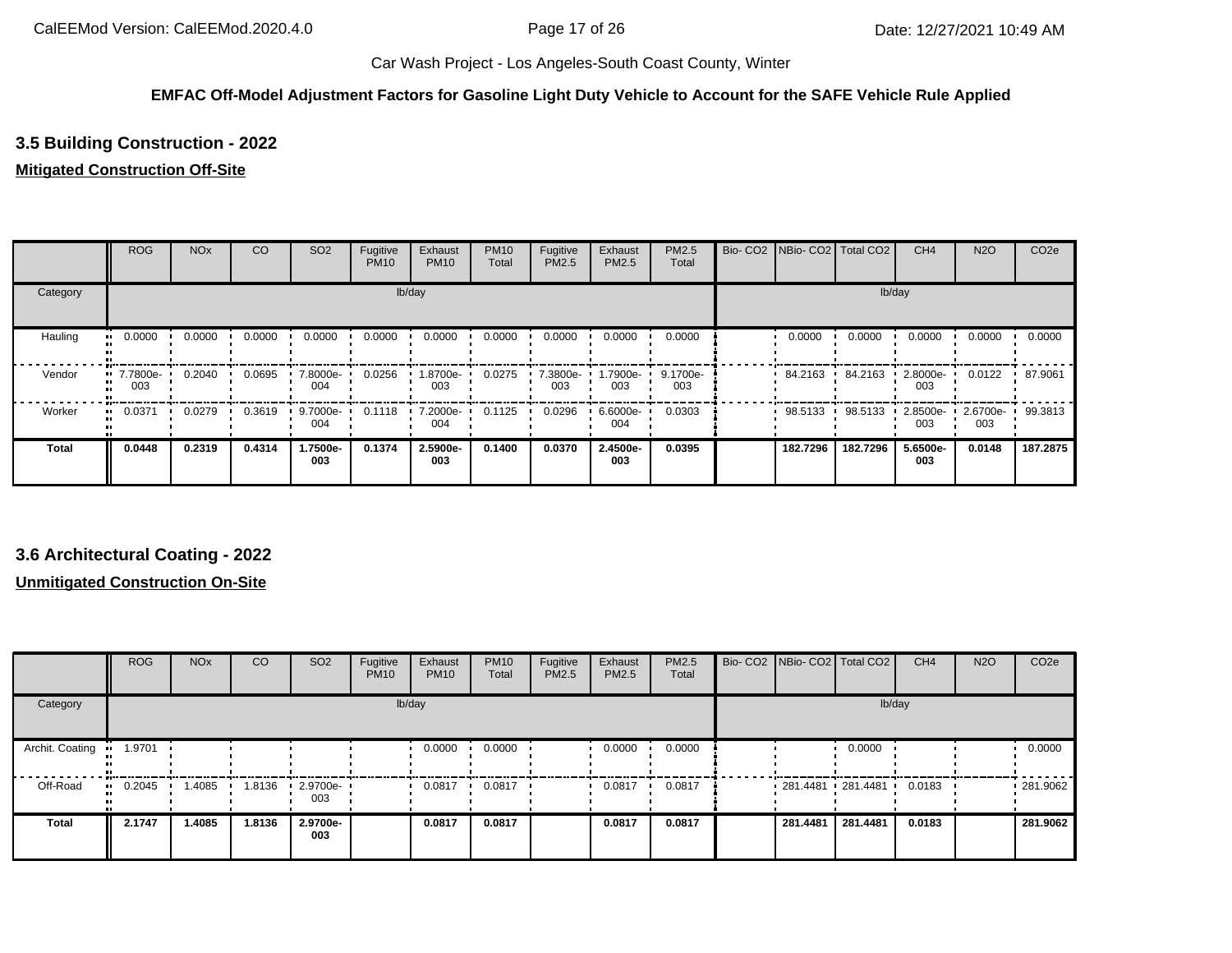## **EMFAC Off-Model Adjustment Factors for Gasoline Light Duty Vehicle to Account for the SAFE Vehicle Rule Applied**

# **3.6 Architectural Coating - 2022**

#### **Unmitigated Construction Off-Site**

|          | <b>ROG</b>                     | <b>NO<sub>x</sub></b> | CO     | SO <sub>2</sub> | Fugitive<br><b>PM10</b> | Exhaust<br><b>PM10</b> | <b>PM10</b><br>Total | Fugitive<br>PM2.5 | Exhaust<br><b>PM2.5</b> | PM2.5<br>Total  | Bio- CO2   NBio- CO2   Total CO2 |         | CH <sub>4</sub> | <b>N2O</b>      | CO <sub>2e</sub> |
|----------|--------------------------------|-----------------------|--------|-----------------|-------------------------|------------------------|----------------------|-------------------|-------------------------|-----------------|----------------------------------|---------|-----------------|-----------------|------------------|
| Category |                                |                       |        |                 |                         | lb/day                 |                      |                   |                         |                 |                                  |         | lb/day          |                 |                  |
| Hauling  | 0.0000<br>                     | 0.0000                | 0.0000 | 0.0000          | 0.0000                  | 0.0000                 | 0.0000               | 0.0000            | 0.0000                  | 0.0000          | 0.0000                           | 0.0000  | 0.0000          | 0.0000          | 0.0000           |
| Vendor   | 0.0000<br>                     | 0.0000                | 0.0000 | 0.0000          | 0.0000                  | 0.0000                 | 0.0000               | 0.0000            | 0.0000                  | 0.0000          | 0.0000                           | 0.0000  | 0.0000          | 0.0000          | 0.0000           |
| Worker   | $\blacksquare$ 7.4100e-<br>003 | 5.5800e-<br>003       | 0.0724 | 1.9000e-<br>004 | 0.0224                  | 1.4000e-<br>004        | 0.0225               | 5.9300e-<br>003   | -3000e-<br>004          | 6.0600e-<br>003 | 19.7027                          | 19.7027 | 5.7000e-<br>004 | 5.3000e-<br>004 | 19.8763          |
| Total    | 7.4100e-<br>003                | 5.5800e-<br>003       | 0.0724 | 1.9000e-<br>004 | 0.0224                  | 1.4000e-<br>004        | 0.0225               | 5.9300e-<br>003   | 1.3000e-<br>004         | 6.0600e-<br>003 | 19.7027                          | 19.7027 | 5.7000e-<br>004 | 5.3000e-<br>004 | 19.8763          |

#### **Mitigated Construction On-Site**

|                 | <b>ROG</b>    | <b>NO<sub>x</sub></b> | CO     | SO <sub>2</sub> | Fugitive<br><b>PM10</b> | Exhaust<br><b>PM10</b> | <b>PM10</b><br>Total | Fugitive<br><b>PM2.5</b> | Exhaust<br>PM2.5 | <b>PM2.5</b><br>Total |        | Bio- CO2 NBio- CO2 Total CO2 |          | CH <sub>4</sub> | <b>N2O</b> | CO <sub>2e</sub> |
|-----------------|---------------|-----------------------|--------|-----------------|-------------------------|------------------------|----------------------|--------------------------|------------------|-----------------------|--------|------------------------------|----------|-----------------|------------|------------------|
| Category        |               |                       |        |                 |                         | lb/day                 |                      |                          |                  |                       |        |                              | lb/day   |                 |            |                  |
| Archit. Coating | 1.9701<br>.   |                       |        |                 |                         | 0.0000                 | 0.0000               |                          | 0.0000           | 0.0000                |        |                              | 0.0000   |                 |            | 0.0000           |
| Off-Road        | 0.2045<br>. . | .4085                 | 1.8136 | 2.9700e-<br>003 |                         | 0.0817                 | 0.0817               |                          | 0.0817           | 0.0817                | 0.0000 | 281.4481 281.4481            |          | 0.0183          |            | .281.9062        |
| <b>Total</b>    | 2.1747        | 1.4085                | 1.8136 | 2.9700e-<br>003 |                         | 0.0817                 | 0.0817               |                          | 0.0817           | 0.0817                | 0.0000 | 281.4481                     | 281.4481 | 0.0183          |            | 281.9062         |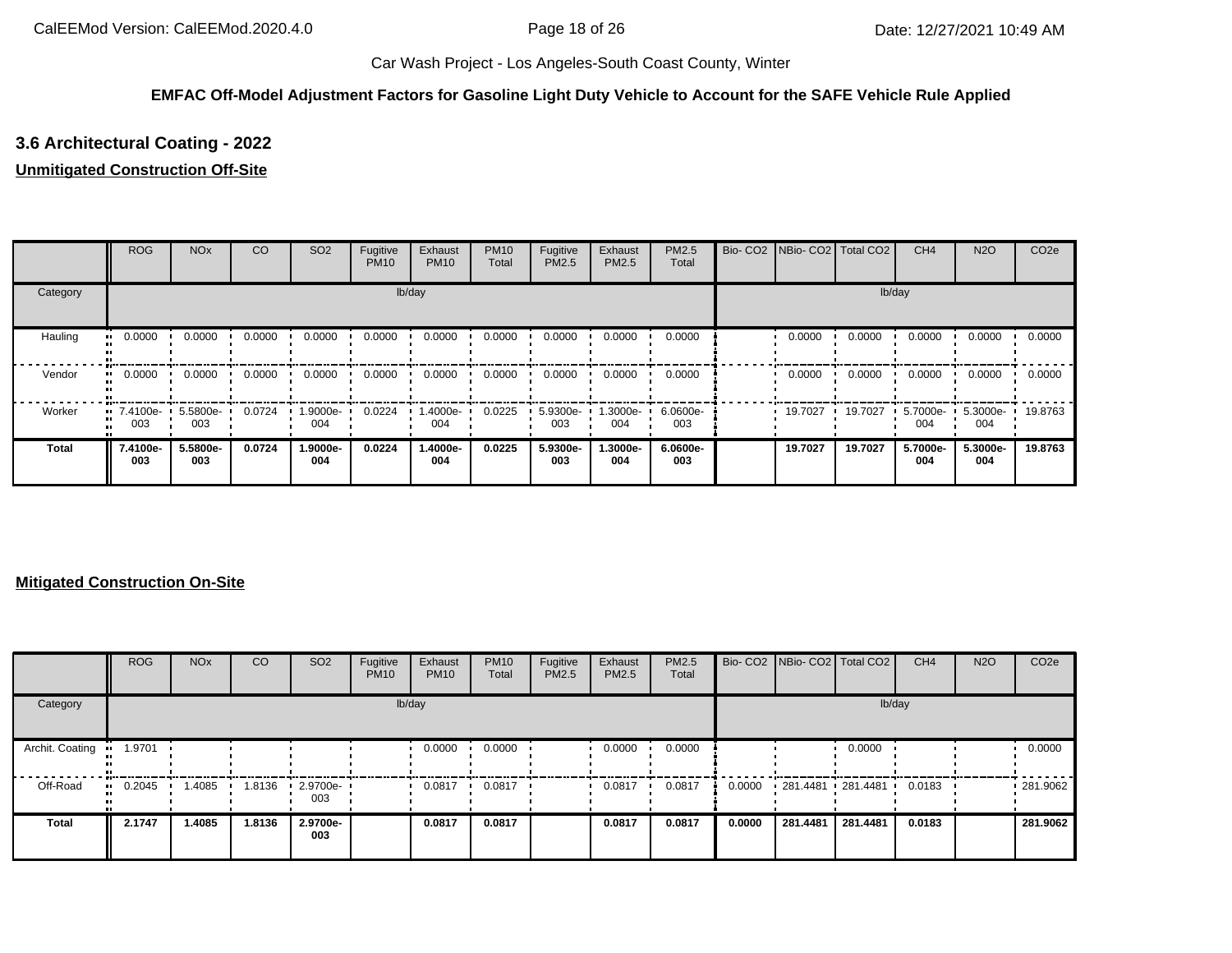#### **EMFAC Off-Model Adjustment Factors for Gasoline Light Duty Vehicle to Account for the SAFE Vehicle Rule Applied**

# **3.6 Architectural Coating - 2022**

#### **Mitigated Construction Off-Site**

|              | <b>ROG</b>                     | <b>NO<sub>x</sub></b> | <sub>CO</sub> | SO <sub>2</sub> | Fugitive<br><b>PM10</b> | Exhaust<br><b>PM10</b> | <b>PM10</b><br>Total | Fugitive<br>PM2.5 | Exhaust<br><b>PM2.5</b> | PM2.5<br>Total  | Bio- CO2   NBio- CO2   Total CO2 |         | CH <sub>4</sub> | <b>N2O</b>      | CO <sub>2e</sub> |
|--------------|--------------------------------|-----------------------|---------------|-----------------|-------------------------|------------------------|----------------------|-------------------|-------------------------|-----------------|----------------------------------|---------|-----------------|-----------------|------------------|
| Category     |                                |                       |               |                 |                         | lb/day                 |                      |                   |                         |                 |                                  |         | lb/day          |                 |                  |
| Hauling      | 0.0000                         | 0.0000                | 0.0000        | 0.0000          | 0.0000                  | 0.0000                 | 0.0000               | 0.0000            | 0.0000                  | 0.0000          | 0.0000                           | 0.0000  | 0.0000          | 0.0000          | 0.0000           |
| Vendor       | 0.0000                         | 0.0000                | 0.0000        | 0.0000          | 0.0000                  | 0.0000                 | 0.0000               | 0.0000            | 0.0000                  | 0.0000          | 0.0000                           | 0.0000  | 0.0000          | 0.0000          | 0.0000           |
| Worker       | $\blacksquare$ 7.4100e-<br>003 | 5.5800e-<br>003       | 0.0724        | 1.9000e-<br>004 | 0.0224                  | 1.4000e-<br>004        | 0.0225               | 5.9300e-<br>003   | --3000e<br>004          | 6.0600e-<br>003 | 19.7027                          | 19.7027 | 5.7000e-<br>004 | 5.3000e-<br>004 | 19.8763          |
| <b>Total</b> | 7.4100e-<br>003                | 5.5800e-<br>003       | 0.0724        | 1.9000e-<br>004 | 0.0224                  | 1.4000e-<br>004        | 0.0225               | 5.9300e-<br>003   | 1.3000e-<br>004         | 6.0600e-<br>003 | 19.7027                          | 19.7027 | 5.7000e-<br>004 | 5.3000e-<br>004 | 19.8763          |

# **4.0 Operational Detail - Mobile**

**4.1 Mitigation Measures Mobile**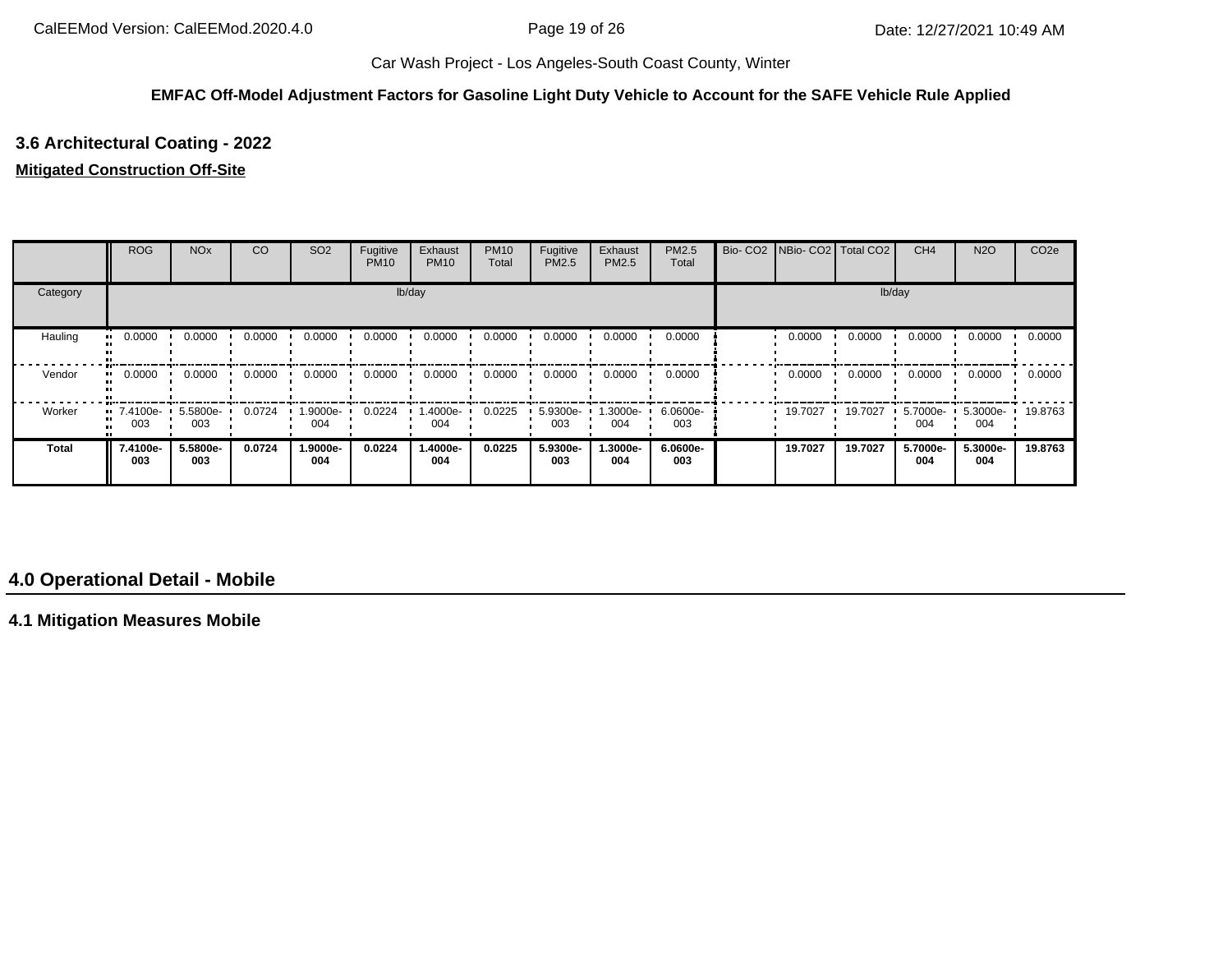#### **EMFAC Off-Model Adjustment Factors for Gasoline Light Duty Vehicle to Account for the SAFE Vehicle Rule Applied**

|             | <b>ROG</b> | <b>NO<sub>x</sub></b> | <sub>CO</sub> | SO <sub>2</sub> | Fugitive<br><b>PM10</b> | Exhaust<br><b>PM10</b> | <b>PM10</b><br>Total | Fugitive<br><b>PM2.5</b> | Exhaust<br><b>PM2.5</b> | PM2.5<br>Total          |  | Bio- CO2 NBio- CO2 Total CO2 | CH <sub>4</sub> | <b>N2O</b> | CO <sub>2</sub> e |
|-------------|------------|-----------------------|---------------|-----------------|-------------------------|------------------------|----------------------|--------------------------|-------------------------|-------------------------|--|------------------------------|-----------------|------------|-------------------|
| Category    |            |                       |               |                 |                         | lb/day                 |                      |                          |                         |                         |  | lb/day                       |                 |            |                   |
| Mitigated   | 0.9812     | 0.9096                | 7.4544        | 0.0128          | 1.2775                  | 0.0119                 | .2894                | 0.3403                   | 0.0111                  | 0.3514                  |  | $1,315.438$ $1,315.438$      | 0.1267          | 0.0745     | 1,340.798         |
| Unmitigated | $-0.9812$  |                       | 0.9096 7.4544 | 0.0128          | 1.2775                  | 0.0119                 | 1.2894               | 0.3403                   | 0.0111                  | $0.3514$ $\blacksquare$ |  | $1,315.438$ $1,315.438$      | 0.1267          | 0.0745     | 1,340.798         |

# **4.2 Trip Summary Information**

|                                |         | Average Daily Trip Rate |        | Unmitigated       | Mitigated         |
|--------------------------------|---------|-------------------------|--------|-------------------|-------------------|
| Land Use                       | Weekdav | Saturday                | Sunday | <b>Annual VMT</b> | <b>Annual VMT</b> |
| Automobile Care Center         | 453.00  | 453.00                  | 453.00 | 606.818           | 606.818           |
| <b>City Park</b>               | 0.00    | 0.00                    | 0.00   |                   |                   |
| <b>General Office Building</b> | 0.00    | 0.00                    | 0.00   |                   |                   |
| <b>Other Asphalt Surfaces</b>  | 0.00    | 0.00                    | 0.00   |                   |                   |
| Parking Lot                    | 0.00    | 0.00                    | 0.00   |                   |                   |
| Total                          | 453.00  | 453.00                  | 453.00 | 606.818           | 606.818           |

# **4.3 Trip Type Information**

|                               |            | <b>Miles</b>   |                                     |       | Trip % |             |         | Trip Purpose %  |         |
|-------------------------------|------------|----------------|-------------------------------------|-------|--------|-------------|---------|-----------------|---------|
| Land Use                      | H-W or C-W | $H-S$ or $C-C$ | H-O or C-NW H-W or C-W H-S or C-C I |       |        | H-O or C-NW | Primary | <b>Diverted</b> | Pass-by |
| Automobile Care Center        | 16.60      | 8.40           | 6.90                                | 33.00 | 48.00  | 19.00       | 21      | 51              | 28      |
| City Park                     | 16.60      | 8.40           | 6.90                                | 33.00 | 48.00  | 19.00       | 66      | 28              |         |
| General Office Building       | 16.60      | 8.40           | 6.90                                | 33.00 | 48.00  | 19.00       | 77      | 19              |         |
| <b>Other Asphalt Surfaces</b> | 16.60      | 8.40           | 6.90                                | 0.00  | 0.00   | 0.00        |         |                 |         |
| Parking Lot                   | 16.60      | 8.40           | 6.90                                | 0.00  | 0.00   | 0.00        |         |                 |         |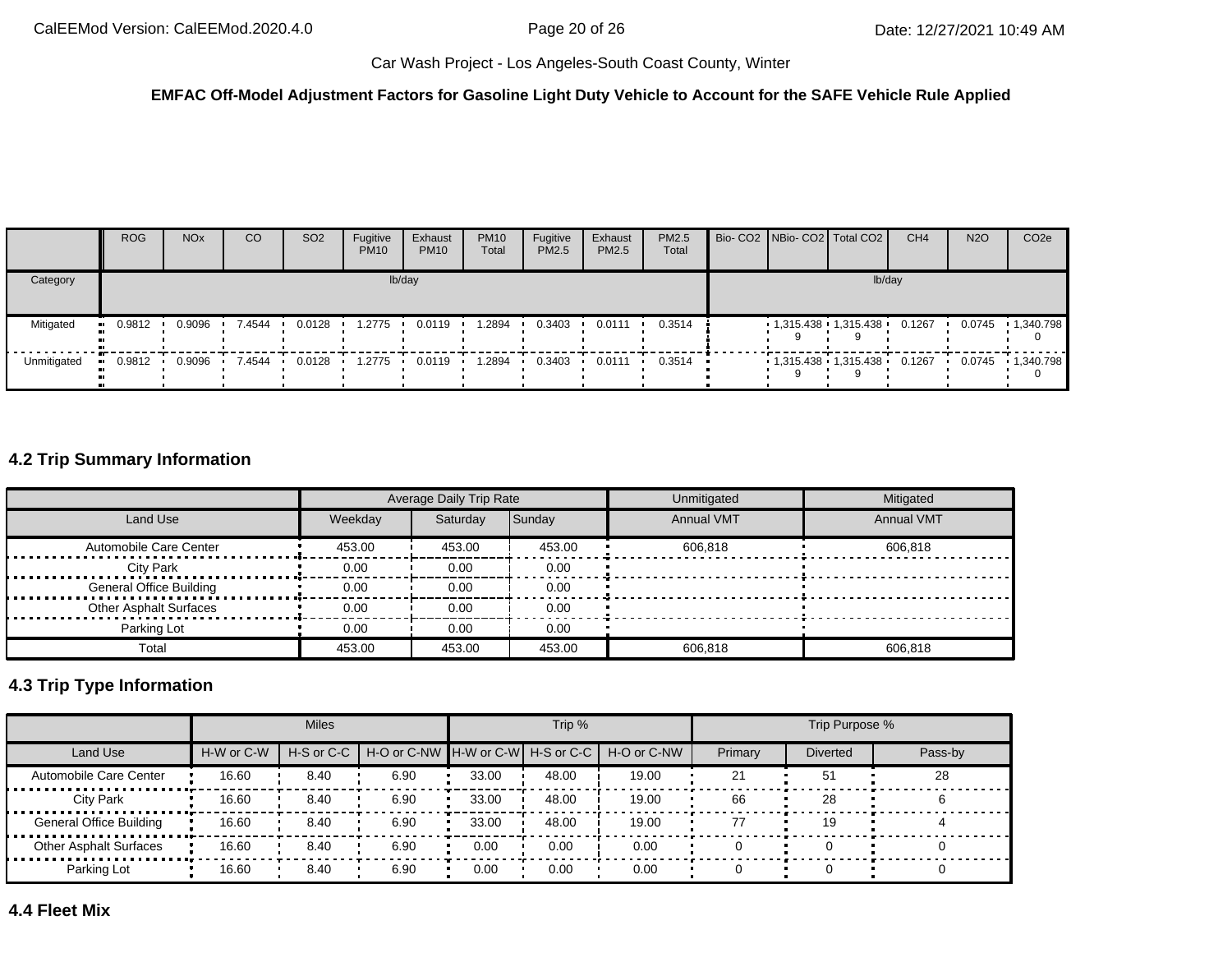**EMFAC Off-Model Adjustment Factors for Gasoline Light Duty Vehicle to Account for the SAFE Vehicle Rule Applied**

| Land Use                      | <b>LDA</b> | LDT <sub>1</sub> | LDT <sub>2</sub> | <b>MDV</b> | LHD1     | LHD <sub>2</sub> | <b>MHD</b> | HHD      | <b>OBUS</b> | <b>UBUS</b> | <b>MCY</b> | <b>SBUS</b> | <b>MH</b> |
|-------------------------------|------------|------------------|------------------|------------|----------|------------------|------------|----------|-------------|-------------|------------|-------------|-----------|
| Automobile Care Center        | 0.546774   | 0.061880         | 0.186704         | 0.127505   | 0.022909 | 0.005912         | 0.010702   | 0.008032 | 0.000940    | 0.000617    | 0.023937   | 0.000692    | 0.003397  |
| City Park                     | 0.546774   | 0.061880         | 0.186704         | 0.127505   | 0.022909 | 0.005912         | 0.010702   | 0.008032 | 0.000940    | 0.000617    | 0.023937   | 0.000692    | 0.003397  |
| General Office Building       | 0.546774   | 0.061880         | 0.186704         | 0.127505   | 0.022909 | 0.005912         | 0.010702   | 0.008032 | 0.000940    | 0.000617    | 0.023937   | 0.000692    | 0.003397  |
| <b>Other Asphalt Surfaces</b> | 0.546774   | 0.061880         | 0.186704         | 0.127505   | 0.022909 | 0.005912         | 0.010702   | 0.008032 | 0.000940    | 0.000617    | 0.023937   | 0.000692    | 0.003397  |
| Parking Lot                   | 0.546774•  | 0.061880         | 0.186704         | 0.127505   | 0.022909 | 0.005912         | 0.010702   | 0.008032 | 0.000940    | 0.000617    | 0.023937   | 0.000692    | 0.003397  |

# **5.0 Energy Detail**

### Historical Energy Use: N

# **5.1 Mitigation Measures Energy**

|                           | <b>ROG</b>    | <b>NO<sub>x</sub></b> | CO     | SO <sub>2</sub> | Fugitive<br><b>PM10</b> | Exhaust<br><b>PM10</b> | <b>PM10</b><br>Total | Fugitive<br>PM2.5 | Exhaust<br>PM2.5 | PM2.5<br>Total | Bio- CO2   NBio- CO2   Total CO2 |        | CH <sub>4</sub> | <b>N2O</b> | CO <sub>2e</sub> |
|---------------------------|---------------|-----------------------|--------|-----------------|-------------------------|------------------------|----------------------|-------------------|------------------|----------------|----------------------------------|--------|-----------------|------------|------------------|
| Category                  |               |                       |        |                 |                         | lb/day                 |                      |                   |                  |                |                                  | lb/day |                 |            |                  |
| NaturalGas<br>Mitigated   | 0.0000<br>. . | 0.0000                | 0.0000 | 0.0000          |                         | 0.0000                 | 0.0000               |                   | 0.0000           | 0.0000         | 0.0000                           | 0.0000 | 0.0000          | 0.0000     | 0.0000           |
| NaturalGas<br>Unmitigated | $-0.0000$     | 0.0000                | 0.0000 | 0.0000          |                         | 0.0000                 | 0.0000               |                   | 0.0000           | 0.0000         | 0.0000                           | 0.0000 | 0.0000          | 0.0000     | 0.0000           |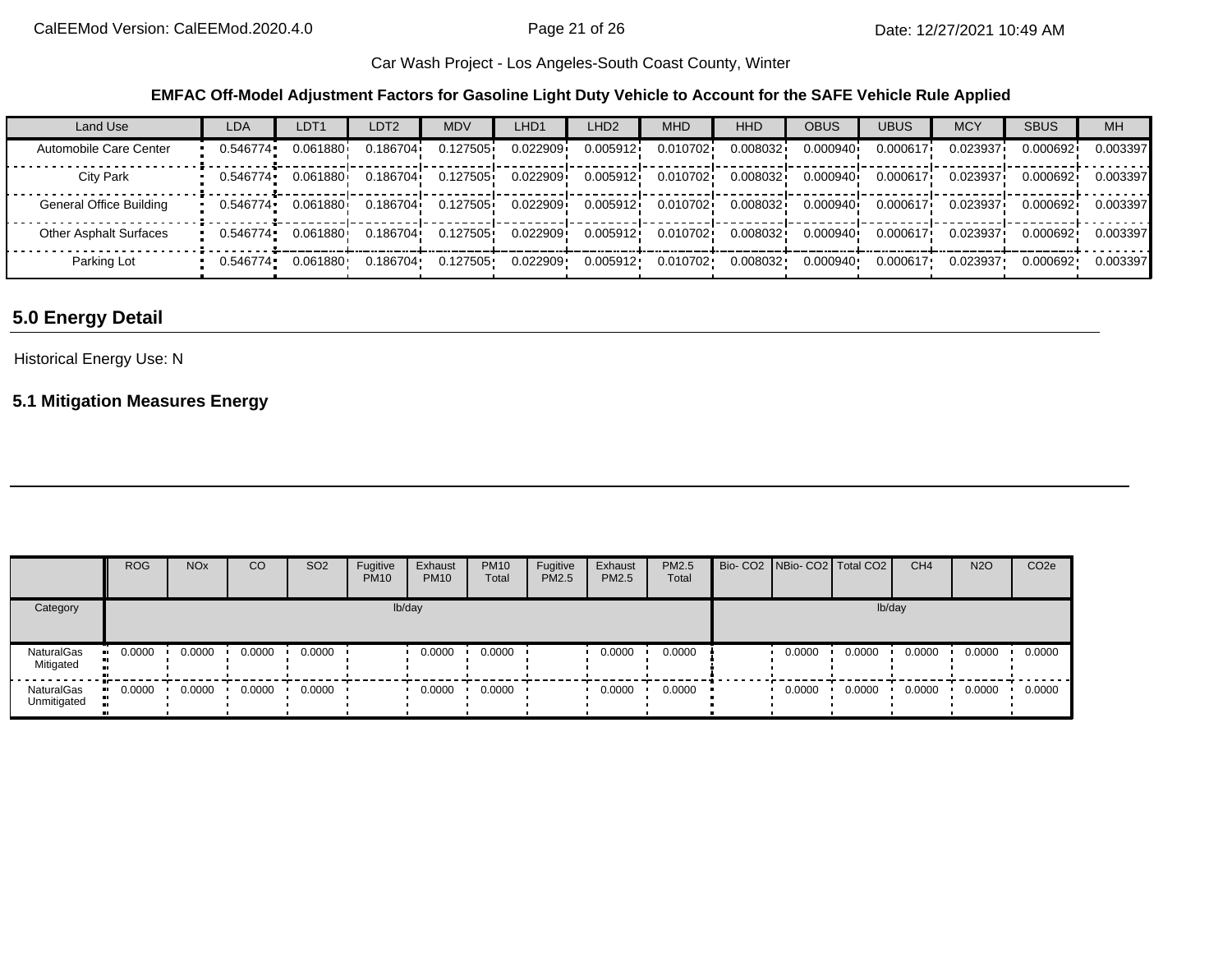## **EMFAC Off-Model Adjustment Factors for Gasoline Light Duty Vehicle to Account for the SAFE Vehicle Rule Applied**

# **5.2 Energy by Land Use - NaturalGas**

#### **Unmitigated**

|                                          | NaturalGa<br>s Use | <b>ROG</b> | <b>NO<sub>x</sub></b> | CO     | SO <sub>2</sub> | Fugitive<br><b>PM10</b> | Exhaust<br><b>PM10</b> | <b>PM10</b><br>Total | Fugitive<br>PM2.5 | Exhaust<br>PM2.5 | PM2.5<br>Total | Bio-CO <sub>2</sub> |        | NBio- CO2   Total CO2 | CH <sub>4</sub> | <b>N2O</b> | CO <sub>2e</sub> |
|------------------------------------------|--------------------|------------|-----------------------|--------|-----------------|-------------------------|------------------------|----------------------|-------------------|------------------|----------------|---------------------|--------|-----------------------|-----------------|------------|------------------|
| Land Use                                 | kBTU/yr            |            |                       |        |                 | lb/day                  |                        |                      |                   |                  |                |                     |        | lb/day                |                 |            |                  |
| Automobile Care<br>Center                | $\mathbf 0$        | 0.0000     | 0.0000                | 0.0000 | 0.0000          |                         | 0.0000                 | 0.0000               |                   | 0.0000           | 0.0000         |                     | 0.0000 | 0.0000                | 0.0000          | 0.0000     | 0.0000           |
| <b>City Park</b>                         | 0                  | 0.0000     | 0.0000                | 0.0000 | 0.0000          |                         | 0.0000                 | 0.0000               |                   | 0.0000           | 0.0000         |                     | 0.0000 | 0.0000                | 0.0000          | 0.0000     | 0.0000           |
| <b>General Office</b><br><b>Building</b> | $\mathbf 0$        | 0.0000     | 0.0000                | 0.0000 | 0.0000          |                         | 0.0000                 | 0.0000               |                   | 0.0000           | 0.0000         |                     | 0.0000 | 0.0000                | 0.0000          | 0.0000     | 0.0000           |
| Other Asphalt<br>Surfaces                | $\mathbf 0$        | 0.0000     | 0.0000                | 0.0000 | 0.0000          |                         | 0.0000                 | 0.0000               |                   | 0.0000           | 0.0000         |                     | 0.0000 | 0.0000                | 0.0000          | 0.0000     | 0.0000           |
| Parking Lot                              | 0                  | 0.0000     | 0.0000                | 0.0000 | 0.0000          |                         | 0.0000                 | 0.0000               |                   | 0.0000           | 0.0000         |                     | 0.0000 | 0.0000                | 0.0000          | 0.0000     | 0.0000           |
| <b>Total</b>                             |                    | 0.0000     | 0.0000                | 0.0000 | 0.0000          |                         | 0.0000                 | 0.0000               |                   | 0.0000           | 0.0000         |                     | 0.0000 | 0.0000                | 0.0000          | 0.0000     | 0.0000           |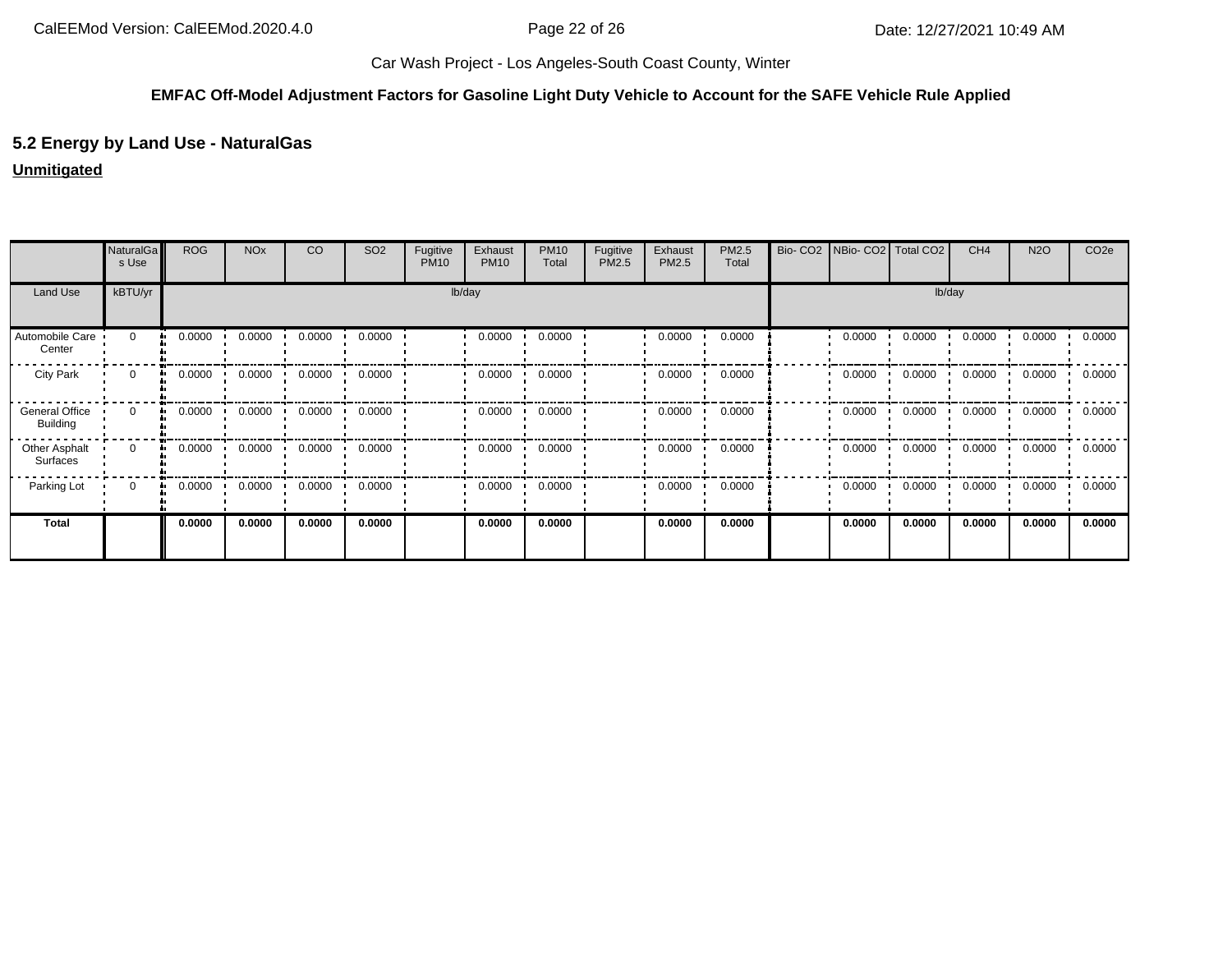#### **EMFAC Off-Model Adjustment Factors for Gasoline Light Duty Vehicle to Account for the SAFE Vehicle Rule Applied**

# **5.2 Energy by Land Use - NaturalGas**

### **Mitigated**

|                            | <b>NaturalGa</b><br>s Use | <b>ROG</b>   | <b>NO<sub>x</sub></b> | CO     | SO <sub>2</sub> | Fugitive<br><b>PM10</b> | Exhaust<br><b>PM10</b> | <b>PM10</b><br>Total | Fugitive<br>PM2.5 | Exhaust<br>PM2.5 | PM2.5<br>Total | Bio-CO <sub>2</sub> | NBio- CO2   Total CO2 |        | CH <sub>4</sub> | <b>N2O</b> | CO <sub>2e</sub> |
|----------------------------|---------------------------|--------------|-----------------------|--------|-----------------|-------------------------|------------------------|----------------------|-------------------|------------------|----------------|---------------------|-----------------------|--------|-----------------|------------|------------------|
| Land Use                   | kBTU/yr                   |              |                       |        |                 |                         | lb/day                 |                      |                   |                  |                |                     |                       | lb/day |                 |            |                  |
| Automobile Care<br>Center  | $\mathbf 0$               | 0.0000       | 0.0000                | 0.0000 | 0.0000          |                         | 0.0000                 | 0.0000               |                   | 0.0000           | 0.0000         |                     | 0.0000                | 0.0000 | 0.0000          | 0.0000     | 0.0000           |
| <b>City Park</b>           | $\mathbf{0}$              | 0.0000       | 0.0000                | 0.0000 | 0.0000          |                         | 0.0000                 | 0.0000               |                   | 0.0000           | 0.0000         |                     | 0.0000                | 0.0000 | 0.0000          | 0.0000     | 0.0000           |
| General Office<br>Building | $\Omega$<br>a bar         | 0.0000       | 0.0000                | 0.0000 | 0.0000          |                         | 0.0000                 | 0.0000               |                   | 0.0000           | 0.0000         |                     | 0.0000                | 0.0000 | 0.0000          | 0.0000     | 0.0000           |
| Other Asphalt<br>Surfaces  | $\mathbf{0}$              | 0.0000<br>ш. | 0.0000                | 0.0000 | 0.0000          |                         | 0.0000                 | 0.0000               |                   | 0.0000           | 0.0000         |                     | 0.0000                | 0.0000 | 0.0000          | 0.0000     | 0.0000           |
| Parking Lot                | $\mathbf{0}$              | 0.0000<br>ш. | 0.0000                | 0.0000 | 0.0000          |                         | 0.0000                 | 0.0000               |                   | 0.0000           | 0.0000         |                     | 0.0000                | 0.0000 | 0.0000          | 0.0000     | 0.0000           |
| Total                      |                           | 0.0000       | 0.0000                | 0.0000 | 0.0000          |                         | 0.0000                 | 0.0000               |                   | 0.0000           | 0.0000         |                     | 0.0000                | 0.0000 | 0.0000          | 0.0000     | 0.0000           |

# **6.0 Area Detail**

# **6.1 Mitigation Measures Area**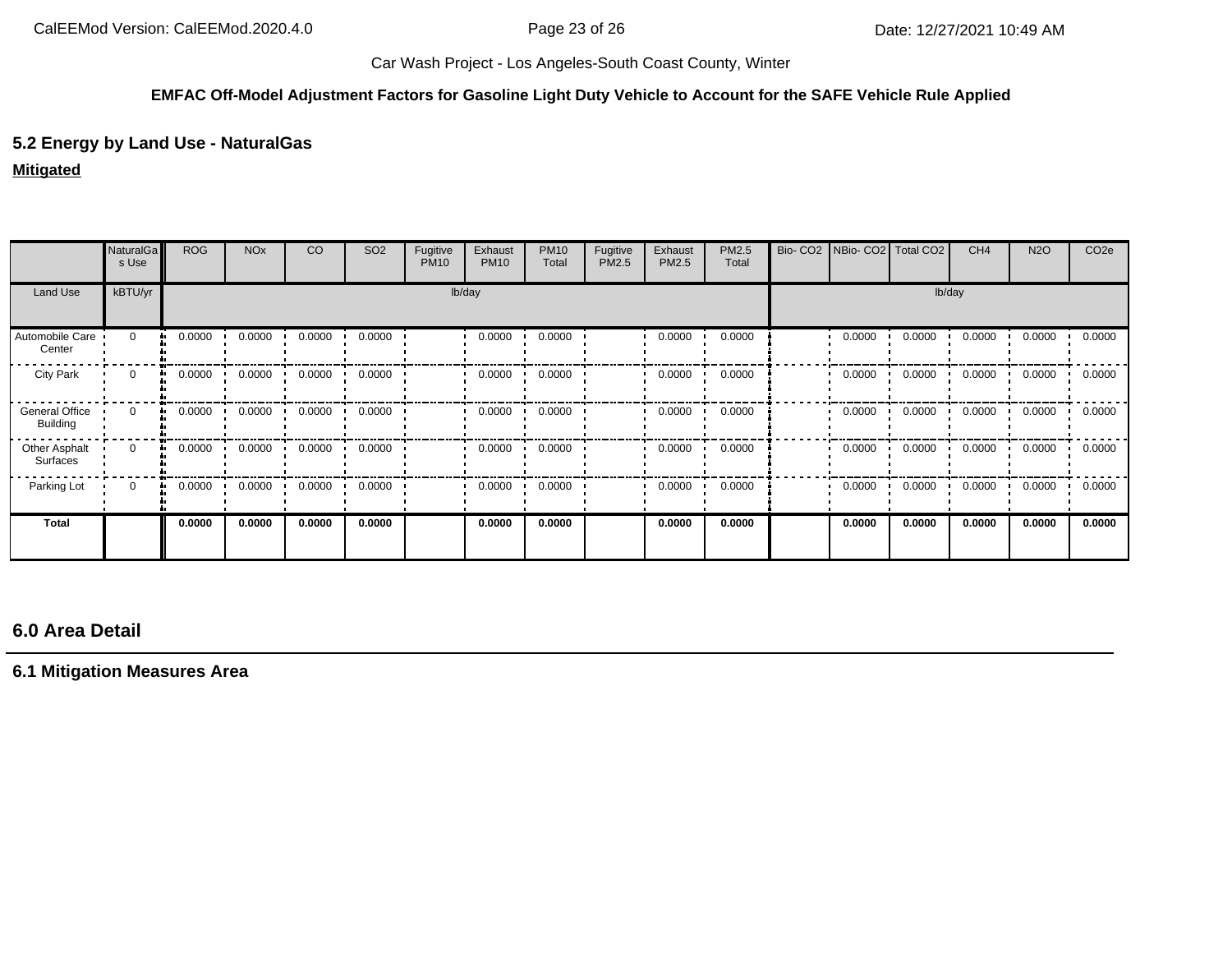#### **EMFAC Off-Model Adjustment Factors for Gasoline Light Duty Vehicle to Account for the SAFE Vehicle Rule Applied**

|             | <b>ROG</b>    | <b>NO<sub>x</sub></b> | CO                       | SO <sub>2</sub> | Fugitive<br><b>PM10</b> | Exhaust<br><b>PM10</b> | <b>PM10</b><br>Total | Fugitive<br><b>PM2.5</b> | Exhaust<br><b>PM2.5</b> | <b>PM2.5</b><br>Total | Bio- CO2   NBio- CO2   Total CO2 |                 | CH <sub>4</sub>          | <b>N2O</b> | CO <sub>2e</sub> |
|-------------|---------------|-----------------------|--------------------------|-----------------|-------------------------|------------------------|----------------------|--------------------------|-------------------------|-----------------------|----------------------------------|-----------------|--------------------------|------------|------------------|
| Category    |               |                       |                          |                 |                         | lb/day                 |                      |                          |                         |                       |                                  | lb/day          |                          |            |                  |
| Mitigated   | 0.0861<br>.   | 005                   | 2.0000e- 2.2600e-<br>003 | 0.0000          |                         | 1.0000e-<br>005        | 1.0000e-<br>005      |                          | 1.0000e-<br>005         | 1.0000e-<br>005       | 4.8300e-<br>003                  | 4.8300e-<br>003 | 1.0000e-<br>005          |            | 5.1500e-<br>003  |
| Unmitigated | 0.0861<br>. . | 005                   | 2.0000e- 2.2600e-<br>003 | 0.0000          |                         | $-1.0000e -$<br>005    | 1.0000e-<br>005      |                          | $1.0000e -$<br>005      | $1.0000e-$<br>005     | 4.8300e-<br>003                  | 003             | 4.8300e- 1.0000e-<br>005 |            | 5.1500e-<br>003  |

# **6.2 Area by SubCategory**

**Unmitigated**

|                          | <b>ROG</b>             | <b>NO<sub>x</sub></b> | CO              | SO <sub>2</sub> | Fugitive<br><b>PM10</b> | Exhaust<br><b>PM10</b> | <b>PM10</b><br>Total | Fugitive<br><b>PM2.5</b> | Exhaust<br>PM2.5 | PM2.5<br>Total  | Bio- CO2   NBio- CO2   Total CO2 |                 | CH <sub>4</sub> | <b>N2O</b> | CO <sub>2e</sub> |
|--------------------------|------------------------|-----------------------|-----------------|-----------------|-------------------------|------------------------|----------------------|--------------------------|------------------|-----------------|----------------------------------|-----------------|-----------------|------------|------------------|
| SubCategory              |                        |                       |                 |                 |                         | lb/day                 |                      |                          |                  |                 |                                  |                 | lb/day          |            |                  |
| Architectural<br>Coating | 5.4000e-<br>003        |                       |                 |                 |                         | 0.0000                 | 0.0000               |                          | 0.0000           | 0.0000          |                                  | 0.0000          |                 |            | 0.0000           |
| Consumer<br>Products     | 0.0804<br>$\mathbf{r}$ |                       |                 |                 |                         | 0.0000                 | 0.0000               |                          | 0.0000           | 0.0000          |                                  | 0.0000          |                 |            | 0.0000           |
| Landscaping              | 2.1000e-<br>004        | 2.0000e-<br>005       | 2.2600e-<br>003 | 0.0000          |                         | 1.0000e-<br>005        | 1.0000e-<br>005      |                          | 1.0000e-<br>005  | 1.0000e-<br>005 | 4.8300e-<br>003                  | 4.8300e-<br>003 | 1.0000e-<br>005 |            | 5.1500e-<br>003  |
| <b>Total</b>             | 0.0861                 | 2.0000e-<br>005       | 2.2600e-<br>003 | 0.0000          |                         | 1.0000e-<br>005        | 1.0000e-<br>005      |                          | 1.0000e-<br>005  | 1.0000e-<br>005 | 4.8300e-<br>003                  | 4.8300e-<br>003 | 1.0000e-<br>005 |            | 5.1500e-<br>003  |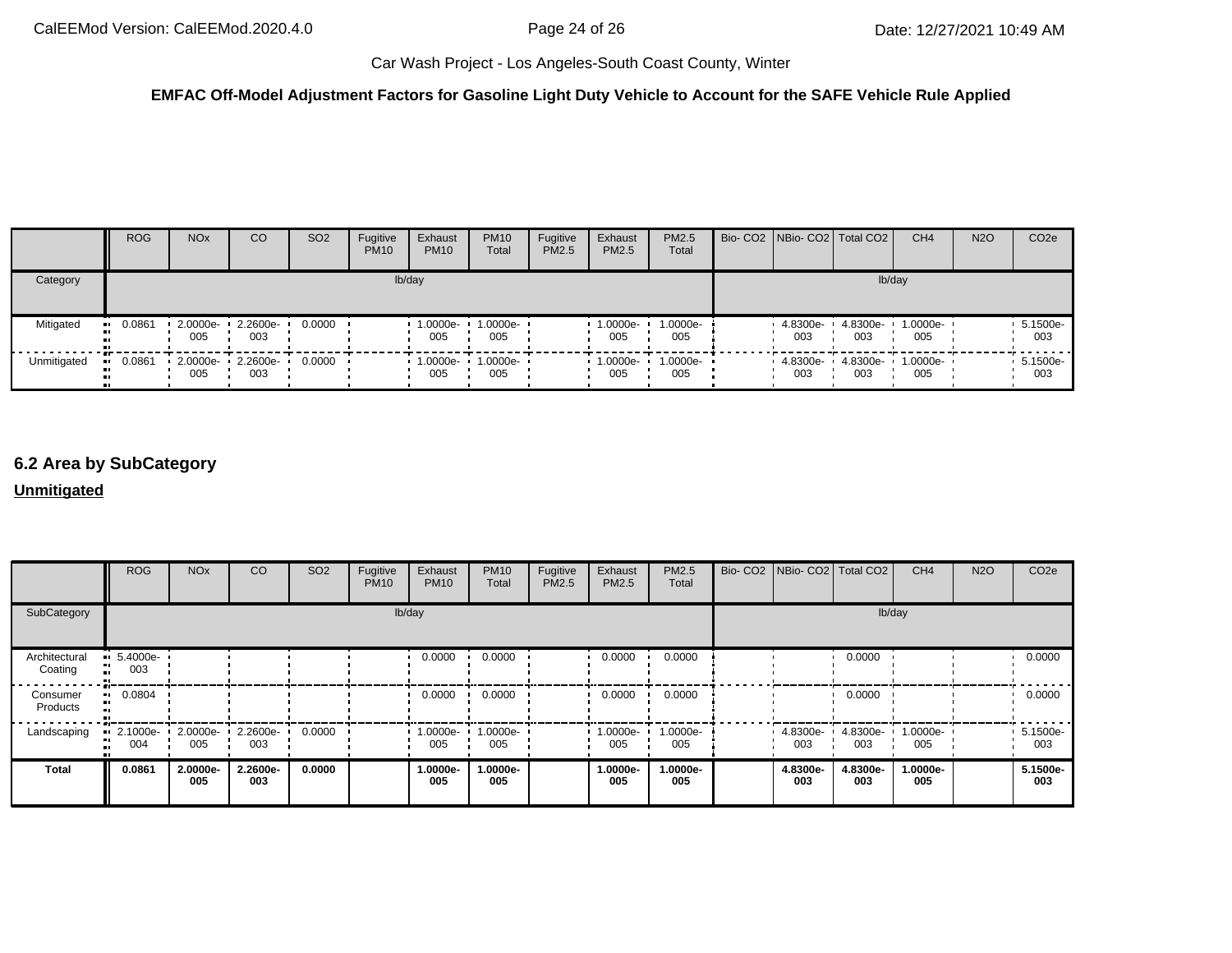#### **EMFAC Off-Model Adjustment Factors for Gasoline Light Duty Vehicle to Account for the SAFE Vehicle Rule Applied**

### **6.2 Area by SubCategory**

#### **Mitigated**

|                          | <b>ROG</b>                     | <b>NO<sub>x</sub></b> | CO                         | SO <sub>2</sub> | Fugitive<br><b>PM10</b> | Exhaust<br><b>PM10</b> | <b>PM10</b><br>Total | Fugitive<br>PM2.5 | Exhaust<br>PM2.5 | PM2.5<br>Total  | Bio- CO2 NBio- CO2 Total CO2 |                 | CH <sub>4</sub> | <b>N2O</b> | CO <sub>2e</sub> |
|--------------------------|--------------------------------|-----------------------|----------------------------|-----------------|-------------------------|------------------------|----------------------|-------------------|------------------|-----------------|------------------------------|-----------------|-----------------|------------|------------------|
| SubCategory              |                                |                       |                            |                 |                         | lb/day                 |                      |                   |                  |                 |                              |                 | lb/day          |            |                  |
| Architectural<br>Coating | $\blacksquare$ 5.4000e-<br>003 |                       |                            |                 |                         | 0.0000                 | 0.0000               |                   | 0.0000           | 0.0000          |                              | 0.0000          |                 |            | 0.0000           |
| Consumer<br>Products     | $\blacksquare$ 0.0804          |                       |                            |                 |                         | 0.0000                 | 0.0000               |                   | 0.0000           | 0.0000          |                              | 0.0000          |                 |            | 0.0000           |
| Landscaping              | $\blacksquare$ 2.1000e-<br>004 | 005                   | 2.0000e- 2.2600e- '<br>003 | 0.0000          |                         | $1.0000e-$<br>005      | 1.0000e-<br>005      |                   | 1.0000e-<br>005  | 1.0000e-<br>005 | 4.8300e-<br>003              | 4.8300e-<br>003 | 1.0000e-<br>005 |            | 5.1500e-<br>003  |
| <b>Total</b>             | 0.0861                         | 2.0000e-<br>005       | 2.2600e-<br>003            | 0.0000          |                         | 1.0000e-<br>005        | 1.0000e-<br>005      |                   | 1.0000e-<br>005  | 1.0000e-<br>005 | 4.8300e-<br>003              | 4.8300e-<br>003 | 1.0000e-<br>005 |            | 5.1500e-<br>003  |

# **7.0 Water Detail**

# **7.1 Mitigation Measures Water**

Install Low Flow Bathroom Faucet

Install Low Flow Kitchen Faucet

Install Low Flow Toilet

Install Low Flow Shower

Use Water Efficient Irrigation System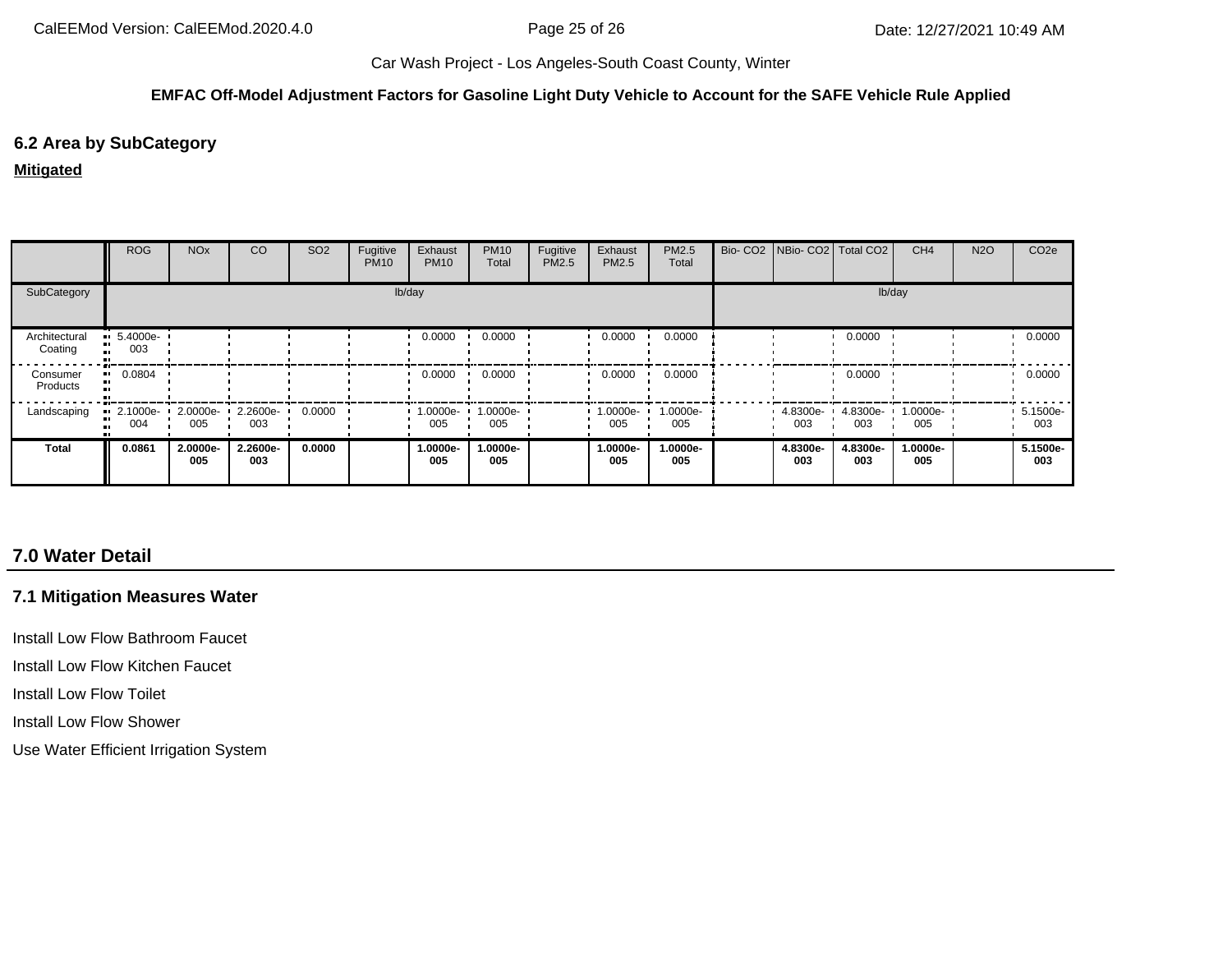#### **EMFAC Off-Model Adjustment Factors for Gasoline Light Duty Vehicle to Account for the SAFE Vehicle Rule Applied**

# **8.0 Waste Detail**

### **8.1 Mitigation Measures Waste**

Institute Recycling and Composting Services

# **9.0 Operational Offroad**

| Equipment Type | Number | Hours/Day | Days/Year | <b>Horse Power</b> | <b>Load Factor</b> | Fuel Type |
|----------------|--------|-----------|-----------|--------------------|--------------------|-----------|

# **10.0 Stationary Equipment**

### **Fire Pumps and Emergency Generators**

| Equipment Type | Number | Hours/Dav | Hours/Year | Horse Power | $\sim$<br>Load Factor | Fuel 7<br><b>I</b> vpe |
|----------------|--------|-----------|------------|-------------|-----------------------|------------------------|
|                |        |           |            |             |                       |                        |

#### **Boilers**

| Equipment Type | Number | Heat Input/Dav | Heat Input/Year | <b>Boiler Rating</b> | <b>Fuel Type</b> |
|----------------|--------|----------------|-----------------|----------------------|------------------|
|----------------|--------|----------------|-----------------|----------------------|------------------|

#### **User Defined Equipment**

| <b>Equipment Type</b> | Number |
|-----------------------|--------|

# **11.0 Vegetation**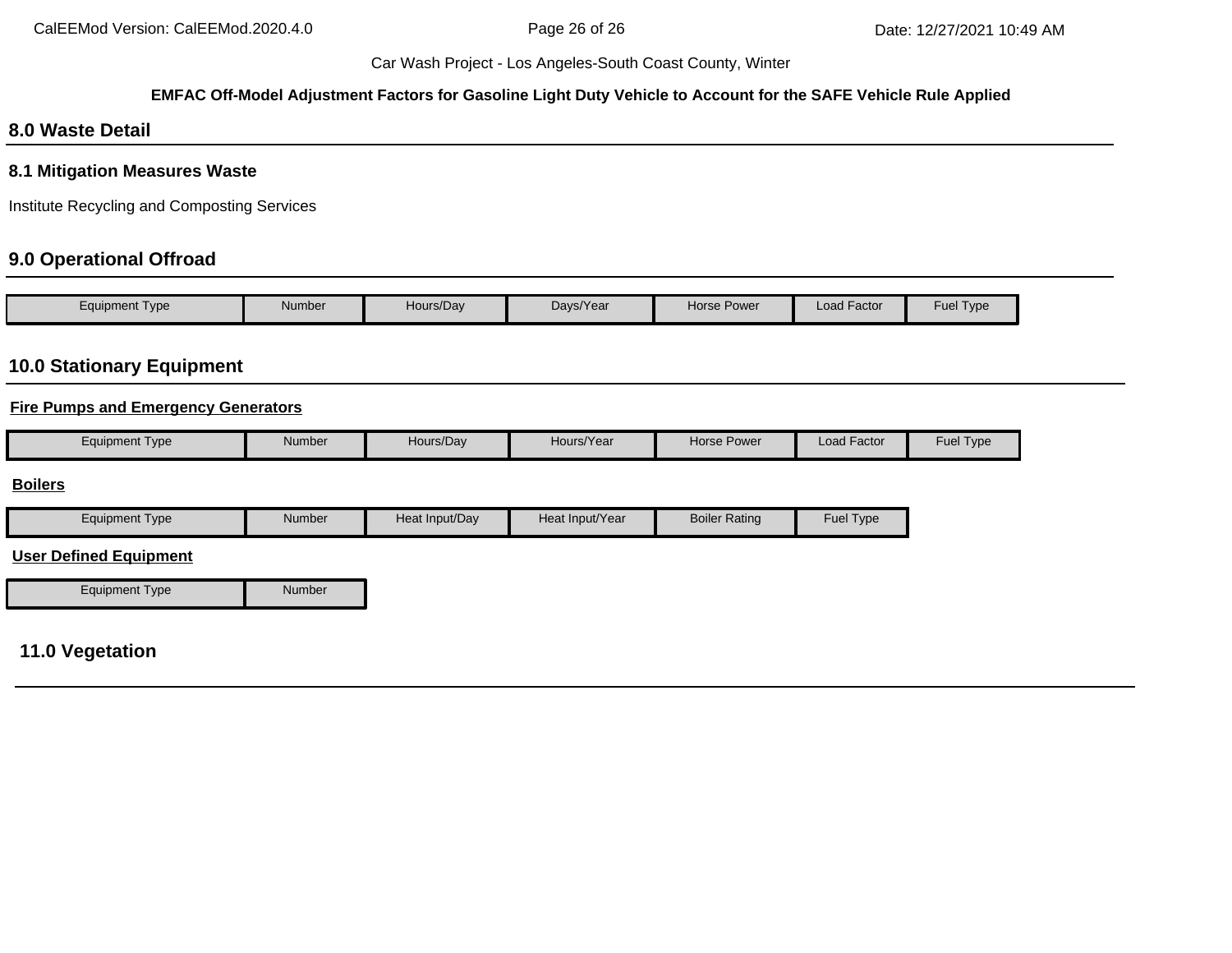**EMFAC Off-Model Adjustment Factors for Gasoline Light Duty Vehicle to Account for the SAFE Vehicle Rule Applied**

# **Car Wash Project**

**Los Angeles-South Coast County, Summer**

# **1.0 Project Characteristics**

### **1.1 Land Usage**

| <b>Land Uses</b>               | <b>Size</b> | Metric   | Lot Acreage | <b>Floor Surface Area</b> | Population |
|--------------------------------|-------------|----------|-------------|---------------------------|------------|
| <b>General Office Building</b> | 0.48        | 1000sqft | 0.01        | 482.00                    |            |
| <b>Other Asphalt Surfaces</b>  | 0.21        | Acre     | 0.21        | 9,147.60                  |            |
| Parking Lot                    | 18.00       | Space    | 0.16        | 7.200.00                  |            |
| City Park                      | 0.09        | Acre     | 0.09        | 4.007.52                  |            |
| Automobile Care Center         | 3.28        | 1000sqft | 0.08        | 3.278.00                  |            |

#### **1.2 Other Project Characteristics**

| <b>Urbanization</b>        | Urban                      | Wind Speed (m/s)                  | 2.2   | <b>Precipitation Freg (Days)</b>        | 33    |
|----------------------------|----------------------------|-----------------------------------|-------|-----------------------------------------|-------|
| <b>Climate Zone</b>        | 9                          |                                   |       | <b>Operational Year</b>                 | 2022  |
| <b>Utility Company</b>     | Southern California Edison |                                   |       |                                         |       |
| CO2 Intensity<br>(lb/MWhr) | 390.98                     | <b>CH4 Intensity</b><br>(lb/MWhr) | 0.033 | N <sub>2</sub> O Intensity<br>(lb/MWhr) | 0.004 |

#### **1.3 User Entered Comments & Non-Default Data**

Project Characteristics -

Land Use - per PD

Construction Phase - per construction questionnaire

Off-road Equipment -

Off-road Equipment - per questionnaire

Off-road Equipment - per construction questionnaire

Off-road Equipment - per construction questionnaire

Off-road Equipment - per construction questionnaire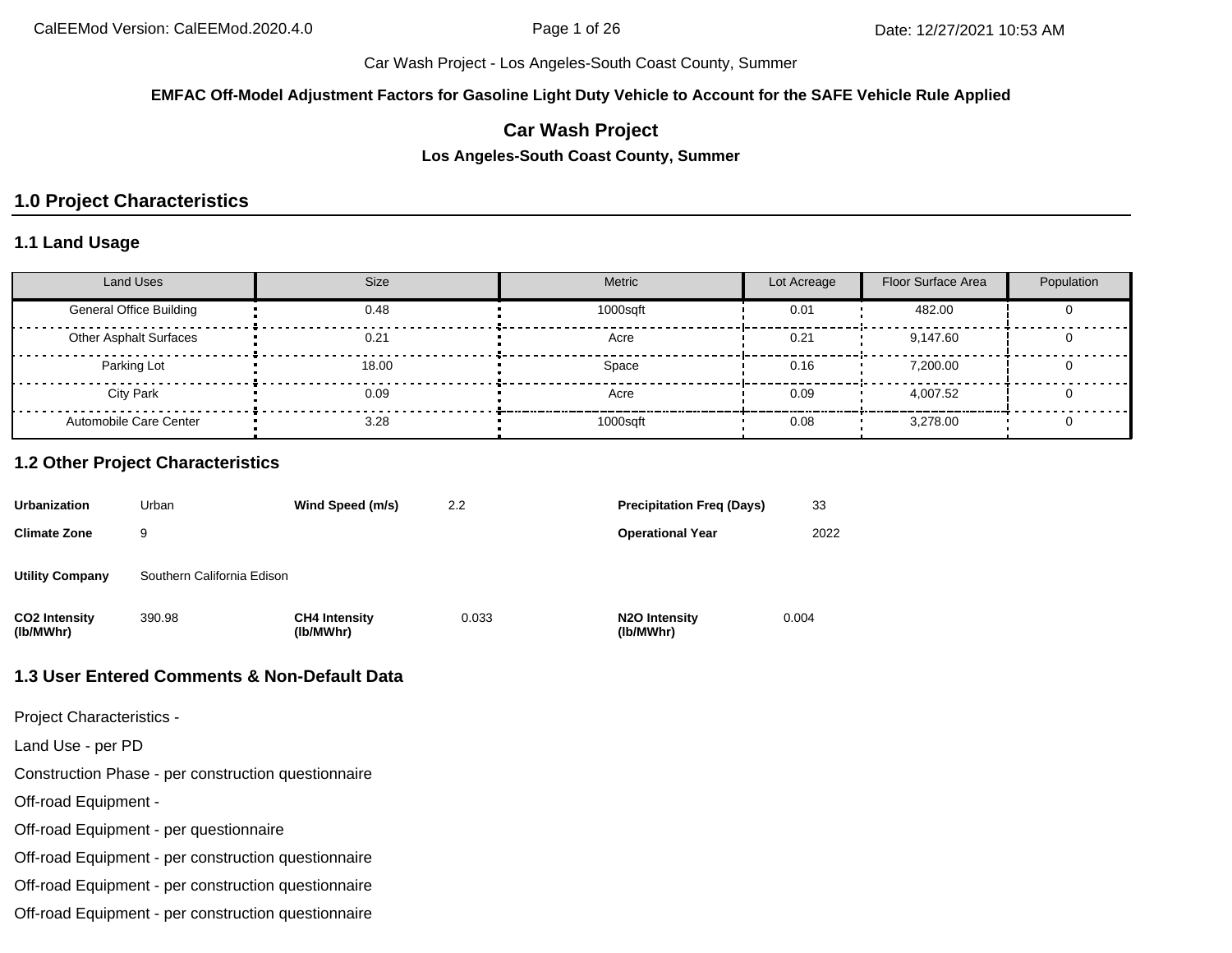#### **EMFAC Off-Model Adjustment Factors for Gasoline Light Duty Vehicle to Account for the SAFE Vehicle Rule Applied**

Trips and VMT - Per Construction Questionnaire

Demolition - per CQ

Grading - per Construction Questionnaire

Architectural Coating - Rule 1113

Vehicle Trips - per trip gen 453/3.28=138.11

Area Coating - rule 1113

Energy Use - no natural gas usage

Water And Wastewater - 12 gallons/car 775 trips/day

Solid Waste - no solid waste generated during car wash

Construction Off-road Equipment Mitigation - rule 403

Mobile Land Use Mitigation -

Area Mitigation - rule 1113

Water Mitigation -

Waste Mitigation - per Operational Questionnaire

Operational Off-Road Equipment -

Stationary Sources - Emergency Generators and Fire Pumps -

| Table Name              | <b>Column Name</b>              | Default Value | <b>New Value</b> |
|-------------------------|---------------------------------|---------------|------------------|
| tblArchitecturalCoating | EF Nonresidential Exterior      | 100.00        | 50.00            |
| tblArchitecturalCoating | EF_Nonresidential_Interior      | 100.00        | 50.00            |
| tblArchitecturalCoating | EF Parking                      | 100.00        | 50.00            |
| tblAreaCoating          | Area EF Nonresidential Exterior | 100           | 50               |
| tblAreaCoating          | Area EF Nonresidential Interior | 100           | 50               |
| tblAreaCoating          | Area_EF_Parking                 | 100           | 50               |
| tblConstDustMitigation  | WaterUnpavedRoadVehicleSpeed    | $\Omega$      | 15               |
| tblConstructionPhase    | <b>NumDays</b>                  | 5.00          | 10.00            |
| tblConstructionPhase    | <b>NumDays</b>                  | 100.00        | 132.00           |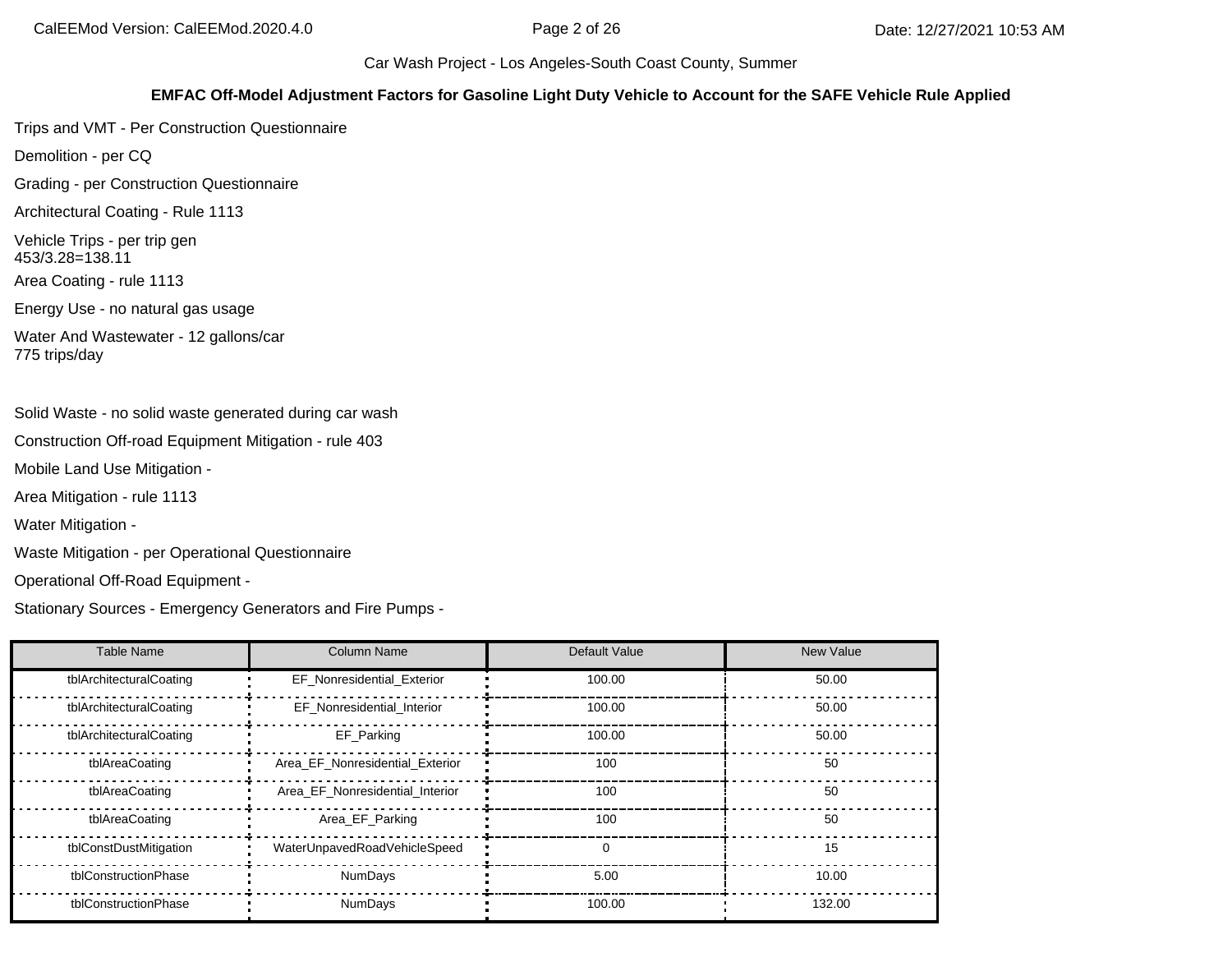#### **EMFAC Off-Model Adjustment Factors for Gasoline Light Duty Vehicle to Account for the SAFE Vehicle Rule Applied**

| tblConstructionPhase | NumDays                        | 10.00    | 23.00    |
|----------------------|--------------------------------|----------|----------|
| tblConstructionPhase | NumDays                        | 2.00     | 10.00    |
| tblConstructionPhase | NumDays                        | 5.00     | 10.00    |
| tblEnergyUse         | NT24NG                         | 4.45     | 0.00     |
| tblEnergyUse         | NT24NG                         | 0.39     | 0.00     |
| tblEnergyUse         | T <sub>24</sub> N <sub>G</sub> | 13.51    | 0.00     |
| tblEnergyUse         | <b>T24NG</b>                   | 9.92     | 0.00     |
| tblGrading           | <b>AcresOfGrading</b>          | 0.00     | 0.55     |
| tblGrading           | MaterialExported               | 0.00     | 417.00   |
| tblLandUse           | LandUseSquareFeet              | 480.00   | 482.00   |
| tblLandUse           | LandUseSquareFeet              | 3,920.40 | 4,007.52 |
| tblLandUse           | LandUseSquareFeet              | 3,280.00 | 3,278.00 |
| tblOffRoadEquipment  | OffRoadEquipmentUnitAmount     | 4.00     | 0.00     |
| tblOffRoadEquipment  | OffRoadEquipmentUnitAmount     | 1.00     | 0.00     |
| tblOffRoadEquipment  | OffRoadEquipmentUnitAmount     | 2.00     | 0.00     |
| tblOffRoadEquipment  | OffRoadEquipmentUnitAmount     | 1.00     | 0.00     |
| tblOffRoadEquipment  | OffRoadEquipmentUnitAmount     | 1.00     | 0.00     |
| tblOffRoadEquipment  | OffRoadEquipmentUnitAmount     | 1.00     | 0.00     |
| tblOffRoadEquipment  | OffRoadEquipmentUnitAmount     | 2.00     | 0.00     |
| tblOffRoadEquipment  | OffRoadEquipmentUnitAmount     | 2.00     | 1.00     |
| tblOffRoadEquipment  | OffRoadEquipmentUnitAmount     | 1.00     | 0.00     |
| tblOffRoadEquipment  | UsageHours                     | 6.00     | 0.00     |
| tblOffRoadEquipment  | UsageHours                     | 8.00     | 0.00     |
| tblOffRoadEquipment  | UsageHours                     | 4.00     | 8.00     |
| tblOffRoadEquipment  | UsageHours                     | 6.00     | 0.00     |
| tblOffRoadEquipment  | UsageHours                     | 6.00     | 0.00     |
| tblOffRoadEquipment  | UsageHours                     | 7.00     | 8.00     |
| tblOffRoadEquipment  | UsageHours                     | 7.00     | 8.00     |
| tblOffRoadEquipment  | UsageHours                     | 1.00     | 0.00     |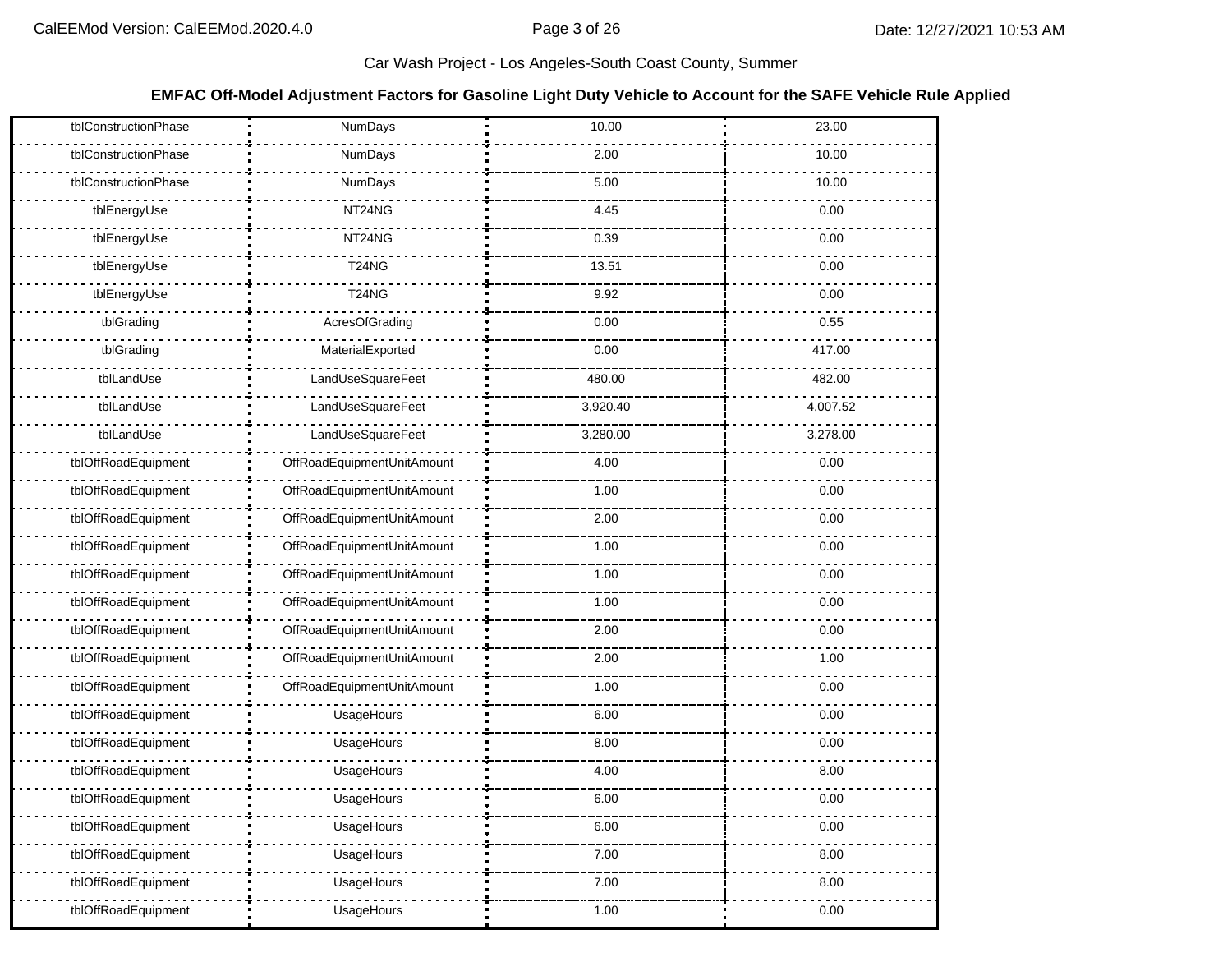#### **EMFAC Off-Model Adjustment Factors for Gasoline Light Duty Vehicle to Account for the SAFE Vehicle Rule Applied**

| tblOffRoadEquipment | UsageHours          | 6.00       | 0.00         |
|---------------------|---------------------|------------|--------------|
| tblOffRoadEquipment | UsageHours          | 8.00       | 0.00         |
| tblOffRoadEquipment | UsageHours          | 6.00       | 8.00         |
| tblOffRoadEquipment | UsageHours          | 7.00       | 8.00         |
| tblOffRoadEquipment | UsageHours          | 7.00       | 0.00         |
| tblTripsAndVMT      | HaulingTripLength   | 20.00      | 60.00        |
| tblTripsAndVMT      | HaulingTripLength   | 20.00      | 60.00        |
| tblVehicleTrips     | $ST_TR$             | 23.72      | 138.11       |
| tblVehicleTrips     | $ST_TR$             | 1.96       | 0.00         |
| tblVehicleTrips     | $ST_TR$             | 2.21       | 0.00         |
| tblVehicleTrips     | $SU_TR$             | 11.88      | 138.11       |
| tblVehicleTrips     | $SU_TR$             | 2.19       | 0.00         |
| tblVehicleTrips     | $SU_TR$             | 0.70       | 0.00         |
| tblVehicleTrips     | $WD_TR$             | 23.72      | 138.11       |
| tblVehicleTrips     | WD_TR               | 0.78       | 0.00         |
| tblVehicleTrips     | $WD_TR$             | 9.74       | 0.00         |
| tblWater            | IndoorWaterUseRate  | 308,586.03 | 3,394,500.00 |
| tblWater            | OutdoorWaterUseRate | 189,133.37 | 0.00         |

# **2.0 Emissions Summary**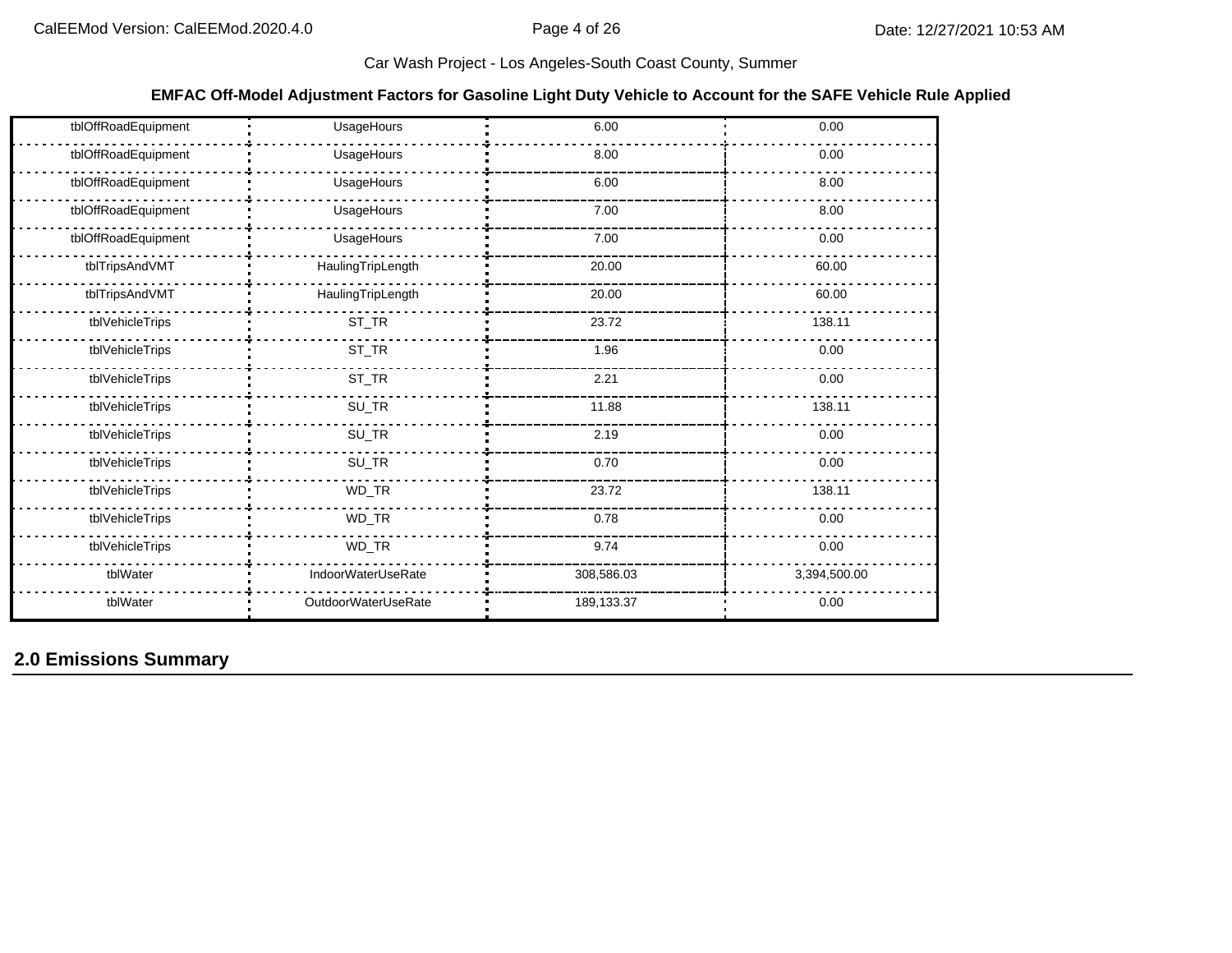## **EMFAC Off-Model Adjustment Factors for Gasoline Light Duty Vehicle to Account for the SAFE Vehicle Rule Applied**

# **2.1 Overall Construction (Maximum Daily Emission)**

**Unmitigated Construction**

|                | <b>ROG</b>            | <b>NO<sub>x</sub></b> | <sub>CO</sub> | SO <sub>2</sub> | Fugitive<br><b>PM10</b> | Exhaust<br><b>PM10</b> | <b>PM10</b><br>Total | Fugitive<br>PM2.5 | Exhaust<br><b>PM2.5</b> | PM2.5<br>Total |        | Bio- CO2   NBio- CO2   Total CO2 |                     | CH <sub>4</sub> | <b>N2O</b> | CO <sub>2e</sub>  |
|----------------|-----------------------|-----------------------|---------------|-----------------|-------------------------|------------------------|----------------------|-------------------|-------------------------|----------------|--------|----------------------------------|---------------------|-----------------|------------|-------------------|
| Year           |                       |                       |               |                 |                         | lb/day                 |                      |                   |                         |                |        |                                  |                     | lb/day          |            |                   |
| 2022           | $\blacksquare$ 3.1754 | 21.3897               | 22.8137       | 0.0524          | 0.7332                  | 0.9399                 | 1.4770               | 0.1386            | 0.8654                  | 1.0006         | 0.0000 | $5,204.985$ 5,204.985            |                     | 1.3499          | 0.1682     | $\cdot$ 5,288.851 |
| <b>Maximum</b> | 3.1754                | 21.3897               | 22.8137       | 0.0524          | 0.7332                  | 0.9399                 | 1.4770               | 0.1386            | 0.8654                  | 1.0006         | 0.0000 |                                  | 5,204.985 5,204.985 | 1.3499          | 0.1682     | 5,288.851         |

#### **Mitigated Construction**

|                | <b>ROG</b>       | <b>NO<sub>x</sub></b> | CO      | SO <sub>2</sub> | Fugitive<br><b>PM10</b> | Exhaust<br><b>PM10</b> | <b>PM10</b><br>Total | Fugitive<br><b>PM2.5</b> | Exhaust<br>PM2.5 | PM2.5<br>Total |        | Bio- CO2 NBio- CO2 Total CO2 | CH <sub>4</sub> | <b>N2O</b> | CO <sub>2e</sub>  |
|----------------|------------------|-----------------------|---------|-----------------|-------------------------|------------------------|----------------------|--------------------------|------------------|----------------|--------|------------------------------|-----------------|------------|-------------------|
| Year           |                  |                       |         |                 |                         | lb/day                 |                      |                          |                  |                |        | lb/day                       |                 |            |                   |
| 2022           | $\bullet$ 3.1754 | 21.3897               | 22.8137 | 0.0524          | 0.4974                  | 0.9399                 | 1.4373               | 0.1307                   | 0.8654           | 0.9962         | 0.0000 | $5,204.985$ 5,204.985        | 1.3499          | 0.1682     | $\cdot$ 5,288.851 |
| <b>Maximum</b> | 3.1754           | 21.3897               | 22.8137 | 0.0524          | 0.4974                  | 0.9399                 | 1.4373               | 0.1307                   | 0.8654           | 0.9962         | 0.0000 | 5,204.985 5,204.985          | 1.3499          | 0.1682     | 5,288.851         |

|                      | <b>ROG</b> | <b>NOx</b> | co   | <b>SO2</b> | <b>Fugitive</b><br><b>PM10</b> | <b>Exhaust</b><br><b>PM10</b> | <b>PM10</b><br><b>Total</b> | <b>Fugitive</b><br><b>PM2.5</b> | <b>Exhaust</b><br><b>PM2.5</b> | <b>PM2.5</b><br><b>Total</b> |      |      | Bio- CO2   NBio-CO2   Total CO2 | CH <sub>4</sub> | <b>N20</b> | CO <sub>2e</sub> |
|----------------------|------------|------------|------|------------|--------------------------------|-------------------------------|-----------------------------|---------------------------------|--------------------------------|------------------------------|------|------|---------------------------------|-----------------|------------|------------------|
| Percent<br>Reduction | 0.00       | 0.00       | 0.00 | 0.00       | 32.16                          | 0.00                          | 2.69                        | 5.66                            | 0.00                           | 0.44                         | 0.00 | 0.00 | 0.00                            | 0.00            | 0.00       | 0.00             |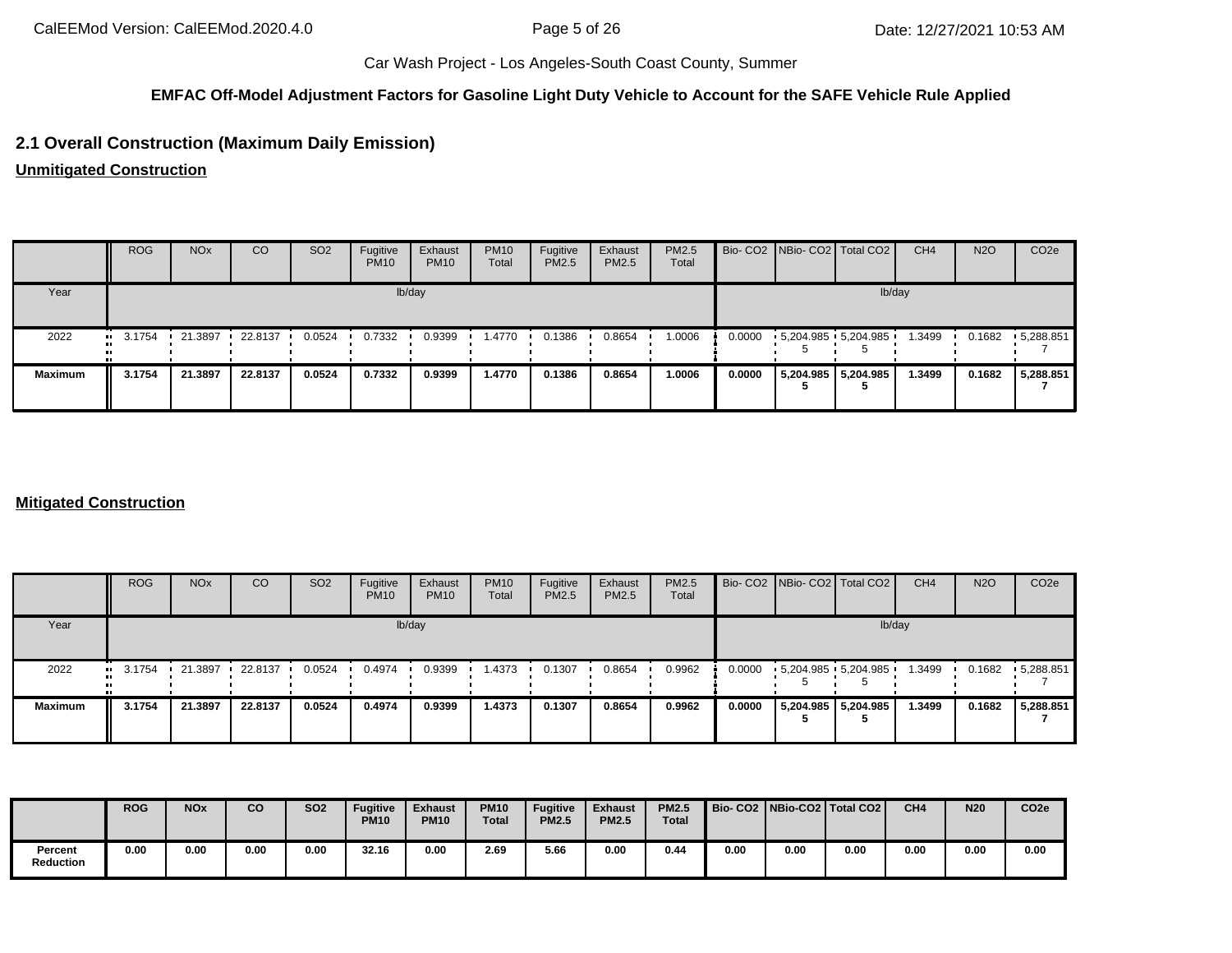### **EMFAC Off-Model Adjustment Factors for Gasoline Light Duty Vehicle to Account for the SAFE Vehicle Rule Applied**

# **2.2 Overall Operational**

# **Unmitigated Operational**

|              | <b>ROG</b>   | <b>NO<sub>x</sub></b> | CO              | SO <sub>2</sub> | Fugitive<br><b>PM10</b> | Exhaust<br><b>PM10</b> | <b>PM10</b><br>Total | Fugitive<br>PM2.5 | Exhaust<br>PM2.5 | PM2.5<br>Total  |                   | Bio- CO2   NBio- CO2   Total CO2 | CH <sub>4</sub> | <b>N2O</b> | CO <sub>2e</sub> |
|--------------|--------------|-----------------------|-----------------|-----------------|-------------------------|------------------------|----------------------|-------------------|------------------|-----------------|-------------------|----------------------------------|-----------------|------------|------------------|
| Category     |              |                       |                 |                 |                         | lb/day                 |                      |                   |                  |                 |                   | lb/day                           |                 |            |                  |
| Area         | 0.0861<br>   | 2.0000e-<br>005       | 2.2600e-<br>003 | 0.0000          |                         | 1.0000e-<br>005        | 1.0000e-<br>005      |                   | 1.0000e-<br>005  | 1.0000e-<br>005 | 4.8300e-<br>003   | 4.8300e-<br>003                  | 1.0000e-<br>005 |            | 5.1500e-<br>003  |
| Energy       | 0.0000<br>ш. | 0.0000                | 0.0000          | 0.0000          |                         | 0.0000                 | 0.0000               |                   | 0.0000           | 0.0000          | 0.0000            | 0.0000                           | 0.0000          | 0.0000     | 0.0000           |
| Mobile       | .0092<br>    | 0.8441                | 7.3614          | 0.0134          | 1.2775                  | 0.0119                 | 1.2894               | 0.3403            | 0.0111           | 0.3514          |                   | $1,372.074$ $1,372.074$ 0.1197   |                 | 0.0710     | 1,396.221<br>8   |
| <b>Total</b> | 1.0953       | 0.8441                | 7.3637          | 0.0134          | 1.2775                  | 0.0119                 | 1.2894               | 0.3403            | 0.0111           | 0.3514          | 1,372.079<br>- 25 | 1,372.079                        | 0.1197          | 0.0710     | 1,396.227<br>0   |

#### **Mitigated Operational**

|              | <b>ROG</b>   | <b>NO<sub>x</sub></b> | CO                 | SO <sub>2</sub> | Fugitive<br><b>PM10</b> | Exhaust<br><b>PM10</b> | <b>PM10</b><br>Total | Fugitive<br>PM2.5 | Exhaust<br>PM2.5 | PM2.5<br>Total  |                  | Bio- CO2 NBio- CO2 Total CO2    | CH <sub>4</sub> | <b>N2O</b> | CO <sub>2</sub> e |
|--------------|--------------|-----------------------|--------------------|-----------------|-------------------------|------------------------|----------------------|-------------------|------------------|-----------------|------------------|---------------------------------|-----------------|------------|-------------------|
| Category     |              |                       |                    |                 | lb/day                  |                        |                      |                   |                  |                 |                  | lb/day                          |                 |            |                   |
| Area         | 0.0861<br>   | 2.0000e-<br>005       | $2.2600e -$<br>003 | 0.0000          |                         | 1.0000e-<br>005        | 1.0000e-<br>005      |                   | 1.0000e-<br>005  | 1.0000e-<br>005 | 4.8300e-<br>003  | 4.8300e-<br>003                 | 1.0000e-<br>005 |            | 5.1500e-<br>003   |
| Energy       | 0.0000<br>ш. | 0.0000                | 0.0000             | 0.0000          |                         | 0.0000                 | 0.0000               |                   | 0.0000           | 0.0000          | 0.0000           | 0.0000                          | 0.0000          | 0.0000     | 0.0000            |
| Mobile       | 1.0092<br>ш. | 0.8441                | 7.3614             | 0.0134          | 1.2775                  | 0.0119                 | 1.2894               | 0.3403            | 0.0111           | 0.3514          |                  | $1,372.074$ $1,372.074$ $\cdot$ | 0.1197          | 0.0710     | 1,396.221         |
| <b>Total</b> | 1.0953       | 0.8441                | 7.3637             | 0.0134          | 1.2775                  | 0.0119                 | 1.2894               | 0.3403            | 0.0111           | 0.3514          | 1,372.079  <br>8 | 1,372.079                       | 0.1197          | 0.0710     | 1,396.227<br>0    |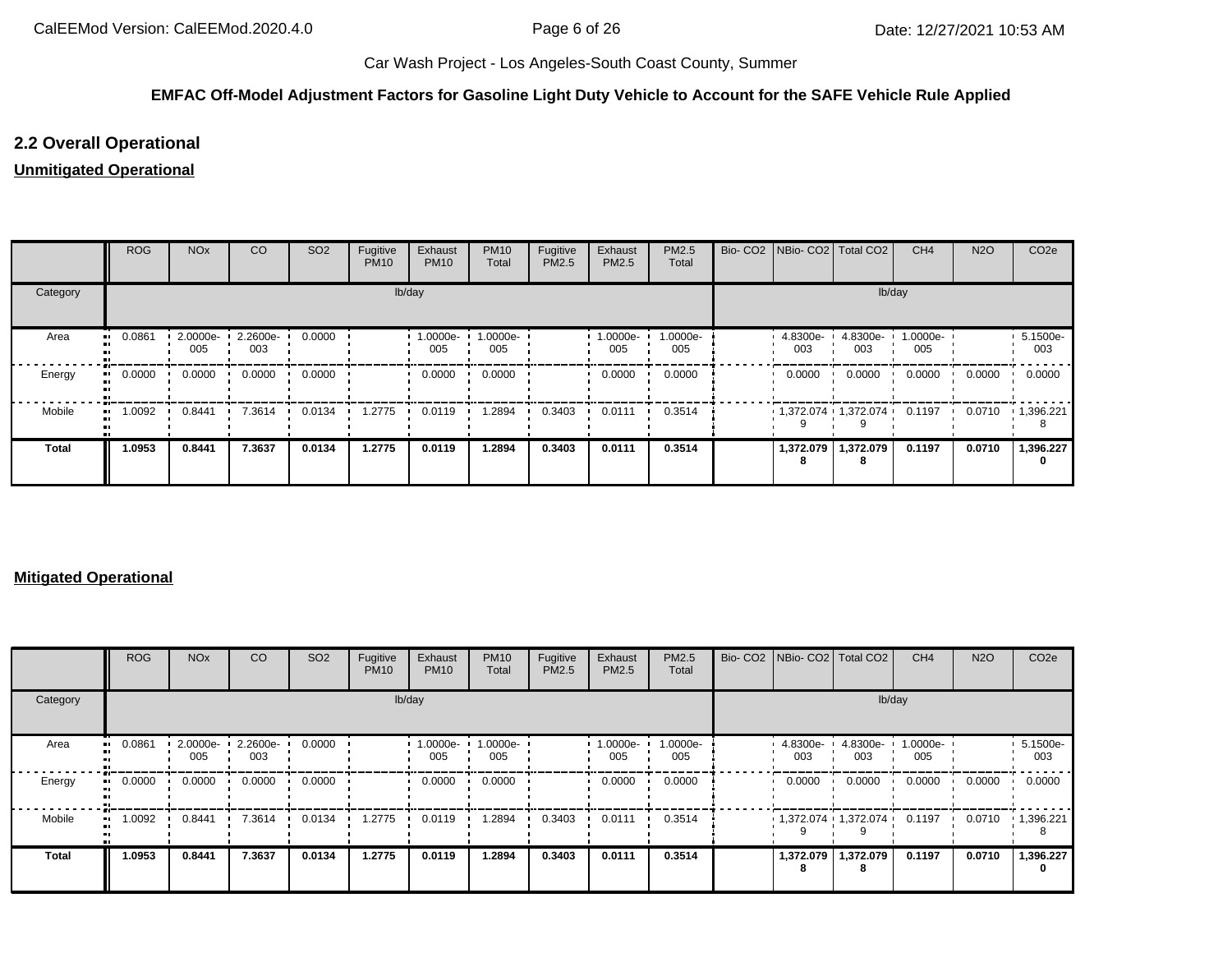#### **EMFAC Off-Model Adjustment Factors for Gasoline Light Duty Vehicle to Account for the SAFE Vehicle Rule Applied**

|                             | <b>ROG</b> | <b>NOx</b> | co   | SO <sub>2</sub> | <b>Fugitive</b><br><b>PM10</b> | <b>Exhaust</b><br><b>PM10</b> | <b>PM10</b><br><b>Total</b> | Fugitive<br><b>PM2.5</b> | <b>Exhaust</b><br><b>PM2.5</b> | <b>PM2.5</b><br><b>Total</b> |      |      | Bio-CO2   NBio-CO2   Total CO2 | CH <sub>4</sub> | <b>N20</b> | CO <sub>2e</sub> |
|-----------------------------|------------|------------|------|-----------------|--------------------------------|-------------------------------|-----------------------------|--------------------------|--------------------------------|------------------------------|------|------|--------------------------------|-----------------|------------|------------------|
| Percent<br><b>Reduction</b> | 0.00       | 0.00       | 0.00 | 0.00            | 0.00                           | 0.00                          | 0.00                        | 0.00                     | 0.00                           | 0.00                         | 0.00 | 0.00 | 0.00                           | 0.00            | 0.00       | 0.00             |

# **3.0 Construction Detail**

#### **Construction Phase**

| Phase<br>Number | <b>Phase Name</b>            | Phase Type                   | <b>Start Date</b> | End Date   | Num Days Num Days<br>Week |                 | <b>Phase Description</b> |
|-----------------|------------------------------|------------------------------|-------------------|------------|---------------------------|-----------------|--------------------------|
|                 | •Demolition                  | •Demolition                  | 3/1/2022          | :3/31/2022 |                           | 23'             |                          |
|                 | <b>•Grading</b>              | •Grading                     | 4/1/2022          | :4/14/2022 |                           | 10:             |                          |
|                 | •Paving                      | • Paving                     | 4/1/2022          | :4/14/2022 |                           | 10 <sup>1</sup> |                          |
|                 | <b>Building Construction</b> | <b>Building Construction</b> | 5/2/2022          | !11/1/2022 | 5                         | 132!            |                          |
|                 | Architectural Coating        | Architectural Coating        | 10/3/2022         | 10/14/2022 | 5'                        | $10 -$          |                          |

**Acres of Grading (Site Preparation Phase): 0**

**Acres of Grading (Grading Phase): 0.55**

**Acres of Paving: 0.37**

**Residential Indoor: 0; Residential Outdoor: 0; Non-Residential Indoor: 5,640; Non-Residential Outdoor: 1,880; Striped Parking Area: 981 (Architectural Coating – sqft)**

#### **OffRoad Equipment**

| <b>Phase Name</b> | <b>Offroad Equipment Type</b>   | Amount | <b>Usage Hours</b> | Horse Power | Load Factor |
|-------------------|---------------------------------|--------|--------------------|-------------|-------------|
| <b>Demolition</b> | <b>Concrete/Industrial Saws</b> |        | $0.00^{\circ}$     | 81          | 0.73        |
| <b>Demolition</b> | <b>Excavators</b>               |        | $8.00 \div$        | 158"        | 0.38        |
| <b>Demolition</b> | Off-Highway Trucks              |        | $8.00 \div$        | 402         | 0.38        |
| <b>Demolition</b> | Other Construction Equipment    |        | $8.00 \cdot$       | 172"        | 0.42        |
| <b>Demolition</b> | <b>Rubber Tired Dozers</b>      |        | $0.00 \cdot$       | 247         | 0.40        |
| <b>Demolition</b> | •Tractors/Loaders/Backhoes      |        | $8.00 \cdot$       | $97 -$      | 0.37        |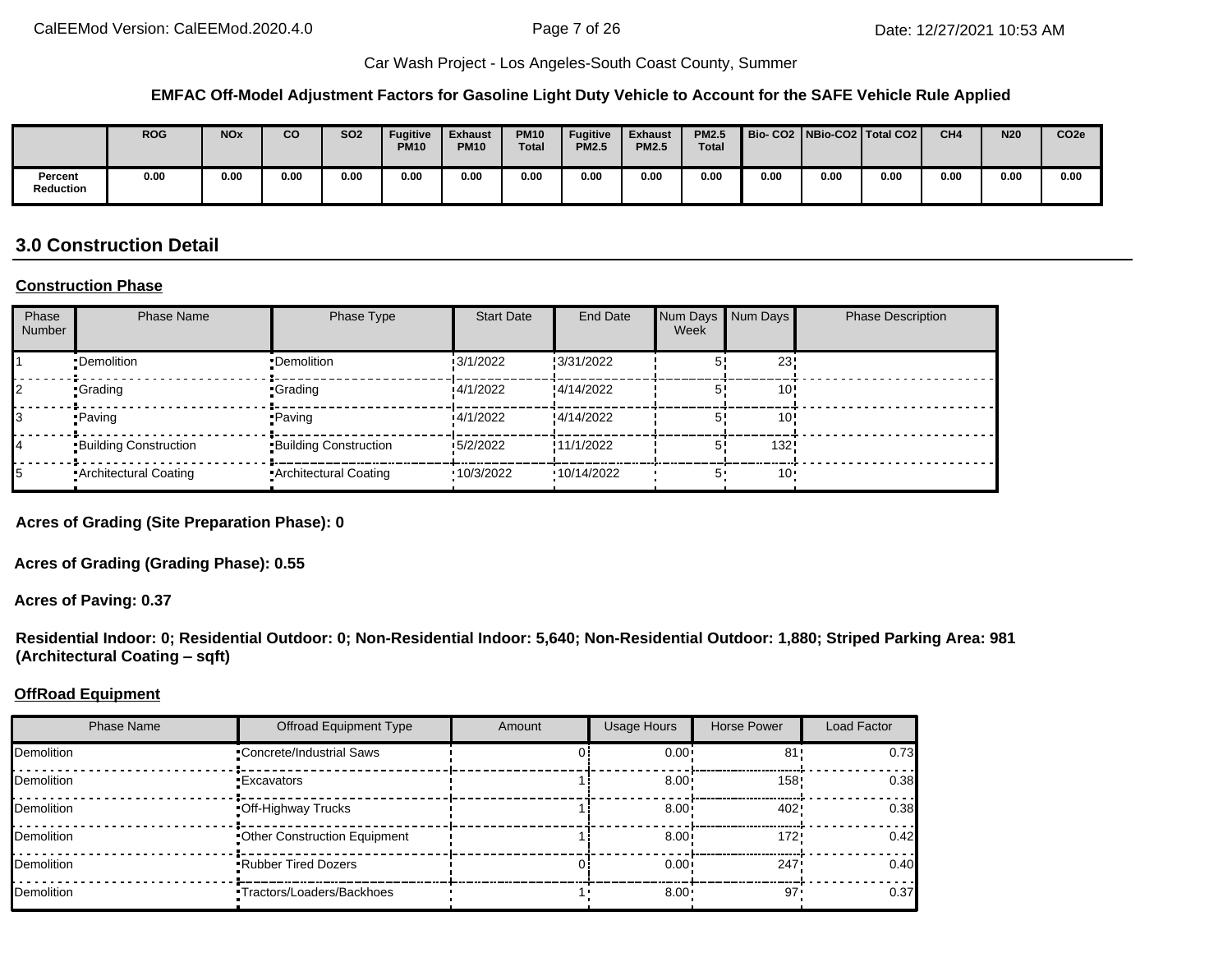#### **EMFAC Off-Model Adjustment Factors for Gasoline Light Duty Vehicle to Account for the SAFE Vehicle Rule Applied**

| Grading                      | <b>Excavators</b>            |   | $8.00 \cdot$      | 158.            | 0.38 |
|------------------------------|------------------------------|---|-------------------|-----------------|------|
| Grading                      | Graders                      |   | $0.00^{\circ}$    | 187             | 0.41 |
| Grading                      | Off-Highway Trucks           |   | 8.00              | 402             | 0.38 |
| Grading                      | Other Construction Equipment |   | 8.00              | 172             | 0.42 |
| Grading                      | Rubber Tired Dozers          | 0 | $0.00^{\circ}$    | 247             | 0.40 |
| Grading                      | Tractors/Loaders/Backhoes    |   | 8.00 <sup>1</sup> | 97              | 0.37 |
| Paving                       | Cement and Mortar Mixers     | ∩ | $0.00^{\circ}$    | 9               | 0.56 |
| Paving                       | Other Construction Equipment |   | 8.00              | 172:            | 0.42 |
| Paving                       | · Pavers                     |   | 8.00              | 130             | 0.42 |
| Paving                       | Rollers                      |   | 8.00              | 80              | 0.38 |
| Paving                       | Tractors/Loaders/Backhoes    |   | 0.00              | 97 <sub>1</sub> | 0.37 |
| <b>Building Construction</b> | Cranes                       |   | 8.00              | 231             | 0.29 |
| <b>Building Construction</b> | <b>Excavators</b>            |   | $8.00 \div$       | 158             | 0.38 |
| <b>Building Construction</b> | -Forklifts                   |   | $0.00^{\circ}$    | 89              | 0.20 |
| <b>Building Construction</b> | Other Construction Equipment |   | 8.00              | 172             | 0.42 |
| <b>Building Construction</b> | Tractors/Loaders/Backhoes    | 0 | 0.00              | 97 <sub>1</sub> | 0.37 |
| <b>Architectural Coating</b> | Air Compressors              |   | 6.00              | 78              | 0.48 |

## **Trips and VMT**

| <b>Phase Name</b>     | <b>Offroad Equipment</b><br>Count | <b>Worker Trip</b><br><b>Number</b> | Vendor Trip<br><b>Number</b> | <b>Hauling Trip</b><br><b>Number</b> | <b>Worker Trip</b><br>Length | Vendor Trip<br>Length | <b>Hauling Trip</b><br>Length | Worker Vehicle<br>Class | Vendor         | Hauling<br>Vehicle Class Vehicle Class |
|-----------------------|-----------------------------------|-------------------------------------|------------------------------|--------------------------------------|------------------------------|-----------------------|-------------------------------|-------------------------|----------------|----------------------------------------|
| <b>Demolition</b>     |                                   | 10.00                               | 0.00                         | $53.00 -$                            | 14.70i                       | 6.90:                 |                               | $60.00 \cdot LD$ Mix    | <b>HDT Mix</b> | !HHDT                                  |
| Grading               |                                   | 10.00                               | 0.00!                        | $52.00 -$                            | 14.70i                       | 6.90:                 |                               | $60.00 \cdot LD$ Mix    | <b>HDT Mix</b> | !HHDT                                  |
| Paving                |                                   | 8.00                                | 0.00                         | $0.00 -$                             | 14.70i                       | 6.90:                 |                               | $20.00 \cdot LD$ Mix    | <b>HDT Mix</b> | !ННDТ                                  |
| Building Construction |                                   | 10.00                               | 4.00                         | $0.00 \cdot$                         | 14.70i                       | 6.90:                 |                               | $20.00 \cdot LD$ Mix    | <b>HDT Mix</b> | !ННDТ                                  |
| Architectural Coating |                                   | 2.00                                | $0.00 \cdot$                 | $0.00 \cdot$                         | $14.70 \cdot$                | $6.90 -$              |                               | 20.00 LD Mix            | <b>HDT Mix</b> | <b>HHDT</b>                            |

# **3.1 Mitigation Measures Construction**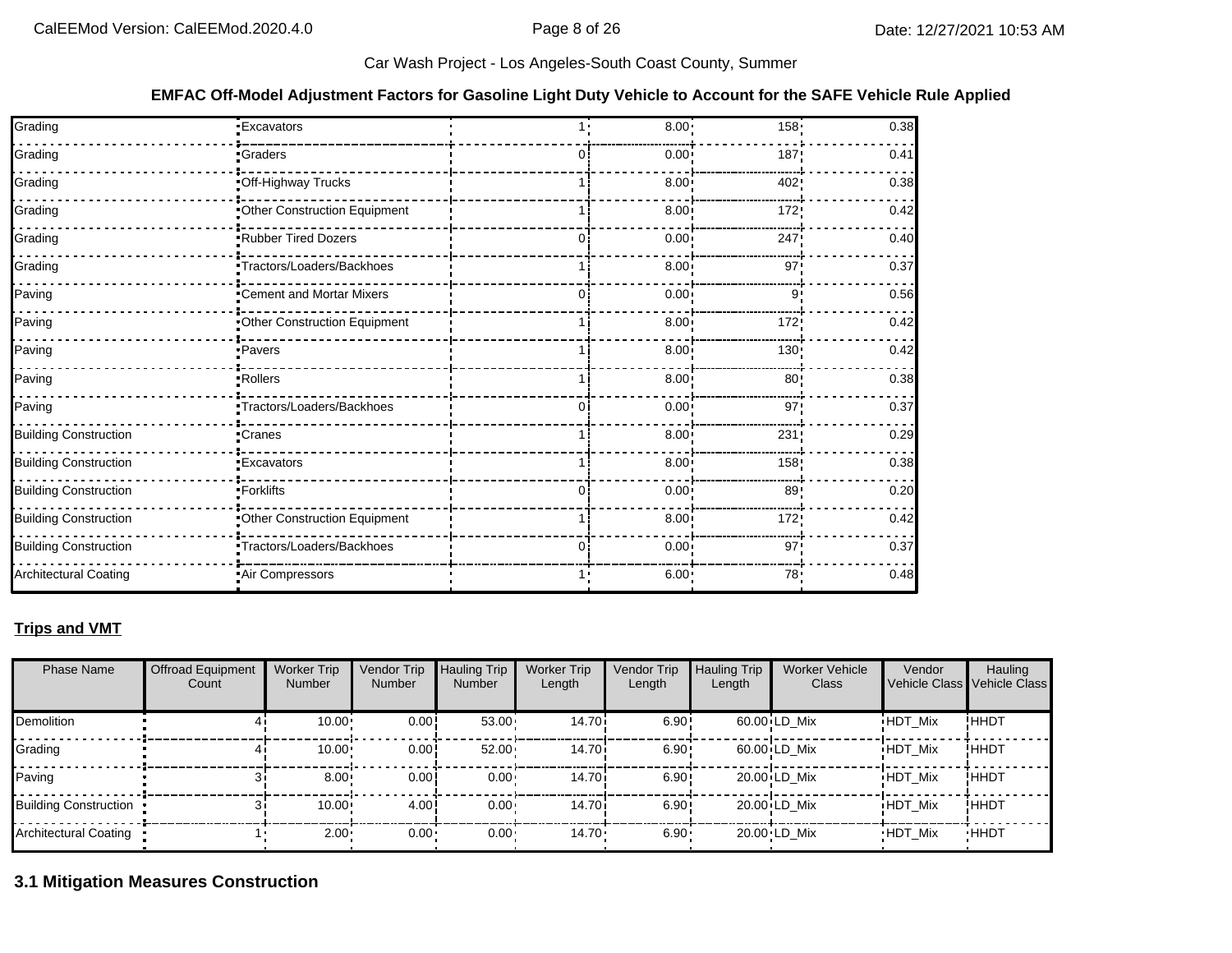#### **EMFAC Off-Model Adjustment Factors for Gasoline Light Duty Vehicle to Account for the SAFE Vehicle Rule Applied**

Replace Ground Cover

Water Exposed Area

Reduce Vehicle Speed on Unpaved Roads

### **3.2 Demolition - 2022**

## **Unmitigated Construction On-Site**

|                                   | <b>ROG</b>    | <b>NO<sub>x</sub></b> | <sub>CO</sub> | SO <sub>2</sub> | Fugitive<br><b>PM10</b> | Exhaust<br><b>PM10</b> | <b>PM10</b><br>Total | Fugitive<br>PM2.5 | Exhaust<br>PM2.5 | <b>PM2.5</b><br>Total |  | Bio- CO2 NBio- CO2 Total CO2 | CH <sub>4</sub> | <b>N2O</b> | CO <sub>2e</sub> |
|-----------------------------------|---------------|-----------------------|---------------|-----------------|-------------------------|------------------------|----------------------|-------------------|------------------|-----------------------|--|------------------------------|-----------------|------------|------------------|
| Category                          |               |                       |               |                 |                         | lb/day                 |                      |                   |                  |                       |  | lb/day                       |                 |            |                  |
| <b>Fugitive Dust</b><br>$\bullet$ |               |                       |               |                 | 0.5006                  | 0.0000                 | 0.5006               | 0.0758            | 0.0000           | 0.0758                |  | 0.0000                       |                 |            | 0.0000           |
| Off-Road                          | 1.2715<br>. . | 11.2814 12.8721       |               | 0.0277          |                         | 0.5211                 | 0.5211               |                   | 0.4794           | 0.4794                |  | $-2.678.570 - 2.678.570$     | 0.8663          |            | .2700.228        |
| <b>Total</b>                      | 1.2715        | 11.2814               | 12.8721       | 0.0277          | 0.5006                  | 0.5211                 | 1.0216               | 0.0758            | 0.4794           | 0.5552                |  | 2,678.570 2,678.570          | 0.8663          |            | 2,700.228        |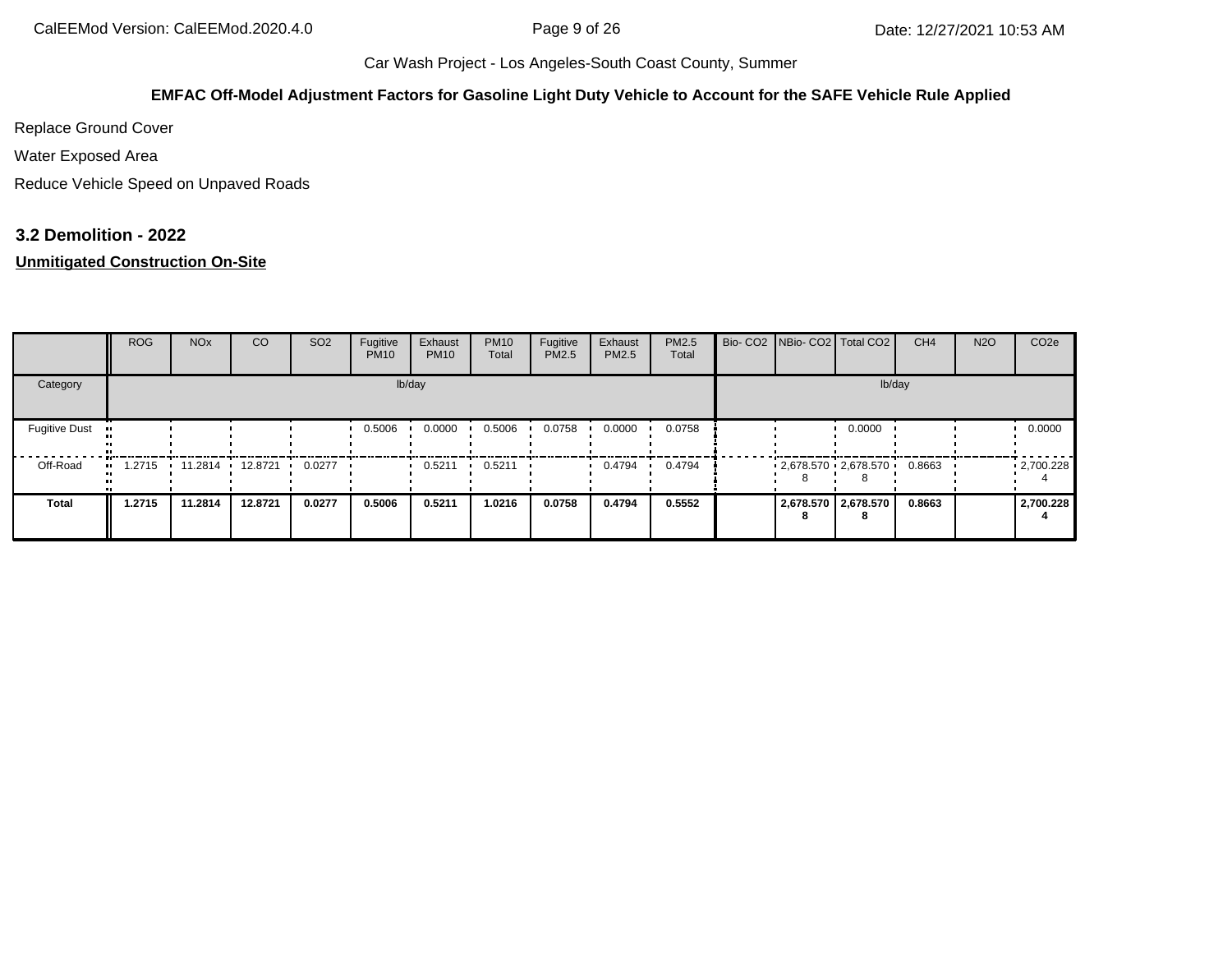## **EMFAC Off-Model Adjustment Factors for Gasoline Light Duty Vehicle to Account for the SAFE Vehicle Rule Applied**

## **3.2 Demolition - 2022**

### **Unmitigated Construction Off-Site**

|          | <b>ROG</b>            | <b>NO<sub>x</sub></b> | CO     | SO <sub>2</sub> | Fugitive<br><b>PM10</b> | Exhaust<br><b>PM10</b> | <b>PM10</b><br>Total | Fugitive<br>PM2.5 | Exhaust<br><b>PM2.5</b> | PM2.5<br>Total |  |          | Bio- CO2 NBio- CO2 Total CO2 | CH <sub>4</sub> | <b>N2O</b>      | CO <sub>2e</sub> |
|----------|-----------------------|-----------------------|--------|-----------------|-------------------------|------------------------|----------------------|-------------------|-------------------------|----------------|--|----------|------------------------------|-----------------|-----------------|------------------|
| Category |                       |                       |        |                 | lb/day                  | lb/day                 |                      |                   |                         |                |  |          |                              |                 |                 |                  |
| Hauling  | 0.0272<br>            | 1.0737                | 0.2072 | 4.1700e-<br>003 | 0.1209                  | 8.5600e-<br>003        | 0.1295               | 0.0331            | 8.1900e-<br>003         | 0.0413         |  |          | 457.1023 457.1023 '          | 0.0246          | 0.0725          | .479.3332        |
| Vendor   | 0.0000<br>            | 0.0000                | 0.0000 | 0.0000          | 0.0000                  | 0.0000                 | 0.0000               | 0.0000            | 0.0000                  | 0.0000         |  | 0.0000   | 0.0000                       | 0.0000          | 0.0000          | 0.0000           |
| Worker   | $\blacksquare$ 0.0346 | 0.0253                | 0.3941 | 1.0200e-<br>003 | 0.1118                  | 7.2000e-<br>004        | 0.1125               | 0.0296            | 6.6000e-<br>004         | 0.0303         |  |          |                              | 2.8200e-<br>003 | 2.5000e-<br>003 | 104.8288         |
| Total    | 0.0618                | 1.0990                | 0.6014 | 5.1900e-<br>003 | 0.2327                  | 9.2800e-<br>003        | 0.2420               | 0.0628            | 8.8500e-<br>003         | 0.0716         |  | 561.1150 | 561.1150                     | 0.0275          | 0.0750          | 584.1620         |

#### **Mitigated Construction On-Site**

|                      | <b>ROG</b>          | <b>NO<sub>x</sub></b> | CO      | SO <sub>2</sub> | Fugitive<br><b>PM10</b> | Exhaust<br><b>PM10</b> | <b>PM10</b><br>Total | Fugitive<br>PM2.5 | Exhaust<br><b>PM2.5</b> | PM2.5<br>Total |        |   | Bio- CO2   NBio- CO2   Total CO2 | CH <sub>4</sub> | <b>N2O</b> | CO <sub>2e</sub>  |
|----------------------|---------------------|-----------------------|---------|-----------------|-------------------------|------------------------|----------------------|-------------------|-------------------------|----------------|--------|---|----------------------------------|-----------------|------------|-------------------|
| Category             |                     |                       |         |                 |                         | lb/day                 |                      |                   |                         |                |        |   |                                  | lb/day          |            |                   |
| <b>Fugitive Dust</b> |                     |                       |         |                 | 0.1855                  | 0.0000                 | 0.1855               | 0.0281            | 0.0000                  | 0.0281         |        |   | 0.0000                           |                 |            | 0.0000            |
| Off-Road             | .2715<br><b>ALC</b> | $11.2814$ $\cdot$     | 12.8721 | 0.0277          |                         | 0.5211                 | 0.5211               |                   | 0.4794                  | 0.4794         | 0.0000 |   | $2,678.570$ $2,678.570$          | 0.8663          |            | $\cdot$ 2,700.228 |
| <b>Total</b>         | 1.2715              | 11.2814               | 12.8721 | 0.0277          | 0.1855                  | 0.5211                 | 0.7065               | 0.0281            | 0.4794                  | 0.5075         | 0.0000 | 8 | 2,678.570 2,678.570              | 0.8663          |            | 2,700.228         |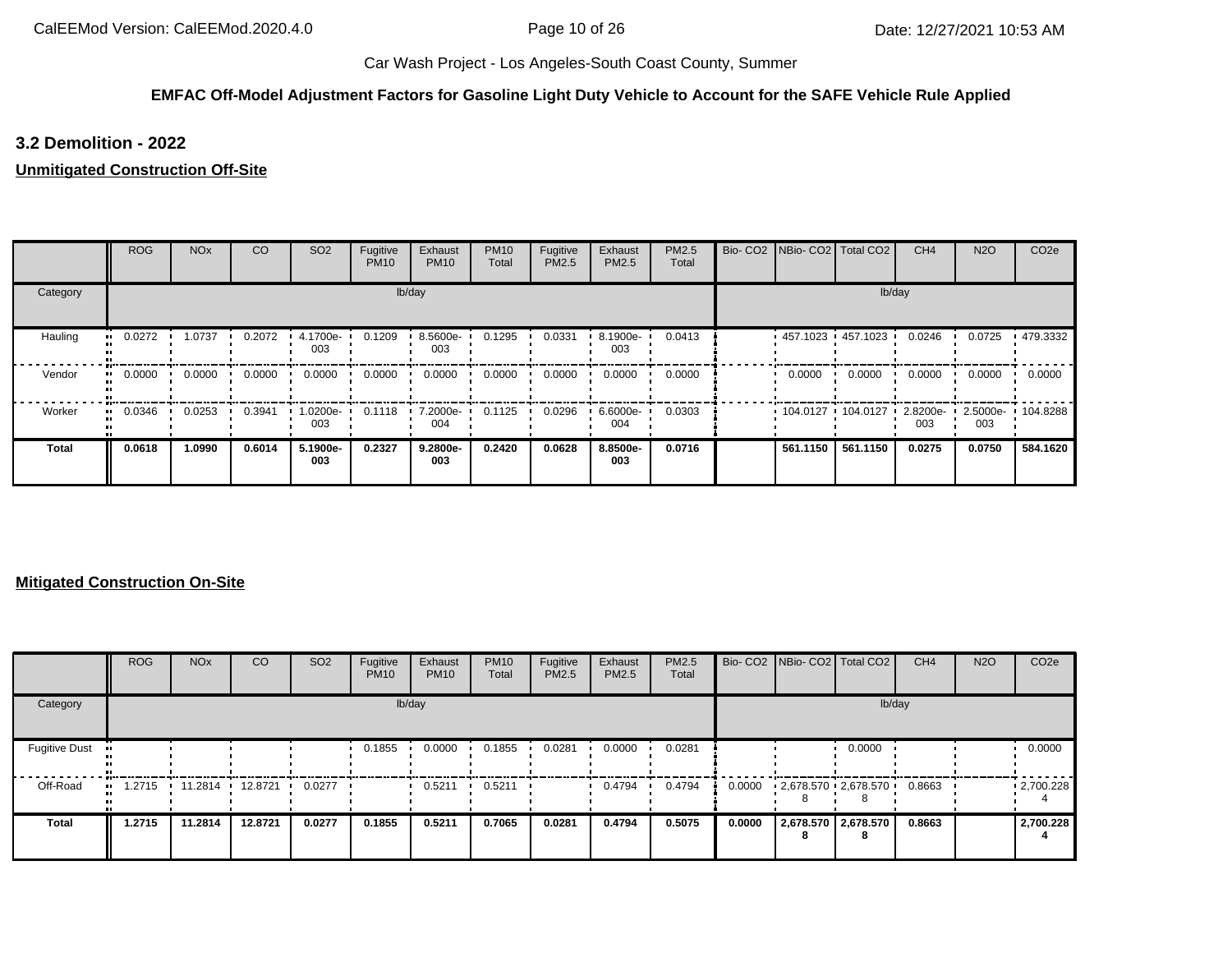#### **EMFAC Off-Model Adjustment Factors for Gasoline Light Duty Vehicle to Account for the SAFE Vehicle Rule Applied**

**3.2 Demolition - 2022**

#### **Mitigated Construction Off-Site**

|              | <b>ROG</b> | <b>NO<sub>x</sub></b> | CO     | SO <sub>2</sub> | Fugitive<br><b>PM10</b> | Exhaust<br><b>PM10</b> | <b>PM10</b><br>Total | Fugitive<br>PM2.5 | Exhaust<br>PM2.5 | <b>PM2.5</b><br>Total |  | Bio- CO2   NBio- CO2   Total CO2 |                     | CH <sub>4</sub> | <b>N2O</b>      | CO <sub>2e</sub> |
|--------------|------------|-----------------------|--------|-----------------|-------------------------|------------------------|----------------------|-------------------|------------------|-----------------------|--|----------------------------------|---------------------|-----------------|-----------------|------------------|
| Category     |            |                       |        |                 | lb/day                  | lb/day                 |                      |                   |                  |                       |  |                                  |                     |                 |                 |                  |
| Hauling      | 0.0272<br> | 1.0737                | 0.2072 | 4.1700e-<br>003 | 0.1209                  | 8.5600e-<br>003        | 0.1295               | 0.0331            | 8.1900e-<br>003  | 0.0413                |  |                                  | 457.1023 457.1023 ' | 0.0246          | 0.0725          | .479.3332        |
| Vendor       | 0.0000<br> | 0.0000                | 0.0000 | 0.0000          | 0.0000                  | 0.0000                 | 0.0000               | 0.0000            | 0.0000           | 0.0000                |  | 0.0000                           | 0.0000              | 0.0000          | 0.0000          | 0.0000           |
| Worker       | 0.0346<br> | 0.0253                | 0.3941 | -0200e-<br>003  | 0.1118                  | 7.2000e-<br>004        | 0.1125               | 0.0296            | 6.6000e-<br>004  | 0.0303                |  | 104.0127 104.0127                |                     | 2.8200e-<br>003 | 2.5000e-<br>003 | $\cdot$ 104.8288 |
| <b>Total</b> | 0.0618     | 1.0990                | 0.6014 | 5.1900e-<br>003 | 0.2327                  | 9.2800e-<br>003        | 0.2420               | 0.0628            | 8.8500e-<br>003  | 0.0716                |  | 561.1150                         | 561.1150            | 0.0275          | 0.0750          | 584.1620         |

# **3.3 Grading - 2022**

### **Unmitigated Construction On-Site**

|                      | <b>ROG</b> | <b>NO<sub>x</sub></b> | CO      | SO <sub>2</sub> | Fugitive<br><b>PM10</b> | Exhaust<br><b>PM10</b> | <b>PM10</b><br>Total | Fugitive<br>PM2.5 | Exhaust<br><b>PM2.5</b> | <b>PM2.5</b><br>Total |   | Bio- CO2   NBio- CO2   Total CO2 | CH <sub>4</sub> | <b>N2O</b> | CO <sub>2e</sub>  |
|----------------------|------------|-----------------------|---------|-----------------|-------------------------|------------------------|----------------------|-------------------|-------------------------|-----------------------|---|----------------------------------|-----------------|------------|-------------------|
| Category             |            |                       |         |                 |                         | lb/day                 |                      |                   |                         |                       |   | lb/day                           |                 |            |                   |
| <b>Fugitive Dust</b> |            |                       |         |                 | 0.0630                  | 0.0000                 | 0.0630               | 7.0100e-<br>003   | 0.0000                  | 7.0100e-<br>003       |   | 0.0000                           |                 |            | 0.0000            |
| Off-Road             | 1.2715     | 11.2814               | 12.8721 | 0.0277          |                         | 0.5211                 | 0.5211               |                   | 0.4794                  | 0.4794                |   | $2,678.570$ $2,678.570$          | 0.8663          |            | $\cdot$ 2,700.228 |
| <b>Total</b>         | 1.2715     | 11.2814               | 12.8721 | 0.0277          | 0.0630                  | 0.5211                 | 0.5841               | 7.0100e-<br>003   | 0.4794                  | 0.4864                | 8 | 2,678.570 2,678.570              | 0.8663          |            | 2,700.228         |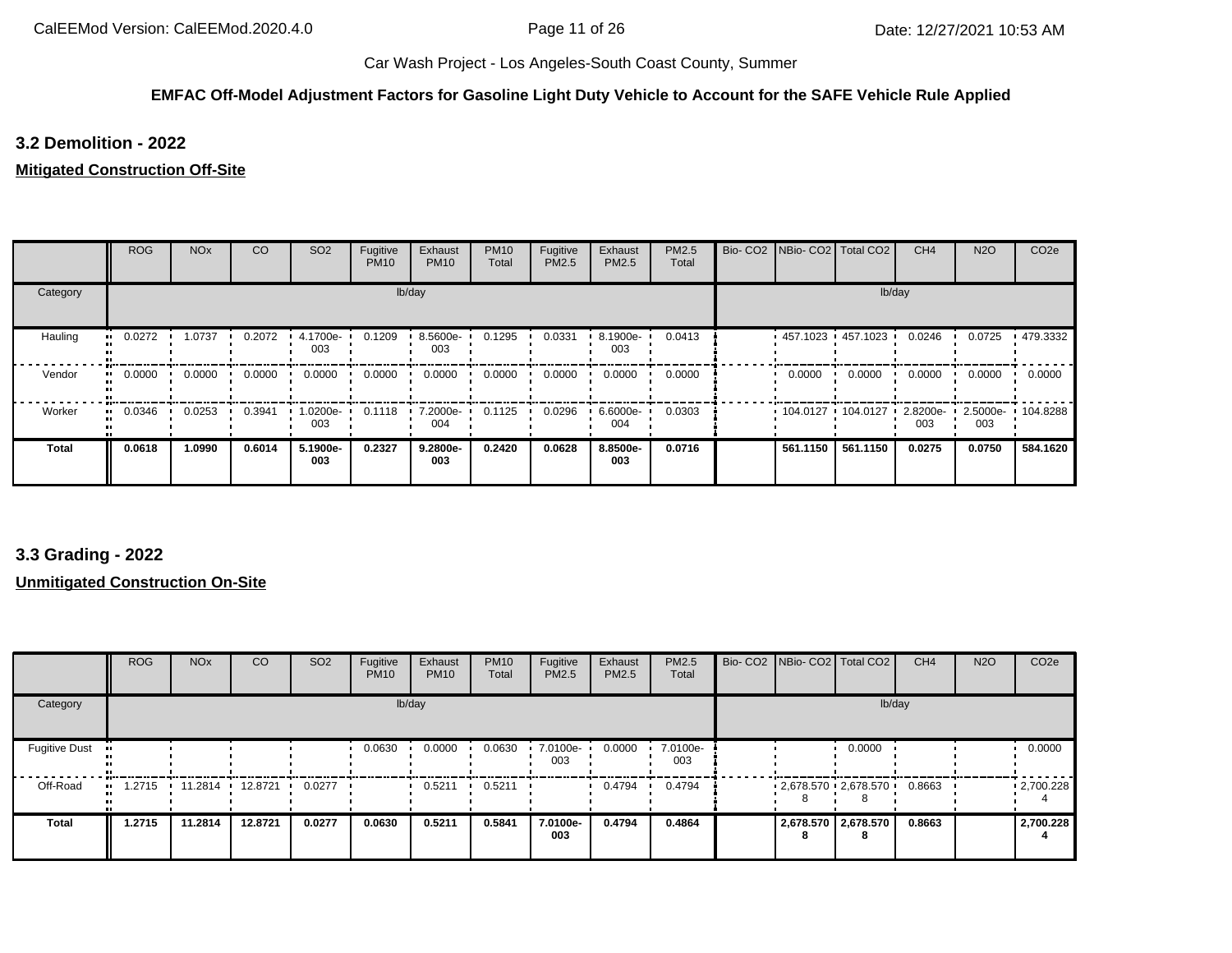## **EMFAC Off-Model Adjustment Factors for Gasoline Light Duty Vehicle to Account for the SAFE Vehicle Rule Applied**

## **3.3 Grading - 2022**

**Unmitigated Construction Off-Site**

|          | <b>ROG</b>            | <b>NO<sub>x</sub></b> | CO     | SO <sub>2</sub>  | Fugitive<br><b>PM10</b> | Exhaust<br><b>PM10</b> | <b>PM10</b><br>Total | Fugitive<br>PM2.5 | Exhaust<br><b>PM2.5</b> | PM2.5<br>Total | Bio- CO2   NBio- CO2   Total CO2 |                       | CH <sub>4</sub> | <b>N2O</b> | CO <sub>2e</sub>      |
|----------|-----------------------|-----------------------|--------|------------------|-------------------------|------------------------|----------------------|-------------------|-------------------------|----------------|----------------------------------|-----------------------|-----------------|------------|-----------------------|
| Category |                       |                       |        |                  |                         | lb/day                 |                      |                   |                         |                |                                  |                       | lb/day          |            |                       |
| Hauling  | 0.0615<br>            | 2.4229                | 0.4676 | 9.4100e-<br>003  | 0.2728                  | 0.0193                 | 0.2922               | 0.0748            | 0.0185                  | 0.0933         | $1,031.498$ 1,031.498            |                       | 0.0556          | 0.1637     | $\cdot$ 1,081.665     |
| Vendor   | $\blacksquare$ 0.0000 | 0.0000                | 0.0000 | 0.0000           | 0.0000                  | 0.0000                 | 0.0000               | 0.0000            | 0.0000                  | 0.0000         | 0.0000                           | 0.0000                | 0.0000          | 0.0000     | 0.0000                |
| Worker   | 0.0346                | 0.0253                | 0.3941 | -0200e- I<br>003 | 0.1118                  | 7.2000e-<br>004        | 0.1125               | 0.0296            | $6.6000e -$<br>004      | 0.0303         | $104.0127$ 104.0127              |                       | 2.8200e-<br>003 | 003        | 2.5000e- 104.8288     |
| Total    | 0.0961                | 2.4482                | 0.8617 | 0.0104           | 0.3846                  | 0.0200                 | 0.4047               | 0.1044            | 0.0192                  | 0.1236         |                                  | 1,135.511   1,135.511 | 0.0584          | 0.1662     | 1,186.494<br>$\Omega$ |

|                      | <b>ROG</b>          | <b>NO<sub>x</sub></b> | <b>CO</b> | SO <sub>2</sub> | Fugitive<br><b>PM10</b> | Exhaust<br><b>PM10</b> | <b>PM10</b><br>Total | Fugitive<br>PM2.5 | Exhaust<br>PM2.5 | PM2.5<br>Total  |        | Bio- CO2 NBio- CO2 Total CO2 | CH <sub>4</sub> | <b>N2O</b> | CO <sub>2e</sub>  |
|----------------------|---------------------|-----------------------|-----------|-----------------|-------------------------|------------------------|----------------------|-------------------|------------------|-----------------|--------|------------------------------|-----------------|------------|-------------------|
| Category             |                     |                       |           |                 |                         | lb/day                 |                      |                   |                  |                 |        | lb/day                       |                 |            |                   |
| <b>Fugitive Dust</b> |                     |                       |           |                 | 0.0234                  | 0.0000                 | 0.0234               | 2.6000e-<br>003   | 0.0000           | 2.6000e-<br>003 |        | 0.0000                       |                 |            | 0.0000            |
| Off-Road             | .2715<br><b>ALC</b> | $11.2814$ $\cdot$     | 12.8721   | 0.0277          |                         | 0.5211                 | 0.5211               |                   | 0.4794           | 0.4794          | 0.0000 | $2,678.570$ $2,678.570$      | 0.8663          |            | $\cdot$ 2,700.228 |
| <b>Total</b>         | 1.2715              | 11.2814               | 12.8721   | 0.0277          | 0.0234                  | 0.5211                 | 0.5444               | 2.6000e-<br>003   | 0.4794           | 0.4820          | 0.0000 | 2,678.570 2,678.570          | 0.8663          |            | 2,700.228         |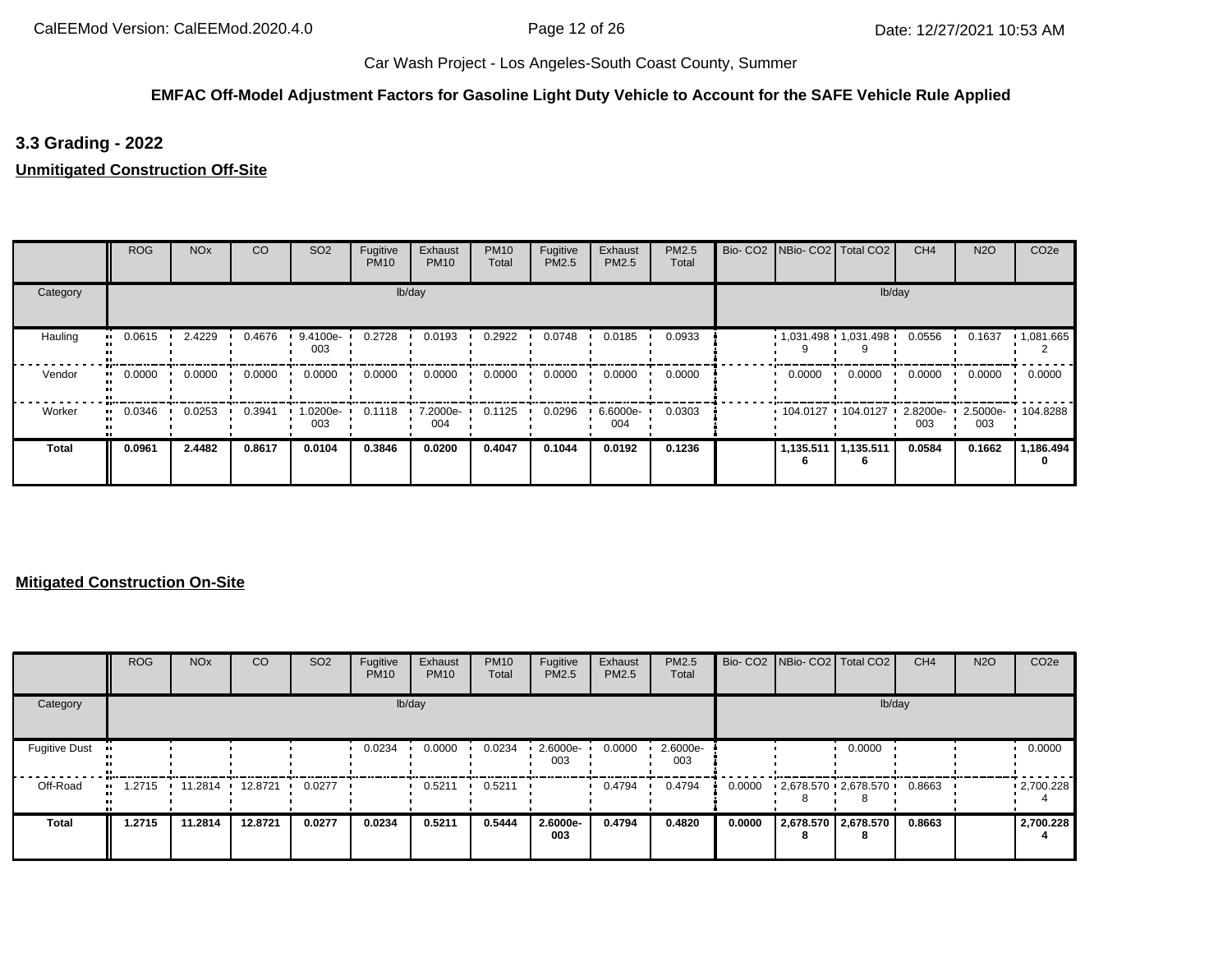## **EMFAC Off-Model Adjustment Factors for Gasoline Light Duty Vehicle to Account for the SAFE Vehicle Rule Applied**

## **3.3 Grading - 2022**

### **Mitigated Construction Off-Site**

|              | <b>ROG</b> | <b>NO<sub>x</sub></b> | CO     | SO <sub>2</sub>  | Fugitive<br><b>PM10</b> | Exhaust<br><b>PM10</b> | <b>PM10</b><br>Total | Fugitive<br>PM2.5 | Exhaust<br>PM2.5 | <b>PM2.5</b><br>Total |                       | Bio- CO2   NBio- CO2   Total CO2 | CH <sub>4</sub> | <b>N2O</b>      | CO <sub>2e</sub> |
|--------------|------------|-----------------------|--------|------------------|-------------------------|------------------------|----------------------|-------------------|------------------|-----------------------|-----------------------|----------------------------------|-----------------|-----------------|------------------|
| Category     |            |                       |        |                  |                         | lb/day                 |                      |                   |                  |                       |                       |                                  | lb/day          |                 |                  |
| Hauling      | 0.0615     | 2.4229                | 0.4676 | 9.4100e-<br>003  | 0.2728                  | 0.0193                 | 0.2922               | 0.0748            | 0.0185           | 0.0933                |                       | $1,031.498$ 1,031.498            | 0.0556          | 0.1637          | .1081.665        |
| Vendor       | 0.0000<br> | 0.0000                | 0.0000 | 0.0000           | 0.0000                  | 0.0000                 | 0.0000               | 0.0000            | 0.0000           | 0.0000                | 0.0000                | 0.0000                           | 0.0000          | 0.0000          | 0.0000           |
| Worker       | 0.0346<br> | 0.0253                | 0.3941 | -0200e- I<br>003 | 0.1118                  | 7.2000e-<br>004        | 0.1125               | 0.0296            | 6.6000e-<br>004  | 0.0303                | $104.0127 + 104.0127$ |                                  | 2.8200e-<br>003 | 2.5000e-<br>003 | $+104.8288$      |
| <b>Total</b> | 0.0961     | 2.4482                | 0.8617 | 0.0104           | 0.3846                  | 0.0200                 | 0.4047               | 0.1044            | 0.0192           | 0.1236                | 1,135.511<br>6        | 1,135.511                        | 0.0584          | 0.1662          | 1,186.494        |

## **3.4 Paving - 2022**

|              | <b>ROG</b> | <b>NO<sub>x</sub></b> | <sub>CO</sub> | SO <sub>2</sub> | Fugitive<br><b>PM10</b> | Exhaust<br><b>PM10</b> | <b>PM10</b><br>Total | Fugitive<br>PM2.5 | Exhaust<br><b>PM2.5</b> | PM2.5<br>Total | Bio- CO2   NBio- CO2   Total CO2 |                     | CH <sub>4</sub> | <b>N2O</b> | CO <sub>2e</sub>  |
|--------------|------------|-----------------------|---------------|-----------------|-------------------------|------------------------|----------------------|-------------------|-------------------------|----------------|----------------------------------|---------------------|-----------------|------------|-------------------|
| Category     |            |                       |               |                 |                         | lb/day                 |                      |                   |                         |                |                                  | lb/day              |                 |            |                   |
| Off-Road     | 0.7492<br> | 7.6399                | 8.7645        | 0.0135          |                         | 0.3983                 | 0.3983               |                   | 0.3664                  | 0.3664         |                                  | 1,307.693 1,307.693 | 0.4229          |            | $\cdot$ 1,318.266 |
| Paving       | 0.0969<br> |                       |               |                 |                         | 0.0000                 | 0.0000               |                   | 0.0000                  | 0.0000         |                                  | 0.0000              |                 |            | 0.0000            |
| <b>Total</b> | 0.8461     | 7.6399                | 8.7645        | 0.0135          |                         | 0.3983                 | 0.3983               |                   | 0.3664                  | 0.3664         | 1,307.693<br>0                   | 1,307.693<br>0      | 0.4229          |            | 1,318.266         |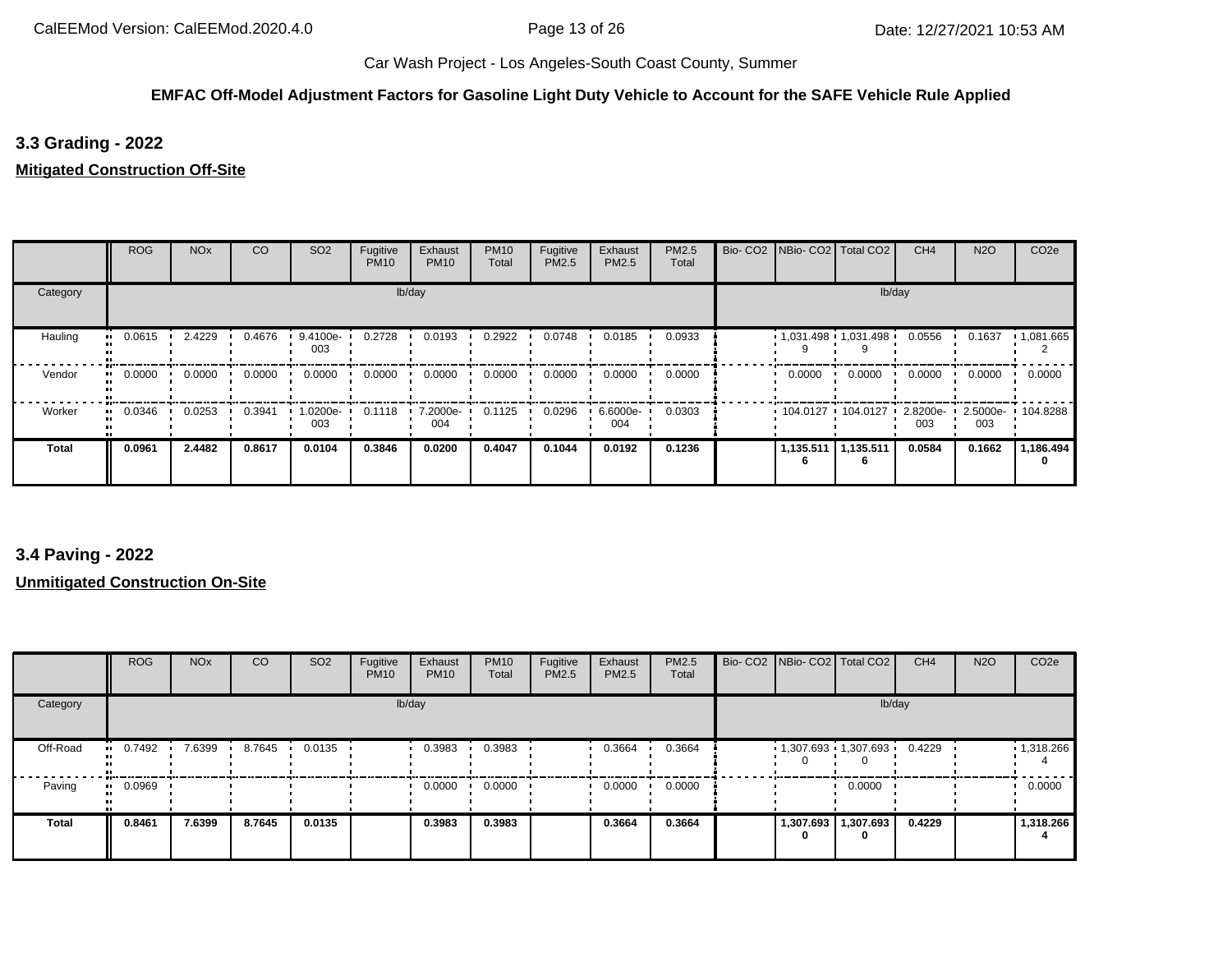## **EMFAC Off-Model Adjustment Factors for Gasoline Light Duty Vehicle to Account for the SAFE Vehicle Rule Applied**

**3.4 Paving - 2022**

**Unmitigated Construction Off-Site**

|              | <b>ROG</b> | <b>NO<sub>x</sub></b> | CO     | SO <sub>2</sub> | Fugitive<br><b>PM10</b> | Exhaust<br><b>PM10</b> | <b>PM10</b><br>Total | Fugitive<br>PM2.5 | Exhaust<br>PM2.5 | PM2.5<br>Total | Bio- CO2 NBio- CO2 Total CO2 |         | CH <sub>4</sub> | <b>N2O</b>      | CO <sub>2e</sub> |
|--------------|------------|-----------------------|--------|-----------------|-------------------------|------------------------|----------------------|-------------------|------------------|----------------|------------------------------|---------|-----------------|-----------------|------------------|
| Category     |            |                       |        |                 |                         | lb/day                 |                      |                   |                  |                |                              |         | lb/day          |                 |                  |
| Hauling      | 0.0000     | 0.0000                | 0.0000 | 0.0000          | 0.0000                  | 0.0000                 | 0.0000               | 0.0000            | 0.0000           | 0.0000         | 0.0000                       | 0.0000  | 0.0000          | 0.0000          | 0.0000           |
| Vendor       | 0.0000     | 0.0000                | 0.0000 | 0.0000          | 0.0000                  | 0.0000                 | 0.0000               | 0.0000            | 0.0000           | 0.0000         | 0.0000                       | 0.0000  | 0.0000          | 0.0000          | 0.0000           |
| Worker       | 0.0277     | 0.0202                | 0.3153 | 8.2000e-<br>004 | 0.0894                  | 5.7000e-<br>004        | 0.0900               | 0.0237            | 5.3000e-<br>004  | 0.0242         | 83.2102                      | 83.2102 | 2.2500e-<br>003 | 2.0000e-<br>003 | 83.8630          |
| <b>Total</b> | 0.0277     | 0.0202                | 0.3153 | 8.2000e-<br>004 | 0.0894                  | 5.7000e-<br>004        | 0.0900               | 0.0237            | 5.3000e-<br>004  | 0.0242         | 83.2102                      | 83.2102 | 2.2500e-<br>003 | 2.0000e-<br>003 | 83.8630          |

|              | <b>ROG</b> | <b>NO<sub>x</sub></b> | CO     | SO <sub>2</sub> | Fugitive<br><b>PM10</b> | Exhaust<br><b>PM10</b> | <b>PM10</b><br>Total | Fugitive<br><b>PM2.5</b> | Exhaust<br>PM2.5 | PM2.5<br>Total |        | Bio- CO2   NBio- CO2   Total CO2 |                              | CH <sub>4</sub> | <b>N2O</b> | CO <sub>2</sub> e |
|--------------|------------|-----------------------|--------|-----------------|-------------------------|------------------------|----------------------|--------------------------|------------------|----------------|--------|----------------------------------|------------------------------|-----------------|------------|-------------------|
| Category     |            |                       |        |                 |                         | lb/day                 |                      |                          |                  |                |        |                                  | lb/day                       |                 |            |                   |
| Off-Road     | 0.7492     | 7.6399                | 8.7645 | 0.0135          |                         | 0.3983                 | 0.3983               |                          | 0.3664           | 0.3664         | 0.0000 | . .                              | 1,307.693 1,307.693          | 0.4229          |            | $\cdot$ 1,318.266 |
| Paving       | 0.0969     |                       |        |                 |                         | 0.0000                 | 0.0000               |                          | 0.0000           | 0.0000         |        |                                  | 0.0000                       |                 |            | 0.0000            |
| <b>Total</b> | 0.8461     | 7.6399                | 8.7645 | 0.0135          |                         | 0.3983                 | 0.3983               |                          | 0.3664           | 0.3664         | 0.0000 |                                  | 1,307.693   1,307.693  <br>0 | 0.4229          |            | 1,318.266         |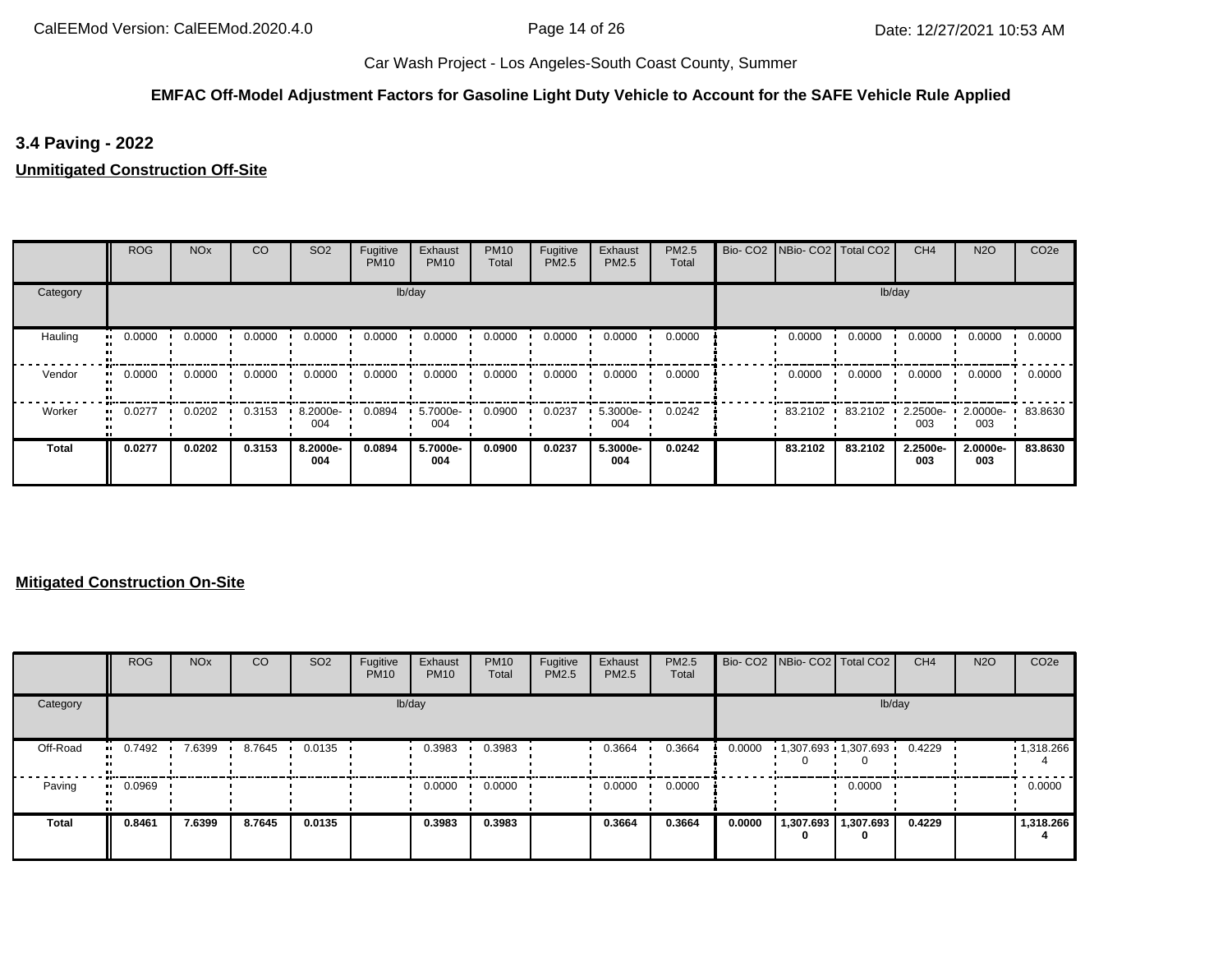#### **EMFAC Off-Model Adjustment Factors for Gasoline Light Duty Vehicle to Account for the SAFE Vehicle Rule Applied**

**3.4 Paving - 2022**

**Mitigated Construction Off-Site**

|              | <b>ROG</b> | <b>NO<sub>x</sub></b> | CO     | SO <sub>2</sub> | Fugitive<br><b>PM10</b> | Exhaust<br><b>PM10</b> | <b>PM10</b><br>Total | Fugitive<br>PM2.5 | Exhaust<br>PM2.5 | PM2.5<br>Total | Bio- CO2   NBio- CO2   Total CO2 |         | CH <sub>4</sub> | <b>N2O</b>      | CO <sub>2e</sub> |
|--------------|------------|-----------------------|--------|-----------------|-------------------------|------------------------|----------------------|-------------------|------------------|----------------|----------------------------------|---------|-----------------|-----------------|------------------|
| Category     |            |                       |        |                 |                         | lb/day                 |                      |                   |                  |                |                                  |         | lb/day          |                 |                  |
| Hauling      | 0.0000     | 0.0000                | 0.0000 | 0.0000          | 0.0000                  | 0.0000                 | 0.0000               | 0.0000            | 0.0000           | 0.0000         | 0.0000                           | 0.0000  | 0.0000          | 0.0000          | 0.0000           |
| Vendor       | 0.0000     | 0.0000                | 0.0000 | 0.0000          | 0.0000                  | 0.0000                 | 0.0000               | 0.0000            | 0.0000           | 0.0000         | 0.0000                           | 0.0000  | 0.0000          | 0.0000          | 0.0000           |
| Worker       | 0.0277     | 0.0202                | 0.3153 | 8.2000e-<br>004 | 0.0894                  | 5.7000e-<br>004        | 0.0900               | 0.0237            | 5.3000e-<br>004  | 0.0242         | 83.2102                          | 83.2102 | 2.2500e-<br>003 | 2.0000e-<br>003 | 83.8630          |
| <b>Total</b> | 0.0277     | 0.0202                | 0.3153 | 8.2000e-<br>004 | 0.0894                  | 5.7000e-<br>004        | 0.0900               | 0.0237            | 5.3000e-<br>004  | 0.0242         | 83.2102                          | 83.2102 | 2.2500e-<br>003 | 2.0000e-<br>003 | 83.8630          |

**3.5 Building Construction - 2022**

|          | <b>ROG</b>            | <b>NO<sub>x</sub></b> | CO     | SO <sub>2</sub> | Fugitive<br><b>PM10</b> | Exhaust<br><b>PM10</b> | <b>PM10</b><br>Total | Fugitive<br><b>PM2.5</b> | Exhaust<br>PM2.5 | PM2.5<br>Total |  | Bio- CO2 NBio- CO2 Total CO2 | CH <sub>4</sub> | <b>N2O</b> | CO <sub>2</sub> e     |
|----------|-----------------------|-----------------------|--------|-----------------|-------------------------|------------------------|----------------------|--------------------------|------------------|----------------|--|------------------------------|-----------------|------------|-----------------------|
| Category |                       |                       |        |                 |                         | lb/day                 |                      |                          |                  |                |  | lb/day                       |                 |            |                       |
| Off-Road | $\blacksquare$ 0.9514 | 9.7764                | 9.1677 | 0.0171          |                         | 0.4587                 | 0.4587               |                          | 0.4220           | 0.4220         |  | $1,657.176$ $1,657.176$      | 0.5360          |            | 1,670.576<br>$\Omega$ |
| Total    | 0.9514                | 9.7764                | 9.1677 | 0.0171          |                         | 0.4587                 | 0.4587               |                          | 0.4220           | 0.4220         |  | 1,657.176   1,657.176  <br>Ω | 0.5360          |            | 1,670.576<br>0        |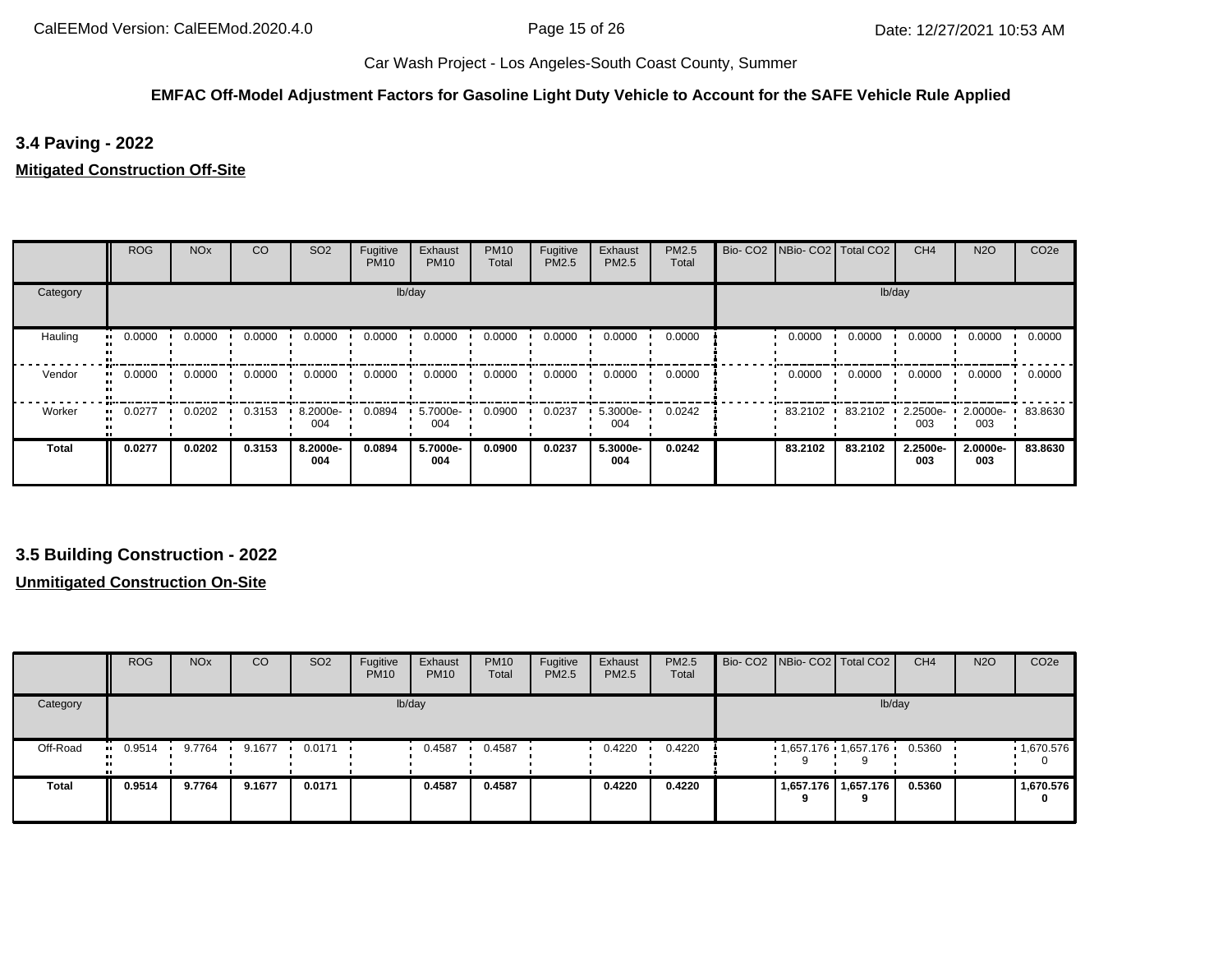## **EMFAC Off-Model Adjustment Factors for Gasoline Light Duty Vehicle to Account for the SAFE Vehicle Rule Applied**

# **3.5 Building Construction - 2022**

## **Unmitigated Construction Off-Site**

|              | <b>ROG</b>                     | <b>NO<sub>x</sub></b> | CO     | SO <sub>2</sub> | Fugitive<br><b>PM10</b> | Exhaust<br><b>PM10</b> | <b>PM10</b><br>Total | Fugitive<br>PM2.5 | Exhaust<br>PM2.5 | PM2.5<br>Total  | Bio- CO2   NBio- CO2   Total CO2 |          | CH <sub>4</sub> | <b>N2O</b>      | CO <sub>2e</sub> |
|--------------|--------------------------------|-----------------------|--------|-----------------|-------------------------|------------------------|----------------------|-------------------|------------------|-----------------|----------------------------------|----------|-----------------|-----------------|------------------|
| Category     |                                |                       |        |                 |                         | lb/day                 |                      |                   |                  |                 |                                  | lb/day   |                 |                 |                  |
| Hauling      | 0.0000<br>                     | 0.0000                | 0.0000 | 0.0000          | 0.0000                  | 0.0000                 | 0.0000               | 0.0000            | 0.0000           | 0.0000          | 0.0000                           | 0.0000   | 0.0000          | 0.0000          | 0.0000           |
| Vendor       | $\blacksquare$ 7.8700e-<br>003 | 0.1959                | 0.0672 | 7.8000e-<br>004 | 0.0256                  | 1.8700e-<br>003        | 0.0275               | 7.3800e-<br>003   | -.7900e<br>003   | 9.1600e-<br>003 | 84.1846                          | 84.1846  | 2.8100e-<br>003 | 0.0121          | 87.8701          |
| Worker       | 0.0346<br>                     | 0.0253                | 0.3941 | 1.0200e-<br>003 | 0.1118                  | 7.2000e-<br>004        | 0.1125               | 0.0296            | 6.6000e-<br>004  | 0.0303          | 104.0127                         | 104.0127 | 2.8200e-<br>003 | 2.5000e-<br>003 | 104.8288         |
| <b>Total</b> | 0.0425                         | 0.2212                | 0.4613 | 1.8000e-<br>003 | 0.1374                  | 2.5900e-<br>003        | 0.1400               | 0.0370            | 2.4500e-<br>003  | 0.0395          | 188.1974                         | 188.1974 | 5.6300e-<br>003 | 0.0146          | 192.6988         |

|          | <b>ROG</b>            | <b>NO<sub>x</sub></b> | CO     | SO <sub>2</sub> | Fugitive<br><b>PM10</b> | Exhaust<br><b>PM10</b> | <b>PM10</b><br>Total | Fugitive<br>PM2.5 | Exhaust<br>PM2.5 | <b>PM2.5</b><br>Total |        | Bio- CO2 NBio- CO2 Total CO2 | CH <sub>4</sub> | <b>N2O</b> | CO <sub>2e</sub>       |
|----------|-----------------------|-----------------------|--------|-----------------|-------------------------|------------------------|----------------------|-------------------|------------------|-----------------------|--------|------------------------------|-----------------|------------|------------------------|
| Category |                       |                       |        |                 |                         | lb/day                 |                      |                   |                  |                       |        | lb/day                       |                 |            |                        |
| Off-Road | $\blacksquare$ 0.9514 | 9.7764                | 9.1677 | 0.0171          |                         | 0.4587                 | 0.4587               |                   | 0.4220           | 0.4220                | 0.0000 | 1,657.176 1,657.176          | 0.5360          |            | .1,670.576<br>$\Omega$ |
| Total    | 0.9514                | 9.7764                | 9.1677 | 0.0171          |                         | 0.4587                 | 0.4587               |                   | 0.4220           | 0.4220                | 0.0000 | 1,657.176   1,657.176        | 0.5360          |            | 1,670.576<br>o         |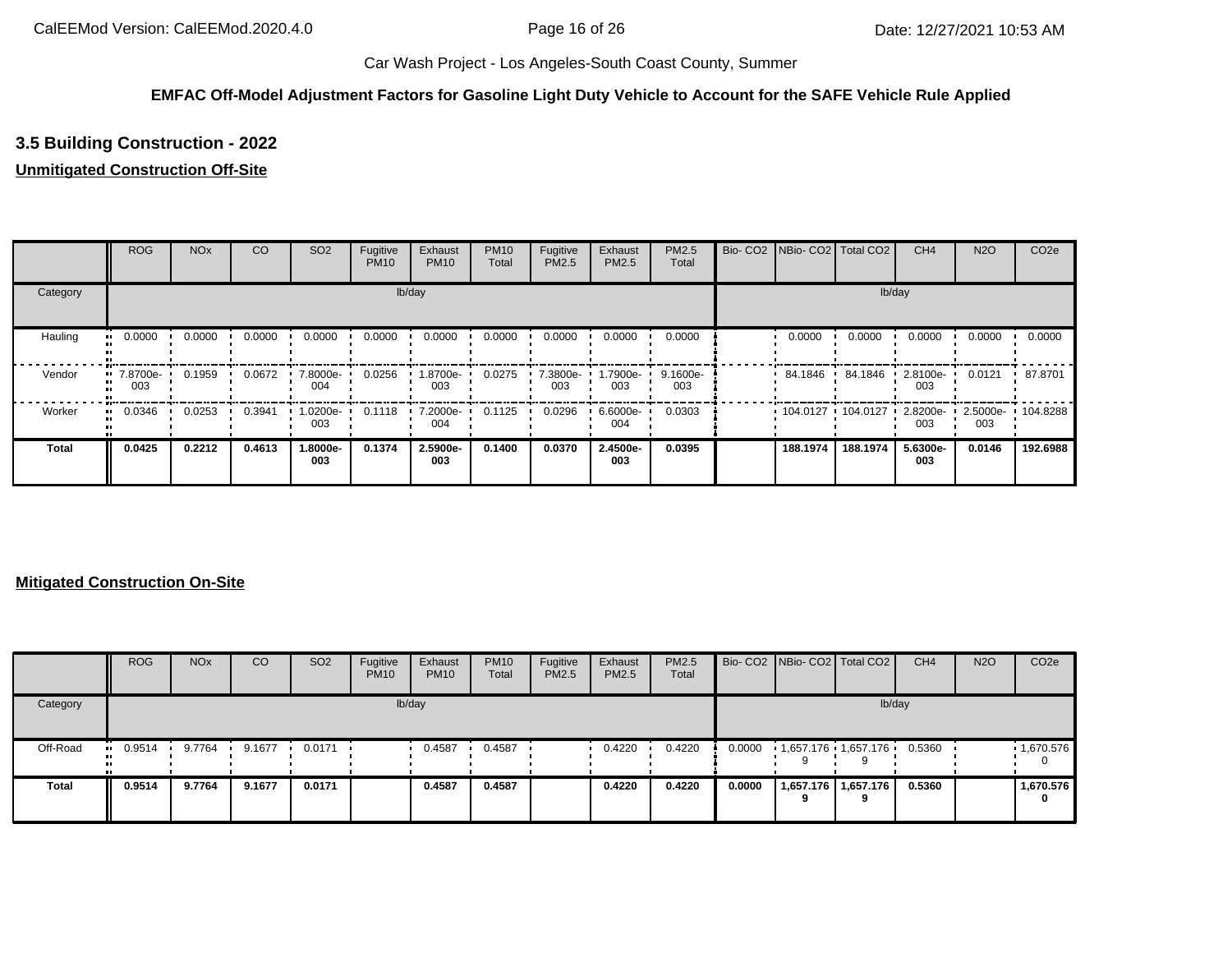## **EMFAC Off-Model Adjustment Factors for Gasoline Light Duty Vehicle to Account for the SAFE Vehicle Rule Applied**

# **3.5 Building Construction - 2022**

### **Mitigated Construction Off-Site**

|          | <b>ROG</b>      | <b>NO<sub>x</sub></b> | CO     | SO <sub>2</sub> | Fugitive<br><b>PM10</b> | Exhaust<br><b>PM10</b> | <b>PM10</b><br>Total | Fugitive<br><b>PM2.5</b> | Exhaust<br>PM2.5 | PM2.5<br>Total  | Bio- CO2   NBio- CO2   Total CO2 |          | CH <sub>4</sub>    | <b>N2O</b>      | CO <sub>2e</sub> |
|----------|-----------------|-----------------------|--------|-----------------|-------------------------|------------------------|----------------------|--------------------------|------------------|-----------------|----------------------------------|----------|--------------------|-----------------|------------------|
| Category |                 |                       |        |                 |                         | lb/day                 |                      |                          |                  |                 |                                  |          | lb/day             |                 |                  |
| Hauling  | 0.0000          | 0.0000                | 0.0000 | 0.0000          | 0.0000                  | 0.0000                 | 0.0000               | 0.0000                   | 0.0000           | 0.0000          | 0.0000                           | 0.0000   | 0.0000             | 0.0000          | 0.0000           |
| Vendor   | 7.8700e-<br>003 | 0.1959                | 0.0672 | 7.8000e-<br>004 | 0.0256                  | 1.8700e-<br>003        | 0.0275               | 7.3800e-<br>003          | 1.7900e-<br>003  | 9.1600e-<br>003 | 84.1846                          | 84.1846  | $2.8100e -$<br>003 | 0.0121          | 87.8701          |
| Worker   | 0.0346          | 0.0253                | 0.3941 | 1.0200e-<br>003 | 0.1118                  | 7.2000e-<br>004        | 0.1125               | 0.0296                   | 6.6000e-<br>004  | 0.0303          | 104.0127 104.0127                |          | 2.8200e-<br>003    | 2.5000e-<br>003 | $\cdot$ 104.8288 |
| Total    | 0.0425          | 0.2212                | 0.4613 | 1.8000e-<br>003 | 0.1374                  | 2.5900e-<br>003        | 0.1400               | 0.0370                   | 2.4500e-<br>003  | 0.0395          | 188.1974                         | 188.1974 | 5.6300e-<br>003    | 0.0146          | 192.6988         |

## **3.6 Architectural Coating - 2022**

|                 | <b>ROG</b> | <b>NO<sub>x</sub></b> | CO     | SO <sub>2</sub> | Fugitive<br><b>PM10</b> | Exhaust<br><b>PM10</b> | <b>PM10</b><br>Total | Fugitive<br>PM2.5 | Exhaust<br><b>PM2.5</b> | <b>PM2.5</b><br>Total | Bio- CO2   NBio- CO2   Total CO2 |          | CH <sub>4</sub> | <b>N2O</b> | CO <sub>2e</sub> |
|-----------------|------------|-----------------------|--------|-----------------|-------------------------|------------------------|----------------------|-------------------|-------------------------|-----------------------|----------------------------------|----------|-----------------|------------|------------------|
| Category        |            |                       |        |                 |                         | lb/day                 |                      |                   |                         |                       |                                  | lb/day   |                 |            |                  |
| Archit. Coating | 1.9701     |                       |        |                 |                         | 0.0000                 | 0.0000               |                   | 0.0000                  | 0.0000                |                                  | 0.0000   |                 |            | 0.0000           |
| Off-Road        | 0.2045     | .4085                 | 1.8136 | 2.9700e-<br>003 |                         | 0.0817                 | 0.0817               |                   | 0.0817                  | 0.0817                | 281.4481 281.4481                |          | 0.0183          |            | .281.9062        |
| <b>Total</b>    | 2.1747     | 1.4085                | 1.8136 | 2.9700e-<br>003 |                         | 0.0817                 | 0.0817               |                   | 0.0817                  | 0.0817                | 281.4481                         | 281.4481 | 0.0183          |            | 281.9062         |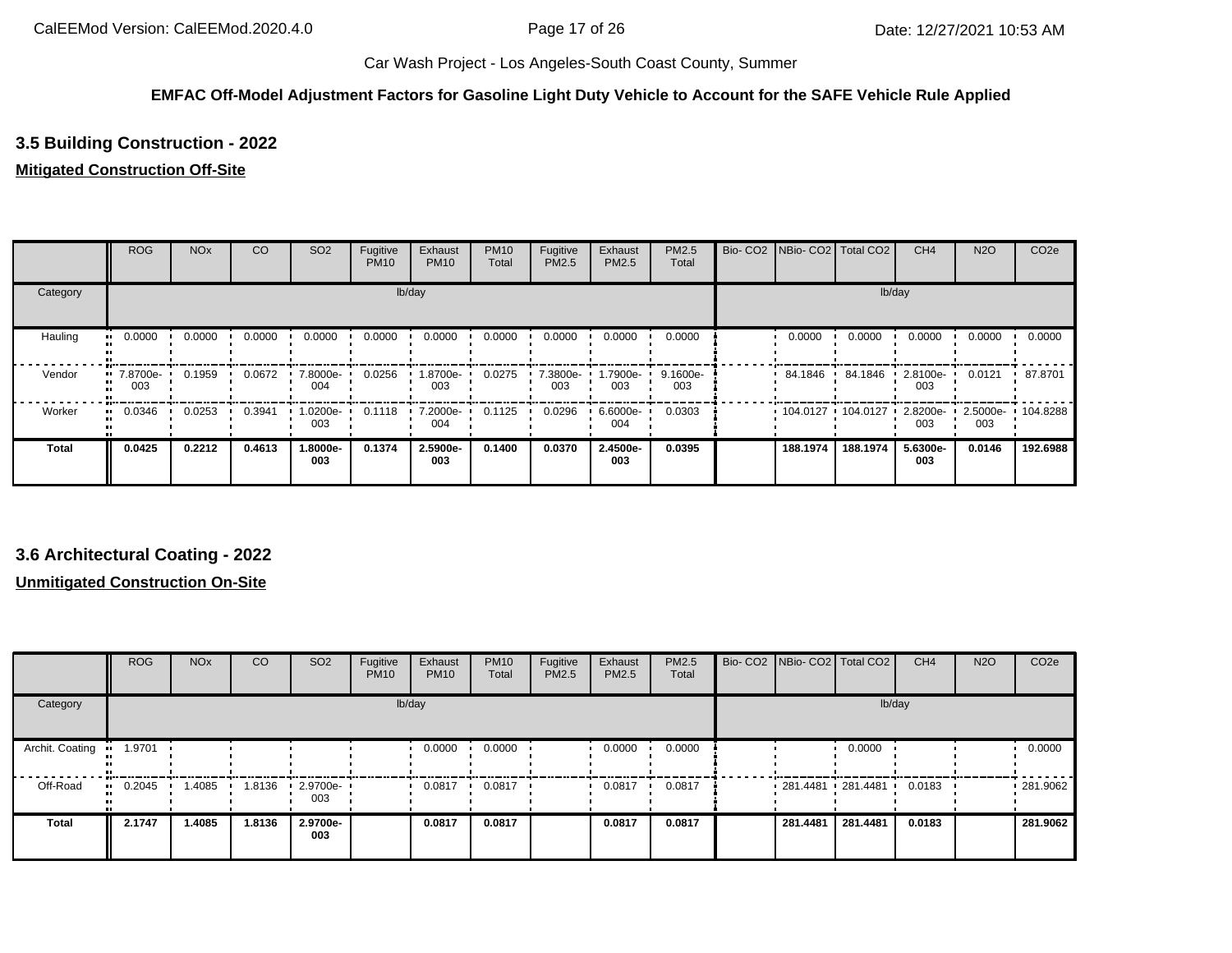## **EMFAC Off-Model Adjustment Factors for Gasoline Light Duty Vehicle to Account for the SAFE Vehicle Rule Applied**

# **3.6 Architectural Coating - 2022**

### **Unmitigated Construction Off-Site**

|          | <b>ROG</b>                     | <b>NO<sub>x</sub></b> | CO     | SO <sub>2</sub> | Fugitive<br><b>PM10</b> | Exhaust<br><b>PM10</b> | <b>PM10</b><br>Total | Fugitive<br>PM2.5 | Exhaust<br><b>PM2.5</b> | PM2.5<br>Total  | Bio-CO <sub>2</sub> | NBio- CO2   Total CO2 |         | CH <sub>4</sub>    | <b>N2O</b>      | CO <sub>2e</sub> |
|----------|--------------------------------|-----------------------|--------|-----------------|-------------------------|------------------------|----------------------|-------------------|-------------------------|-----------------|---------------------|-----------------------|---------|--------------------|-----------------|------------------|
| Category |                                |                       |        |                 |                         | lb/day                 |                      |                   |                         |                 |                     |                       |         | lb/day             |                 |                  |
| Hauling  | 0.0000<br>                     | 0.0000                | 0.0000 | 0.0000          | 0.0000                  | 0.0000                 | 0.0000               | 0.0000            | 0.0000                  | 0.0000          |                     | 0.0000                | 0.0000  | 0.0000             | 0.0000          | 0.0000           |
| Vendor   | 0.0000<br>                     | 0.0000                | 0.0000 | 0.0000          | 0.0000                  | 0.0000                 | 0.0000               | 0.0000            | 0.0000                  | 0.0000          |                     | 0.0000                | 0.0000  | 0.0000             | 0.0000          | 0.0000           |
| Worker   | $\blacksquare$ 6.9200e-<br>003 | 5.0500e-<br>003       | 0.0788 | 2.0000e-<br>004 | 0.0224                  | 1.4000e-<br>004        | 0.0225               | 5.9300e-<br>003   | -3000e-<br>004          | 6.0600e-<br>003 |                     | 20.8025               | 20.8025 | $5.6000e -$<br>004 | 5.0000e-<br>004 | 20.9658          |
| Total    | 6.9200e-<br>003                | 5.0500e-<br>003       | 0.0788 | 2.0000e-<br>004 | 0.0224                  | 1.4000e-<br>004        | 0.0225               | 5.9300e-<br>003   | 1.3000e-<br>004         | 6.0600e-<br>003 |                     | 20.8025               | 20.8025 | 5.6000e-<br>004    | 5.0000e-<br>004 | 20.9658          |

|                 | <b>ROG</b>     | <b>NO<sub>x</sub></b> | CO     | SO <sub>2</sub> | Fugitive<br><b>PM10</b> | Exhaust<br><b>PM10</b> | <b>PM10</b><br>Total | Fugitive<br>PM2.5 | Exhaust<br><b>PM2.5</b> | PM2.5<br>Total |        | Bio- CO2 NBio- CO2 Total CO2 |          | CH <sub>4</sub> | <b>N2O</b> | CO <sub>2e</sub> |
|-----------------|----------------|-----------------------|--------|-----------------|-------------------------|------------------------|----------------------|-------------------|-------------------------|----------------|--------|------------------------------|----------|-----------------|------------|------------------|
| Category        |                |                       |        |                 |                         | lb/day                 |                      |                   |                         |                |        |                              | lb/day   |                 |            |                  |
| Archit. Coating | 1.9701<br>. .  |                       |        |                 |                         | 0.0000                 | 0.0000               |                   | 0.0000                  | 0.0000         |        |                              | 0.0000   |                 |            | 0.0000           |
| Off-Road        | $\cdot$ 0.2045 | 1.4085                | 1.8136 | 2.9700e-<br>003 |                         | 0.0817                 | 0.0817               |                   | 0.0817                  | 0.0817         | 0.0000 | 281.4481 281.4481            |          | 0.0183          |            | .281.9062        |
| Total           | 2.1747         | 1.4085                | 1.8136 | 2.9700e-<br>003 |                         | 0.0817                 | 0.0817               |                   | 0.0817                  | 0.0817         | 0.0000 | 281.4481                     | 281.4481 | 0.0183          |            | 281.9062         |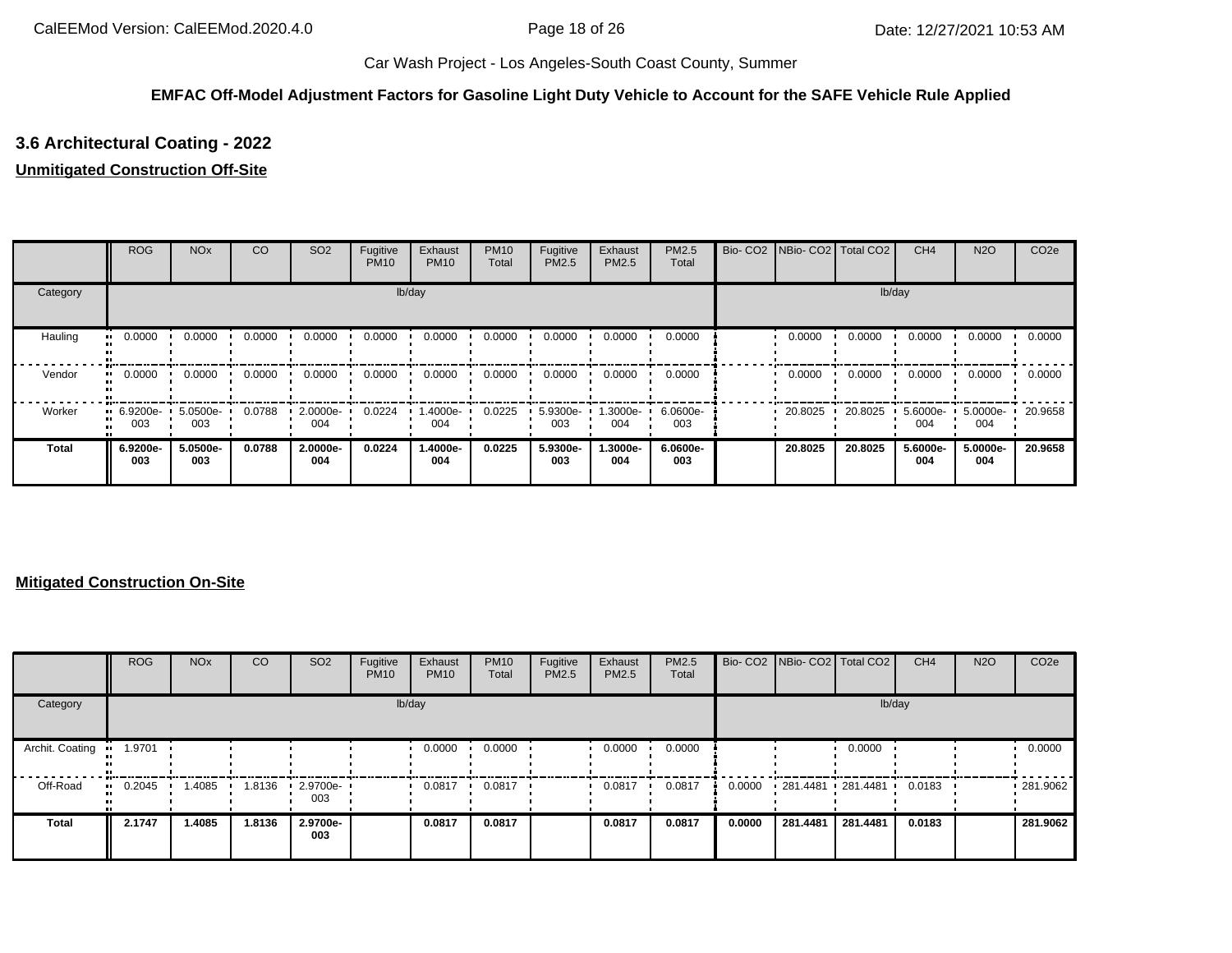#### **EMFAC Off-Model Adjustment Factors for Gasoline Light Duty Vehicle to Account for the SAFE Vehicle Rule Applied**

# **3.6 Architectural Coating - 2022**

### **Mitigated Construction Off-Site**

|              | <b>ROG</b>         | <b>NO<sub>x</sub></b> | CO     | SO <sub>2</sub> | Fugitive<br><b>PM10</b> | Exhaust<br><b>PM10</b> | <b>PM10</b><br>Total | Fugitive<br>PM2.5 | Exhaust<br><b>PM2.5</b> | PM2.5<br>Total  | Bio- CO2   NBio- CO2   Total CO2 |         | CH <sub>4</sub> | <b>N2O</b>      | CO <sub>2e</sub> |
|--------------|--------------------|-----------------------|--------|-----------------|-------------------------|------------------------|----------------------|-------------------|-------------------------|-----------------|----------------------------------|---------|-----------------|-----------------|------------------|
| Category     |                    |                       |        |                 |                         | lb/day                 |                      |                   |                         |                 |                                  | lb/day  |                 |                 |                  |
| Hauling      | 0.0000             | 0.0000                | 0.0000 | 0.0000          | 0.0000                  | 0.0000                 | 0.0000               | 0.0000            | 0.0000                  | 0.0000          | 0.0000                           | 0.0000  | 0.0000          | 0.0000          | 0.0000           |
| Vendor       | 0.0000             | 0.0000                | 0.0000 | 0.0000          | 0.0000                  | 0.0000                 | 0.0000               | 0.0000            | 0.0000                  | 0.0000          | 0.0000                           | 0.0000  | 0.0000          | 0.0000          | 0.0000           |
| Worker       | $-6.9200e-$<br>003 | 5.0500e-<br>003       | 0.0788 | 2.0000e-<br>004 | 0.0224                  | 1.4000e-<br>004        | 0.0225               | 5.9300e-<br>003   | 1.3000e-<br>004         | 6.0600e-<br>003 | 20.8025                          | 20.8025 | 5.6000e-<br>004 | 5.0000e-<br>004 | 20.9658          |
| <b>Total</b> | 6.9200e-<br>003    | 5.0500e-<br>003       | 0.0788 | 2.0000e-<br>004 | 0.0224                  | 1.4000e-<br>004        | 0.0225               | 5.9300e-<br>003   | 1.3000e-<br>004         | 6.0600e-<br>003 | 20.8025                          | 20.8025 | 5.6000e-<br>004 | 5.0000e-<br>004 | 20.9658          |

## **4.0 Operational Detail - Mobile**

**4.1 Mitigation Measures Mobile**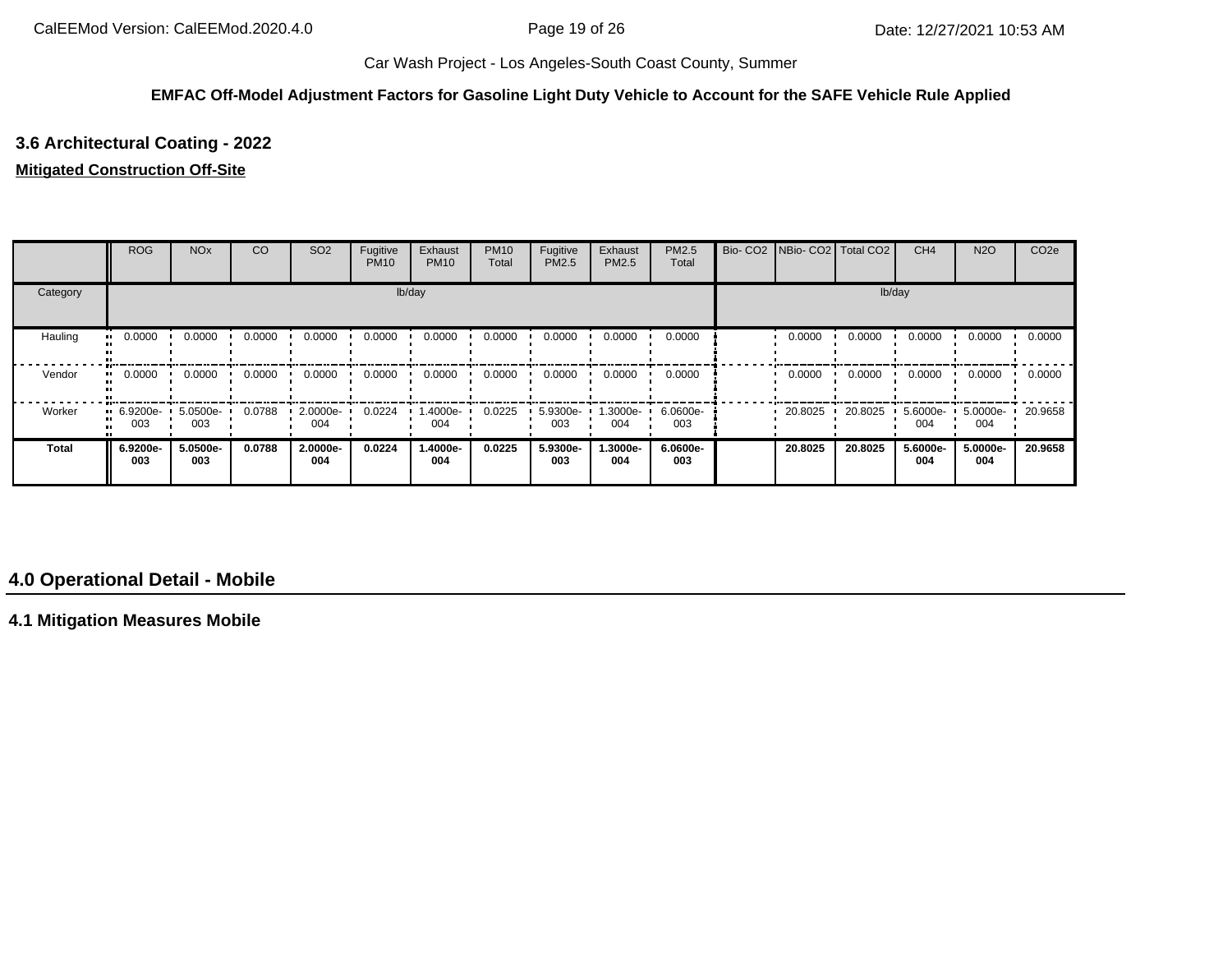#### **EMFAC Off-Model Adjustment Factors for Gasoline Light Duty Vehicle to Account for the SAFE Vehicle Rule Applied**

|             | <b>ROG</b> | <b>NO<sub>x</sub></b> | <sub>CO</sub> | SO <sub>2</sub> | Fugitive<br><b>PM10</b> | Exhaust<br><b>PM10</b> | <b>PM10</b><br>Total | Fugitive<br><b>PM2.5</b> | Exhaust<br><b>PM2.5</b> | PM2.5<br>Total          |  | Bio- CO2 NBio- CO2 Total CO2    | CH <sub>4</sub> | <b>N2O</b> | CO <sub>2e</sub>     |
|-------------|------------|-----------------------|---------------|-----------------|-------------------------|------------------------|----------------------|--------------------------|-------------------------|-------------------------|--|---------------------------------|-----------------|------------|----------------------|
| Category    |            |                       |               |                 |                         | lb/day                 |                      |                          |                         |                         |  | lb/day                          |                 |            |                      |
| Mitigated   | 1.0092     | 0.8441                | 7.3614        | 0.0134          | 1.2775                  | 0.0119                 | .2894                | 0.3403                   | 0.0111                  | 0.3514                  |  | $1,372.074$ $1,372.074$ $\cdot$ | 0.1197          |            | $0.0710 + 1,396.221$ |
| Unmitigated | 1.0092     | 0.8441                | $-7.3614$     | 0.0134          | 1.2775                  | 0.0119<br><b>COLOR</b> | 1.2894               | 0.3403                   | 0.0111                  | $0.3514$ $\blacksquare$ |  | $1,372.074$ $1,372.074$ 0.1197  |                 |            |                      |

# **4.2 Trip Summary Information**

|                                |         | Average Daily Trip Rate |        | Unmitigated       | Mitigated         |
|--------------------------------|---------|-------------------------|--------|-------------------|-------------------|
| Land Use                       | Weekdav | Saturday                | Sunday | <b>Annual VMT</b> | <b>Annual VMT</b> |
| Automobile Care Center         | 453.00  | 453.00                  | 453.00 | 606.818           | 606.818           |
| <b>City Park</b>               | 0.00    | 0.00                    | 0.00   |                   |                   |
| <b>General Office Building</b> | 0.00    | 0.00                    | 0.00   |                   |                   |
| <b>Other Asphalt Surfaces</b>  | 0.00    | 0.00                    | 0.00   |                   |                   |
| Parking Lot                    | 0.00    | 0.00                    | 0.00   |                   |                   |
| Total                          | 453.00  | 453.00                  | 453.00 | 606.818           | 606.818           |

# **4.3 Trip Type Information**

|                                |            | <b>Miles</b>   |                                   |       | Trip % |             |         | Trip Purpose %  |         |
|--------------------------------|------------|----------------|-----------------------------------|-------|--------|-------------|---------|-----------------|---------|
| Land Use                       | H-W or C-W | $H-S$ or $C-C$ | H-O or C-NW H-W or C-W H-S or C-C |       |        | H-O or C-NW | Primary | <b>Diverted</b> | Pass-by |
| Automobile Care Center         | 16.60      | 8.40           | 6.90                              | 33.00 | 48.00  | 19.00       | 21      | 51              | 28      |
| City Park                      | 16.60      | 8.40           | 6.90                              | 33.00 | 48.00  | 19.00       | 66      | 28              |         |
| <b>General Office Building</b> | 16.60      | 8.40           | 6.90                              | 33.00 | 48.00  | 19.00       | 77      | 19              |         |
| <b>Other Asphalt Surfaces</b>  | 16.60      | 8.40           | 6.90                              | 0.00  | 0.00   | 0.00        |         |                 |         |
| Parking Lot                    | 16.60      | 8.40           | 6.90                              | 0.00  | 0.00   | 0.00        |         |                 |         |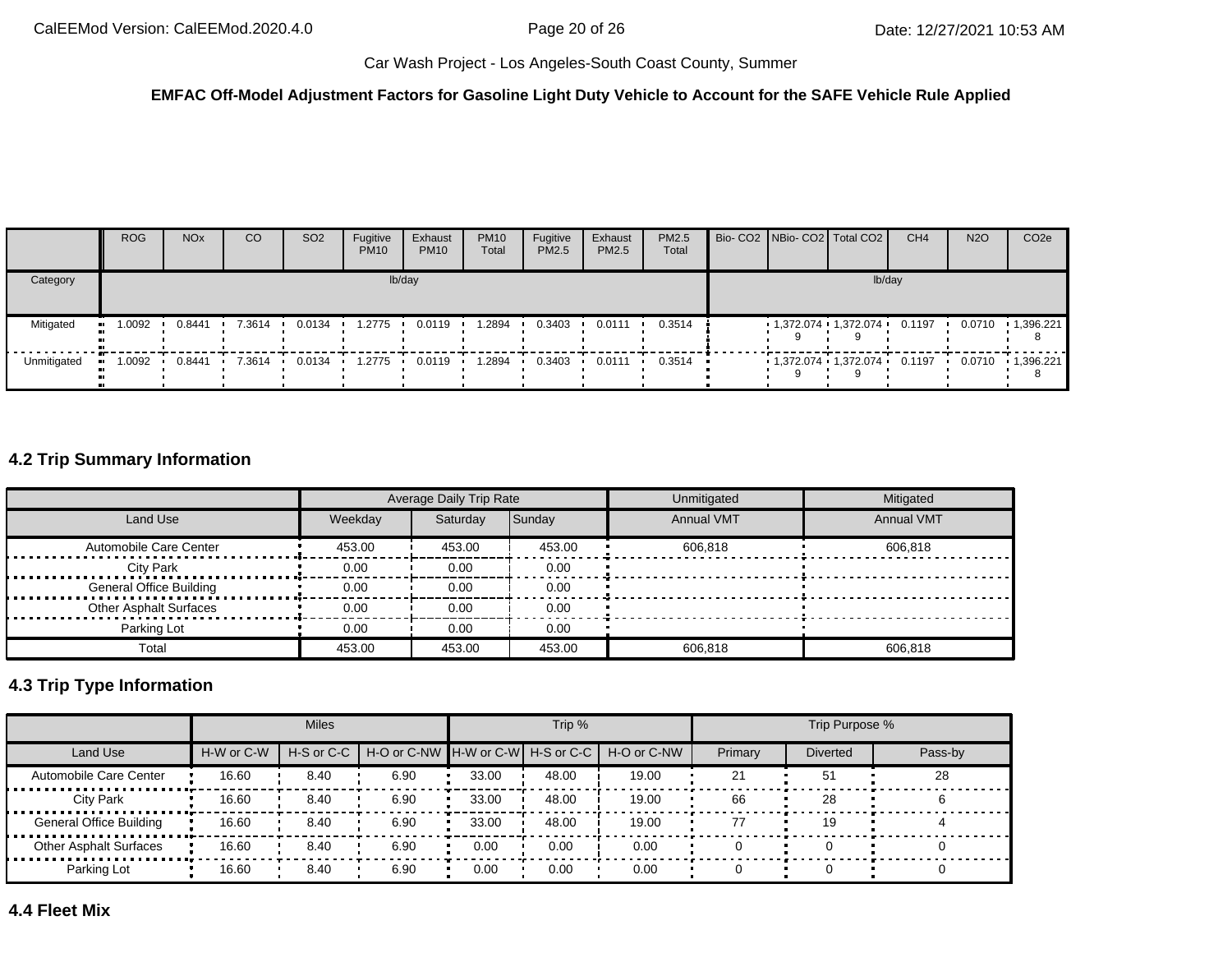**EMFAC Off-Model Adjustment Factors for Gasoline Light Duty Vehicle to Account for the SAFE Vehicle Rule Applied**

| Land Use                      | <b>LDA</b> | LDT <sub>1</sub> | LDT <sub>2</sub> | <b>MDV</b> | LHD1     | LHD <sub>2</sub> | <b>MHD</b> | HHD      | <b>OBUS</b> | <b>UBUS</b> | <b>MCY</b> | <b>SBUS</b> | <b>MH</b> |
|-------------------------------|------------|------------------|------------------|------------|----------|------------------|------------|----------|-------------|-------------|------------|-------------|-----------|
| Automobile Care Center        | 0.546774   | 0.061880         | 0.186704         | 0.127505   | 0.022909 | 0.005912         | 0.010702   | 0.008032 | 0.000940    | 0.000617    | 0.023937   | 0.000692    | 0.003397  |
| City Park                     | 0.546774   | 0.061880         | 0.186704         | 0.127505   | 0.022909 | 0.005912         | 0.010702   | 0.008032 | 0.000940    | 0.000617    | 0.023937   | 0.000692    | 0.003397  |
| General Office Building       | 0.546774   | 0.061880         | 0.186704         | 0.127505   | 0.022909 | 0.005912         | 0.010702   | 0.008032 | 0.000940    | 0.000617    | 0.023937   | 0.000692    | 0.003397  |
| <b>Other Asphalt Surfaces</b> | 0.546774   | 0.061880         | 0.186704         | 0.127505   | 0.022909 | 0.005912         | 0.010702   | 0.008032 | 0.000940    | 0.000617    | 0.023937   | 0.000692    | 0.003397  |
| Parking Lot                   | 0.546774•  | 0.061880         | 0.186704         | 0.127505   | 0.022909 | 0.005912         | 0.010702   | 0.008032 | 0.000940    | 0.000617    | 0.023937   | 0.000692    | 0.003397  |

# **5.0 Energy Detail**

## Historical Energy Use: N

# **5.1 Mitigation Measures Energy**

|                           | <b>ROG</b>    | <b>NO<sub>x</sub></b> | CO     | SO <sub>2</sub> | Fugitive<br><b>PM10</b> | Exhaust<br><b>PM10</b> | <b>PM10</b><br>Total | Fugitive<br>PM2.5 | Exhaust<br>PM2.5 | PM2.5<br>Total | Bio- CO2   NBio- CO2   Total CO2 |        | CH <sub>4</sub> | <b>N2O</b> | CO <sub>2e</sub> |
|---------------------------|---------------|-----------------------|--------|-----------------|-------------------------|------------------------|----------------------|-------------------|------------------|----------------|----------------------------------|--------|-----------------|------------|------------------|
| Category                  |               |                       |        |                 |                         | lb/day                 |                      |                   |                  |                |                                  | lb/day |                 |            |                  |
| NaturalGas<br>Mitigated   | 0.0000<br>. . | 0.0000                | 0.0000 | 0.0000          |                         | 0.0000                 | 0.0000               |                   | 0.0000           | 0.0000         | 0.0000                           | 0.0000 | 0.0000          | 0.0000     | 0.0000           |
| NaturalGas<br>Unmitigated | $-0.0000$     | 0.0000                | 0.0000 | 0.0000          |                         | 0.0000                 | 0.0000               |                   | 0.0000           | 0.0000         | 0.0000                           | 0.0000 | 0.0000          | 0.0000     | 0.0000           |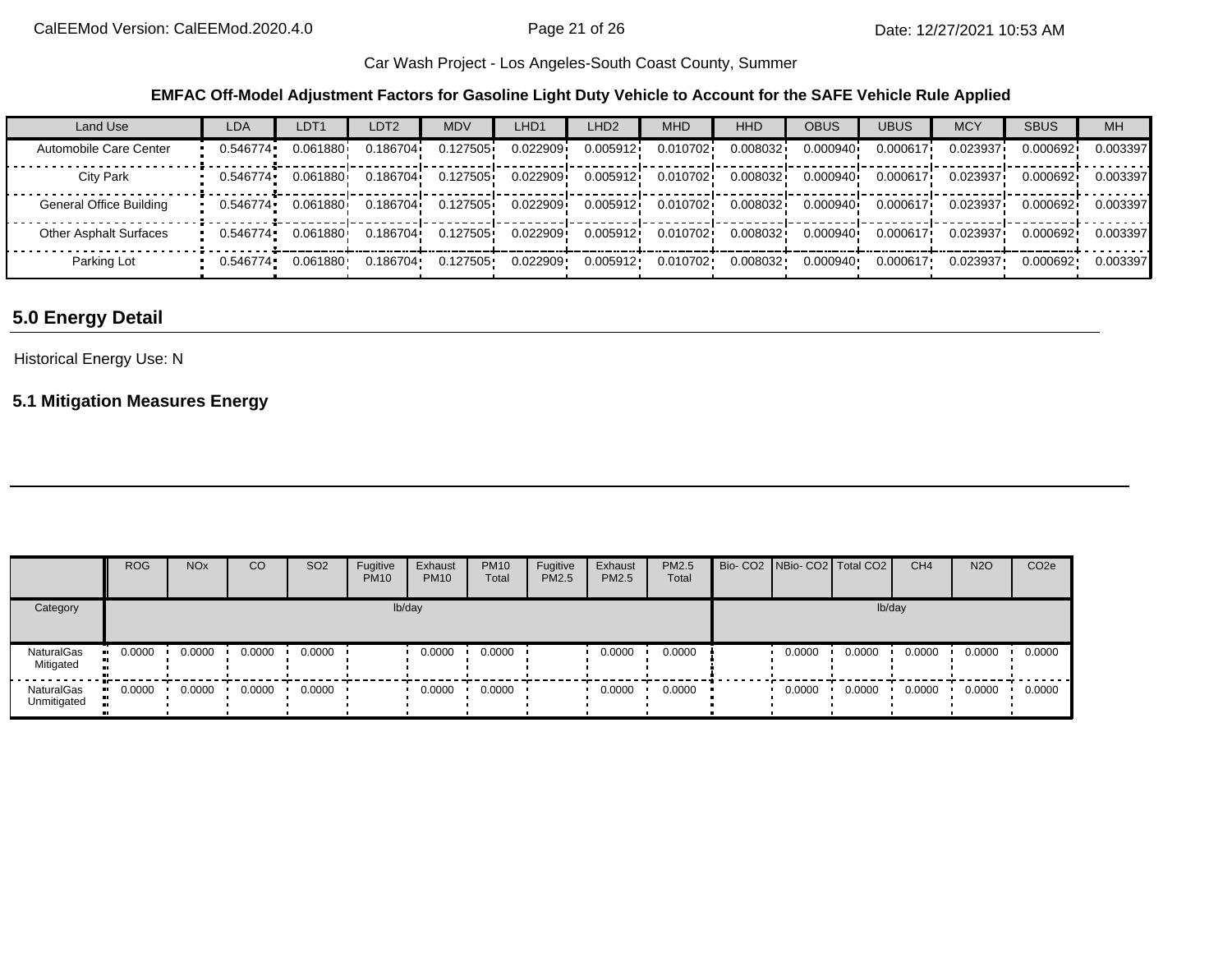## **EMFAC Off-Model Adjustment Factors for Gasoline Light Duty Vehicle to Account for the SAFE Vehicle Rule Applied**

## **5.2 Energy by Land Use - NaturalGas**

### **Unmitigated**

|                                          | NaturalGa<br>s Use | <b>ROG</b> | <b>NO<sub>x</sub></b> | CO     | SO <sub>2</sub> | Fugitive<br><b>PM10</b> | Exhaust<br><b>PM10</b> | <b>PM10</b><br>Total | Fugitive<br>PM2.5 | Exhaust<br>PM2.5 | PM2.5<br>Total | Bio-CO <sub>2</sub> |        | NBio- CO2   Total CO2 | CH <sub>4</sub> | <b>N2O</b> | CO <sub>2e</sub> |
|------------------------------------------|--------------------|------------|-----------------------|--------|-----------------|-------------------------|------------------------|----------------------|-------------------|------------------|----------------|---------------------|--------|-----------------------|-----------------|------------|------------------|
| Land Use                                 | kBTU/yr            |            |                       |        |                 | lb/day                  |                        |                      |                   |                  |                |                     |        | lb/day                |                 |            |                  |
| Automobile Care<br>Center                | $\mathbf 0$        | 0.0000     | 0.0000                | 0.0000 | 0.0000          |                         | 0.0000                 | 0.0000               |                   | 0.0000           | 0.0000         |                     | 0.0000 | 0.0000                | 0.0000          | 0.0000     | 0.0000           |
| <b>City Park</b>                         | 0                  | 0.0000     | 0.0000                | 0.0000 | 0.0000          |                         | 0.0000                 | 0.0000               |                   | 0.0000           | 0.0000         |                     | 0.0000 | 0.0000                | 0.0000          | 0.0000     | 0.0000           |
| <b>General Office</b><br><b>Building</b> | $\mathbf 0$        | 0.0000     | 0.0000                | 0.0000 | 0.0000          |                         | 0.0000                 | 0.0000               |                   | 0.0000           | 0.0000         |                     | 0.0000 | 0.0000                | 0.0000          | 0.0000     | 0.0000           |
| Other Asphalt<br>Surfaces                | $\mathbf 0$        | 0.0000     | 0.0000                | 0.0000 | 0.0000          |                         | 0.0000                 | 0.0000               |                   | 0.0000           | 0.0000         |                     | 0.0000 | 0.0000                | 0.0000          | 0.0000     | 0.0000           |
| Parking Lot                              | 0                  | 0.0000     | 0.0000                | 0.0000 | 0.0000          |                         | 0.0000                 | 0.0000               |                   | 0.0000           | 0.0000         |                     | 0.0000 | 0.0000                | 0.0000          | 0.0000     | 0.0000           |
| <b>Total</b>                             |                    | 0.0000     | 0.0000                | 0.0000 | 0.0000          |                         | 0.0000                 | 0.0000               |                   | 0.0000           | 0.0000         |                     | 0.0000 | 0.0000                | 0.0000          | 0.0000     | 0.0000           |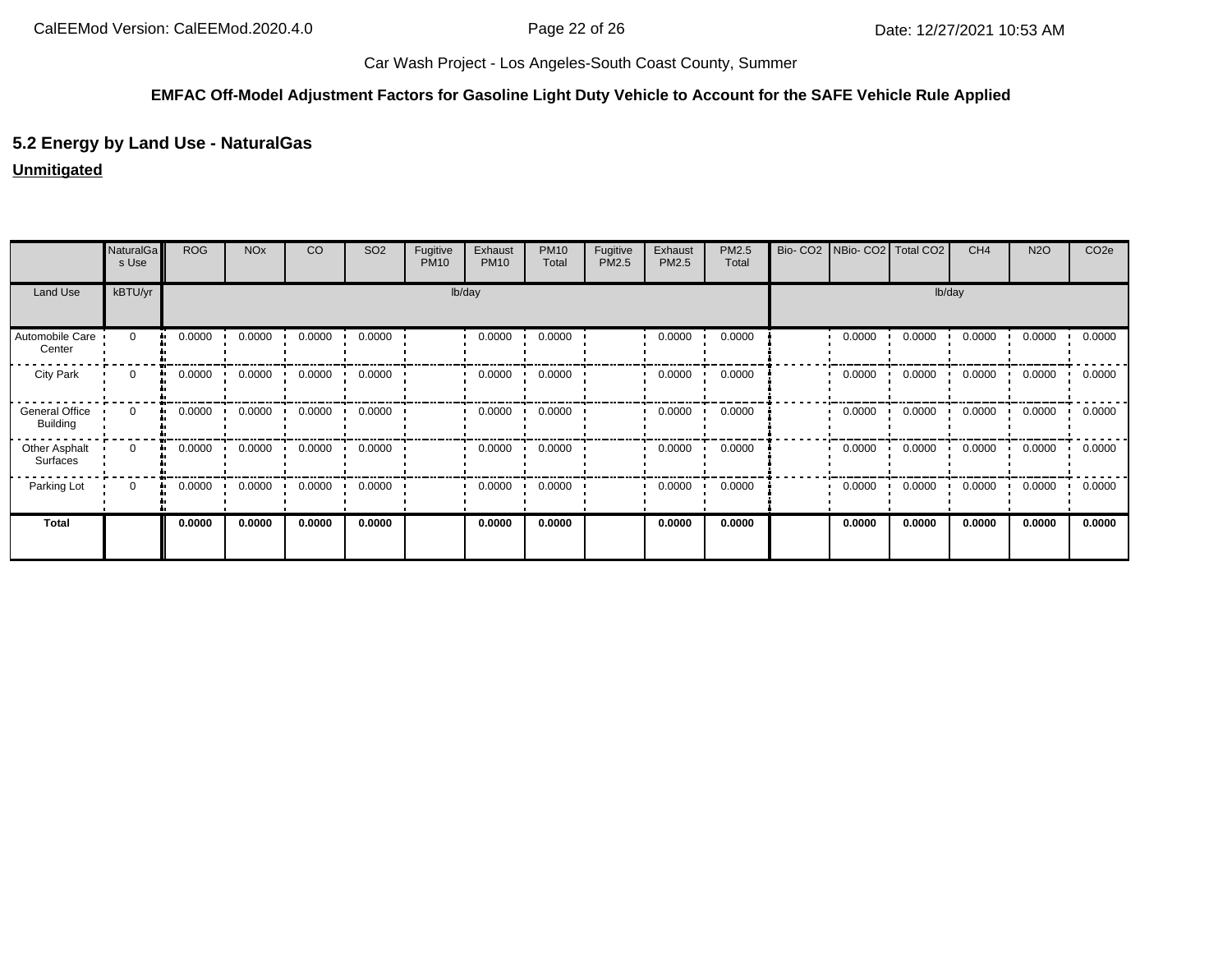### **EMFAC Off-Model Adjustment Factors for Gasoline Light Duty Vehicle to Account for the SAFE Vehicle Rule Applied**

## **5.2 Energy by Land Use - NaturalGas**

## **Mitigated**

|                                   | NaturalGa<br>s Use | <b>ROG</b>   | <b>NO<sub>x</sub></b> | CO     | SO <sub>2</sub> | Fugitive<br><b>PM10</b> | Exhaust<br><b>PM10</b> | <b>PM10</b><br>Total | Fugitive<br>PM2.5 | Exhaust<br>PM2.5 | PM2.5<br>Total | Bio- CO2 NBio- CO2 Total CO2 |        | CH <sub>4</sub> | <b>N2O</b> | CO <sub>2e</sub> |
|-----------------------------------|--------------------|--------------|-----------------------|--------|-----------------|-------------------------|------------------------|----------------------|-------------------|------------------|----------------|------------------------------|--------|-----------------|------------|------------------|
| Land Use                          | kBTU/yr            |              |                       |        |                 | lb/day                  |                        |                      |                   |                  |                |                              | lb/day |                 |            |                  |
| Automobile Care<br>Center         | $\mathbf 0$        | 0.0000       | 0.0000                | 0.0000 | 0.0000          |                         | 0.0000                 | 0.0000               |                   | 0.0000           | 0.0000         | 0.0000                       | 0.0000 | 0.0000          | 0.0000     | 0.0000           |
| <b>City Park</b>                  | 0                  | 0.0000       | 0.0000                | 0.0000 | 0.0000          |                         | 0.0000                 | 0.0000               |                   | 0.0000           | 0.0000         | 0.0000                       | 0.0000 | 0.0000          | 0.0000     | 0.0000           |
| General Office<br><b>Building</b> | $\mathbf{0}$<br>a. | 0.0000       | 0.0000                | 0.0000 | 0.0000          |                         | 0.0000                 | 0.0000               |                   | 0.0000           | 0.0000         | 0.0000                       | 0.0000 | 0.0000          | 0.0000     | 0.0000           |
| Other Asphalt<br>Surfaces         | 0                  | 0.0000<br>ш. | 0.0000                | 0.0000 | 0.0000          |                         | 0.0000                 | 0.0000               |                   | 0.0000           | 0.0000         | 0.0000                       | 0.0000 | 0.0000          | 0.0000     | 0.0000           |
| Parking Lot                       | $\mathbf 0$        | 0.0000       | 0.0000                | 0.0000 | 0.0000          |                         | 0.0000                 | 0.0000               |                   | 0.0000           | 0.0000         | 0.0000                       | 0.0000 | 0.0000          | 0.0000     | 0.0000           |
| Total                             |                    | 0.0000       | 0.0000                | 0.0000 | 0.0000          |                         | 0.0000                 | 0.0000               |                   | 0.0000           | 0.0000         | 0.0000                       | 0.0000 | 0.0000          | 0.0000     | 0.0000           |

# **6.0 Area Detail**

## **6.1 Mitigation Measures Area**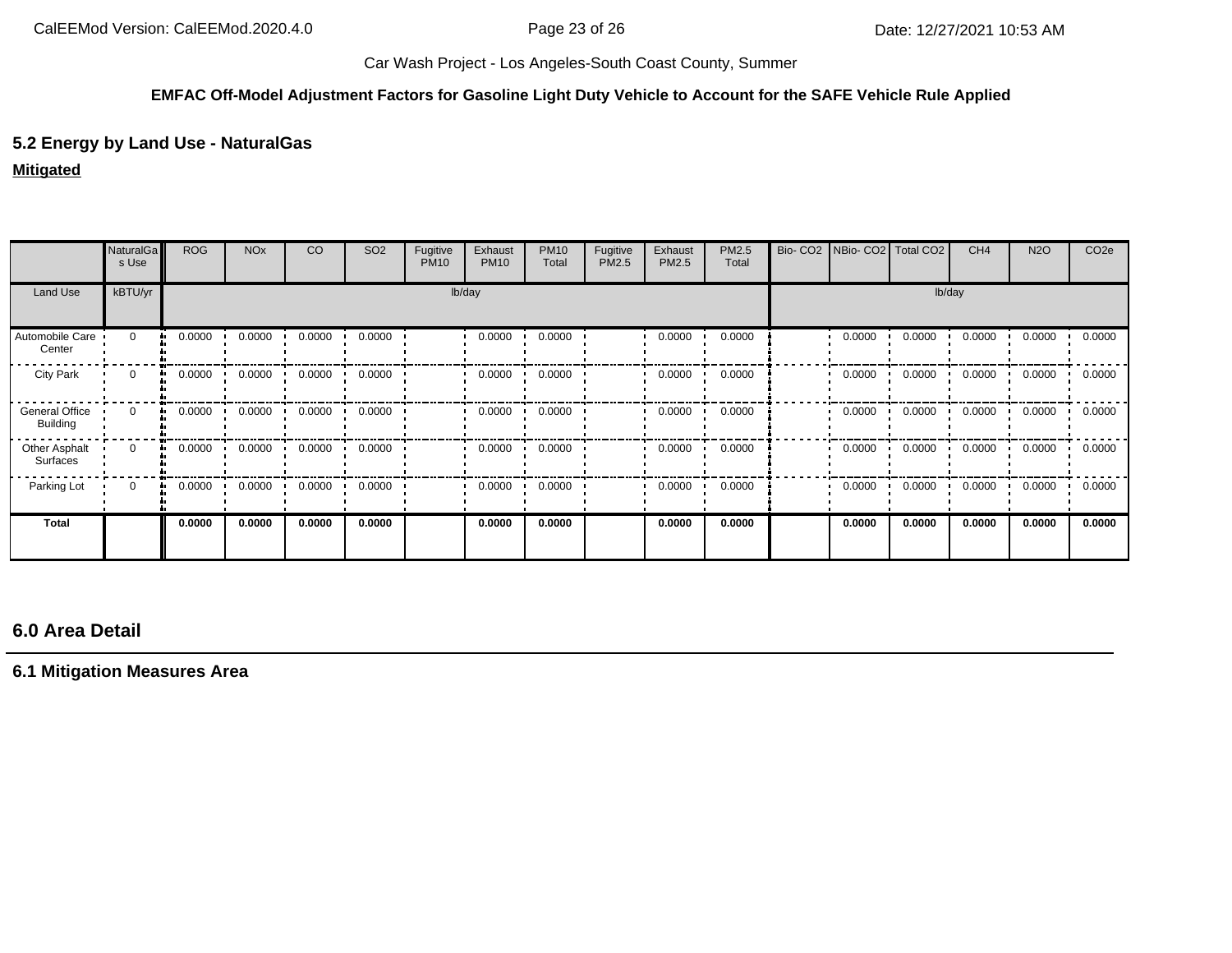### **EMFAC Off-Model Adjustment Factors for Gasoline Light Duty Vehicle to Account for the SAFE Vehicle Rule Applied**

|             | <b>ROG</b>    | <b>NO<sub>x</sub></b> | CO                       | SO <sub>2</sub> | Fugitive<br><b>PM10</b> | Exhaust<br><b>PM10</b> | <b>PM10</b><br>Total | Fugitive<br><b>PM2.5</b> | Exhaust<br><b>PM2.5</b> | <b>PM2.5</b><br>Total | Bio- CO2   NBio- CO2   Total CO2 |                 | CH <sub>4</sub>          | <b>N2O</b> | CO <sub>2e</sub> |
|-------------|---------------|-----------------------|--------------------------|-----------------|-------------------------|------------------------|----------------------|--------------------------|-------------------------|-----------------------|----------------------------------|-----------------|--------------------------|------------|------------------|
| Category    |               |                       |                          |                 |                         | lb/day                 |                      |                          |                         |                       |                                  | lb/day          |                          |            |                  |
| Mitigated   | 0.0861<br>.   | 005                   | 2.0000e- 2.2600e-<br>003 | 0.0000          |                         | 1.0000e-<br>005        | 1.0000e-<br>005      |                          | 1.0000e-<br>005         | 1.0000e-<br>005       | 4.8300e-<br>003                  | 4.8300e-<br>003 | 1.0000e-<br>005          |            | 5.1500e-<br>003  |
| Unmitigated | 0.0861<br>. . | 005                   | 2.0000e- 2.2600e-<br>003 | 0.0000          |                         | $-1.0000e -$<br>005    | 1.0000e-<br>005      |                          | $1.0000e -$<br>005      | $1.0000e-$<br>005     | 4.8300e-<br>003                  | 003             | 4.8300e- 1.0000e-<br>005 |            | 5.1500e-<br>003  |

# **6.2 Area by SubCategory**

### **Unmitigated**

|                          | <b>ROG</b>         | <b>NO<sub>x</sub></b> | CO              | SO <sub>2</sub> | Fugitive<br><b>PM10</b> | Exhaust<br><b>PM10</b> | <b>PM10</b><br>Total | Fugitive<br>PM2.5 | Exhaust<br><b>PM2.5</b> | <b>PM2.5</b><br>Total | Bio- CO2 NBio- CO2 Total CO2 |                 | CH <sub>4</sub> | <b>N2O</b> | CO <sub>2e</sub> |
|--------------------------|--------------------|-----------------------|-----------------|-----------------|-------------------------|------------------------|----------------------|-------------------|-------------------------|-----------------------|------------------------------|-----------------|-----------------|------------|------------------|
| SubCategory              |                    |                       |                 |                 |                         | lb/day                 |                      |                   |                         |                       |                              |                 | lb/day          |            |                  |
| Architectural<br>Coating | $-5.4000e-$<br>003 |                       |                 |                 |                         | 0.0000                 | 0.0000               |                   | 0.0000                  | 0.0000                |                              | 0.0000          |                 |            | 0.0000           |
| Consumer<br>Products     | 0.0804             |                       |                 |                 |                         | 0.0000                 | 0.0000               |                   | 0.0000                  | 0.0000                |                              | 0.0000          |                 |            | 0.0000           |
| Landscaping              | 2.1000e-<br>004    | 2.0000e-<br>005       | 2.2600e-<br>003 | 0.0000          |                         | 1.0000e-<br>005        | 1.0000e-<br>005      |                   | 1.0000e-<br>005         | 1.0000e-<br>005       | 4.8300e-<br>003              | 4.8300e-<br>003 | 1.0000e-<br>005 |            | 5.1500e-<br>003  |
| Total                    | 0.0861             | 2.0000e-<br>005       | 2.2600e-<br>003 | 0.0000          |                         | 1.0000e-<br>005        | 1.0000e-<br>005      |                   | 1.0000e-<br>005         | 1.0000e-<br>005       | 4.8300e-<br>003              | 4.8300e-<br>003 | 1.0000e-<br>005 |            | 5.1500e-<br>003  |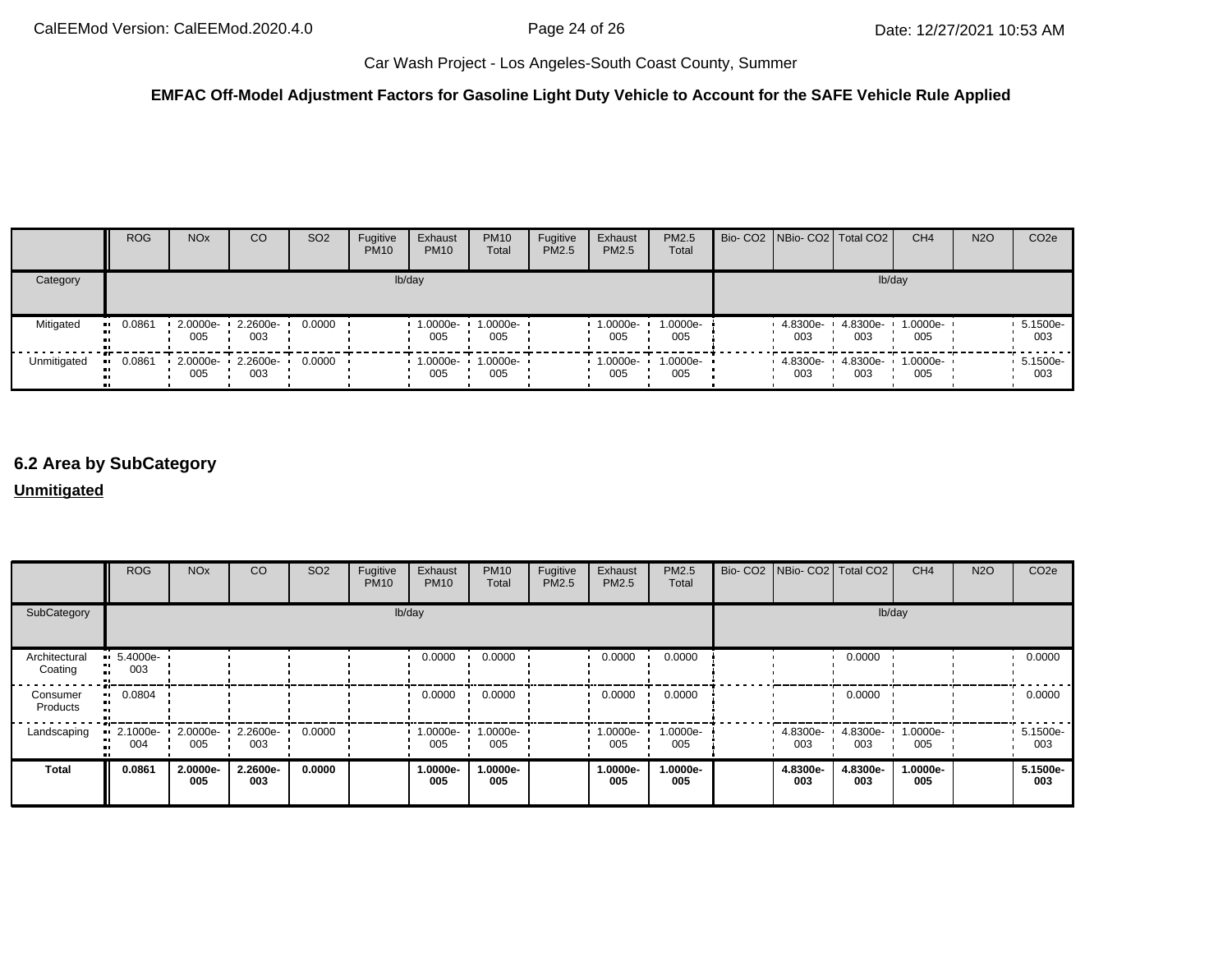#### **EMFAC Off-Model Adjustment Factors for Gasoline Light Duty Vehicle to Account for the SAFE Vehicle Rule Applied**

## **6.2 Area by SubCategory**

#### **Mitigated**

|                          | <b>ROG</b>                     | <b>NO<sub>x</sub></b> | CO              | SO <sub>2</sub> | Fugitive<br><b>PM10</b> | Exhaust<br><b>PM10</b> | <b>PM10</b><br>Total | Fugitive<br>PM2.5 | Exhaust<br>PM2.5 | PM2.5<br>Total  | Bio- CO2 NBio- CO2 Total CO2 |                 | CH <sub>4</sub> | <b>N2O</b> | CO <sub>2e</sub> |
|--------------------------|--------------------------------|-----------------------|-----------------|-----------------|-------------------------|------------------------|----------------------|-------------------|------------------|-----------------|------------------------------|-----------------|-----------------|------------|------------------|
| SubCategory              | lb/day                         |                       |                 |                 |                         |                        |                      |                   |                  | lb/day          |                              |                 |                 |            |                  |
| Architectural<br>Coating | $\blacksquare$ 5.4000e-<br>003 |                       |                 |                 |                         | 0.0000                 | 0.0000               |                   | 0.0000           | 0.0000          |                              | 0.0000          |                 |            | 0.0000           |
| Consumer<br>Products     | 0.0804<br>ш.                   |                       |                 |                 |                         | 0.0000                 | 0.0000               |                   | 0.0000           | 0.0000          |                              | 0.0000          |                 |            | 0.0000           |
| Landscaping              | $\blacksquare$ 2.1000e-<br>004 | $2.0000e -$<br>005    | 2.2600e-<br>003 | 0.0000          |                         | $1.0000e -$<br>005     | 1.0000e-<br>005      |                   | 1.0000e-<br>005  | 1.0000e-<br>005 | 4.8300e-<br>003              | 4.8300e-<br>003 | 1.0000e-<br>005 |            | 5.1500e-<br>003  |
| <b>Total</b>             | 0.0861                         | 2.0000e-<br>005       | 2.2600e-<br>003 | 0.0000          |                         | 1.0000e-<br>005        | 1.0000e-<br>005      |                   | 1.0000e-<br>005  | 1.0000e-<br>005 | 4.8300e-<br>003              | 4.8300e-<br>003 | 1.0000e-<br>005 |            | 5.1500e-<br>003  |

# **7.0 Water Detail**

## **7.1 Mitigation Measures Water**

Install Low Flow Bathroom Faucet

Install Low Flow Kitchen Faucet

Install Low Flow Toilet

Install Low Flow Shower

Use Water Efficient Irrigation System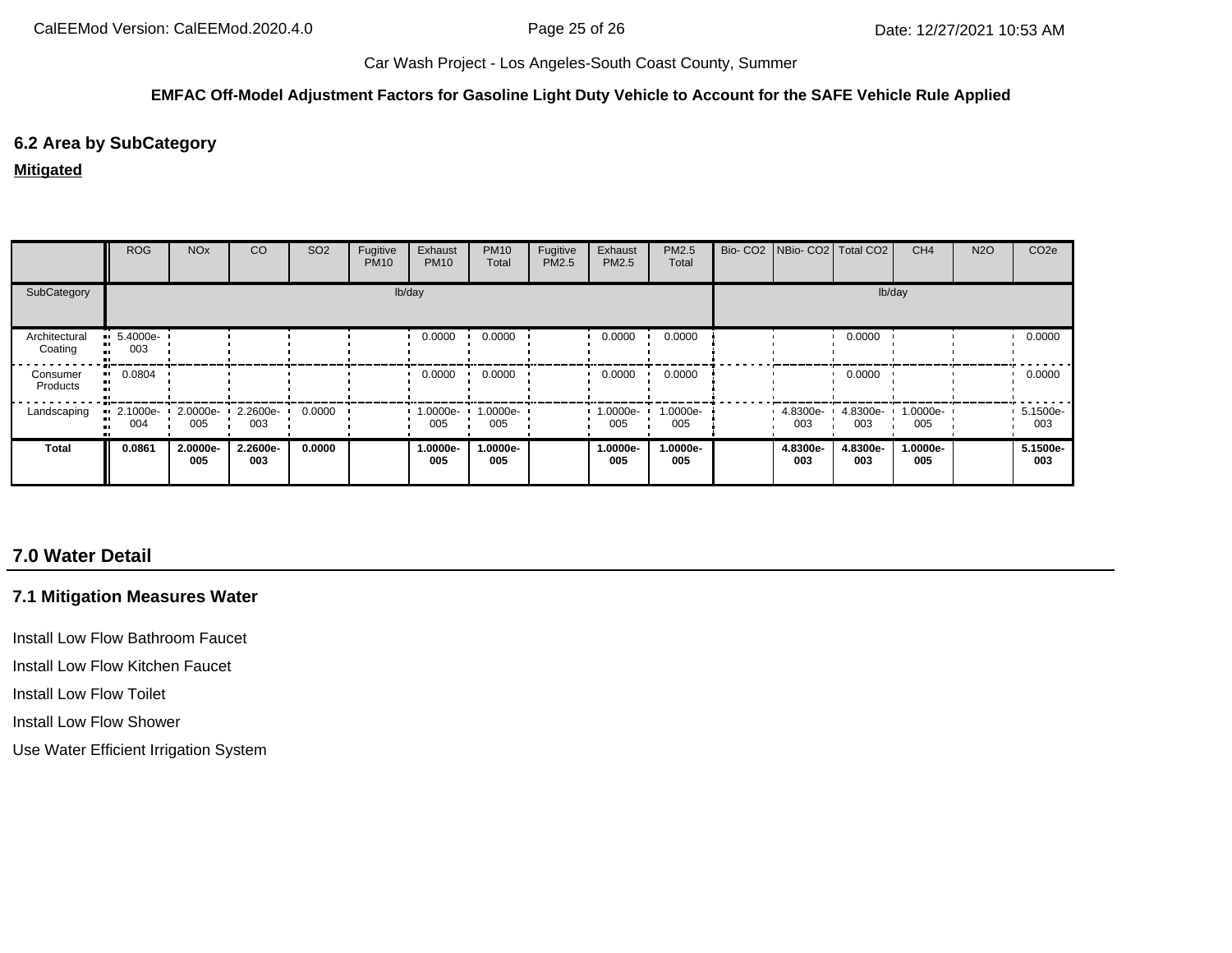### **EMFAC Off-Model Adjustment Factors for Gasoline Light Duty Vehicle to Account for the SAFE Vehicle Rule Applied**

## **8.0 Waste Detail**

### **8.1 Mitigation Measures Waste**

Institute Recycling and Composting Services

# **9.0 Operational Offroad**

| Equipment Type | Number | Hours/Day | Days/Year | <b>Horse Power</b> | <b>Load Factor</b> | Fuel $\tau$<br>Type |
|----------------|--------|-----------|-----------|--------------------|--------------------|---------------------|

## **10.0 Stationary Equipment**

### **Fire Pumps and Emergency Generators**

| Number<br><b>Fuel Type</b><br>Load Factor<br>Hours/Year<br>Horse Power<br>Equipment Type<br>Hours/Dav |
|-------------------------------------------------------------------------------------------------------|
|-------------------------------------------------------------------------------------------------------|

#### **Boilers**

| Equipment Type | Number | Heat Input/Dav | Heat Input/Year | <b>Boiler Rating</b> | <b>Fuel Type</b> |
|----------------|--------|----------------|-----------------|----------------------|------------------|
|----------------|--------|----------------|-----------------|----------------------|------------------|

### **User Defined Equipment**

| <b>Equipment Type</b> | Number |
|-----------------------|--------|

# **11.0 Vegetation**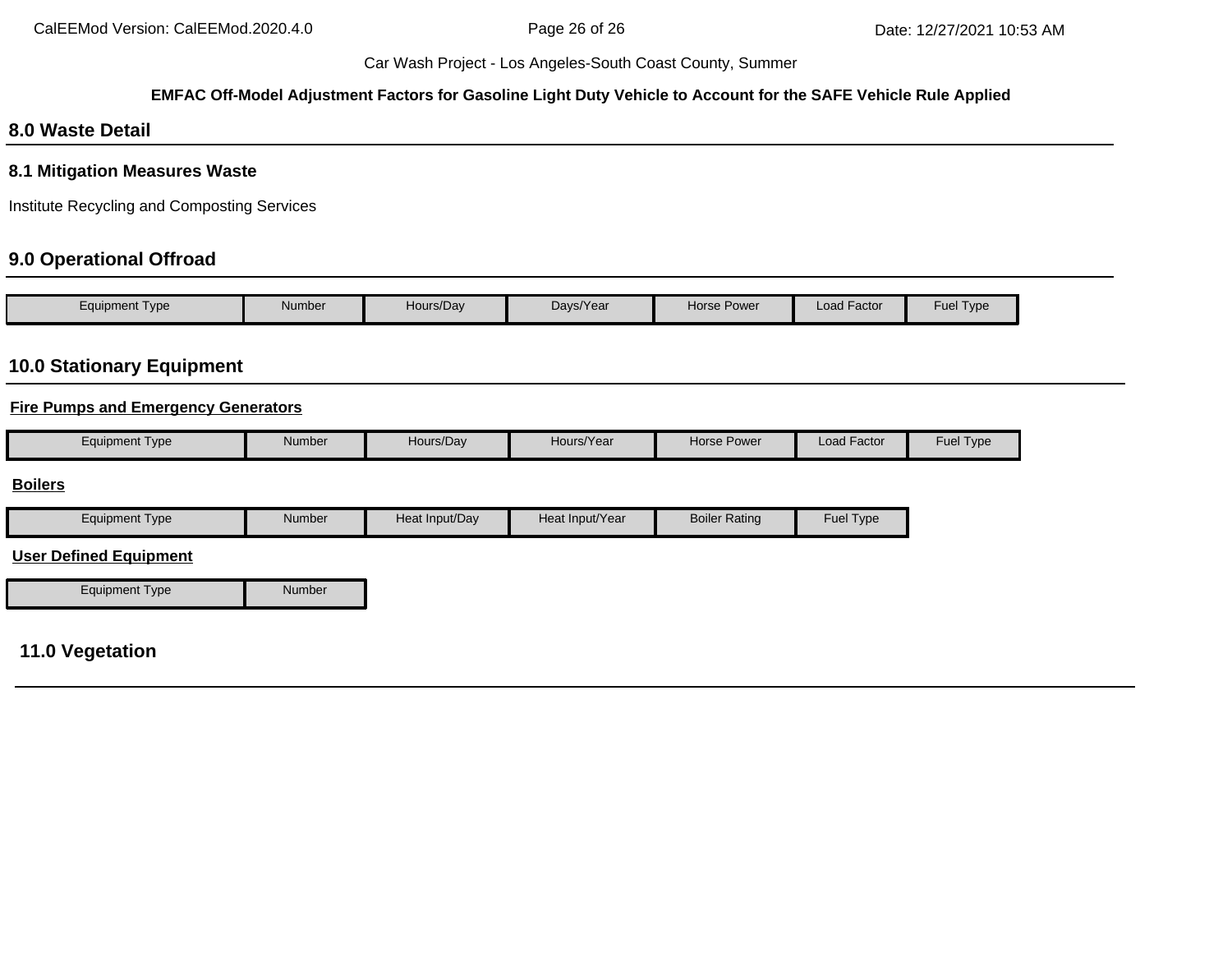| <b>Land Use</b>               |           | <b>Natural Gas Use</b> | <b>Electricity Use</b> |          |  |
|-------------------------------|-----------|------------------------|------------------------|----------|--|
|                               | (kBTU/yr) | <b>Therms</b> )        | (kWh/yr)               | (MWh/yr) |  |
| General Office Building       |           |                        | 6,025                  |          |  |
| Other Asphalt Surfaces        |           |                        |                        |          |  |
| Parking Lot                   |           |                        | 2,520                  |          |  |
| <b>City Park</b>              |           |                        |                        |          |  |
| <b>Automobile Care Center</b> |           |                        | 35,599                 | 36       |  |
| <b>Totals</b>                 |           |                        | 44,144                 |          |  |

| $1$ kBTU = 0.01 therms |                      |                       | Los Angeles           |                                   |
|------------------------|----------------------|-----------------------|-----------------------|-----------------------------------|
|                        |                      |                       | <b>County Annual</b>  |                                   |
|                        | Energy Type          | Project Annual        | Energy                |                                   |
|                        |                      | Energy<br>Consumption | Consumption<br>(2020) | Percentage Increase<br>Countywide |
|                        |                      |                       |                       |                                   |
|                        | Electricity (MWh)    | 44                    | 65,649,878            | 0.0001%                           |
|                        | Natural Gas (Therms) | $\theta$              | 2,936,687,098         | 0.0000%                           |
|                        |                      |                       |                       |                                   |

Source: Refer to CalEEMod outputs for assumptions used in this analysis.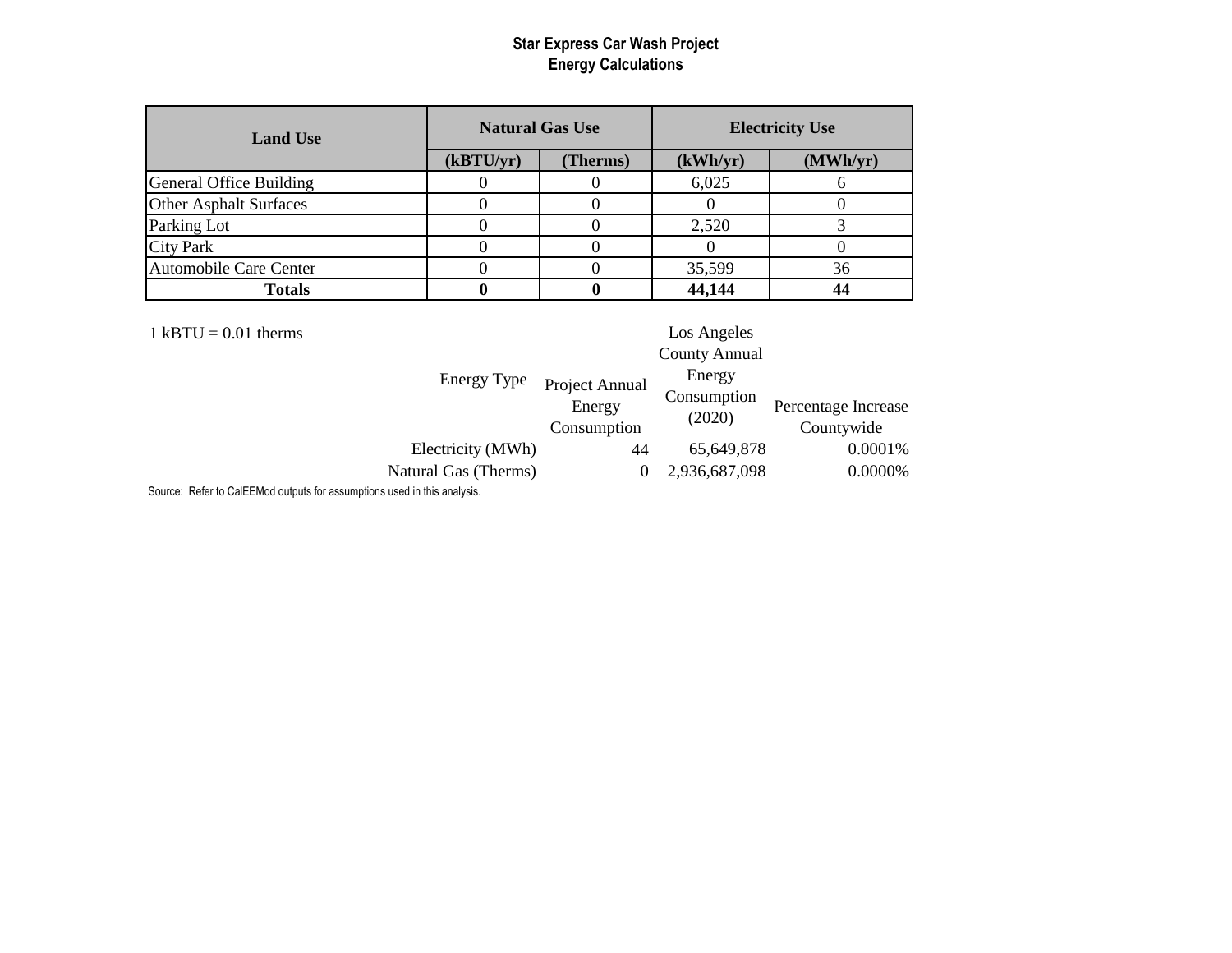| <b>Vehicle Type</b>                                                                                                                | Percent of Vehicle Trips <sup>1</sup> | Daily Trips <sup>2</sup> | <b>Annual Vehicle Miles Traveled</b> | <b>Average Fuel</b><br><b>Economy (miles per</b><br>$\text{gallon}$ ) <sup>3</sup> | <b>Total Annual Fuel</b><br><b>Consumption</b><br>(gallons) <sup>4</sup> |                |  |  |  |
|------------------------------------------------------------------------------------------------------------------------------------|---------------------------------------|--------------------------|--------------------------------------|------------------------------------------------------------------------------------|--------------------------------------------------------------------------|----------------|--|--|--|
| Passenger Cars                                                                                                                     | 0.54                                  | 247                      | 330,643                              | 22                                                                                 | 15,029                                                                   |                |  |  |  |
| Light/Medium Trucks                                                                                                                | 0.39                                  | 177                      | 237,212                              | 17.3                                                                               | 13,712                                                                   | County On-Road |  |  |  |
| Heavy Trucks/Other                                                                                                                 | 0.06                                  | 29                       | 38,963                               | 6.4                                                                                | 6,088                                                                    | 2022           |  |  |  |
| TOTAL <sup>6</sup>                                                                                                                 | 1.00                                  | 453                      | 606,818                              | $\overline{\phantom{a}}$                                                           | 34,829                                                                   | 4,033,521,614  |  |  |  |
| Notes:                                                                                                                             |                                       |                          |                                      |                                                                                    |                                                                          |                |  |  |  |
| . Percent of Vehicle Trip distribution based on trip characteristics within the CalEEMod model.                                    |                                       |                          |                                      |                                                                                    |                                                                          |                |  |  |  |
| 2. Daily Trips taken from ITE manual.                                                                                              |                                       |                          |                                      |                                                                                    |                                                                          |                |  |  |  |
| 3. Average fuel economy derived from the Department of Transportation.                                                             |                                       |                          |                                      |                                                                                    |                                                                          |                |  |  |  |
| 4. Total Daily Fuel Consumption calculated by dividing the daily VMT by the average fuel economy (i.e., VMT/Average Fuel Economy). |                                       |                          |                                      |                                                                                    |                                                                          |                |  |  |  |
| 5. Values may be slightly off due to rounding.                                                                                     |                                       |                          |                                      |                                                                                    |                                                                          |                |  |  |  |
| Source: Refer to CalEEMod outputs for assumptions used in this analysis.                                                           |                                       |                          |                                      |                                                                                    |                                                                          |                |  |  |  |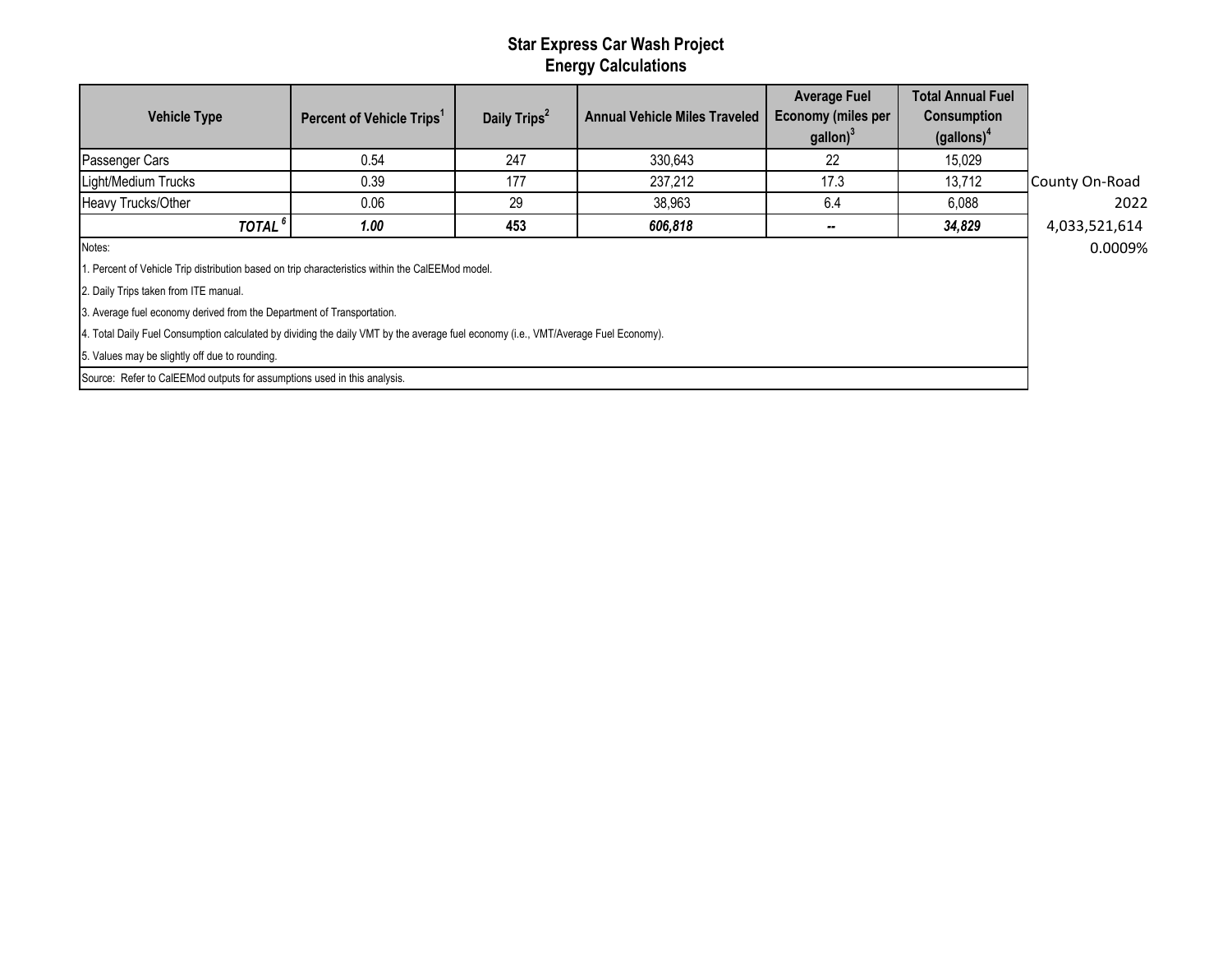|                              |                                 |                 | <b>WORKER TRIPS</b>        |                  |                                                                   |                               |
|------------------------------|---------------------------------|-----------------|----------------------------|------------------|-------------------------------------------------------------------|-------------------------------|
| Phase                        | <b>Phase Length</b><br>(# days) | # Worker Trips  | <b>Worker Trip Length</b>  | <b>Total VMT</b> | <b>Fuel Consumption Factor</b><br>(Miles/Gallon/Day)              | <b>Total Fuel Consumption</b> |
| Demolition                   | 23                              | 10              | 14.7                       | 3381             |                                                                   | 135.77                        |
| Grading                      | 10                              | 10              | 14.7                       | 1470             |                                                                   | 59.03                         |
| Paving                       | 10                              | 8               | 14.7                       | 1176             | 24.90284233                                                       | 47.22                         |
| <b>Building Construction</b> | 132                             | 10              | 14.7                       | 19404            |                                                                   | 779.19                        |
| <b>Architectural Coating</b> | 10                              | 2               | 14.7                       | 294              |                                                                   | 11.81                         |
|                              |                                 |                 |                            |                  |                                                                   | 1033.01                       |
|                              |                                 |                 |                            |                  |                                                                   |                               |
|                              |                                 |                 | <b>VENDOR TRIPS</b>        |                  |                                                                   |                               |
| <b>Phase</b>                 | <b>Phase Length</b><br>(# days) | # Vendor Trips  | <b>Vendor Trip Length</b>  | <b>Total VMT</b> | <b>Fuel Consumption Factor</b><br>(Miles/Gallon/Day)              | <b>Total Fuel Consumption</b> |
| Demolition                   | 23                              | 0               | 6.9                        | 0                |                                                                   | 0.00                          |
| Grading                      | 10                              | 0               | 6.9                        | 0                |                                                                   | 0.00                          |
| Paving                       | 10                              | 0               | 6.9                        | $\Omega$         | 8.343886151                                                       | 0.00                          |
| <b>Building Construction</b> | 132                             | 4               | 6.9                        | 28               |                                                                   | 3.31                          |
| <b>Architectural Coating</b> | 10                              | 0               | 6.9                        | 0                |                                                                   | 0.00                          |
|                              |                                 |                 |                            |                  |                                                                   | 3.31                          |
|                              |                                 |                 | <b>HAULING TRIPS</b>       |                  |                                                                   |                               |
| <b>Phase</b>                 | <b>Phase Length</b><br>(# days) | # Hauling Trips | <b>Hauling Trip Length</b> | <b>Total VMT</b> | <b>Fuel Consumption Factor</b><br>(Miles/Gallon/Day) <sup>1</sup> | <b>Total Fuel Consumption</b> |
| Demolition                   | 23                              | 53              | 60                         | 3180             |                                                                   | 381.12                        |
| Grading                      | 10                              | 52              | 60                         | 3120             |                                                                   | 373.93                        |
| Paving                       | 10                              | 0               | 20                         | 0                | 8.343886151                                                       | 0.00                          |
| <b>Building Construction</b> | 132                             | 0               | 20                         | 0                |                                                                   | 0.00                          |
| <b>Architectural Coating</b> | 10                              | 0               | 20                         | 0                |                                                                   | 0.00                          |
|                              |                                 |                 |                            |                  |                                                                   | 755.04                        |
|                              |                                 |                 |                            |                  |                                                                   |                               |
|                              |                                 |                 |                            |                  | TOTAL OFF-SITE MOBILE GALLONS CONSUMED DURING CONSTRUCTION        | 1,791.37                      |